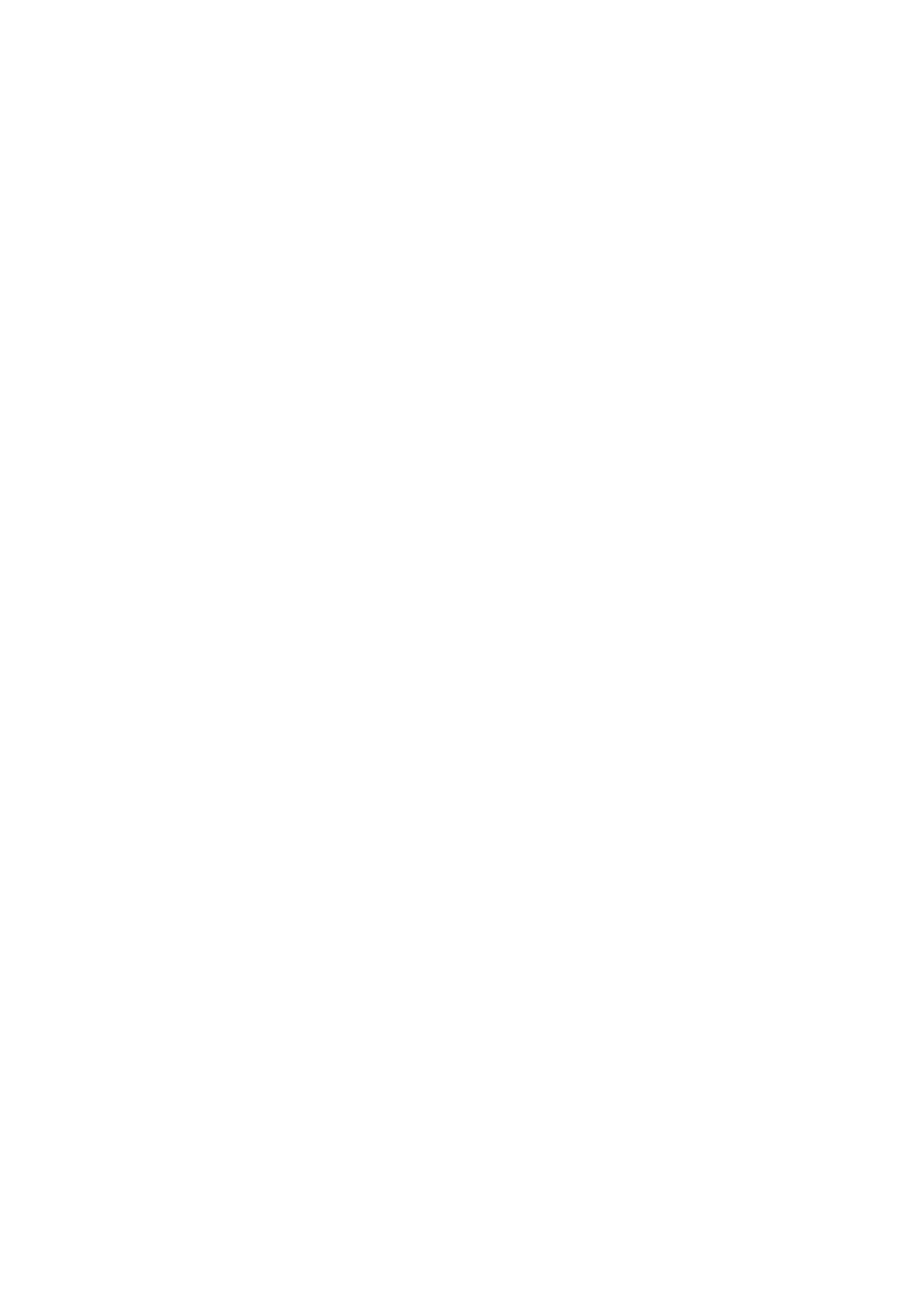

*Guidance for Effective Use of Human Exposure Data in Risk Assessment of Chemicals*

Technical Report No. 126

Brussels, November 2016 ISSN-2079-1526-126 (online)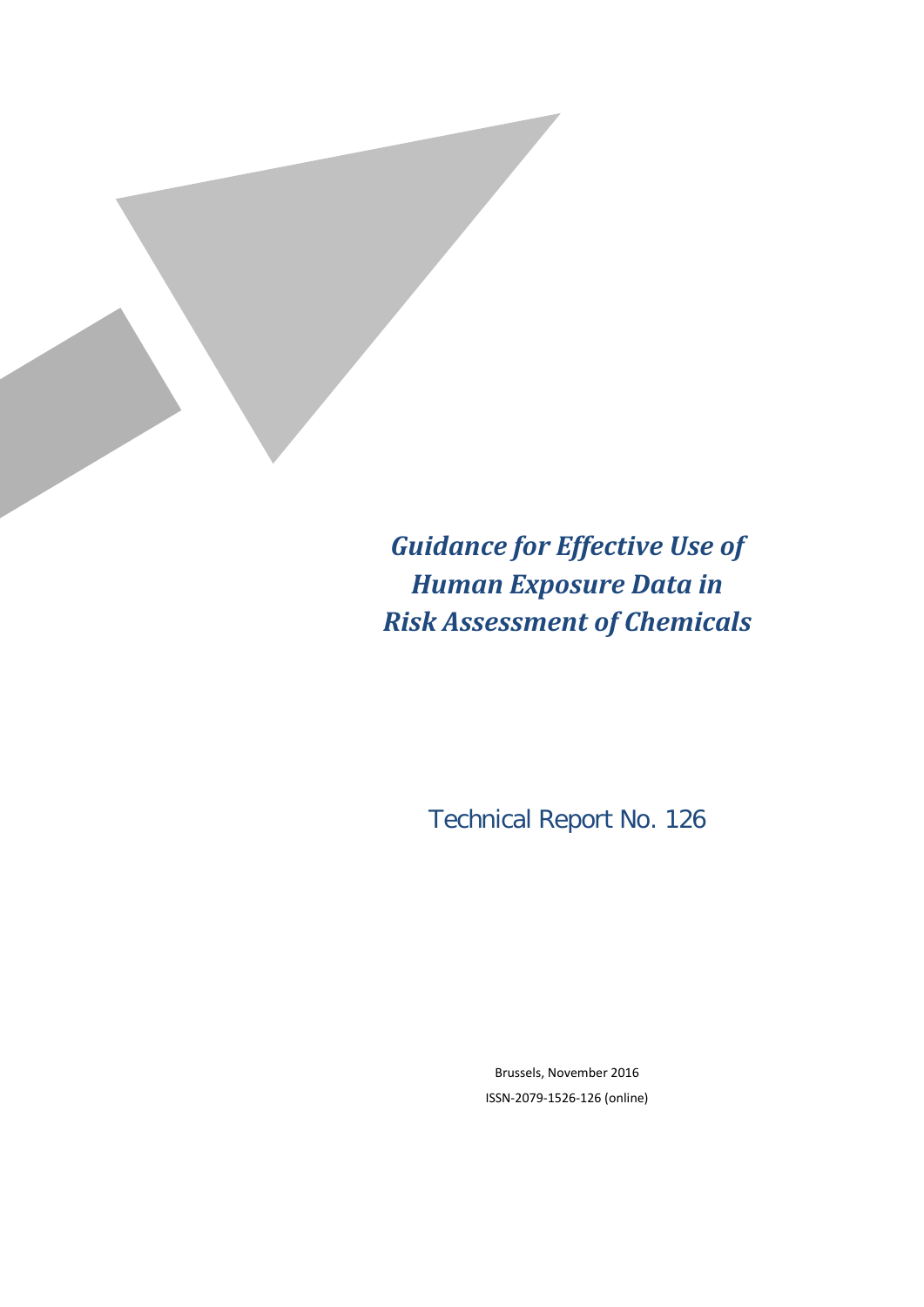### **ECETOC Technical Report No. 126**

#### © Copyright – ECETOC AISBL

European Centre for Ecotoxicology and Toxicology of Chemicals 2 Avenue E. Van Nieuwenhuyse (Bte 8), B-1160 Brussels, Belgium.

All rights reserved. No part of this publication may be reproduced, copied, stored in a retrieval system or transmitted in any form or by any means, electronic, mechanical, photocopying, recording or otherwise without the prior written permission of the copyright holder. Applications to reproduce, store, copy or translate should be made to the Secretary General. ECETOC welcomes such applications. Reference to the document, its title and summary may be copied or abstracted in data retrieval systems without subsequent reference.

The content of this document has been prepared and reviewed by experts on behalf of ECETOC with all possible care and from the available scientific information. It is provided for information only. ECETOC cannot accept any responsibility or liability and does not provide a warranty for any use or interpretation of the material contained in the publication.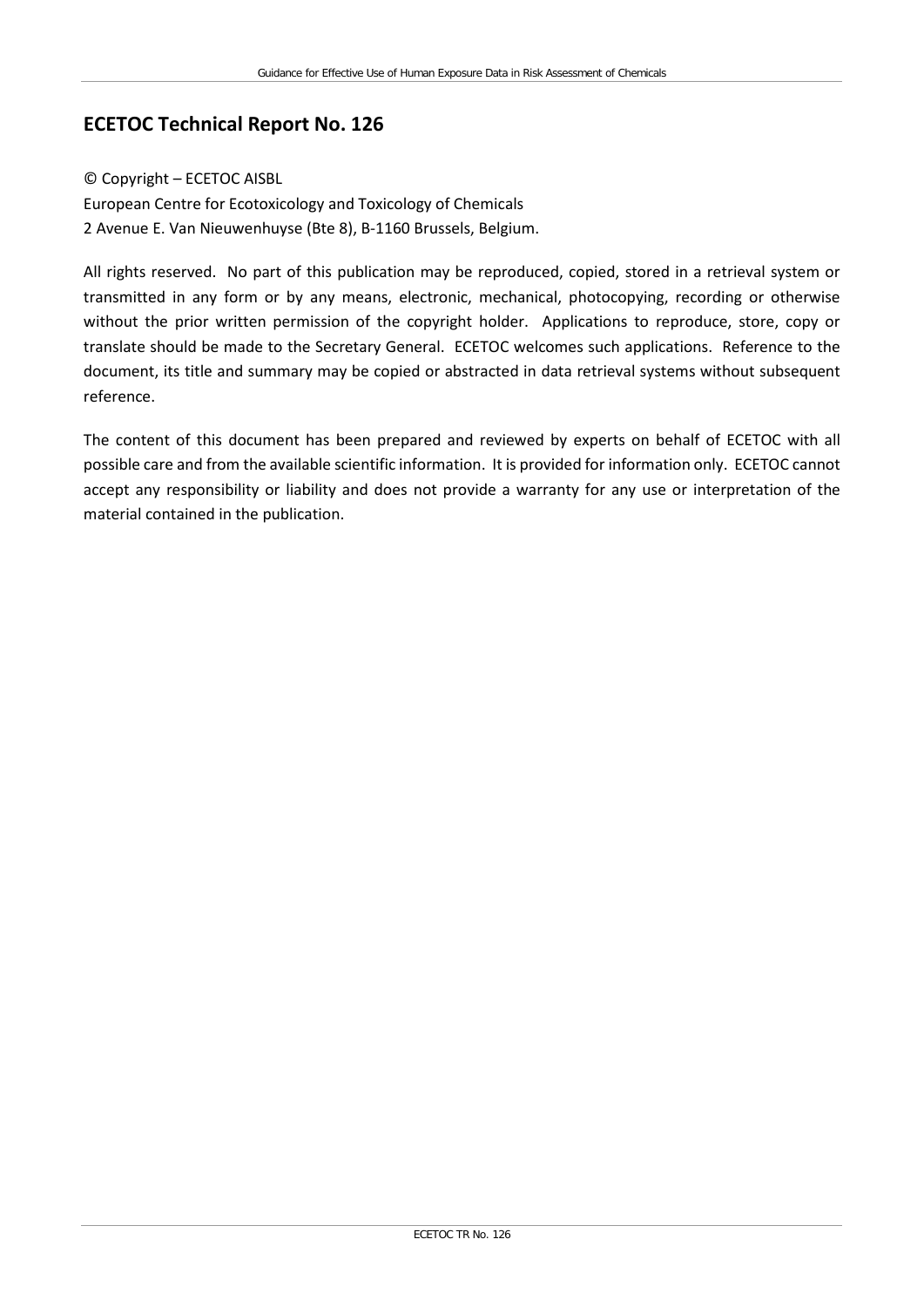### *Guidance for Effective Use of Human Exposure Data in Risk Assessment of Chemicals*

#### **CONTENTS**

|                                            | <b>SUMMARY</b>                                                                 | 1              |  |  |  |
|--------------------------------------------|--------------------------------------------------------------------------------|----------------|--|--|--|
|                                            | 1. INTRODUCTION                                                                | 3              |  |  |  |
|                                            | 1.1 Background                                                                 | 3              |  |  |  |
|                                            | 1.1.1<br>Aggregate Exposure                                                    | 4              |  |  |  |
|                                            | 1.2 Scope of this project                                                      | 5              |  |  |  |
|                                            | 2. LANDSCAPING EXERCISE AND GAP ANALYSIS                                       | 7              |  |  |  |
|                                            | 2.1 The Exposure Landscape: Databases and Tools                                | $\overline{7}$ |  |  |  |
|                                            | 2.1.1<br>Cosmetics                                                             | 8              |  |  |  |
|                                            | 2.1.2<br>Foods                                                                 | 9              |  |  |  |
|                                            | 2.1.3<br><b>Household Products</b>                                             | 9              |  |  |  |
|                                            | 2.1.4<br><b>Chemicals in Other Consumer Products</b>                           | 10             |  |  |  |
|                                            | 2.2 Summary                                                                    | 22             |  |  |  |
|                                            | 3. APPROACHES FOR HIGH TIER AGGREGATE ASSESSMENT OF CHEMICALS                  | 24             |  |  |  |
|                                            | 3.1 Literature review of existing approaches to aggregate exposure assessments | 24             |  |  |  |
|                                            | 3.2 Case Study 1: Triclosan in Personal Care Products and Cosmetics            | 29             |  |  |  |
|                                            | Substance profile<br>3.2.1                                                     | 29             |  |  |  |
|                                            | 3.2.2<br><b>Exposure Assessment</b>                                            | 30             |  |  |  |
|                                            | 3.2.3<br><b>Presence Probabilities</b>                                         | 34             |  |  |  |
|                                            | Summary of Results<br>3.2.4                                                    | 36             |  |  |  |
|                                            | Conclusion<br>3.2.5                                                            | 39             |  |  |  |
|                                            | 3.3 Case Study 2: Phenoxyethanol Exposure Assessment                           | 40             |  |  |  |
|                                            | 3.3.1<br>Substance profile                                                     | 40             |  |  |  |
|                                            | 3.3.2<br><b>Exposure Assessment</b>                                            | 41             |  |  |  |
|                                            | Conclusion<br>3.3.3                                                            | 54             |  |  |  |
|                                            | 4. DISCUSSION AND CONCLUSION                                                   | 55             |  |  |  |
|                                            | 4.1 Areas of Opportunity for Exposure Science in the next 2-5 years            | 56             |  |  |  |
|                                            | 4.2 Conclusions                                                                | 60             |  |  |  |
|                                            | <b>ABBREVIATIONS</b>                                                           | 62             |  |  |  |
|                                            | <b>BIBLIOGRAPHY</b>                                                            | 64             |  |  |  |
|                                            | <b>MEMBERS OF THE TASK FORCE</b>                                               | 70             |  |  |  |
| <b>MEMBERS OF THE SCIENTIFIC COMMITTEE</b> |                                                                                |                |  |  |  |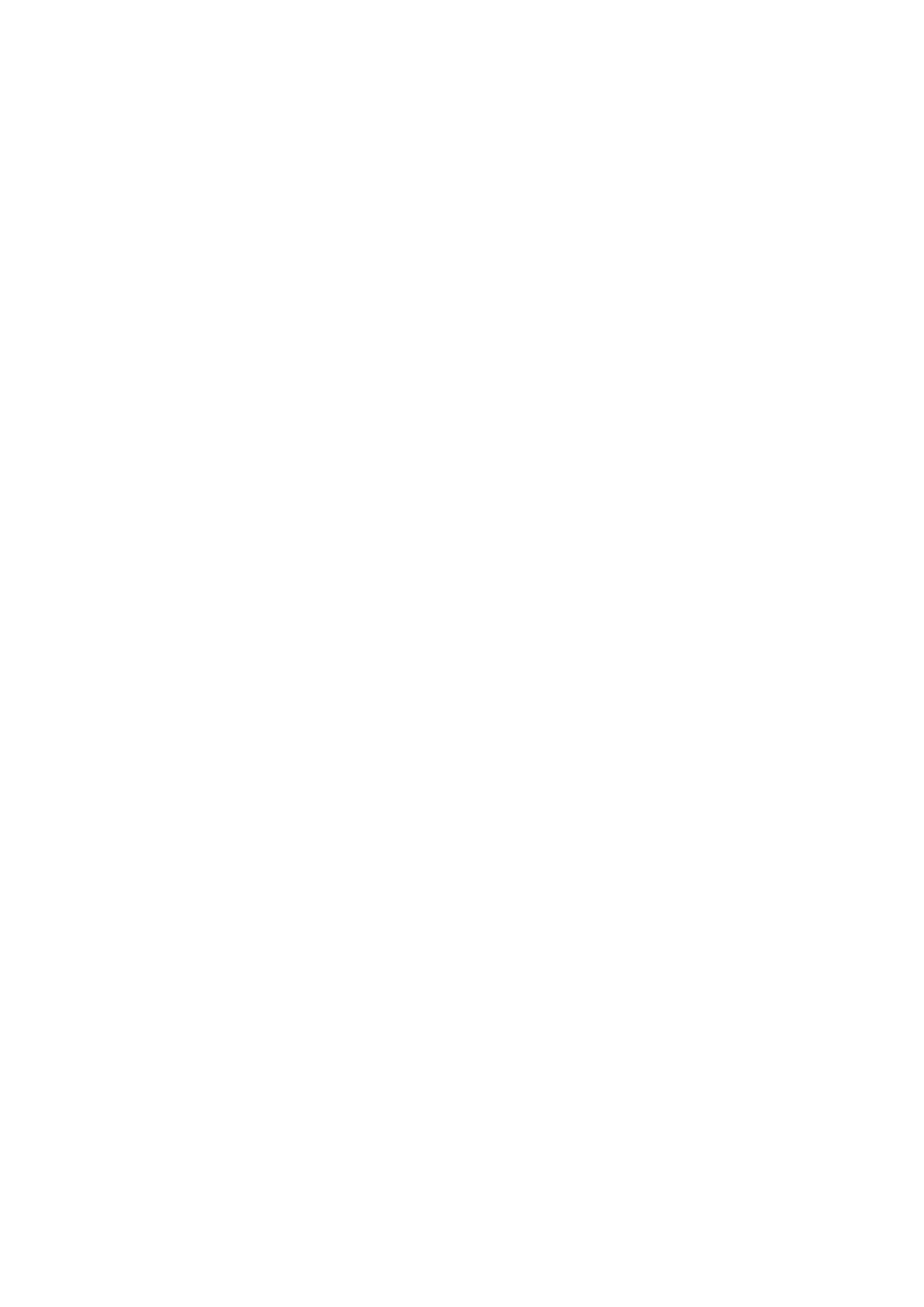# <span id="page-6-0"></span>**SUMMARY**

This report details much of the current state-of-the-art of consumer exposure assessment data and models that can be used in chemical risk assessment, with a particular focus upon aggregate exposure assessment. Aggregate exposure considers all sources of exposure to a single chemical (e.g. hair care products, cosmetics, detergents, foods, environmental media, etc.) via all routes (oral, dermal, and inhalation). The report focuses on consumer products (not including the assessment of occupational exposure), considering the following product domains: cosmetics and personal care products, household products, food and other consumer products (such as surface coatings, adhesives, sealants, disinfectants, automotive care products, toys etc.).

Exposure assessment is, by necessity, an iterative process. If, in any tier, negligible or acceptable risk cannot be demonstrated, the assessment moves to a higher tier. The risk assessment is finished if (in any tier of the approach) it has been demonstrated that the risk for the population under consideration is negligible or acceptable, or if in the highest tier the risk is not acceptable and further refinements are not possible. This approach was proposed in the WHO/IPCS framework for risk assessment of combined exposure to multiple chemicals (Meek et al, 2011).

The report is divided into four sections.

**Section One** gives background on the tiered approach to exposure assessment, including aggregate exposure assessment in the consumer product domains.

**Section Two** provides an overview of the current exposure landscape, detailing the main data sources, models and tools that are available for chemical risk assessment in the food, cosmetics, household, and consumer products domains. Conclusions and recommendations on current opportunities for the development and provision of new tools and data are also presented based on the outcome of this landscaping exercise. This section is accompanied by a detailed spreadsheet referencing all identified data sources and tools identified for chemical exposure assessment.

**Section Three** presents examples of case studies of aggregate exposure to the chemicals triclosan and phenoxyethanol (PhE), outlining how current models and data can be best used for higher-tier exposure assessments. In addition, there is a literature review of the broader domain of aggregate exposure assessment, detailing other examples and approaches that exist for aggregate exposure assessment.

**Section Four** contains discussion and conclusions on areas of opportunity for exposure science over the next two to five years.

The key conclusions of this report are summarised as follows:

• Exposure assessments should involve an iterative process, and should be conducted using a tiered strategy, where the lowest tier (0) involves a semi-quantitative assessment of the all sources, pathways and routes contributing to aggregate exposure to a substance, the mid-tier (1) tends to be a deterministic estimate with conservative assumptions, the higher tier (2) is a more realistic estimation of population exposure with increased use of measured data using probabilistic methods,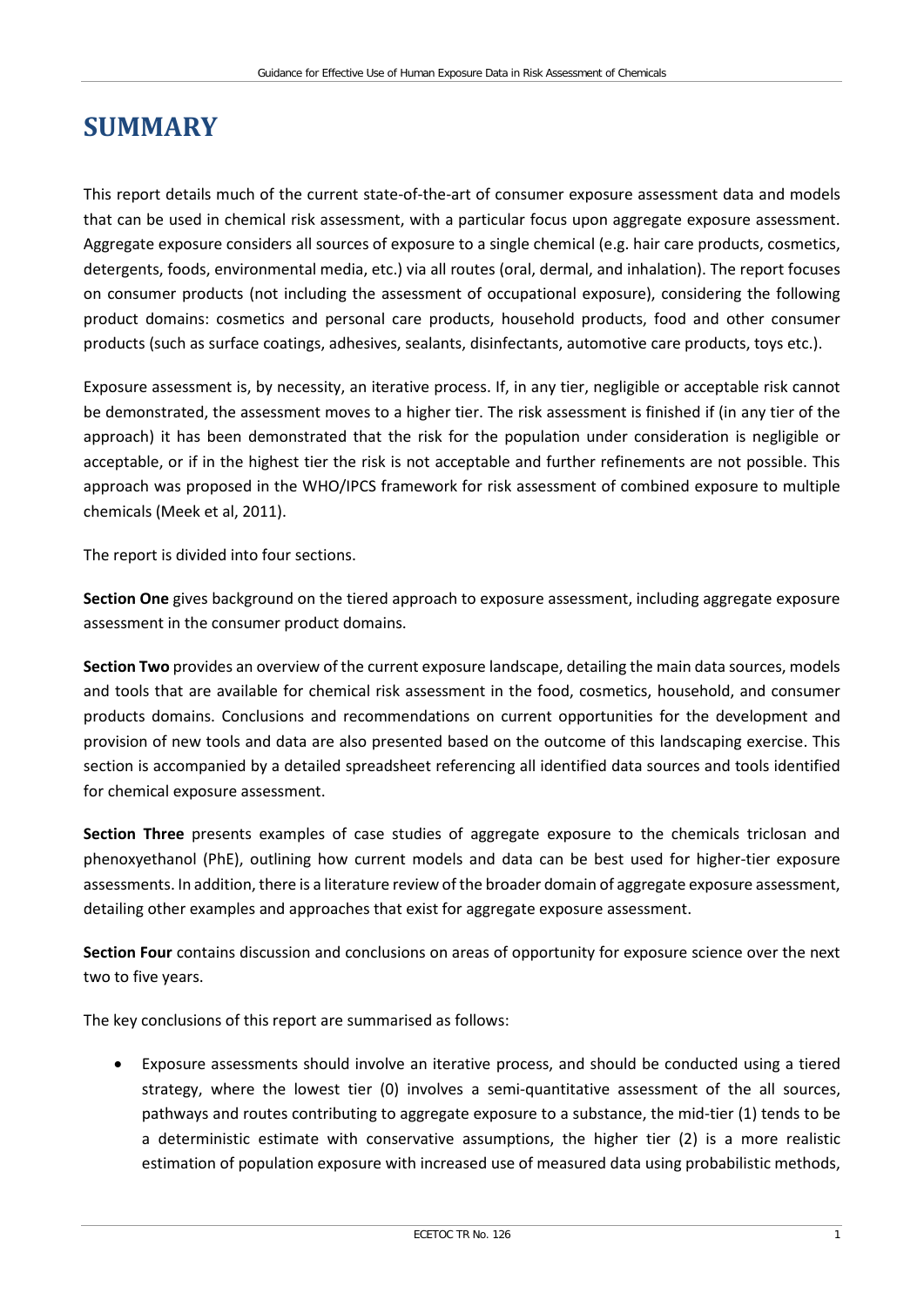and at the highest tier (3) exposure is modelled with a person-orientated approach using raw data sets.

- Many tools and databases exist to support consumer exposure assessment, as demonstrated in the landscaping effort. Users can select the data and tools that best fit their specific situation and level of assessment.
- Most consumer exposures tools are designed to evaluate single substance, single use assessments.
- Higher tier exposure assessments require more realistic and representative data to the situation being assessed and additional understanding of data correlations.
- Subject oriented aggregate tools (PACEM, Creme Care & Cosmetics) are available that allow aggregate exposure assessment within some consumer product domains. For example, in cosmetics and personal care products, the availability of robust tools and data sets (habits and practices data with product co-use, and the use of presence probabilities) allow refined estimates of aggregate exposure.
- A major challenge in estimating aggregate exposure in many product categories is obtaining representative information on exposure factors (Habits and Practices Data, Co-use Data, Chemical Concentration Data and Chemical Occurrence Data), as well as potential correlations between these factors. For some domains, such as household care products, the available data are limited.
- Guidance should be developed to indicate when higher tier aggregate assessments might be a priority. Considerations include relative contributions of different sources, level of conservatism in a screening single source assessment (for example, the case study indicates a higher tier aggregate assessment may produce a lower exposure estimate than the maximum screening exposure predicted for a single uses), and total exposure levels from representative biomonitoring studies.
- Model verification with real-life data (e.g. biomonitoring) on a representative range of chemicals would assist to promote use/acceptance of exposure model predictions.

Wider engagement of industry, the public and regulators into the generation, harmonisation and management of input data related to consumer exposure will foster the advances in aggregate exposure modelling, especially in domains where currently little data are available.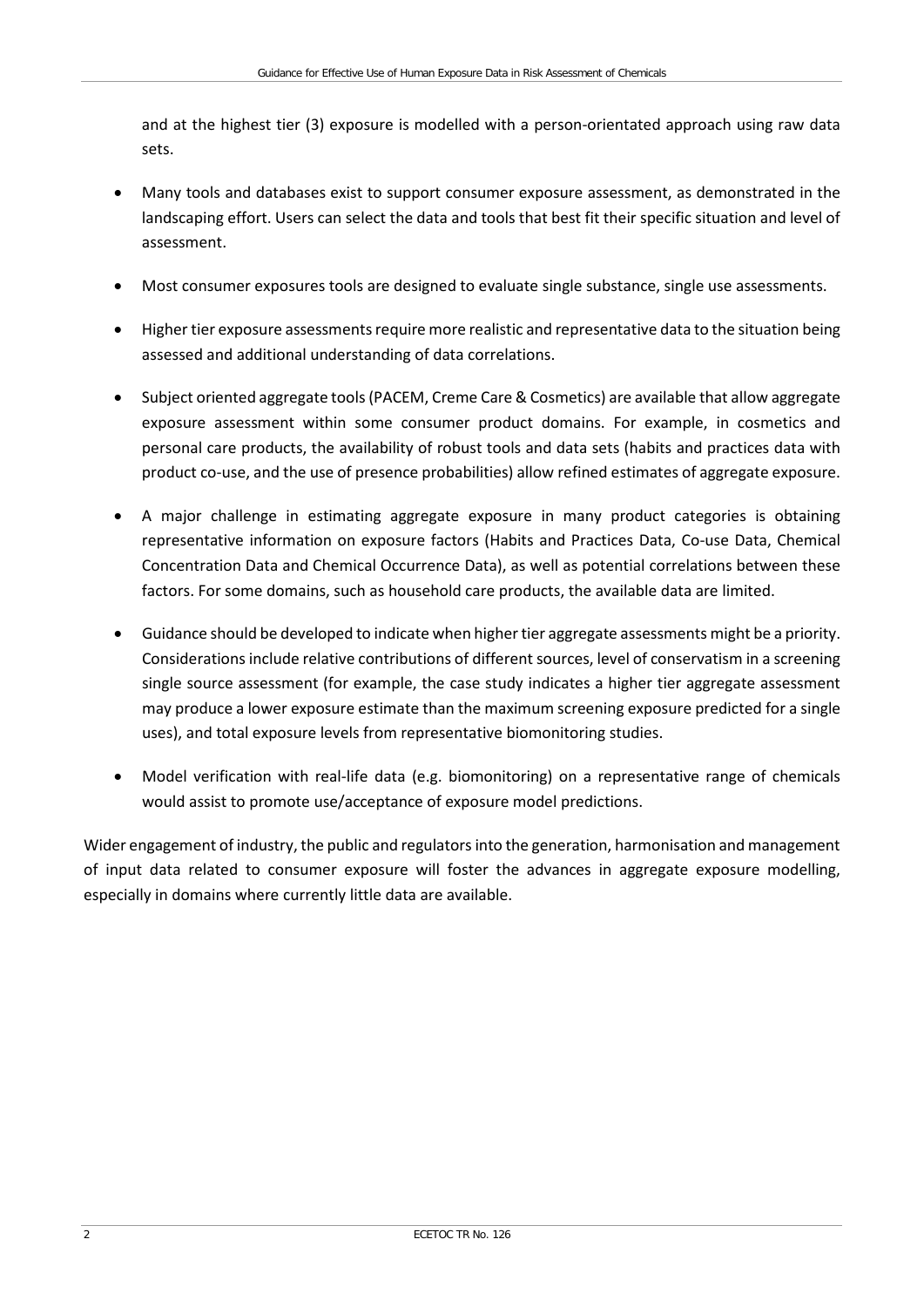# <span id="page-8-0"></span>**1. INTRODUCTION**

# <span id="page-8-1"></span>**1.1 Background**

#### **A Tiered Approach**

Exposure assessment is, by necessity, an iterative process. It has been recommended that assessing aggregate exposure should be a tiered approach (Delmaar JE and van Engelen JGM, 2006; Meek et al, 2011), where the lowest tier (0) consists of a rough sum (qualitative or semi-quantitative estimate) of exposure from each product, the mid-tier (1) tends to be a more quantitative estimate, such as a deterministic estimate with conservative assumptions, and the highest tiers (2 & 3) provide more realistic estimations of population exposure, modelled using probabilistic methods and person-orientated approaches, using more detailed exposure input data, such as population distributions or even raw data sets (usually at Tier 3). The rough or low tier estimates can be calculated quickly, often using default assumptions on inputs, yielding conservative exposure values, and if this approach is lower than the "safe" exposure threshold, then it may not be necessary to move to a higher tier. While exposure assessments at the highest tiers (2 & 3) will be data-intensive and often time consuming, they produce more refined and accurate estimates of population exposure, enabling the risk assessor to feel confident that the risk assessment is applicable to the population of interest.

The World Health Organization/International Programme on Chemical Safety (WHO/IPCS) held a workshop on Aggregate/Cumulative Risk Assessment in 2007, that led to development of an iterative framework that adopts the tiered approach for both exposure and hazard assessment (Meek et al, 2011). The exposure portion of this framework is shown in Figure 1**.** This framework is designed to aid risk assessors in identifying priorities for risk management.



#### *Figure 1: Summary of the exposure component of the framework for tiered exposure and hazard assessment as proposed by Meek et al, 2011.*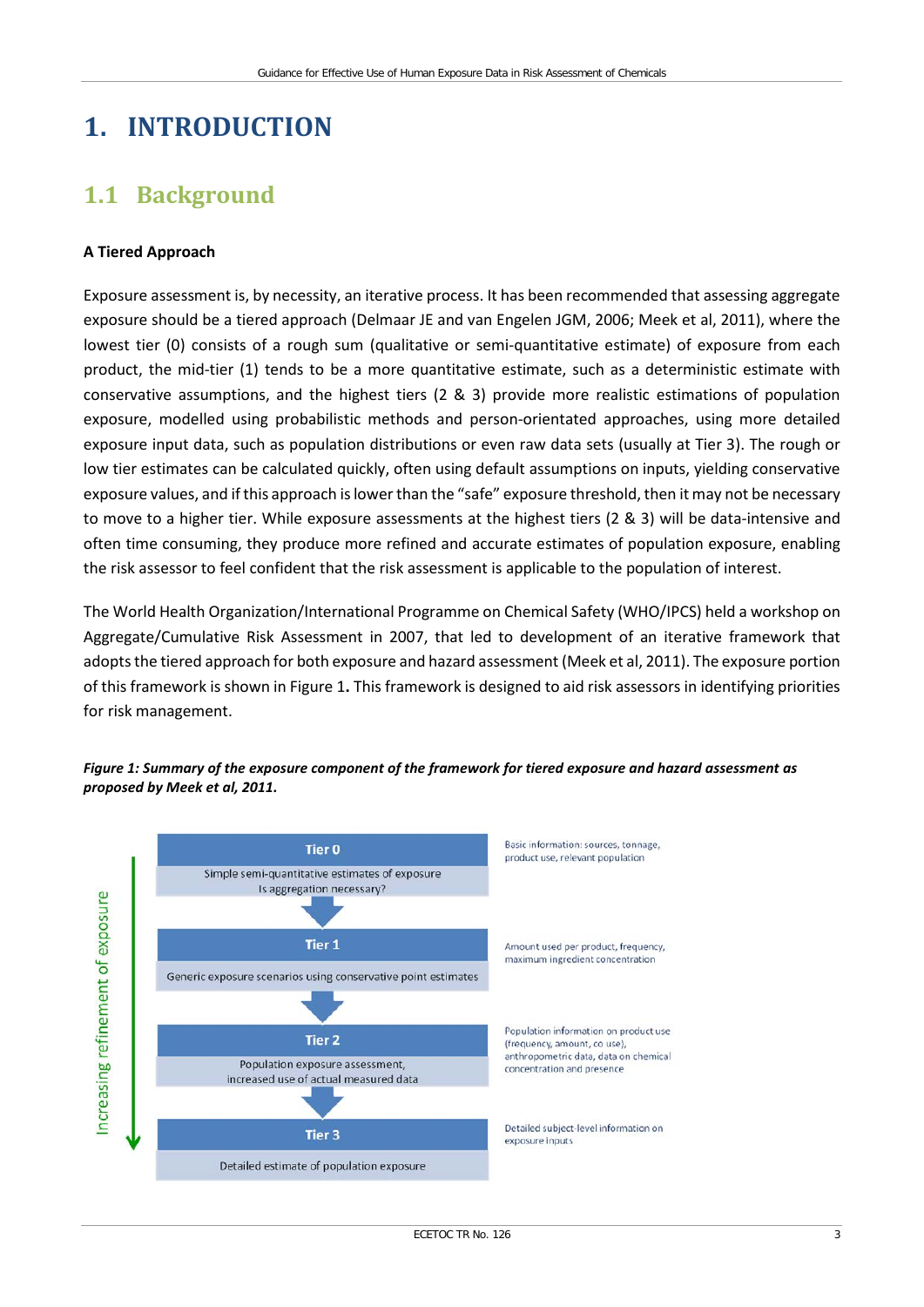Humans are exposed to chemicals that originate from many sources, including indirect exposures via contact with environmental media (e.g. air, water) and direct exposures via food that is consumed, and consumer products used (e.g. household products, electronics, construction materials, cosmetics, textiles). Assessments of human exposure to chemicals may be conducted for different reasons and with different objectives, e.g. to get an estimate of the maximal level of a chemical to which the general population can be safely exposed or to obtain a detailed insight into the distribution of exposure within sub populations. One of the challenges in (regulatory) risk assessment is the estimation of aggregate human exposure originating from a variety of exposure sources often associated with the use of different products and possibly also different exposure routes. Examples of situations where aggregate exposure might be important to consider include the exposure to a chemical that was both a fragrance in cosmetic and household cleaning products and a flavour ingredient consumed in food. Another possible example is the exposure to a phthalate plasticiser via food, building materials and toys.

### <span id="page-9-0"></span>**1.1.1 Aggregate Exposure**

Aggregate exposure considers all sources of exposure to a single chemical (e.g. hair care products, cosmetics, detergents, foods, environmental media, etc.) via all routes (oral, dermal, and inhalation). The report focuses on consumer products, and not occupational exposure situations, including the following product domains: cosmetics and personal care products, household products (such as household cleaning products, laundry and dishwashing products, etc.), food and other consumer products (such as surface coatings, adhesives, sealants, disinfectants, automotive care products, toys etc.).

This report identifies sources of exposure data to consumer products, and tools for use in generating exposure estimates. It then focuses on more complex cases where an aggregate exposure assessment is useful, and investigates how this can be done using the new tools that are available. Aggregate exposure assessment may be important to consider when substances are present in a variety of products to which consumers might be regularly exposed.

Consumer exposure assessment covers the general use of household items. Assessments may be done for a general population or a subpopulation, for example a specific age, sex, or state of health. The chemical may be a directly added ingredient in a consumer product, or it may be present as residue in another ingredient. At the high tier, aggregate exposure assessments can be quite complex, due to the wide variety of consumer product types and formulations, and a variation in the behaviour patterns of consumers in populations. For many categories of consumer products representative exposure data including habits and practices data (frequency and amount) as well as chemical formulation data, are generally not available. In these circumstances, exposure assessors rely upon using worse case exposure assumptions or are faced with the need for generating new data.

Currently aggregate exposure is often assessed by simply adding up worst case exposure estimates per each exposure scenario, likely leading to unrealistically high and conservative estimates of exposures. Several consumer exposure models capable of aggregate exposure estimates have been developed in the past for specific areas of consumer exposures and are currently available to assist in exposure modelling, particularly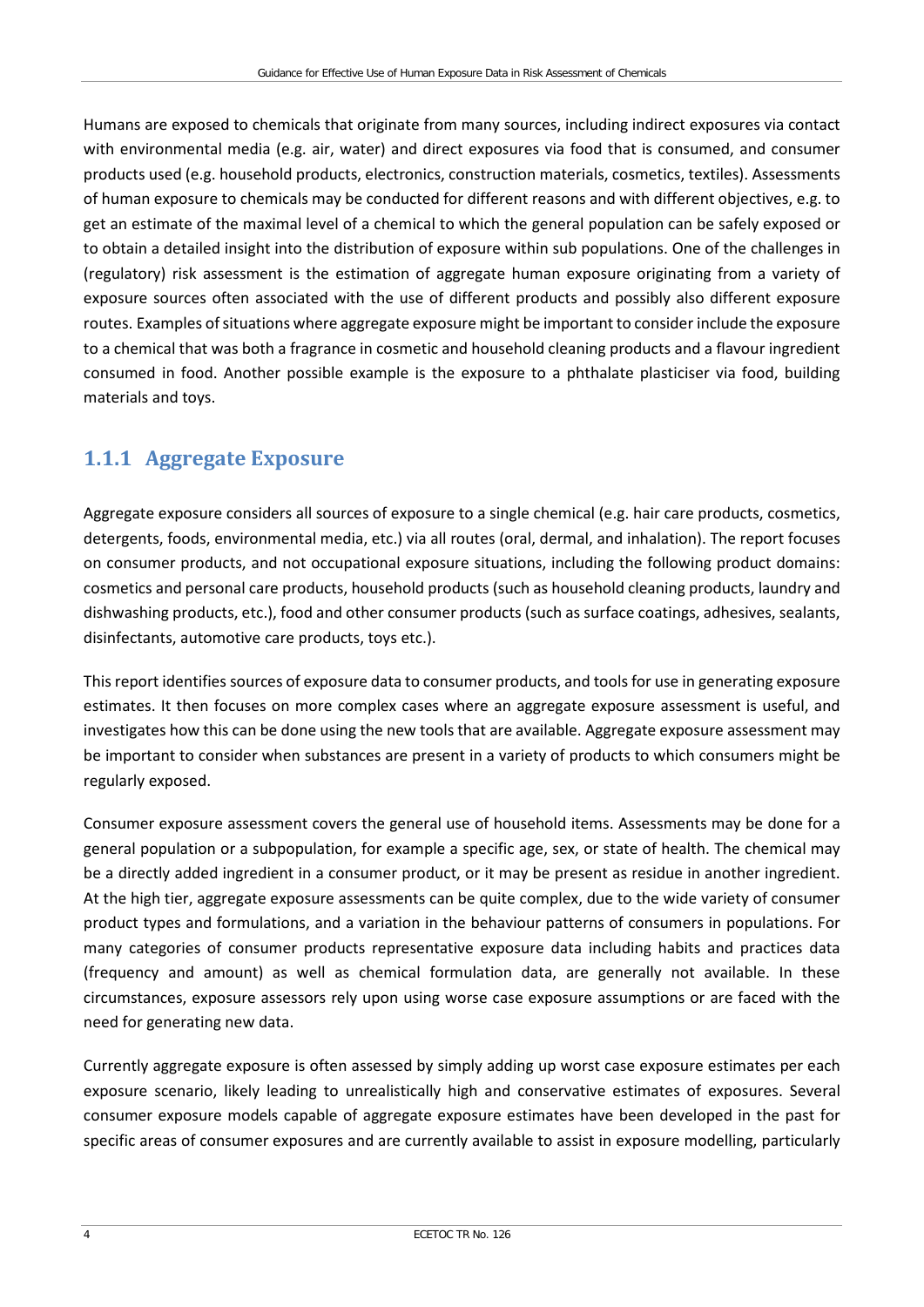for cosmetics and personal care products (C&PCPs), e.g. ConsExpov.5.0[1](#page-10-1) (Delmaar et al, 2005), Creme Care & Cosmetics<sup>™</sup> (Creme Global, [2](#page-10-2)011<sup>2</sup>), Lifeline (The Lifeline Group<sup>[3](#page-10-3)</sup>), Cumulative and Aggregate Risk Evaluation System - Next Generation (CARES NG, 2016<sup>[4](#page-10-4)</sup>) and Stochastic Human Exposure and Dose Simulation or SHEDS (US EPA, 201[5](#page-10-5)<sup>5</sup>). However, guidance is required as to how to perform aggregate exposure estimates, particularly at the higher tier when refinement is required.

Several publications have suggested methods for assessing aggregate exposure leading to more realistic worst case estimates. One example is a publication by Cowan-Ellsberry and Robison (2009), describing an approach for refining aggregate exposure estimates using data on 1) co-use and non-use patterns of product use, 2) extent of products in which the ingredient is used and 3) dermal penetration and metabolism data. Also, CEFIC-LRI completed a project on the estimation of realistic consumer exposure to substances from multiple sources and approaches to validation of exposure models. This involved developing a tiered approach to aggregate exposure assessment including the compilation of a computational platform, able to perform quantitative aggregate exposure assessments for environmental and consumer products, including case studies on decamethylcyclopentasiloxane (D5) and triclosan. The project is documented in an internal CEFIC report, and the case study on D5 is published in Dudzina et al, (2015).

Given these recent methodological developments in assessing aggregate exposure and increasing variety of tools and databases available for different purposes in exposure assessment, the ECETOC Scientific Committee established a task force to identify best practices and provide guidance with respect to the data and methods that might best be applied for different consumer exposure scenarios.

# <span id="page-10-0"></span>**1.2 Scope of this project**

This project provides exposure assessors with a review of available exposure data sources and guidance on how to incorporate data inputs for high tier aggregate exposure assessment for situations where aggregate exposure is considered relevant.

The report addresses:

- An overview of the current human consumer exposure landscape, which includes currently available databases and tools
- Opportunities to develop and gather exposure data related to specific product categories.
- Aggregate exposure assessment (how to combine multiple sources and routes of exposure) including case study examples for phenoxyethanol and triclosan

 $\overline{a}$ 

<span id="page-10-1"></span><sup>1</sup> Available a[t http://consexpo.nl/](http://consexpo.nl/)

<span id="page-10-2"></span><sup>2</sup> Creme Care & Cosmetics: Aggregate Exposure from Real Consumer Data. Available from

<http://www.cremeglobal.com/products/cosmetics/>

<span id="page-10-3"></span><sup>3</sup> LifeLine Software Suite and Compendia available fro[m http://www.thelifelinegroup.org/](http://www.thelifelinegroup.org/)

<span id="page-10-4"></span><sup>4</sup> Available from<http://caresng.org/>

<span id="page-10-5"></span><sup>5</sup> Available a[t http://www2.epa.gov/chemical-research/stochastic-human-exposure-and-dose-simulation-sheds-estimate-human](http://www2.epa.gov/chemical-research/stochastic-human-exposure-and-dose-simulation-sheds-estimate-human-exposure)[exposure](http://www2.epa.gov/chemical-research/stochastic-human-exposure-and-dose-simulation-sheds-estimate-human-exposure)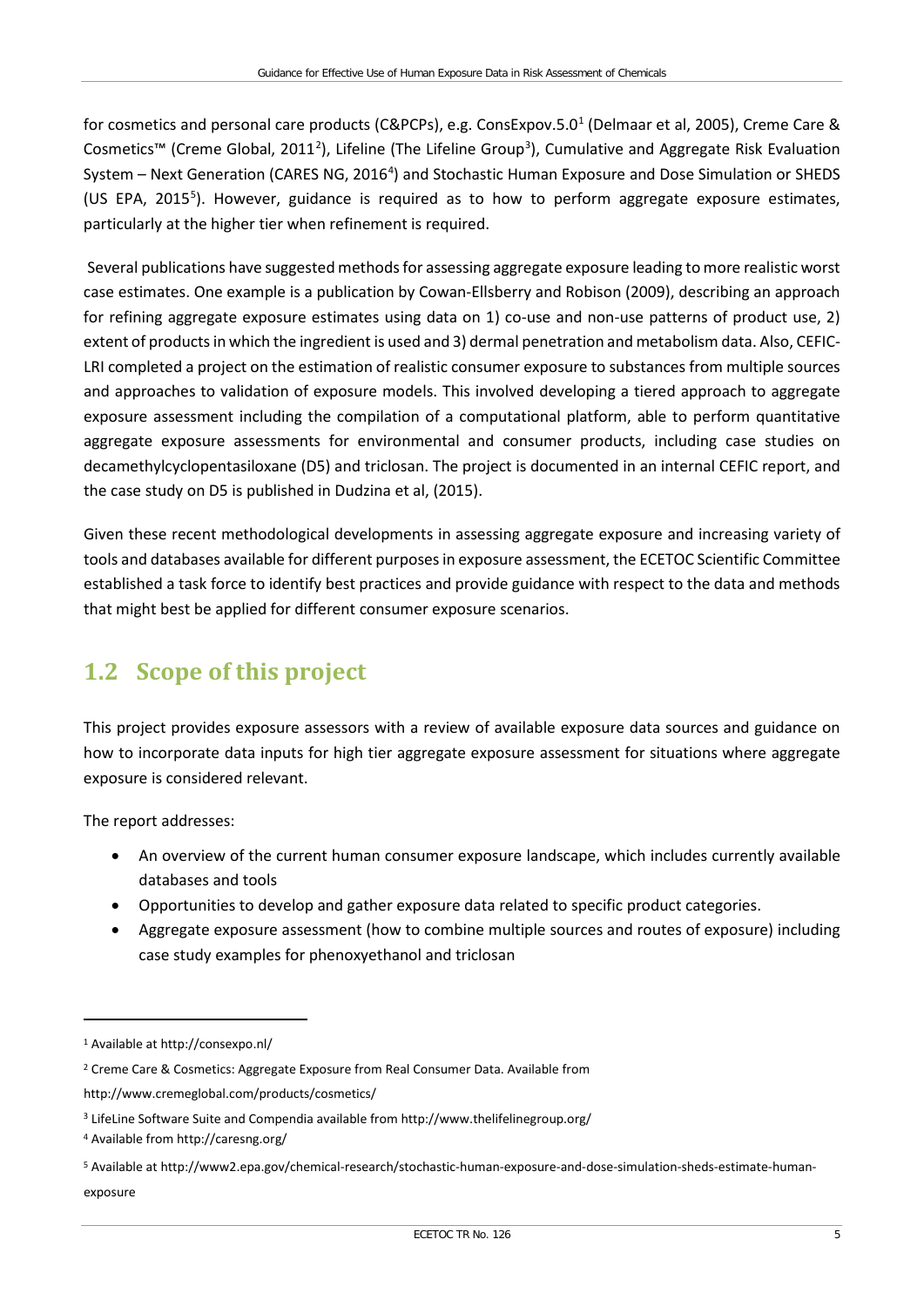• A proposed approach for understanding if overall exposure may be dominated by few or many sources to focus any further efforts on those of more importance.

Note: In the following, aggregate exposure is defined as combined exposure to a single chemical from multiple sources and pathways. This is distinct from cumulative exposure, which is taken to be defined as exposure to multiple chemicals from multiple sources and pathways.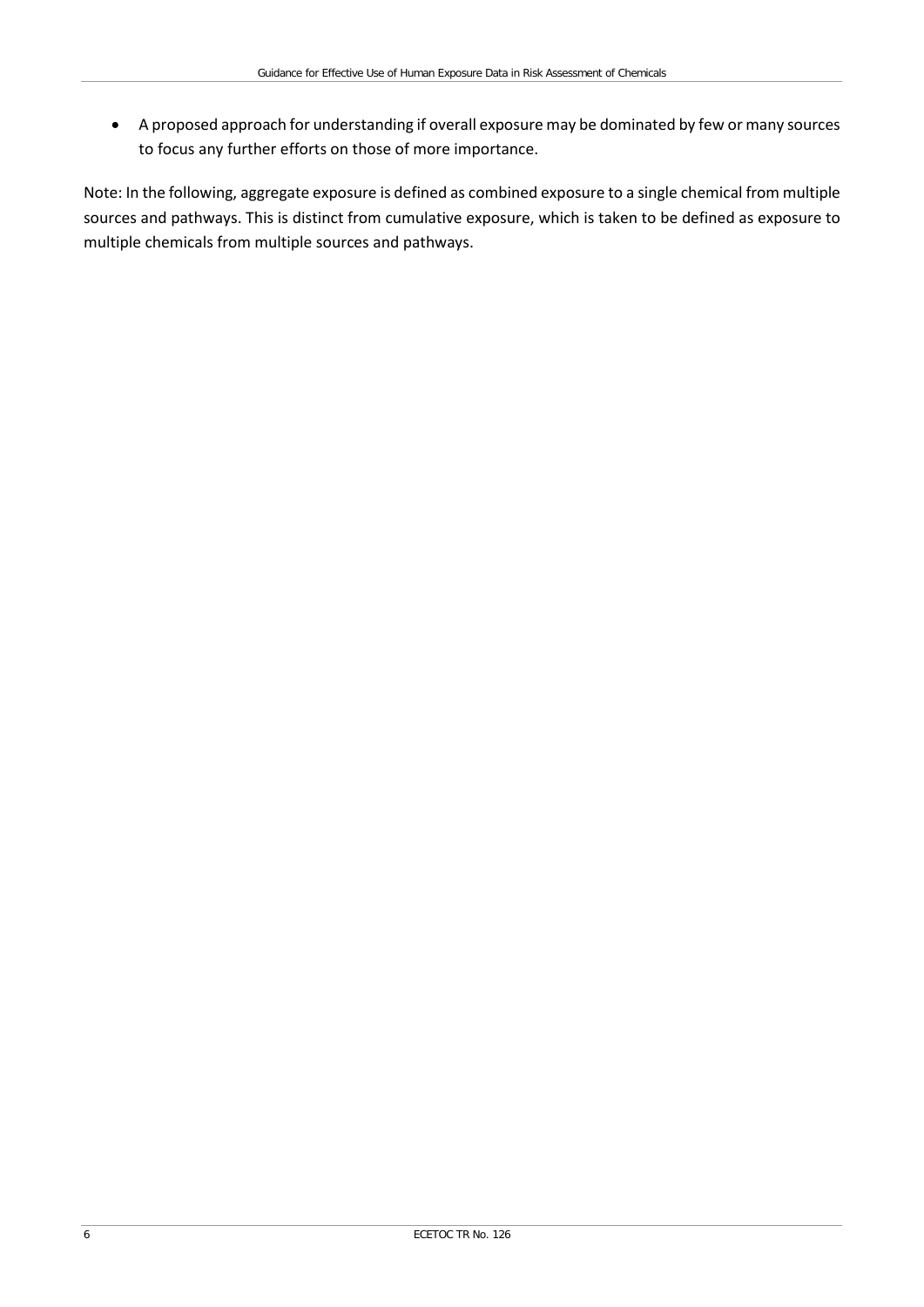# <span id="page-12-0"></span>**2. LANDSCAPING EXERCISE AND GAP ANALYSIS**

## <span id="page-12-1"></span>**2.1 The Exposure Landscape: Databases and Tools**

In order to conduct an exposure assessment for a chemical in any domain, two essential inputs are needed. The first is an algorithm (exposure scenario) with which to calculate an estimate of exposure, the form of which usually depends upon the source and route of exposure being considered. These range from low tier assessments involving simple deterministic calculations involving a single chemical, source, and route, to sophisticated high tier models involving multiple routes, sources and even multiple chemicals if mixtures are being considered. Once the appropriate model is decided upon the second essential is having suitable input data typically taking the form of exposure factors (exposure scenario parameters, consumer habits and practices, transfer coefficients etc.) and chemical concentration data (the frequency and level of chemical occurrence in the source of exposure).

While certain tools and databases have become standard practice in certain domains, a challenge still facing the risk assessor is knowing what model and data source to select for a given exposure assessment. Given the number of models and databases that are currently available, it is desirable to have a central location detailing and documenting these. The landscaping exercise presented in this section is not intended to be exhaustive or a systematic review of the available exposure tools and databases, rather it is an overview of what are considered to be the most commonly used and most useful sources for key consumer products as determined by the task force. The exercise is divided into two categories, data sources and tools.

To help the risk assessor decide what is useful or relevant amongst the available options the data are categorised into: Exposure Algorithms, Habits and Practices Data, Co-use Data, Chemical Occurrence Data, and Chemical Occurrence Data. The source or original reference is provided, as well as some details on the nature of the data. Within the section on tools, a number of additional headings are provided: Product Category, Type of Assessment that can be Performed, Built-in Data/Data Requirements, Regions Covered, Modelling Capabilities, Routes of Exposure Covered, Availability, Occupational or Consumer, and additional Comments. The information in the overview is, in most cases, based upon the experience of users in the task force or on publicly available information from websites or reports describing the listed tools and databases. This task force did not perform an in-depth review or test all the different sources listed and also was not always able to verify the data or information provided. That said, the Landscaping Database is an excellent starting point for selecting relevant tools and databases that are currently available.

It is hoped this effort will constitute the beginnings of a centralised database that will be added to and updated in the future, providing a resource risk assessors can draw from when undertaking an exposure assessment. In the following section, some discussion is provided on the different domains, while the full details of the landscaping exercise are provided in the appendix.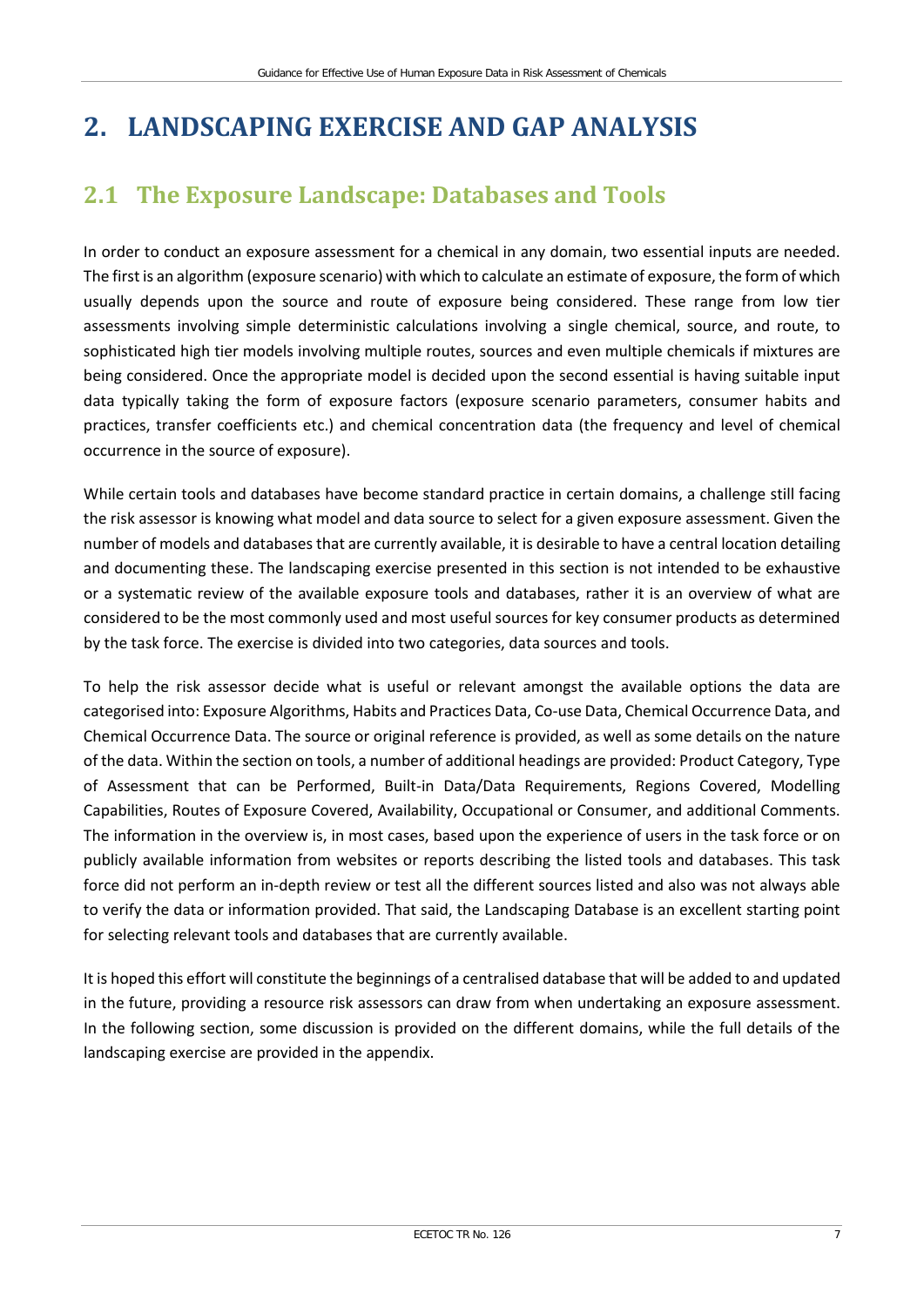## <span id="page-13-0"></span>**2.1.1 Cosmetics**

In Europe, robust habits and practices data exist in the adult population for the common cosmetic products (including personal care products) covering the majority of daily exposure (Hall et al, 2007, Hall et al, 2011), which are published, together with other estimated values, in the SCCS's Notes for Guidance for the Testing of Cosmetic Ingredients and their Safety Evaluation (SCCS, 2012). This document also details the exposure scenarios and equations for calculating the daily exposure to chemicals. Other key published data sources include Loretz et al, (2005, 2006, 2008) providing frequency and amount data in the US adult population, and Biesterbos et al, (2013) providing the same in a Dutch population.

For aggregate exposure estimates, while in general there is agreement that tiered approach should be used (Delmaar JE and van Engelen JGM, 2006; Meek et al, 2011), which begins with a rough deterministic estimation of exposure and evolves to a more complex person-orientated probabilistic approach, to date there is no agreed methodology on the way to approach this. For cosmetic ingredients, aggregate exposure is estimated using a simplistic approach of adding deterministic exposures from all the individual product types in which the chemical might be present (SCCS, 2012). This is referred to as a low tier (tier 1), and provides a rough and very conservative estimation, since it assumes that everybody in the population uses all the products containing the chemical (at the maximum allowed concentration) every day. This has been regularly used in the past for cosmetic ingredient risk assessments for preservatives (SCCS, 2012). When these aggregate exposure estimates are used to calculate acceptable "safe levels" and/or conduct quantitative human risk assessments they result in overly conservative risk assessments. Thus, there is a need to use methods that are capable of producing refined, realistic aggregate exposure estimations (high tier estimates).

The landscaping exercise revealed two high tier aggregate models for estimating external exposure via different routes. The Research Institute of Fragrance Materials (RIFM) have partnered with Creme Global to build a model called the "Creme RIFM Model" (also available as Creme Care & Cosmetics) that allows estimation of aggregate exposure to fragrance ingredients in cosmetic products in European and US consumers (Comiskey et al, 2015; Safford et al, 2015), and the National Institute for Public Health and the Environment in the Netherlands (RIVM) have developed a higher tier Probabilistic Aggregate Consumer Exposure Model (PACEM) for ingredients, which contains exposure information for a population in the Netherlands (Dudzina et al, 2015; Manová et al, 2015; Nijkamp et al, 2015).

Aggregate exposure assessment for cosmetic products requires information on the chemical concentration used across product categories. The availability of such data in the public domain is limited as information on specific inclusion values is typically proprietary. Where chemical concentrations are quoted for example, the EPA Chemical/Product Categories Database (CPCat), then ranges are often quoted or maximum inclusion values and data are often only available for a limited number of chemicals in a limited number of products. Alternatively, if the chemical is restricted under regulation, the maximum regulated amount could be assumed as a conservative worse case assumption.

A major challenge in estimating aggregate exposure is obtaining information on how a chemical is used. Understanding how commonly a chemical is used in a cosmetic product, which is known as the chemical occurrence (presence probability) can lead to a significant refinement in the estimated aggregate exposure. Some data can be obtained from market survey databases such as Mintel and Codecheck, which relies on the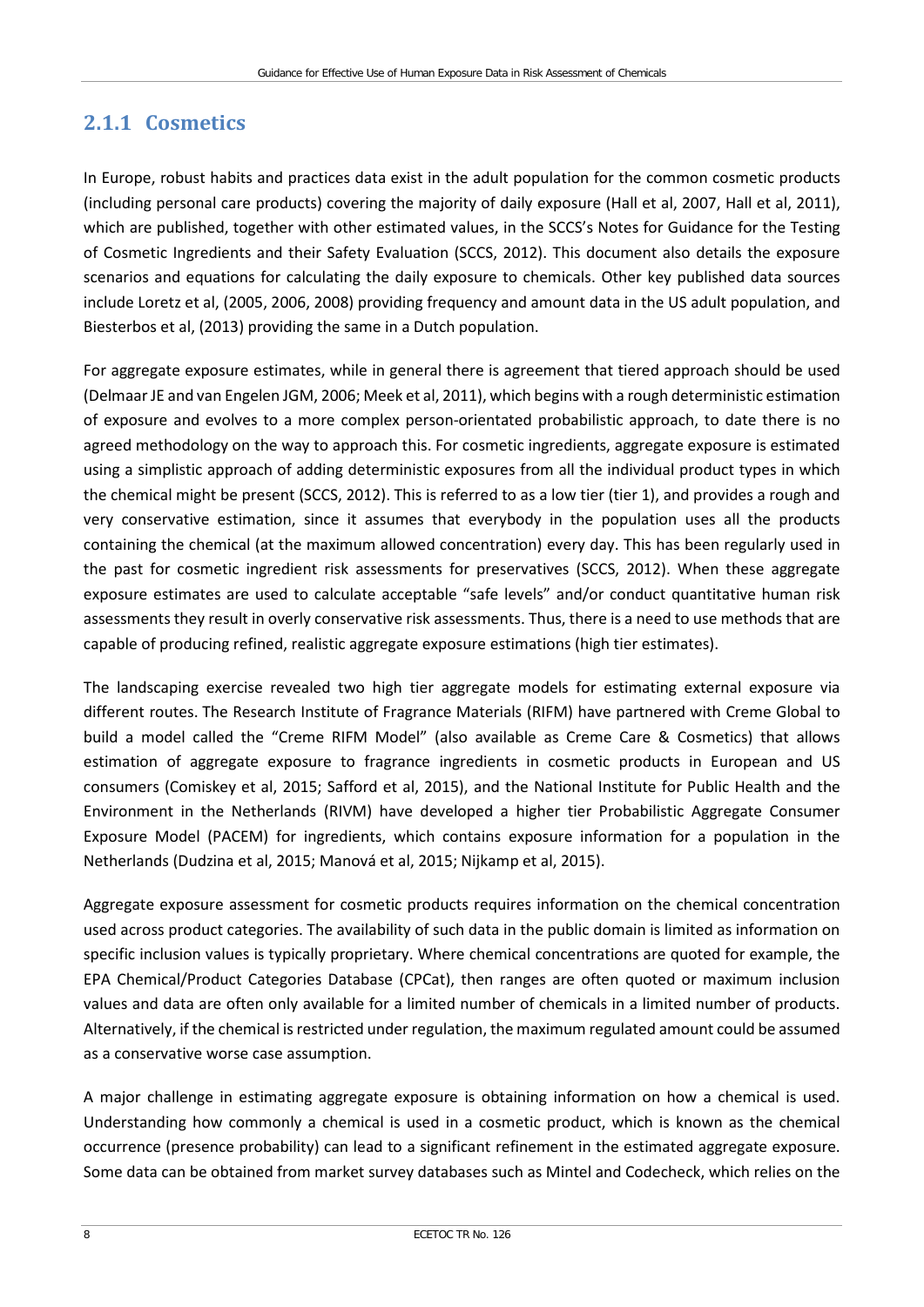mandated ingredient labelling in Europe, although, some systems are not well maintained leading to the availability of out of date information.

A key enabler in the development of realistic aggregate exposure estimates is the incorporation of co-use data. Such data are not available for household products and therefore conservative assumptions are employed such as, all product types containing the chemical are used by the consumer simultaneously.

### <span id="page-14-0"></span>**2.1.2 Foods**

Regarding consumer habits and practices, the principle sources of data on food consumption are food consumption surveys, which are designed to be nationally representative datasets on food intake at the individual subject level. These typically use a food coding system specific to the country in question to describe the foods consumed by the population, and can have a number of days surveyed per subject typically varying from one to seven. Because they are designed to capture the variability in diets of consumers, they can readily be used to address the issue of aggregate exposure. While a large number of dietary surveys exist in different countries around the world, a central issue is the availability of the raw data, which for a few notable exceptions (US, UK, Netherlands) cannot be easily obtained. The European Food Safety Authority have taken most dietary surveys in Europe and recoded them into the FoodEx system and made summary statistics of food consumption available online, called the EFSA Comprehensive Database. While a useful source of exposure data, these do not provide the raw data which is required to do refined exposure analysis, both aggregate and cumulative (an increasingly important area for pesticides).

In terms of chemical concentration data, this typically depends on the domain. Regarding the nutrient composition of foods (which may be relevant for risk assessment), these typically accompany the dietary survey. For substances that are part of routine monitoring at a national level by control laboratories (e.g. pesticides and environmental contaminants) or examined by Total Diet Studies, there may be publicly available databases on chemical occurrence that provide representative levels of occurrence (such as the Pesticide Data Program in the US). However, for other food chemicals such as flavourings, additives, food contact materials, and several environmental contaminants, this information is lacking and is frequently required for regulatory purposes. One of the issues with providing refined data here is that is often proprietary, but concentration specific to level of an individual company is not always required – merely an indication of the range of use levels across the market.

Aggregate exposure is a well-established methodology within the food domain, as when considering dietary exposure to any chemical present in food the questions immediately presented are what different foods is the chemical present in and in what amounts. Performing an exposure assessment therefore requires knowledge of how foods are consumed in the diet and in what combinations and amounts across different demographics and geographies, as well as the level of chemical occurrence for those categories.

## <span id="page-14-1"></span>**2.1.3 Household Products**

Historically steps have been taken to collate and generate habits and practices data for household products. Information, including amount of product used and frequency of use, for consumer products in Western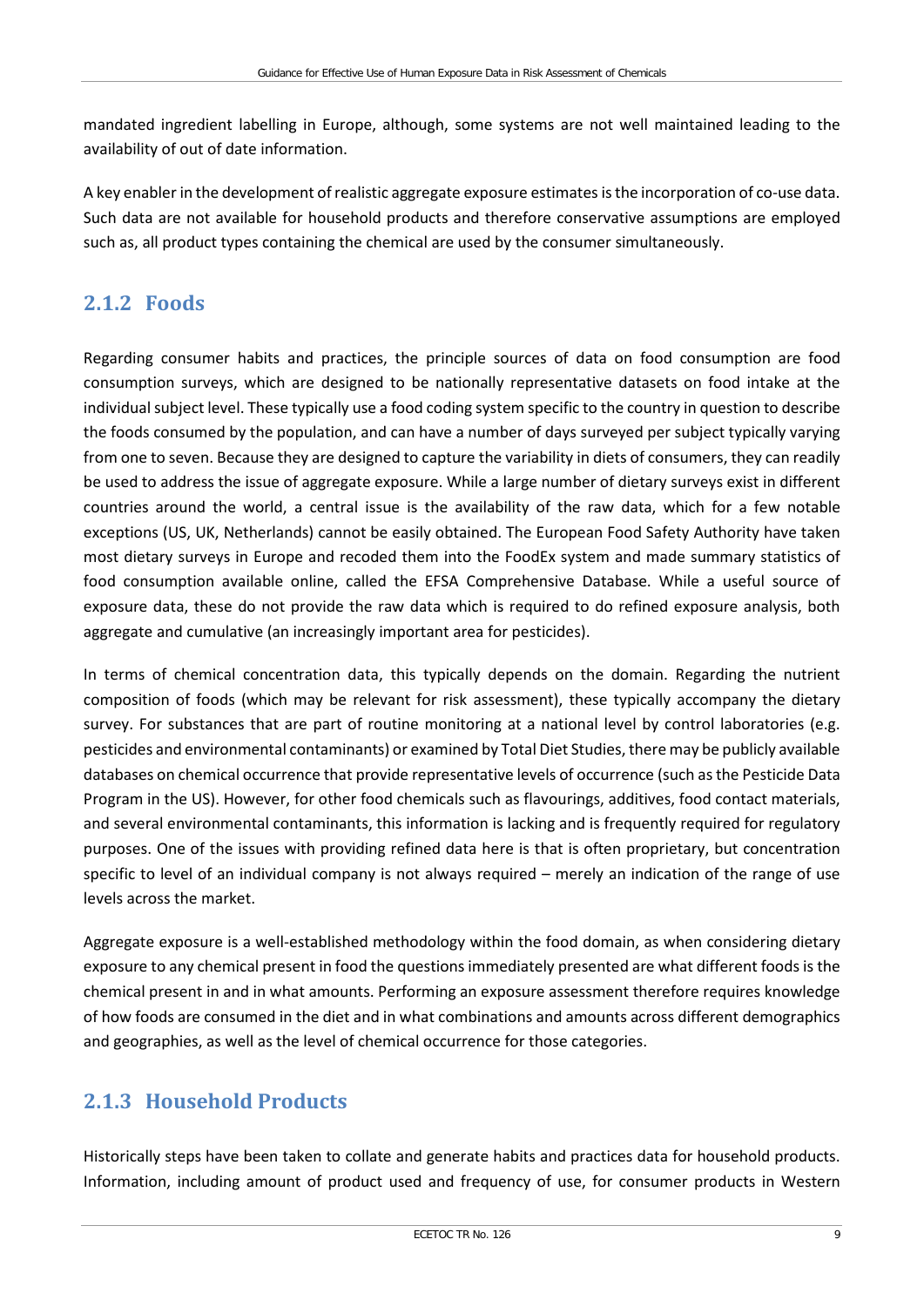Europe were originally identified and developed under the HERA project in 2002 and further complemented with company data and AISE consumer habits surveys in 2009. AISE developed SCEDs (Specific Consumer Exposure Determinants) in line with the DUCC/CONCAWE guidance to facilitate consumer exposure assessment for a range of consumer cleaning and air care products. The purpose of the SCEDs is to provide more realistic and representative data on product use. Exposure information available for 36 cleaning product categories is available from RIVM in the form of a cleaning products fact sheet (Prud'homme de Lodder et al, 2006). In the US, national usage survey data on household products are available from Westat (1987).

Aggregate exposure is not well established for household care products. Where consideration of aggregate exposure is required then a summing approach is usually adopted. The tools and approaches available in the public domain have not been specifically developed for the purposes of estimating aggregate exposure, and therefore the output is conservative.

Aggregate exposure assessment for household products requires information on the chemical concentration used across product categories. The availability of such data in the public domain is limited as information on specific inclusion values is typically proprietary. Where chemical concentrations are quoted for example, Household Products Database, Chemical/Product Categories Database (CPCat) then ranges are often quoted or maximum inclusion values and data are often only available for a limited number of chemicals in a limited number of products.

A major challenge in estimating aggregate exposure is obtaining information on how a chemical is used. Understanding the occurrence of a chemical in household products can lead to a significant refinement in the estimated aggregate exposure. Very limited data can be obtained from market survey databases such as Mintel and Codecheck; however, the available information may not be representative of the market due to a lack of legal obligation to label products. In addition, some systems are not well maintained leading to the availability of out of date information.

A key enabler in the development of realistic aggregate exposure estimates is the incorporation of co-use data. Such data are not publicly available for household products and therefore conservative assumptions are employed such as, all product types containing the chemical are used by the consumer simultaneously.

## <span id="page-15-0"></span>**2.1.4 Chemicals in Other Consumer Products**

This section considers chemical exposure from the use of consumer products other than personal care and cosmetic products, household products and foods. These products containing chemicals are used in a large variety of applications. The statutory definition of a consumer product is much broader than just traditional personal care and household cleaning products. It includes all products used in homes, such as surface coatings, adhesives, sealants, disinfectants, automotive care products, toys etc. The landscaping exercise indicated that tools and data are available to support individual product evaluations, particularly at a screening level. For higher tier individual product assessments modelling tools are available, but the level of data for refining the assessment, particularly for parameters that may be considered business confidential such as weight fraction, may be limited.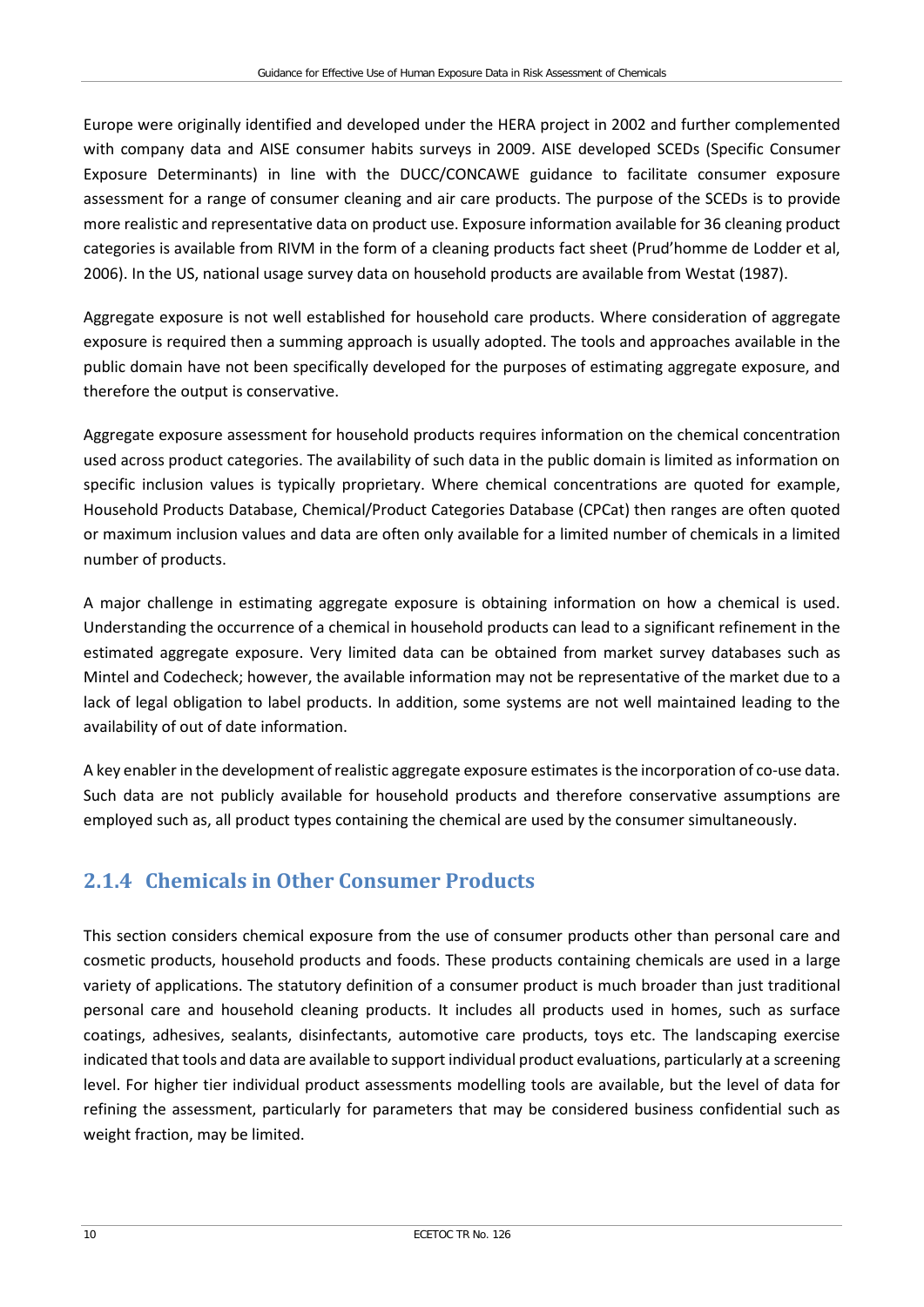To our knowledge, limited work has been done on the development of aggregate exposure assessment methodologies and data sources for chemical substances used in consumer products and articles other than cosmetics, food and household care. Most effort in recent years has been dedicated towards development of exposure assessment tools and data that could be used as input for a large amount of chemical risk assessments performed for REACH. These tools (e.g. ECETOC TRA, ConsExpo) and data sources (e.g. RIVM factsheets) generally have two important features: they need to be able to cover a large amount of different chemicals and uses and need to be conservative (reasonable worst case) to ensure the assessments can be performed at a relatively generic level and still provide safe use conditions for the product or contributing activity of use under consideration. The tools generally allow summation of exposure or risk over different exposure routes (oral, dermal and inhalation) within a defined use. None of the main models and tools developed included the ability to assess exposure aggregation over different uses or product categories. The purpose of screening level tools such as TRA is to intentionally develop high end estimates of exposure (low tier assessments), so that if this high end exposure is safe all lower exposures would also be safe. High end exposures are not appropriate for addition because adding up exposures from individual high end scenarios effectively compounds conservatism, quickly resulting in unrealistically high exposure estimates. These values can be too far departed from reality to provide useful information. Tools designed to assess individual scenarios do not contain information on product co-use patterns or data on the market share for specific ingredients, as even within a single product type, the ingredient concentration and presence will vary).

Aggregate exposure assessment for chemicals in consumer products is complex for a number of reasons, including: 1) the consumer product category includes a wide range of substances/products and uses that are in many cases not clearly associated (e.g. fuel and Do-It-Yourself (DIY) products), and co-use patterns have not been identified; 2) a number of product categories like DIY products (coatings, glues) will generally have a very low use frequency, and 3) minimal information is available on formulation of commercial products, making it challenging to estimate how often a consumer may use products that contain a chemical of interest.

Table 1 provides an example of a mapping performed for a REACH chemical safety assessment of all the products and uses for a single chemical substance. The overview illustrates the variety and range of uses many of which occur simultaneously very infrequently. This said, for other product categories this may not necessarily be the case and more information on the likelihood of co-use and thus need for aggregate exposure assessment may be appropriate.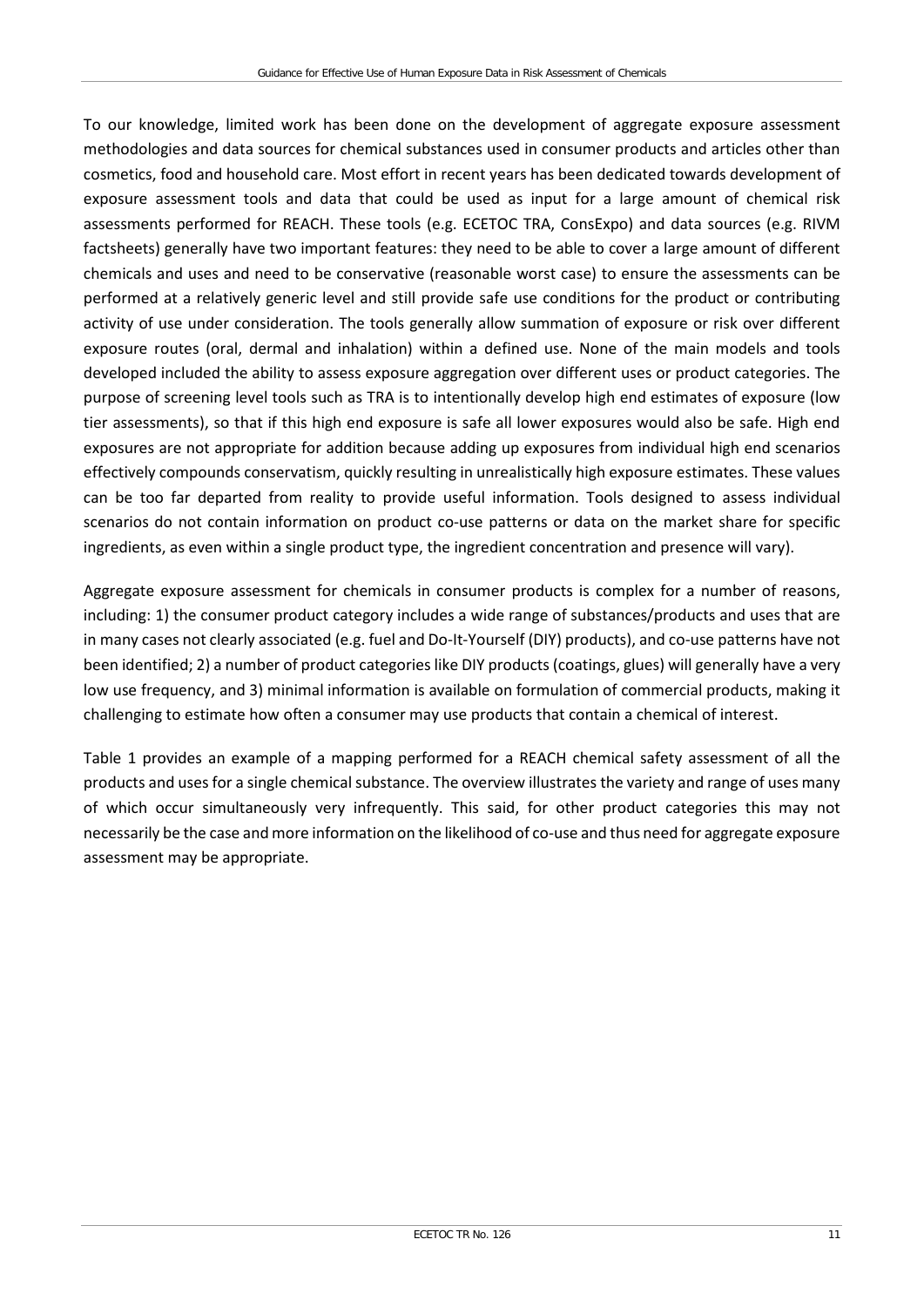| <b>Generic exposure</b><br>scenario      | Description of generic exposure scenario                                                                                                                                                                                       | Description of individual consumer<br>uses included in GES                                                                                                                                                                                                                                                                                                                                                                                                                                                                                                   |
|------------------------------------------|--------------------------------------------------------------------------------------------------------------------------------------------------------------------------------------------------------------------------------|--------------------------------------------------------------------------------------------------------------------------------------------------------------------------------------------------------------------------------------------------------------------------------------------------------------------------------------------------------------------------------------------------------------------------------------------------------------------------------------------------------------------------------------------------------------|
| Uses in coating                          | Covers the use in coatings (paints, inks, adhesives, etc.) including<br>exposures during use (including product transfer and preparation,<br>application by brush, spray by hand or similar methods) and<br>equipment cleaning | Use as:<br>Adhesives, sealants<br>Anti-freeze and de-icing products<br>Biocidal products (e.g. disinfectants,<br>pest control)<br>Coatings and paints, thinners, paint<br>removes<br>Fillers, putties, plasters, modelling clay<br>Finger paints<br>Non-metal-surface treatment products<br>Ink and toners<br>Leather tanning, dye, finishing,<br>impregnation and care products<br>Lubricants, greases, release products<br>Polishes and wax blends<br>Textile dyes, finishing and impregnating<br>products; including bleaches and other<br>processing aid |
| Use in cleaning<br>agents                | Covers general exposures to consumers arising from the use of<br>household products sold as washing and cleaning products, aerosols,<br>coatings, de-icers, lubricants and air care products                                   | Air care products<br>Anti-freeze and de-icing products<br>Biocidal products (e.g. disinfectants,<br>pest control)<br>Coatings and paints, thinners, paint<br>removes<br>Fillers, putties, plasters, modelling clay<br>Finger paints<br>Lubricants, greases, release products<br>Washing and cleaning products<br>(including solvent based products)<br>Welding and soldering products (with<br>flux coatings or flux cores.), flux<br>products                                                                                                               |
| Lubricants                               | Covers the consumer use of formulated lubricants in closed and open<br>systems including transfer operations, application, operation of<br>engines and similar articles, equipment maintenance and disposal of<br>waste oil    | Adhesives, sealants<br>Lubricants, greases, release products<br>Polishes and wax blends                                                                                                                                                                                                                                                                                                                                                                                                                                                                      |
| Use in<br>agrochemicals                  | Covers the consumer use in agrochemicals in liquid and solid forms.                                                                                                                                                            | <b>Fertilisers</b><br>Plant protection products                                                                                                                                                                                                                                                                                                                                                                                                                                                                                                              |
| Use as a fuel                            | Covers Consumer Uses in Liquid Fuels                                                                                                                                                                                           | Fuels                                                                                                                                                                                                                                                                                                                                                                                                                                                                                                                                                        |
| <b>Functional fluid</b>                  | Use of sealed items containing functional fluids e.g. transfer oils,<br>hydraulic fluids, refrigerants                                                                                                                         | Heat transfer fluids<br>Hydraulic fluids                                                                                                                                                                                                                                                                                                                                                                                                                                                                                                                     |
| De-icing and anti-<br>icing applications | De-icing of vehicles and similar equipment by spraying                                                                                                                                                                         | Anti-freeze and de-icing products                                                                                                                                                                                                                                                                                                                                                                                                                                                                                                                            |
| Other consumers<br>uses                  | Covers the use of the substance for the treatment of water in open<br>and closed systems                                                                                                                                       | Perfumes, fragrances<br>Cosmetics, personal care products                                                                                                                                                                                                                                                                                                                                                                                                                                                                                                    |
| Water treatment<br>chemicals             |                                                                                                                                                                                                                                | Water softeners<br>Water treatment chemicals                                                                                                                                                                                                                                                                                                                                                                                                                                                                                                                 |

#### *Table 1: Example of a mapping of generic consumer exposure scenarios (GES) and associated uses for a generically used solvent as part of the chemical safety assessment (Source: CEFIC/ESIG GES, v.2012)*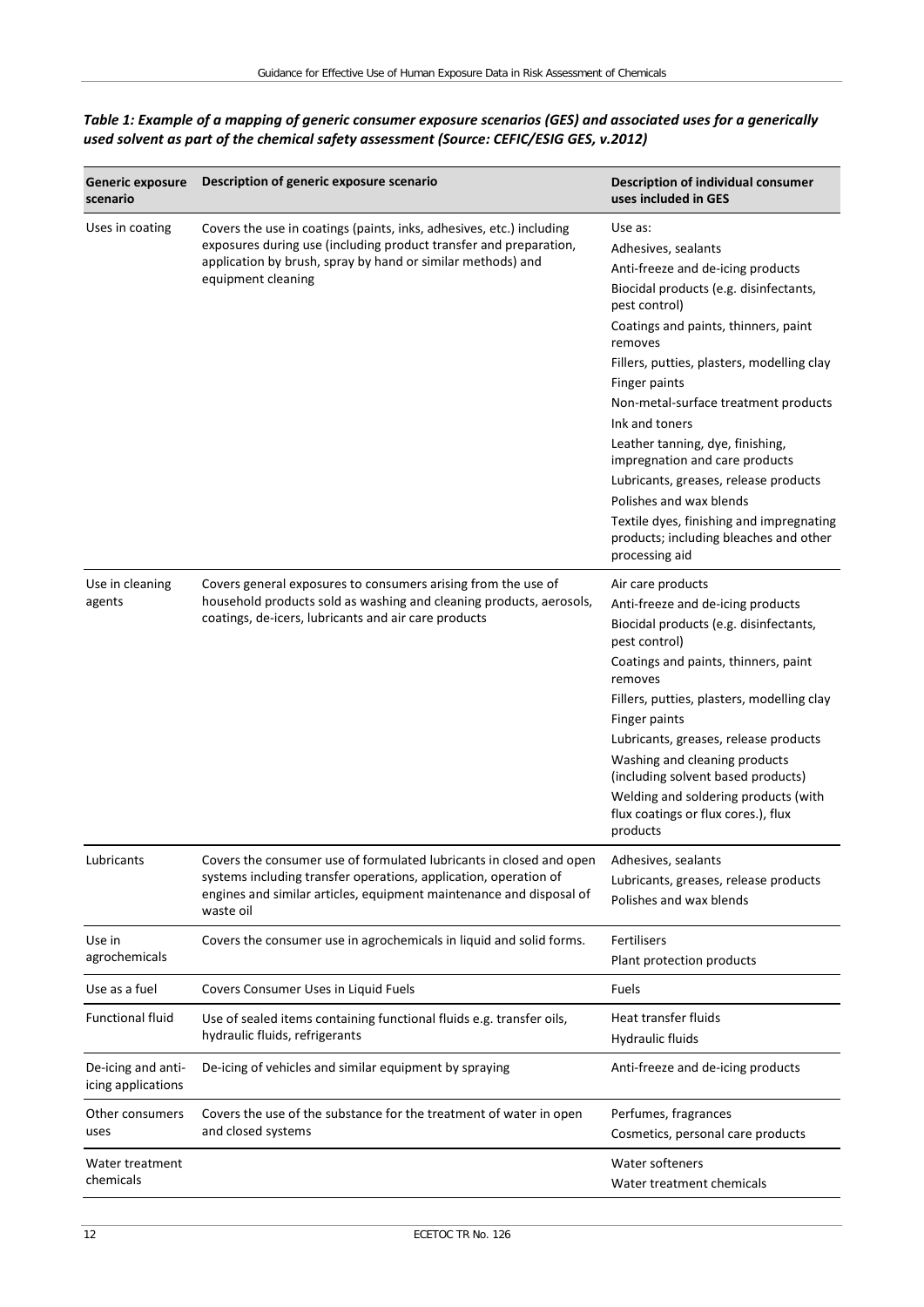It is clear from the landscaping overview included in this report that for some product categories, like household products, steps have been taken to build relevant databases to better inform exposure assessment. Also in the personal care and cosmetics categories there have been large advances in available data sets (COLIPA exposure studies) and models (CONSEXPO, PACEM and Creme Care & Cosmetics) over the last decade. For other product categories, this is less clear but recent initiatives like SCED's (Specific Consumer Exposure Determinants), will lead to more representative data on use characteristics, and therefore, a more refined exposure assessment. This may in the end also enable assessors to look at aggregation of exposures over different uses.

Some of these key developments are discussed below, with consideration to what extent the available data and tools from other areas can provide information that could be used for chemical products. In addition, insight is provided on key data that needs to be generated to better estimate aggregate exposure. This will be further illustrated by several examples from both chemical products and cosmetics and food.

#### Current chemical exposure assessment approaches

In the EU, the exposure assessment of chemicals in consumer products is currently primarily driven by the obligations for REACH to provide chemical safety assessments for all substances and substance use in products in the European Union. A useful approach in the development of tools and data has been the assessment of generic exposure scenarios (e.g. covering many specific uses as shown in Table 1) for producing conservative estimates to assure safe use across these generic exposure scenarios. Since it was necessary to assess a large number of chemicals within a relatively short time frame, most assessments were performed using generic conservative tools. Inputs were generally conservative default parameters characterising the Generic Exposure Scenarios (GES). These parameters were defined based on knowledge from producers and downstream users on what would be reasonable worst case situations. An example of this is the extensive development of GES for solvents lead by the solvent trade organisation and several large companies. The solvent GES basically include a complete mapping of all relevant uses and products (both consumer and worker) and they were used to generate exposure assessments with tools like ECETOC TRA. Some of the modelling tools enable the user to conduct a more realistic consumer exposure assessment (e.g. EGRET, ConsExpo) based on the refined default input parameters.

For the assessment of consumer exposure as described above the assessor at least needs information on; 1) the substance properties, 2) the relevant consumer exposure scenarios, 3) conditions of use: general environmental and activity characteristics and risk control measures. This information can be used in one of the standard exposure assessment tools (e.g. ECETOC TRA or EGRET for solvents) to generate exposure estimates for each use and each exposure route.

It is the responsibility of individual companies to ensure the exposure scenarios defined in the chemical safety assessment are actually in line with actual work practices. This is in many cases communicated via the labels on the products and/or accompanying use instructions for consumers.

#### Current developments

Several activities were identified to improve the information available on consumer use of chemical substances. The scope of these activities is generally to improve the quality of the available data making them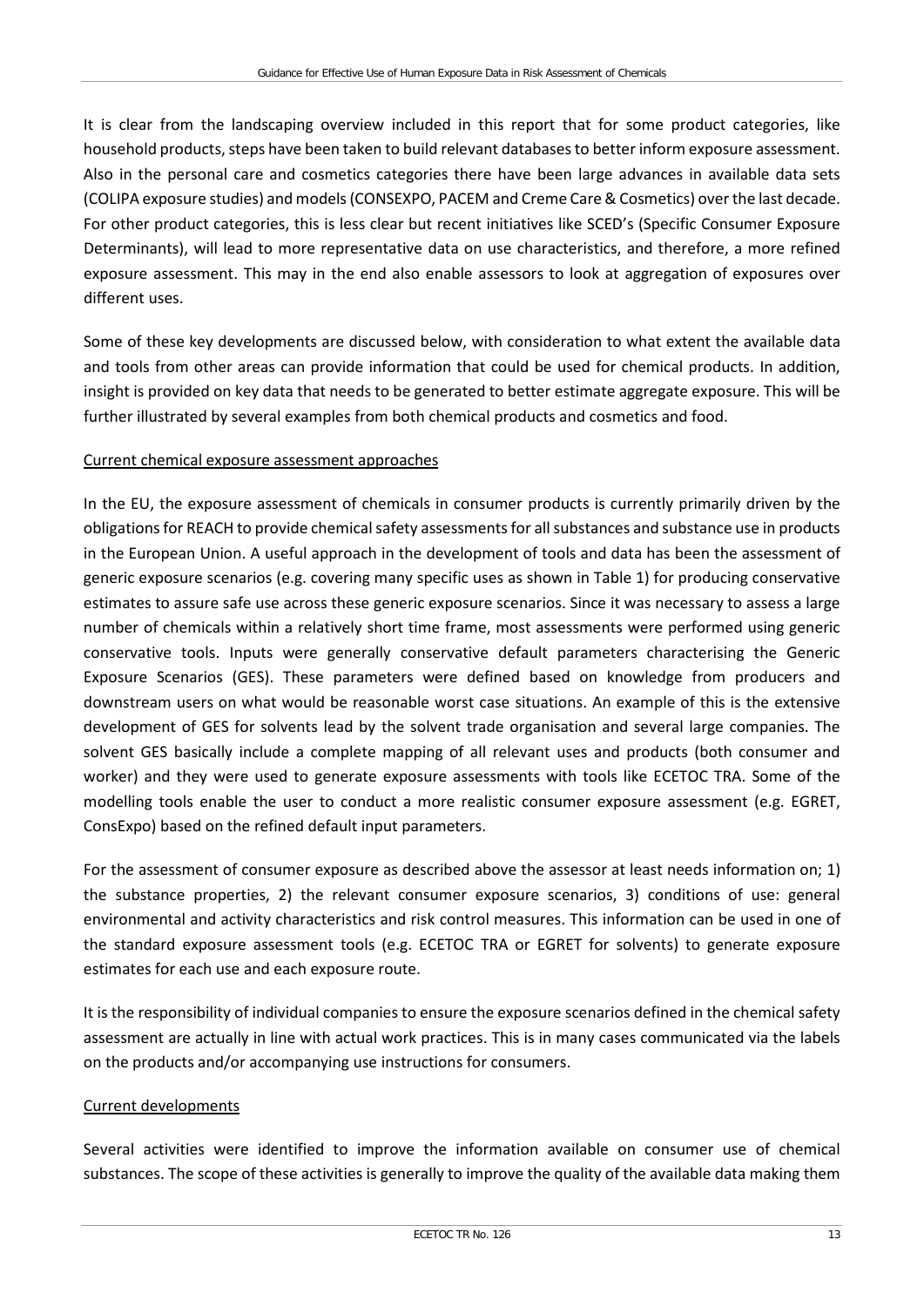more representative and underpin assumed default values. As mentioned some of these activities may generate data that will also enable or facilitate to some extend aggregate exposure assessments. Below we describe some of the key activities, data sources and models that are being developed.

#### *SCED's*

The Specific Consumer Exposure Determinants or SCEDs aim to enable exposure assessors to generate more representative exposure estimates (DUCC/CONCAWE, 2014). SCEDs are being developed by several sector organisations to transparently document the way consumer products are commonly used. The SCEDs document typical conditions of use of consumer products. This information is presented in such a format that can be directly used in commonly applied exposure assessment tools. The data provided by the SCEDs is intended to represent realistic assumptions for consumer exposure scenarios and thus lead to (more) realistic and representative assessments of consumer exposure. SCEDs focus on determinants related to consumer habits and practices (e.g. quantity of product used, frequency of use, place of use, etc.). Although not initiated with aggregate exposure in mind and also not including specific parameters that may be needed for aggregate exposure assessment like co-use, the SCEDs should result in a decrease of the level of conservatism which currently is one of the major obstructions for moving to aggregate exposure assessment.

Each determinant described in the SCEDs needs a reference to information sources that was/were used to define it. The data sources should preferably be open access (published) and peer reviewed. The data should as much as possible be representative to European users. The SCEDs are designed so that the resulting exposure scenario as a whole represents conservative, yet realistic exposure situations. Each individual determinant within a SCED is not necessarily a worst case value. Where habits and practices significantly vary across European countries/regions, then the SCEDs will reflect those areas with the highest uses/exposure conditions.

The SCEDs address use conditions relevant for systemic repeated long term exposure  $-$  i.e. they must be reviewed to confirm their relevance for local or acute end points (for example, frequency of use would not be an appropriate factor to modify for an acute assessment):

- They cover the direct uses of consumer products or articles. SCEDs specific to children will only be developed in cases where consumer products are actively marketed for use by children.
- They do not cover accidental exposures.
- They describe the use of a product. It is not substance specific; nevertheless, some limitations may apply depending on the substance properties (for example, handling/containment practices may vary depending upon volatility, such as the case for LPG vs. diesel fuels).

#### *Consumer exposure factsheets*

The RIVM General Factsheet has been updated in 2014 (te Biesebeek et al, 2014). The current version retains the defaults for room size (20 m3) and indoor ventilation (0.6 h-1) having included and analysed new available data. The default values for body weight, inhalation rate and exposed skin surface areas have been updated. In addition, the factsheet presents information on the ventilation in houses and includes a new chapter on time activity patterns (i.e. how people spend their time).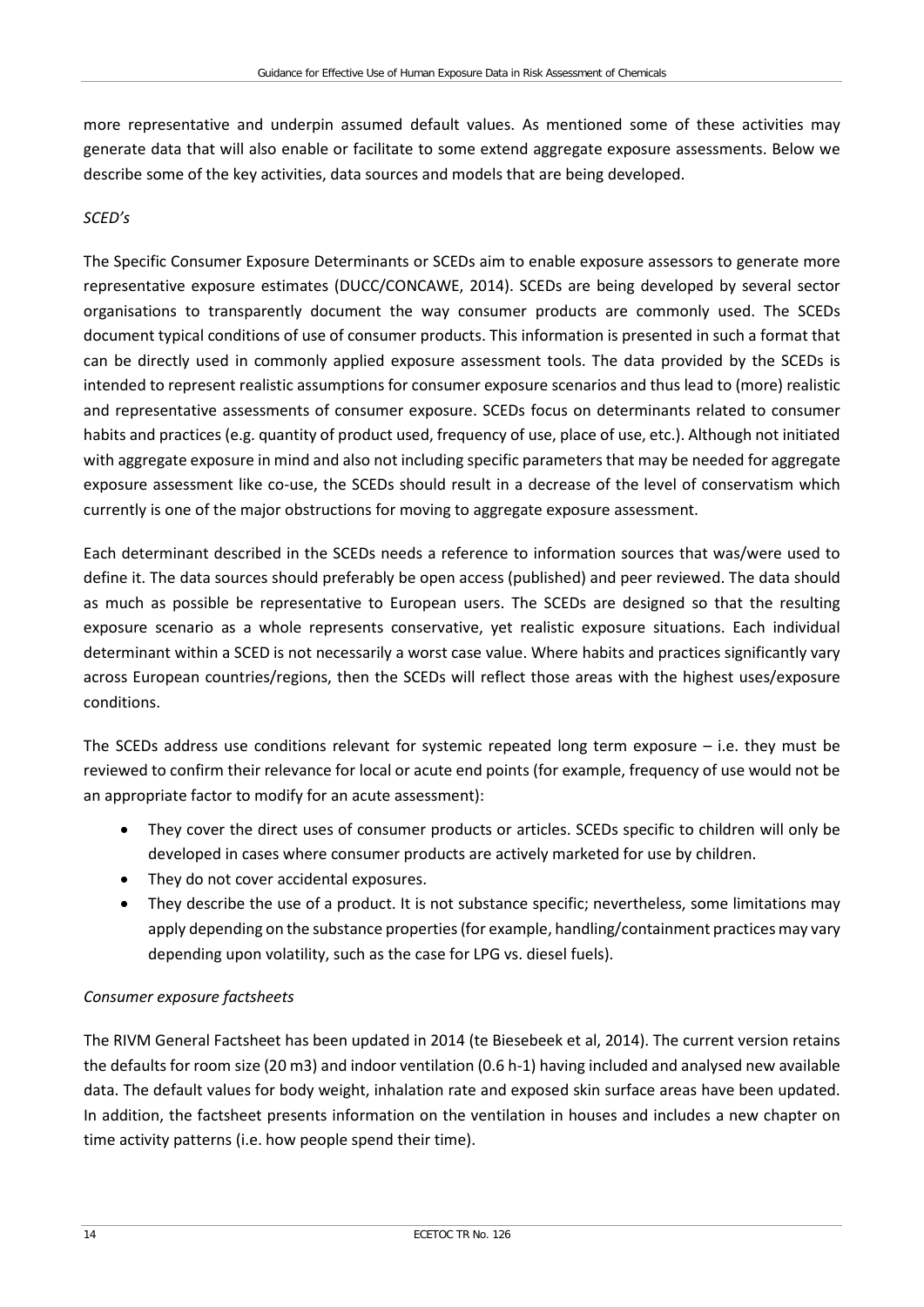In 2015 RIVM initiated the review and update process of their cleaning products fact sheet (Prud'homme de Lodder et al, 2006). After the data compilation phase the new information sourced from large-scale consumer products use studies like EPHECT (Dimitroulopoulou, 2015a,b) will be analysed and compiled into the updated factsheet.

#### *Models*

The modelling tools, aimed at understanding aggregate exposure from non-occupational sources, e.g. use of consumer products or due to environmental contamination, are currently being developed. The INTEGRA (Integrated External and Internal Exposure Modelling Platform) computational platform is based on the existing platform developed in the frame of the CEFIC-LRI B4 INTERA and B5 TAGS projects. Merlin (*Modelling*  **E***xposure to chemicals for* **R***isk assessment: a comprehensive* **L***ibrary of multimedia and PBPK models for*  **I***ntegration, Prediction, uNcertainty and Sensitivity analysis Expo tool<sup>6</sup> that is based on a library of models* simulating the fate of chemicals (organic substances and metals) in the main environmental systems and in the human body.

#### *Use of a maximum aggregate ratio approach in aggregate exposure assessment*

Exposure modelling tools developed for REACH are generally overly/unrealistically conservative and hence, inappropriate for aggregate exposure assessment. For example, a quick reality check with the consumer ECETOC TRA for only painting products (assuming daily use by EU population and TRA defaults) resulted in an excessive annual production volume of the substance of over 8 trillion tonnes (Zaleski, 2011). Thus, while being useful to determine safety, lower tier tools may not provide a realistic estimate of general population exposure that could be summed up with other exposures to obtain realistic assessments of aggregate exposure. Similar issues are encountered when using the SCCS notes of guidance to determine consumer exposure to preservatives in personal care products and cosmetics, and methods of refining these estimates are presented in the triclosan and phenoxyethanol case studies later in this document.

Before carrying out an aggregate exposure assessment, it should be addressed whether there is in fact benefit or value in doing so. Little insight may be gained if it is a single source or use driving the exposure and other contributions are marginal. In addressing the somewhat parallel issue in cumulative exposure, the question is often asked whether a single chemical is driving risk or whether the risk is truly as a result of multiple chemicals in a mixture. One technique used to address this question in cumulative risk assessment is the Maximum Cumulative Ratio (MCR) developed by Price and Han (2011). In short, the purpose of this approach is to help determine if one or few of the multiple substances being assessed contribute to overall risk. The MCR is the total risk potential divided by the maximum risk value associated with a single component. An MCR value closer to one suggests that one or few constituents contribute significantly to overall risk, whereas an MCR closer to N (with N representing the number of constituents included in the assessment) suggests that the contribution of multiple constituents may be useful to consider. This concept can be applied to screening level results to determine if the extra effort of assessing all constituents should be done as a first prioritisation, or if a more focused effort on those contributing greatest to the estimates risk may be more pragmatic. An adaptation of such a technique may also be of use in aggregate exposure assessment when determining whether a detailed aggregate exposure will provide benefit. It is suggested to use an MAR or maximum

<span id="page-20-0"></span> <sup>6</sup> Available a[t http://merlin-expo.eu/](http://merlin-expo.eu/)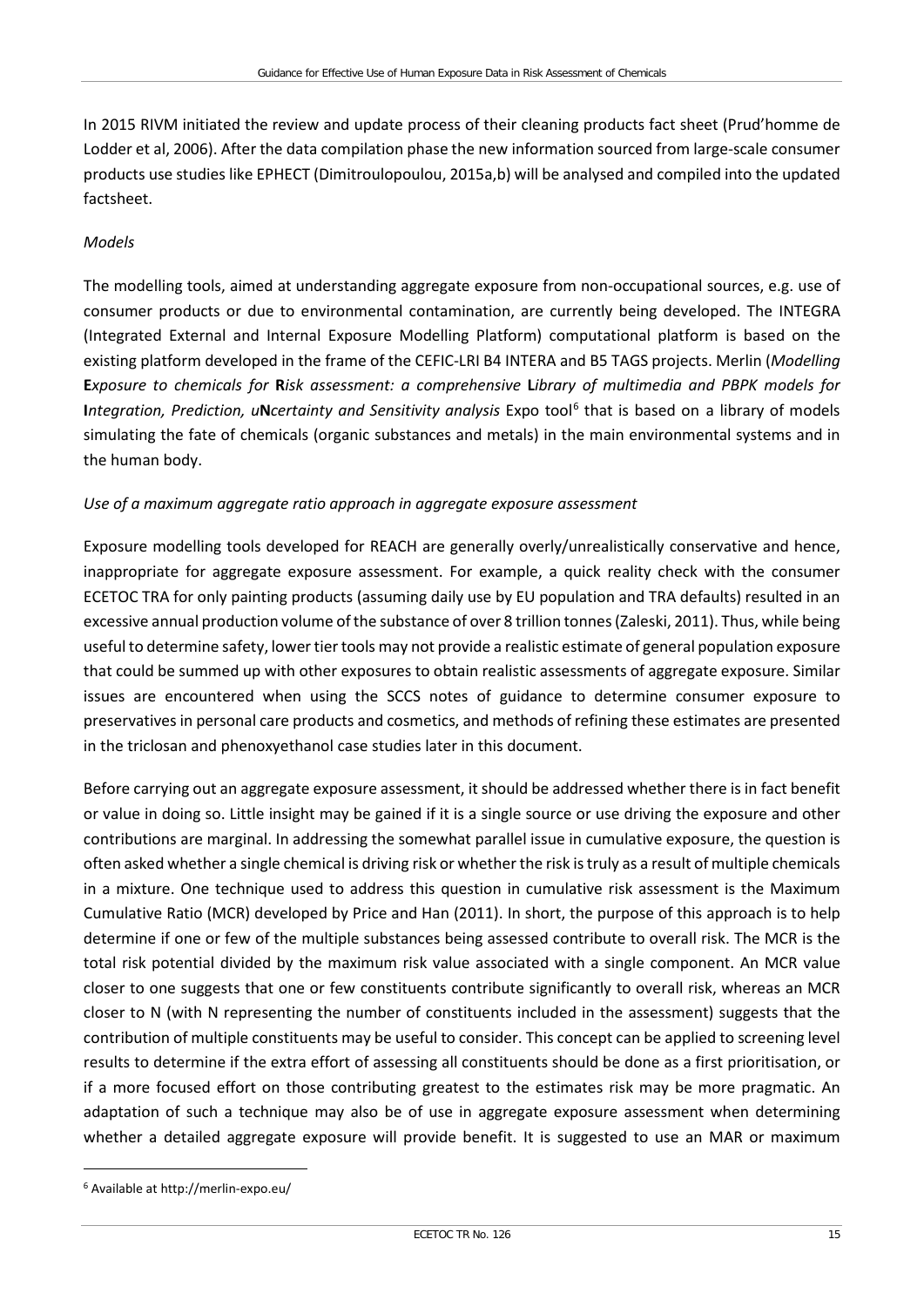aggregate ratio representing the total exposure from all sources divided by the maximum exposure from a single source. MAR, might be useful for understanding if overall exposure may be dominated by few or many sources, and to focus any further efforts on those of more importance. It is noteworthy that the MCR concept is to be applied to toxicity estimates derived from dose additive models. The additivity principle will also apply to aggregate exposure provided that single product exposures are aggregated/summed on an appropriate time scale that respected the chemical elimination kinetics. When developing an aggregate exposure estimate, a first step could be to screen the individual exposure scenarios for use information and divide the products into different groups according to their use frequency, duration and amount of use.

To investigate the usefulness of such an approach to a screening aggregate consumer exposure assessment we calculated consumer exposure to a hypothetical highly volatile solvent (VP>10 Pa at ambient temperature) using the EGRET model. The model embeds realistic estimates for exposure determinants derived from consumer use surveys and databases. The exposure predictions are thus representative of reasonable worstcase scenarios. The REACH use descriptor product categories (PCs) that are relevant for the solvent use were then allocated to individual groups based on their use frequency. The most frequently used product group included PCs that are used more than once a week. The next group embraced those PCs that are used more than monthly. The products that are used less than monthly and less than yearly, respectively, constituted the last two groups. The single PCs exposures as well as the resulted aggregate (i.e. summed) exposure across different product groups are provided in Table 2.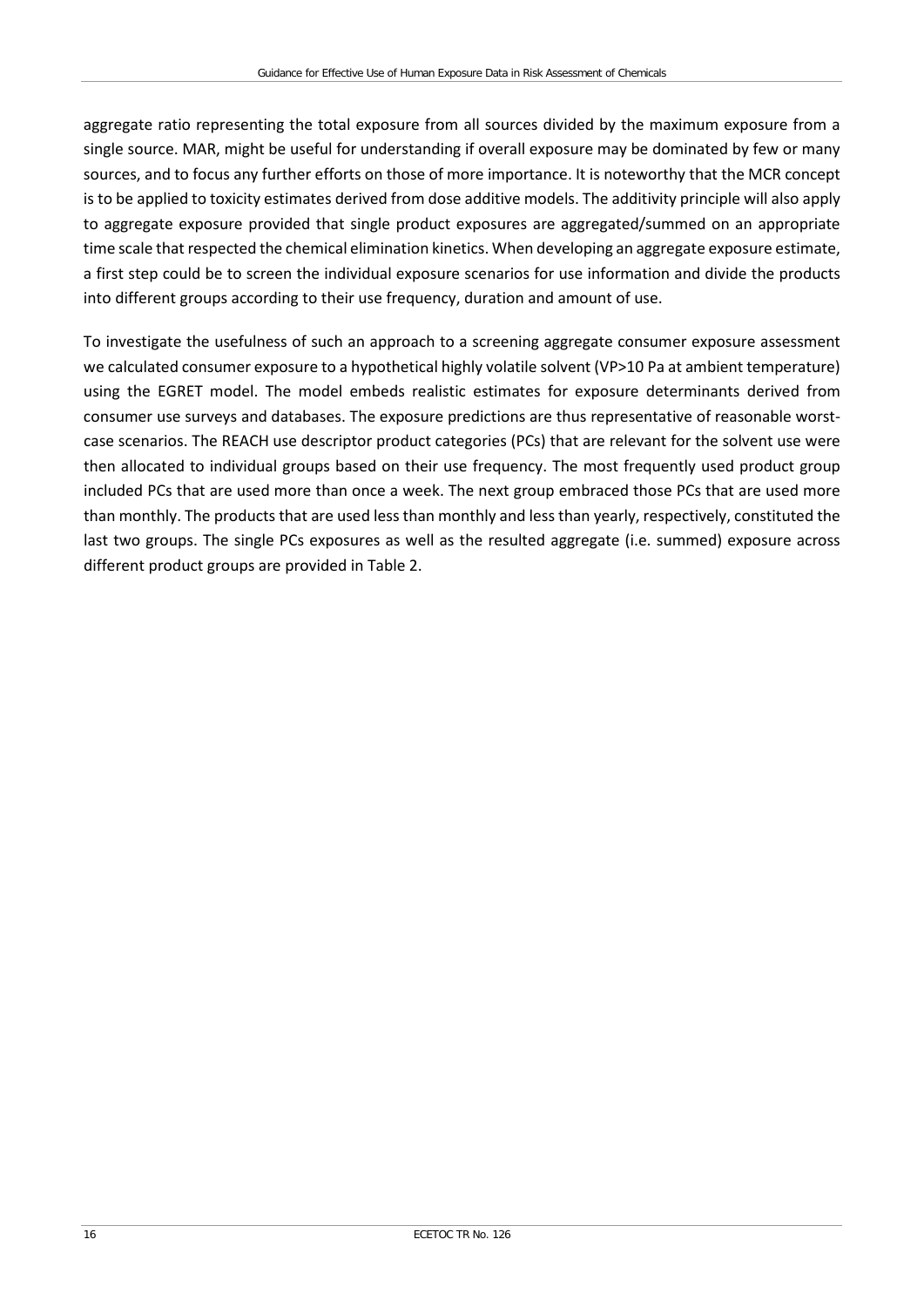*Table 2: Reasonable worst-case consumer exposure to a highly volatile solvent assessed using the EGRET v.1.0 model. Product categories highlighted in grey were excluded from aggregate exposure assessment*

| <b>Descriptor</b>                                                         | <b>Product subcategory</b>                           | Product<br>Group                         | Frequency, 1/day | Duration, h/day | Predicted Dermal Exposure, Daily<br>(mg/kg/d) | Predicted Oral Exposure, Daily<br>(mg/kg/d) | Daily<br>Exposure,<br><b>Predicted Inhalation</b><br>(mg/kg/d) | mg/kg/day<br>Exposure,<br><b>Total Daily</b> | <b>Products Contributions and MAR</b> | mg/kg/day<br><b>FREQUENCY</b><br>exposure,<br>MULTIPLIED by USE<br><b>Total Chronic</b> | <b>Product contributions and MAR</b> |
|---------------------------------------------------------------------------|------------------------------------------------------|------------------------------------------|------------------|-----------------|-----------------------------------------------|---------------------------------------------|----------------------------------------------------------------|----------------------------------------------|---------------------------------------|-----------------------------------------------------------------------------------------|--------------------------------------|
| PC3:Air care products                                                     | Air care, instant action (aerosol sprays)            | Group 1:                                 | 4                | $\mathbf{1}$    | 0                                             | 0                                           | 0.05                                                           | 0.05                                         | 0.0%                                  | 0.21                                                                                    | 0.1%                                 |
| PC1:Adhesives, sealants                                                   | Glues, hobby use                                     |                                          | $\mathbf{1}$     | 4               | 1.8                                           | 0                                           | 4.7                                                            | 6.5                                          | 0.1%                                  | 6.5                                                                                     | 3.5%                                 |
| PC1:Adhesives, sealants                                                   | Sealants                                             |                                          | $\mathbf{1}$     | 1               | 1.8                                           | 0                                           | 19.3                                                           | 21.1                                         | 0.3%                                  | 21.1                                                                                    | 11.3%                                |
| PC3:Air care products                                                     | Air care, continuous action (solid and liquid)       |                                          | $\mathbf 1$      | 8               | 0.0001                                        | 0                                           | 0.09                                                           | 0.09                                         | 0.0%                                  | 0.09                                                                                    | 0.0%                                 |
| PC4_n:Anti-freeze and de-icing<br>products                                | Washing car window                                   |                                          | $\mathbf 1$      | 0.017           | 0                                             | 0                                           | 0.00                                                           | 0.0001                                       | 0.0%                                  | 0.0001                                                                                  | 0.0%                                 |
| PC4_n:Anti-freeze and de-icing<br>products                                | Pouring into radiator                                |                                          | $\mathbf 1$      | 0.17            | 7.1                                           | 0                                           | 1.01                                                           | 8.14                                         | 0.1%                                  | 8.1                                                                                     | 4.4%                                 |
| PC4_n:Anti-freeze and de-icing<br>products                                | Lock de-icer                                         | <b>Products</b><br>used not<br>less than | $\mathbf{1}$     | 0.25            | 17.9                                          | $\pmb{0}$                                   | 0.28                                                           | 18.1                                         | 0.3%                                  | 18.1                                                                                    | 9.7%                                 |
| PC8 n: Biocidal products (excipient<br>use only for solvent products)     | Laundry and dish washing products                    | weekly                                   | $\mathbf{1}$     | 0.5             | 0.07                                          | 0                                           | 0.37                                                           | 0.44                                         | 0.0%                                  | 0.44                                                                                    | 0.2%                                 |
| PC13:Fuels                                                                | Liquid (subcategories added): Home space heater fuel |                                          | $\mathbf{1}$     | 0.03            | 35.0                                          | 0                                           | 0.13                                                           | 35.1                                         | 0.6%                                  | 35.1                                                                                    | 18.8%                                |
| PC18_n: Ink and toners                                                    | Inks and toners.                                     |                                          | $\mathbf{1}$     | 2.2             | 1.2                                           | 0                                           | 5.6                                                            | 6.8                                          | 0.1%                                  | 6.8                                                                                     | 3.6%                                 |
| PC34_n: Textile dyes, finishing and<br>impregnating products              |                                                      |                                          | $\mathbf 1$      | 1               | 0.14                                          | 0                                           | 9.9                                                            | 10.0                                         | 0.2%                                  | 10.0                                                                                    | 5.4%                                 |
| PC35: Washing and cleaning products<br>(including solvent based products) | Laundry and dish washing products                    |                                          | $\mathbf{1}$     | 0.5             | 0.07                                          | 0                                           | 0.37                                                           | 0.44                                         | 0.0%                                  | 0.44                                                                                    | 0.2%                                 |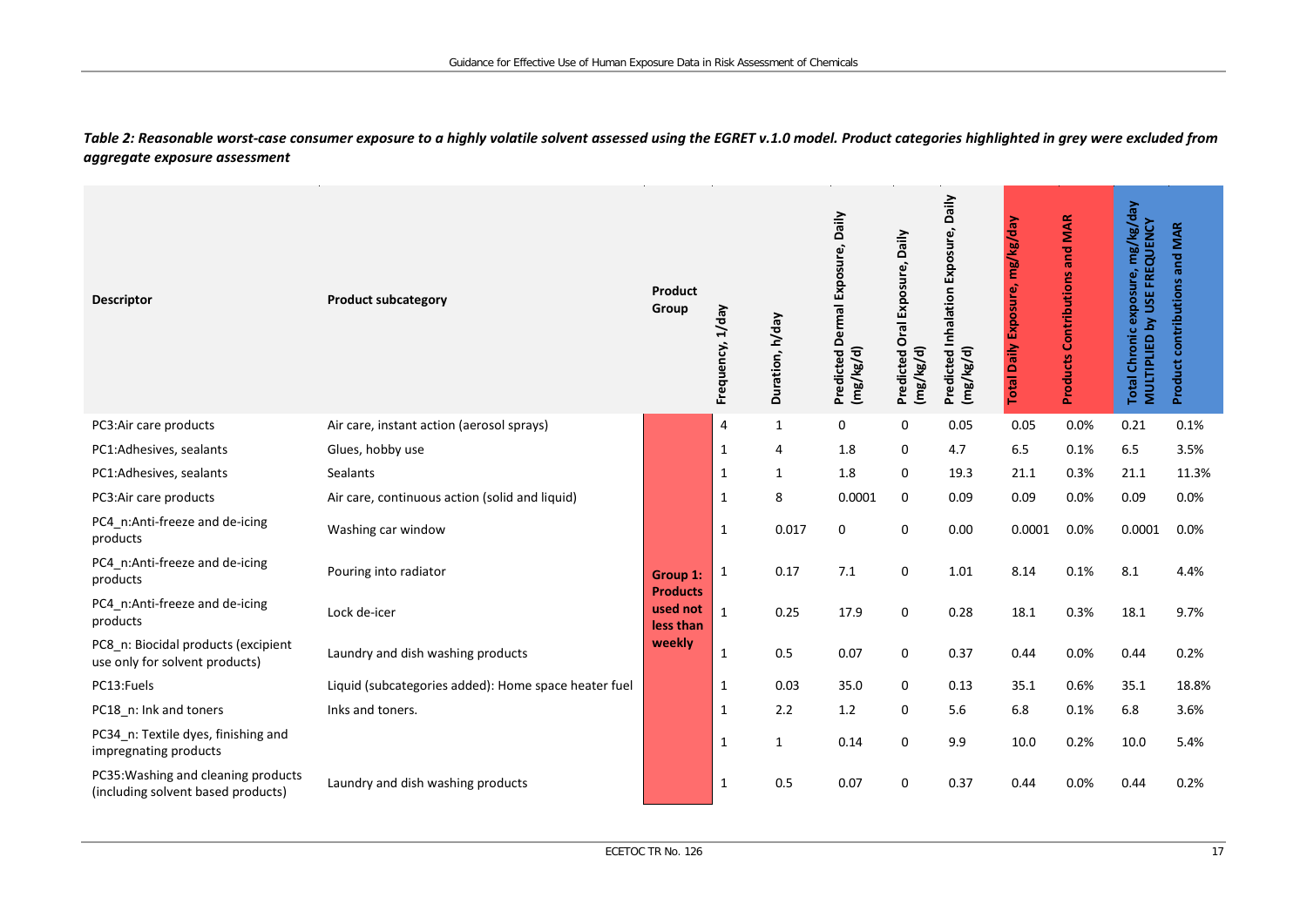| <b>Descriptor</b>                                                             | <b>Product subcategory</b>                                                                                                         | Product<br>Group                                                       | Frequency, 1/day | Duration, h/day | Predicted Dermal Exposure, Daily<br>(mg/kg/d) | Predicted Oral Exposure, Daily<br>(mg/kg/d) | Predicted Inhalation Exposure, Daily<br>(mg/kg/d) | mg/kg/day<br>Exposure,<br><b>Total Daily</b> | and MAR<br><b>Products Contributions</b> | Total Chronic exposure, mg/kg/day<br>MULTIPLIED by USE FREQUENCY | Product contributions and MAR |
|-------------------------------------------------------------------------------|------------------------------------------------------------------------------------------------------------------------------------|------------------------------------------------------------------------|------------------|-----------------|-----------------------------------------------|---------------------------------------------|---------------------------------------------------|----------------------------------------------|------------------------------------------|------------------------------------------------------------------|-------------------------------|
| PC8_n: Biocidal products (excipient<br>use only for solvent products)         | Cleaners, liquids (all purpose cleaners, sanitary<br>products, floor cleaners, glass cleaners, carpet<br>cleaners, metal cleaners) |                                                                        | 0.35             | 0.12            | 7.1                                           | 0                                           | 0.46                                              | 7.6                                          | 0.1%                                     | 2.7                                                              | 1.4%                          |
| PC8_n: Biocidal products (excipient<br>use only for solvent products)         | Cleaners, trigger sprays (all purpose cleaners, sanitary<br>products, glass cleaners)                                              |                                                                        | 0.35             | 0.06            | 10.7                                          | $\mathbf 0$                                 | 0.97                                              | 11.7                                         | 0.2%                                     | 4.1                                                              | 2.2%                          |
| PC35: Washing and cleaning products<br>(including solvent based products)     | Cleaners, liquids (all purpose cleaners, sanitary<br>products, floor cleaners, glass cleaners, carpet<br>cleaners, metal cleaners) |                                                                        | 0.35             | 0.12            | 7.1                                           | 0                                           | 0.46                                              | 7.6                                          | 0.1%                                     | 2.7                                                              | 1.4%                          |
| PC35: Washing and cleaning products<br>(including solvent based products)     | Cleaners, trigger sprays (all purpose cleaners, sanitary<br>products, glass cleaners)                                              |                                                                        | 0.35             | 0.06            | 10.7                                          | 0                                           | 0.97                                              | 11.7                                         | 0.2%                                     | 4.1                                                              | 2.2%                          |
| PC13:Fuels                                                                    | Liquid - subcategories added: Automotive Refuelling                                                                                |                                                                        | 0.14             | 0.007           | 35.0                                          | 0                                           | 0.84                                              | 35.8                                         | 0.6%                                     | 5.1                                                              | 2.7%                          |
| PC13:Fuels                                                                    | Liquid - subcategories added: Scooter Refuelling                                                                                   |                                                                        | 0.14             | 0.005           | 35.0                                          | $\mathbf{0}$                                | 0.56                                              | 35.6                                         | 0.6%                                     | 5.1                                                              | 2.7%                          |
| PC13:Fuels                                                                    | Liquid - subcategories added: Lamp oil                                                                                             |                                                                        | 0.14             | 0.002           | 35.0                                          | 0                                           | 0.07                                              | 35.1                                         | 0.6%                                     | 5.0                                                              | 2.7%                          |
| PC23_n: Leather tanning, dye,<br>finishing, impregnation and care<br>products | Polishes, wax / cream (floor, furniture, shoes)                                                                                    | <b>Group 2:</b><br><b>Products</b><br>used not<br>less than<br>monthly | 0.08             | 0.1             | 35.8                                          | 0                                           | 27.8                                              | 63.6                                         | 1.0%                                     | 5.1                                                              | 2.7%                          |
| PC31: Polishes and wax blends                                                 | Polishes, wax / cream (floor, furniture, shoes)                                                                                    |                                                                        | 0.08             | 0.1             | 35.8                                          | 0                                           | 70.5                                              | 106                                          | 1.7%                                     | 8.5                                                              | 4.5%                          |
| PC13:Fuels                                                                    | Liquid - subcategories added: Garden Equipment -<br>Use                                                                            |                                                                        | 0.07             | 0.14            | 0                                             | 0                                           | 4.0                                               | 4.0                                          | 0.1%                                     | 0.28                                                             | 0.1%                          |
| PC13:Fuels                                                                    | Liquid (subcategories added): Garden Equipment -<br>Refuelling                                                                     |                                                                        | 0.07             | 0.002           | 70.0                                          | 0                                           | 0.44                                              | 70.4                                         | 1.1%                                     | 4.9                                                              | 2.6%                          |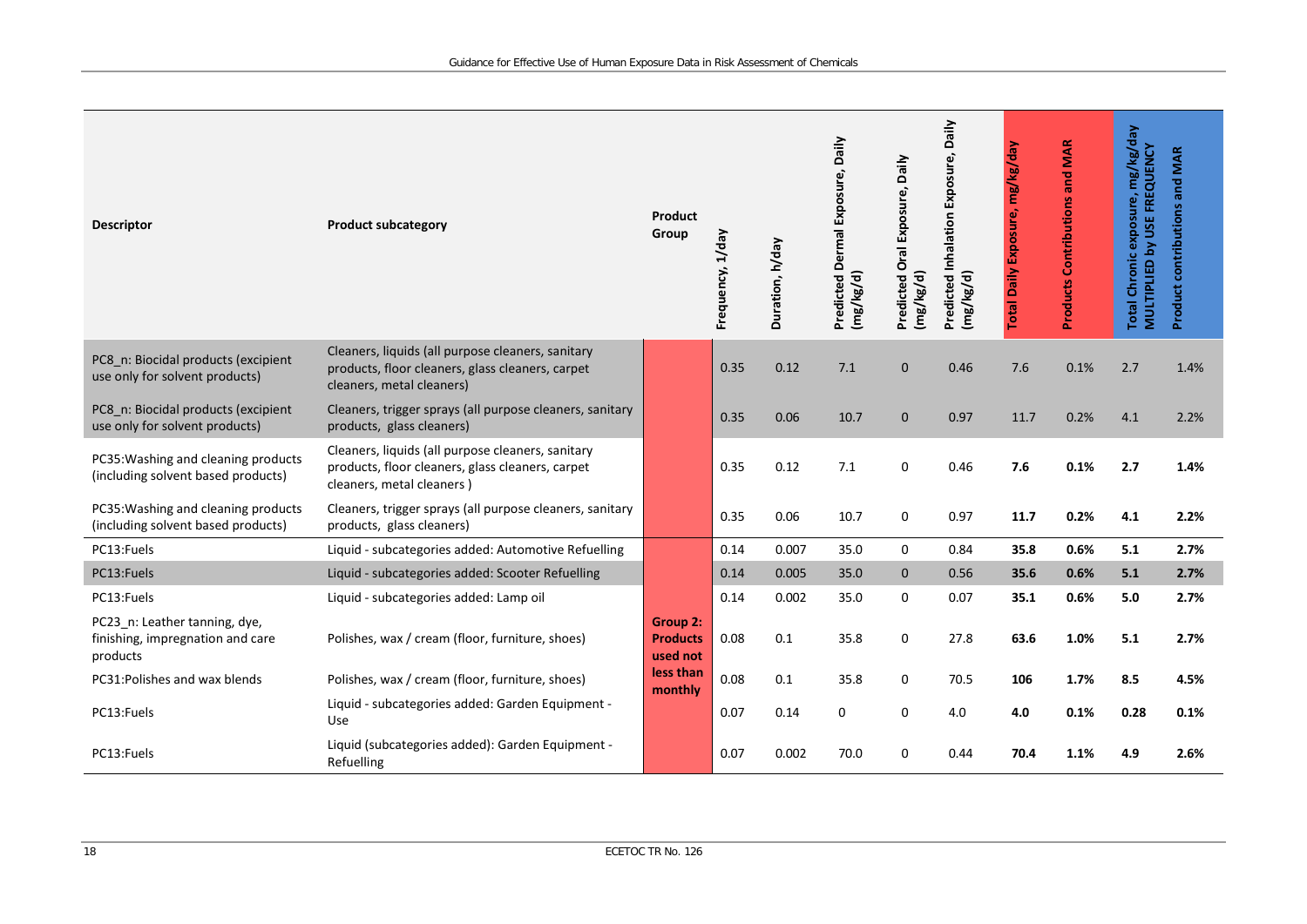| <b>Descriptor</b>                                                             | <b>Product subcategory</b>                  | Product<br>Group             | Frequency, 1/day | Duration, h/day | Predicted Dermal Exposure, Daily<br>(mg/kg/d) | Predicted Oral Exposure, Daily<br>(mg/kg/d) | Daily<br>Predicted Inhalation Exposure,<br>(mg/kg/d) | mg/kg/day<br>Exposure,<br>Daily<br>Total | <b>Products Contributions and MAR</b> | exposure, mg/kg/day<br>MULTIPLIED by USE FREQUENCY<br><b>Total Chronic</b> | Product contributions and MAR |
|-------------------------------------------------------------------------------|---------------------------------------------|------------------------------|------------------|-----------------|-----------------------------------------------|---------------------------------------------|------------------------------------------------------|------------------------------------------|---------------------------------------|----------------------------------------------------------------------------|-------------------------------|
| PC9b:Fillers, putties, plasters,<br>modelling clay                            | Fillers and putty                           |                              | 0.033            | 0.13            | 0.12                                          | 0                                           | 2.9                                                  | 3.1                                      | 0.0%                                  | 0.10                                                                       | 0.1%                          |
| PC9b:Fillers, putties, plasters,<br>modelling clay                            | Plasters and floor equalisers               |                              | 0.033            | 0.07            | 2.9                                           | $\mathsf 0$                                 | 367                                                  | 370                                      | 5.9%                                  | 12.2                                                                       | 6.5%                          |
| PC23_n: Leather tanning, dye,<br>finishing, impregnation and care<br>products | Polishes, spray (furniture, shoes)          |                              | 0.022            | 0.0079          | 35.8                                          | 0                                           | 9.6                                                  | 45.4                                     | 0.7%                                  | 1.00                                                                       | 0.5%                          |
| PC31:Polishes and wax blends                                                  | Polishes, spray (furniture, shoes)          |                              | 0.022            | 0.007           | 35.8                                          | 0                                           | $6.0\,$                                              | 41.8                                     | 0.7%                                  | 0.92                                                                       | 0.5%                          |
| PC1:Adhesives, sealants                                                       | Glue from spray                             | Group 3:                     | 0.016            | 0.07            | 1.8                                           | 0                                           | 44.1                                                 | 45.9                                     | 0.7%                                  | 0.76                                                                       | 0.4%                          |
| PC24: Lubricants, greases, and release<br>products                            | Sprays                                      | <b>Products</b><br>used      | 0.016            | 0.003           | 35.7                                          | 0                                           | 6.7                                                  | 42.5                                     | 0.7%                                  | 0.70                                                                       | 0.4%                          |
| PC9a:Coatings, paints, thinners, paint<br>removers                            | Solvent rich, high solid, water borne paint | several<br>times<br>per year | 0.016            | 0.04            | 19.7                                          | 0                                           | 285                                                  | 305                                      | 4.9%                                  | 4.9                                                                        | 2.6%                          |
| PC15_n: Non-metal surface treatment<br>products                               | Solvent rich, high solid, water borne paint |                              | 0.016            | 0.04            | 19.7                                          | 0                                           | 285                                                  | 305                                      | 4.9%                                  | 4.9                                                                        | 2.6%                          |
| PC9a:Coatings, paints, thinners, paint<br>removers                            | Waterborne latex wall paint                 |                              | 0.011            | 0.02            | 1.1                                           | 0                                           | 57.7                                                 | 58.8                                     | 0.9%                                  | 0.65                                                                       | 0.3%                          |
| PC15_n: Non-metal surface treatment<br>products                               | Waterborne latex wall paint                 |                              | 0.011            | 0.02            | 1.1                                           | 0                                           | 57.7                                                 | 58.8                                     | 0.9%                                  | 0.65                                                                       | 0.3%                          |
| PC16_n: Heat transfer fluids                                                  | Liquids                                     |                              | 0.011            | 0.002           | 78.0                                          | 0                                           | 2.2                                                  | 80.2                                     | 1.3%                                  | 0.88                                                                       | 0.5%                          |
| PC17_n: Hydraulic fluids                                                      | Liquids                                     |                              | 0.011            | 0.002           | 78.0                                          | 0                                           | 2.2                                                  | 80.2                                     | 1.3%                                  | 0.88                                                                       | 0.5%                          |
|                                                                               |                                             |                              |                  |                 |                                               |                                             |                                                      |                                          |                                       |                                                                            |                               |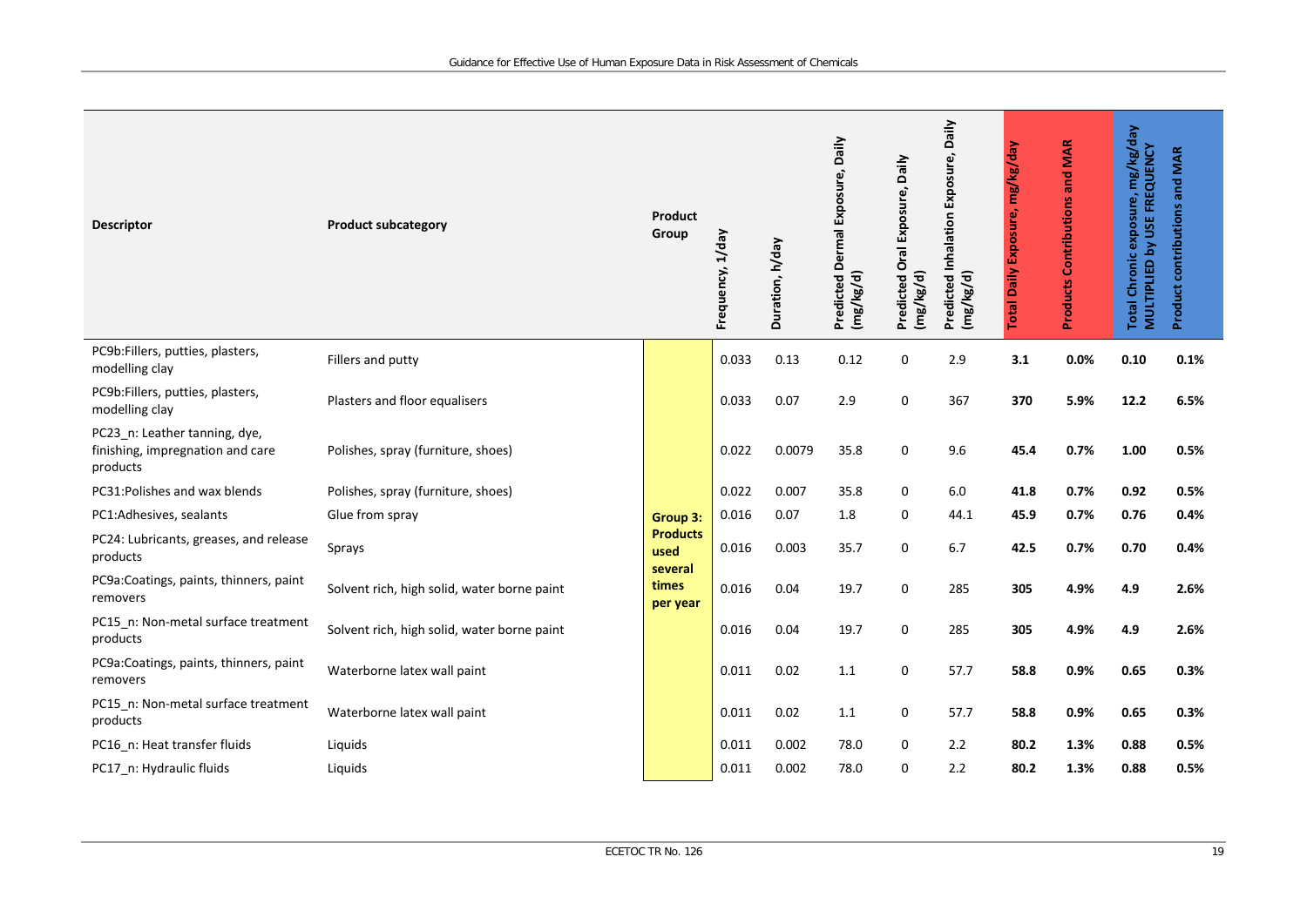| <b>Descriptor</b>                                  | <b>Product subcategory</b>                                   | <b>Product</b><br>Group              | T/day<br>Frequency, | Duration, h/day | Predicted Dermal Exposure, Daily<br>(mg/kg/d) | Daily<br>Predicted Oral Exposure,<br>(mg/kg/d) | Daily<br>Predicted Inhalation Exposure,<br>(mg/kg/d) | mg/kg/day<br>Exposure,<br><b>Total Daily</b> | <b>Products Contributions and MAR</b> | mg/kg/day<br>MULTIPLIED by USE FREQUENCY<br>exposure,<br><b>Total Chronic</b> | <b>Product contributions and MAR</b> |
|----------------------------------------------------|--------------------------------------------------------------|--------------------------------------|---------------------|-----------------|-----------------------------------------------|------------------------------------------------|------------------------------------------------------|----------------------------------------------|---------------------------------------|-------------------------------------------------------------------------------|--------------------------------------|
| PC24: Lubricants, greases, and release<br>products | Liquids                                                      |                                      | 0.011               | 0.002           | 78.0                                          | 0                                              | 2.2                                                  | 80.2                                         | 1.3%                                  | 0.88                                                                          | 0.5%                                 |
| PC9a:Coatings, paints, thinners, paint<br>removers | Removers (paint-, glue-, wall paper-, sealant-remover)       |                                      | 0.008               | 0.02            | 71.5                                          | 0                                              | 326                                                  | 398                                          | 6.4%                                  | 3.3                                                                           | 1.7%                                 |
| PC15 n: Non-metal surface treatment<br>products    | Removers (paint-, glue-, wall paper-, sealant-remover)       |                                      | 0.008               | 0.02            | 71.5                                          | 0                                              | 326                                                  | 398                                          | 6.4%                                  | 3.3                                                                           | 1.7%                                 |
| PC9a:Coatings, paints, thinners, paint<br>removers | Aerosol spray can                                            | Group 4:                             | 0.005               | 0.002           | 0                                             | 0                                              | 18.8                                                 | 18.8                                         | 0.3%                                  | 0.09                                                                          | 0.1%                                 |
| PC15_n: Non-metal surface treatment<br>products    | Aerosol spray can                                            | <b>Products</b><br>used<br>less than | 0.005               | 0.002           | 0                                             | 0                                              | 18.8                                                 | 18.8                                         | 0.3%                                  | 0.09                                                                          | 0.1%                                 |
| PC1:Adhesives, sealants                            | Glues DIY-use (carpet glue, tile glue, wood parquet<br>glue) | yearly                               | 0.003               | 0.02            | 5.5                                           | 0                                              | 3548                                                 | 3553                                         | 57.1%                                 | 9.59                                                                          | 5.1%                                 |
| Aggregate exposure for Group 1 (N of PCs = 16):    |                                                              |                                      |                     |                 |                                               |                                                | 126                                                  | 3.6                                          | 114                                   | 3.2                                                                           |                                      |
| Aggregate exposure for Groups 2-4 (N of PCs = 25): |                                                              |                                      |                     |                 |                                               |                                                | 6,101                                                | 1.7                                          | 73                                    | 6.0                                                                           |                                      |
| Aggregate exposure ALL (N of PCs = 41):            |                                                              |                                      |                     |                 |                                               |                                                | 6,227                                                | 1.8                                          | 187                                   | 5.3                                                                           |                                      |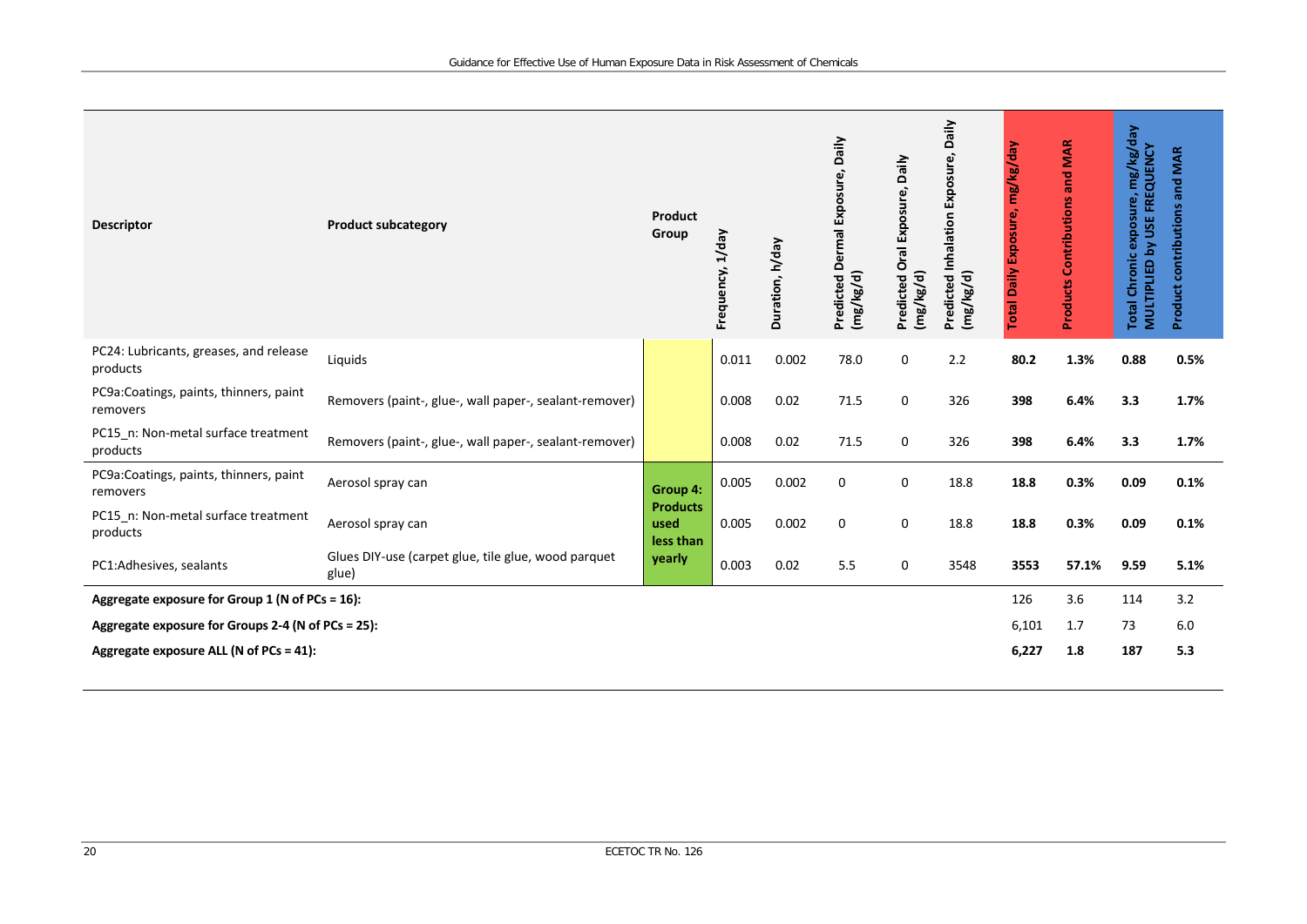The example in Table 2 demonstrates that introducing the annual use frequency into aggregate exposure calculations by means of product grouping can result in a significant reduction of the estimated exposure. For example, aggregate acute exposure, on a day of use, for frequently used products only (i.e. Group 1) was 50 times lower than the aggregate exposure from all the PCs identified for that solvent use. In the case of long term exposure, the reduction was less prominent, i.e. 60%, however it may still impact the outcomes of the follow-up health risk assessment. An exposure assessor may also consider carrying out a feasibility check and calculate the total duration of aggregate exposure. In this example the total time needed to perform only frequent tasks (i.e. application of PCs in Group 1) would amount to 19 h suggesting that all exposure events are unlikely to occur on the same day. Given the conservative nature of the tool, it is important to understand that addition of the individual estimates would only be used to indicate safety; additive exposures greater than a benchmark value indicate that further refinement of the exposure assessment is needed.

Contributions of individual PCs into aggregate exposure varied depending on exposure route and the type of exposure (i.e. acute versus chronic). On the day of use only few products (e.g. DIY glues, paints and coating removers) contributed significantly to the total aggregate exposure from all PCs. MARs were closer to 1 rather than to N (where N = number of PCs in the assessment), showing that the aggregate exposure was dominated by few PCs. In the case of chronic exposure when the annual use frequency parameter came into play the situation changed – more frequently used products in Group 1 outweighed the contributions from occasionally used PCs (Groups 2-4). Increase in MARs for infrequent and all PCs indicates that higher exposure infrequent events are less frequent leading to a more even profile of contributions across the scenarios.

It is worth mentioning that the total exposure over routes was calculated assuming identical health endpoints that are independent of the route of entry into the human body. If this assumption cannot be proven, the total exposure, PCs contributions and MARs should be calculated on the basis of Risk Characterisation Ratio (RCR) that are the ratios of estimated exposure to derived no observed effect levels for the substance of interest. The MAR approach is seen as a complementary tool for screening aggregate exposure assessment that can help to identify whether higher tier assessment is indeed needed. It can also highlight application scenarios requiring further refinement.

The described approach enables identification of product groups with different potential relevance for aggregate exposure assessment. The information generally available is not real co-use data but rather reasonable worst case information on use frequency and use duration. The exposure assessor should always use expert judgement to determine if the data available makes sense or really is only generated to create a worst case but not very realistic exposure scenario. If the data is reasonable it could be used for a first decision on the potential need for an aggregate exposure assessment and in addition used to screen for uses and products to include in a first tier aggregate exposure assessment. An initial focus may be on products that are likely to be used daily, and constituents that are assumed to have large market share in those products. These considerations may help to direct additional efforts to refine defaults and better represent population variability, the types of data needed to conduct a meaningful aggregate assessment. However, other considerations may also apply, such as chemical half-lives, relative toxicity, route-specific effects. A total aggregate assessment would then sum exposure estimates over all types of sources including, but not necessarily limited to, household products, food and cosmetics.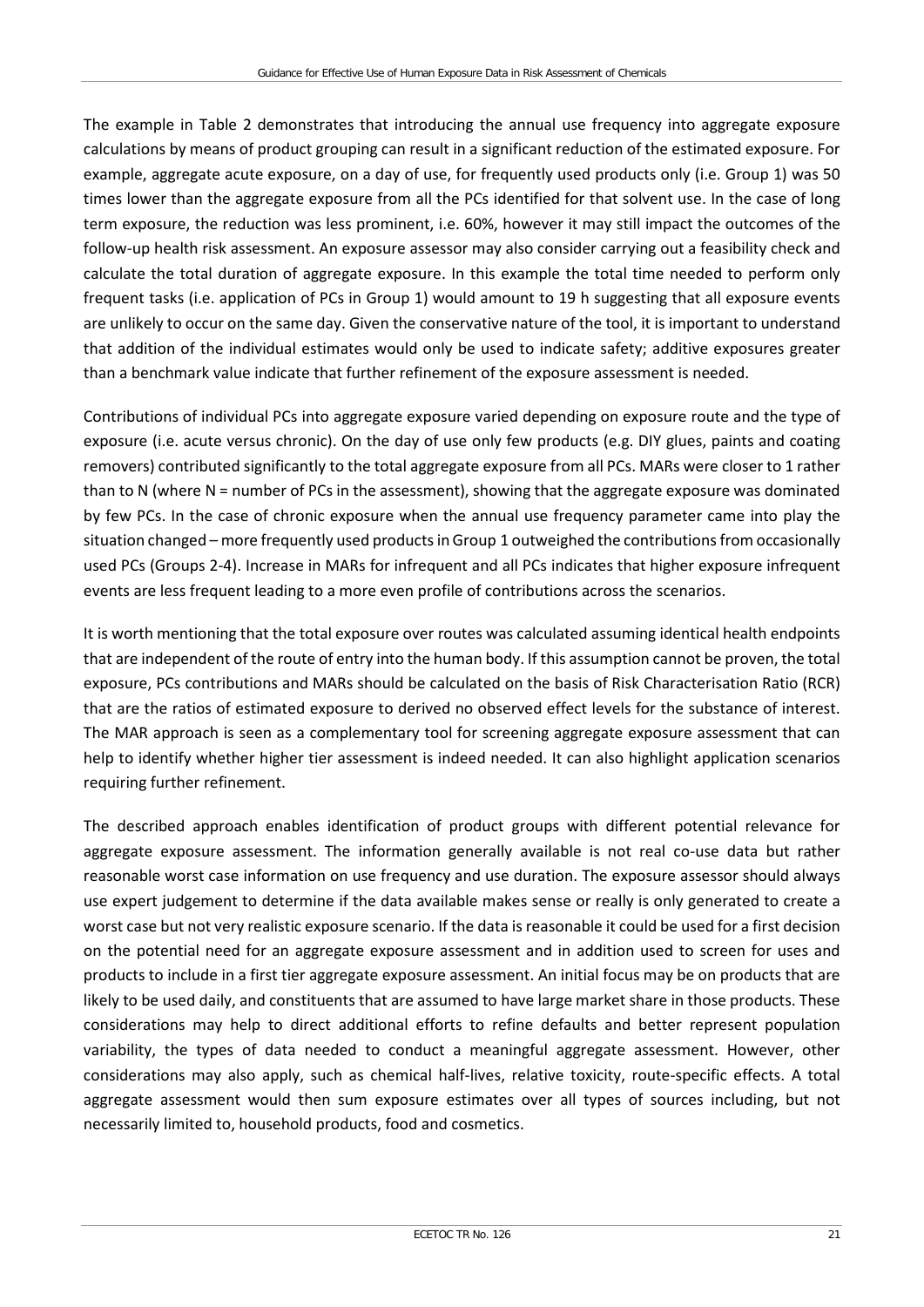## <span id="page-27-0"></span>**2.2 Summary**

When performing an exposure assessment to a chemical, it is important to understand what tier the assessment is being performed at. This in turn informs which models and data are the most appropriate. The output of this landscaping exercise indicates some of the available data sources and tools, and what uses they are appropriate for. In general, tools and data exist to support development of exposure estimates for individual consumer products, particularly at a screening level.

For chemicals where consumer exposures are generally low, occur infrequently, and/or presence in co-used products is uncommon, aggregate exposure assessment may not be required. In situations where it is appropriate to assess aggregate exposure, and the initial exposure assessment shows a likelihood of being unrealistically high, a more refined assessment should be performed. If moving to a higher tier assessment, then it will be necessary to identify data and a methodology that can be used to generate realistic aggregate exposure. Screening level tools are not very useful since their conservative single use estimates will lead to very biased over conservative estimates of aggregate exposure when simply added up. As can be seen from cosmetics or food, most tools that exist for aggregate exposure assessments are probabilistic tools that allow the user to define a distribution for parameters that reflect (true) variability and uncertainty for both the input and the estimates exposure (output), and are built upon databases of consumer habits and practices that detail real co-use and non-use of products. In addition, such tools also allow the user to study the impact of different parameters on the outcome and study the uncertainty drivers in the predicted exposure. This information can be used to determine what additional data should be collected. As mentioned for the broader chemical domain such tools do not exist. Depending on the focus of the exposure assessment the assessor may feel that sufficient information is available for part of the product groups included (e.g. household products) to perform a (partially) probabilistic assessment and can generate a simple probabilistic algorithm using an off-the-shelve statistical program. The drawback is that this will generally be labour intensive and some basic understanding of the statistical programs is needed. In addition, such a model will not be validated and may overlook certain important factors especially if availability of data is limited.

In the foods domain, aggregate exposure is performed somewhat as a matter of course and therefore there is a greater abundance of data available than in other domains. One of the reasons for this is that food consumption surveys are often routinely carried out for the purposes of nutritional status assessment, and the data can be subsequently used for chemical exposure assessment as it typical details co-consumption of foods at the individual level. Due to the challenges of characterising and capturing the complete diet of consumers, it is known there are some significant shortcomings of these datasets, particularly under-reporting and the lack of data on infrequently consumed foods. Equally, lack of access to necessary raw data on food consumption is an issue in Europe and so thus represents a barrier to be able to perform higher-tier exposure assessments. Finally, as per other domains, there is a lack of information on chemical concentrations for formulations that are proprietary, which again is a required input for refined exposure assessment.

To be able to perform a high tier aggregate exposure assessment that will be realistic, data on product co-use, chemical concentration and chemical occurrence in formulation are vital to prevent a level of conservativeness that will generally result in very biased and unrealistic results. Market survey databases such as those provided by Mintel, Kantar Worldpanel and Euromonitor International are becoming increasingly used to provide such data in exposure assessments. This is because they can be used to refine exposure parameters by providing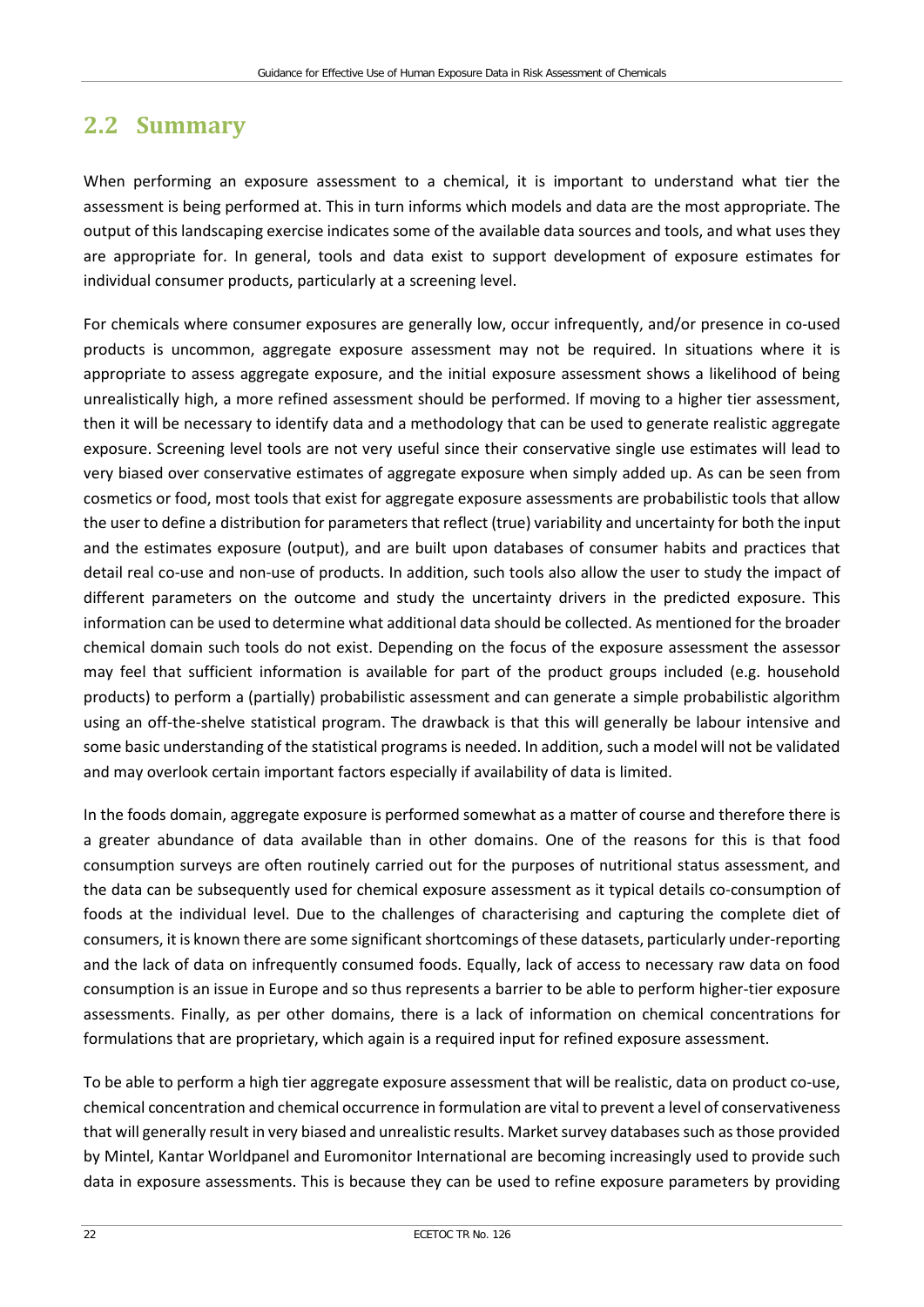data such as the occurrence of a chemical in food using labelling data in a given food category. Other examples include "crowdsourced" data such as the Swiss database Codecheck, where consumers can submit labelling information to a publicly available database. There are undoubtedly opportunities to exploit such data sources and other "Big Data" in exposure assessment, such as data from diet tracker smartphone applications which have the potential to provide unprecedented sample sizes and detail. However, many of scientific issues and associated uncertainties still need to be addressed in a comprehensive manner.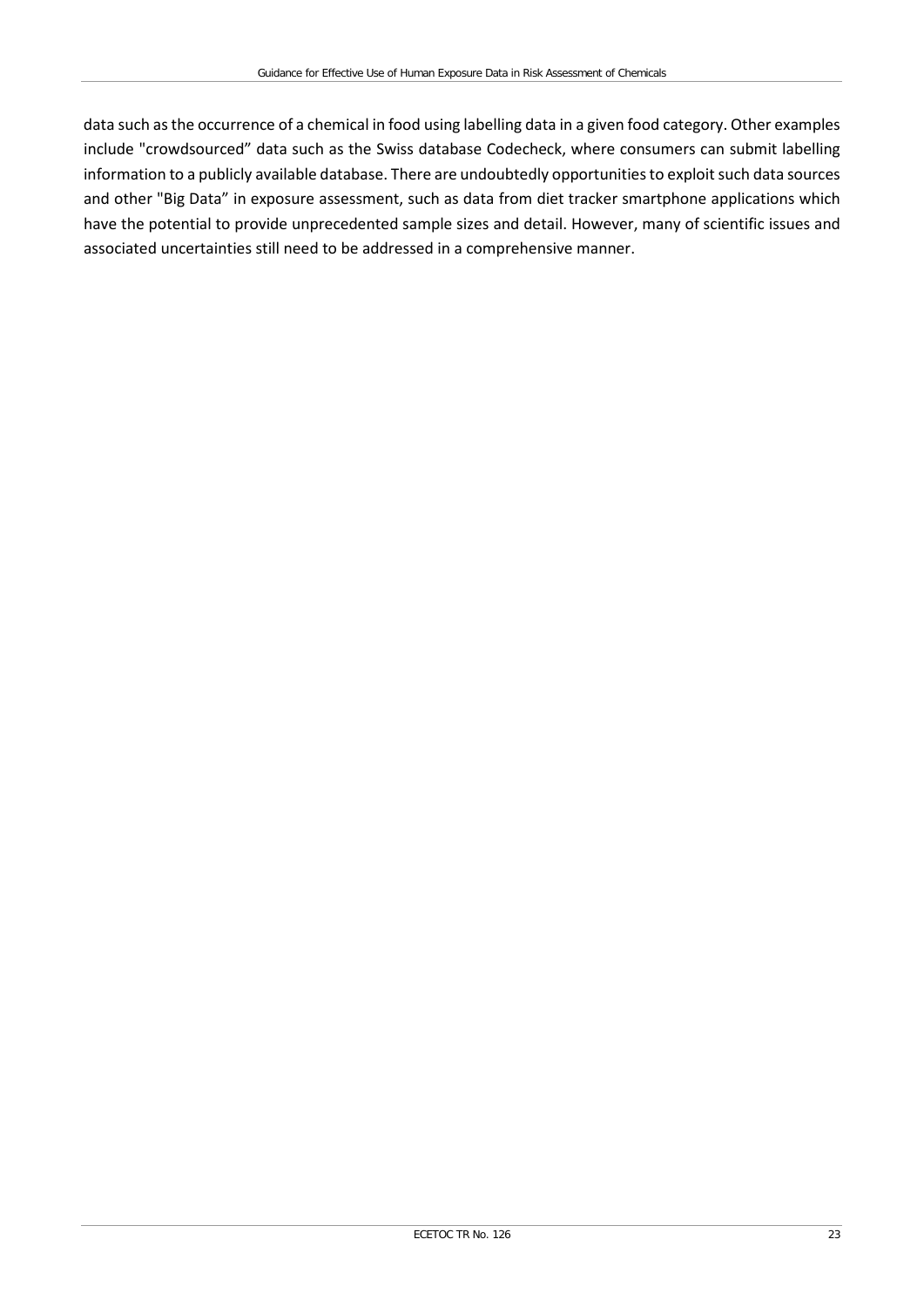# <span id="page-29-0"></span>**3. APPROACHES FOR HIGH TIER AGGREGATE ASSESSMENT OF CHEMICALS**

This chapter gives an overview of current approaches to aggregate exposure assessment and examples of aggregate exposure assessment published in the literature. An outline of a tiered approach to aggregate exposure assessment from WHO/IPCS (Meek et al, 2011) is shown in Figure 1 of Section 1.1. In this section the tiered approach to exposure assessment is illustrated using two case studies: 1) triclosan in cosmetic products, and, 2) phenoxyethanol in cosmetic and household products.

## <span id="page-29-1"></span>**3.1 Literature review of existing approaches to aggregate exposure assessments**

Historically, chemical exposure assessments carried out for regulatory compliance were aimed at the derivation and demonstration of safe use of a substance contained in an individual product (Existing Substances Regulation or ESR). In the early 1990s, the concept of aggregate exposure assessment began to receive more attention and dedicated methods and tools started evolving. The development of regulatory frameworks requiring aggregation of exposure supported these initiatives. One of the policy documents that instigated guidance on aggregate exposure assessment was the US Food Quality Protection Act (1996). This act introduced the concept of pesticide safety as "reasonable certainty that no harm will result from aggregate exposure to the pesticide chemical residue, including all anticipated dietary exposures and all other exposures for which there is reliable information". The publication of this act raised a number of science policy issues, which resulted in the development of the General Principles for Aggregate Exposure and Risk Assessment (US-EPA, 2001). The legislation was also one of the triggers for the Health and Environmental Science Institute to organise a workshop on aggregate exposure (ILSI HESI, 2000), having an objective to evaluate the methodologies currently available for aggregate exposure assessment, with an emphasis on the practical scientific issues and data requirements for pesticides. In Europe aggregate dietary exposure assessment for pesticides is also required under the Regulation on maximum residue levels of pesticides in food (European Commission (EC No 396/2005), 2005).

Currently aggregate exposure assessments are executed in a tiered manner(Delmaar JE and van Engelen JGM, 2006; Meek et al, 2011). Recent examples of consumer aggregate exposure assessments include multiple case studies illustrating approaches developed for cosmetics and personal care products, some demonstrating applicability to cleaning and household care products, with a limited number of instances developed for a wider range of consumer goods covering coatings, medical devices and food contact materials.

In 2012, the Norwegian Scientific Committee for Food Safety (VKM) published a risk assessment on vitamin A in cosmetics (VKM, 2013). This included a low tier deterministic exposure estimate derived from summing worse case population estimates of dietary and cosmetic exposure.

More refined approaches providing more realistic estimates of exposure include examples such as Dudzina et al (2015), who developed and validated a person-oriented Probabilistic Aggregate Consumer Exposure Model (PACEM) using decamethylcyclosiloxane (D5) as a showcase compound. The aggregation of exposure in the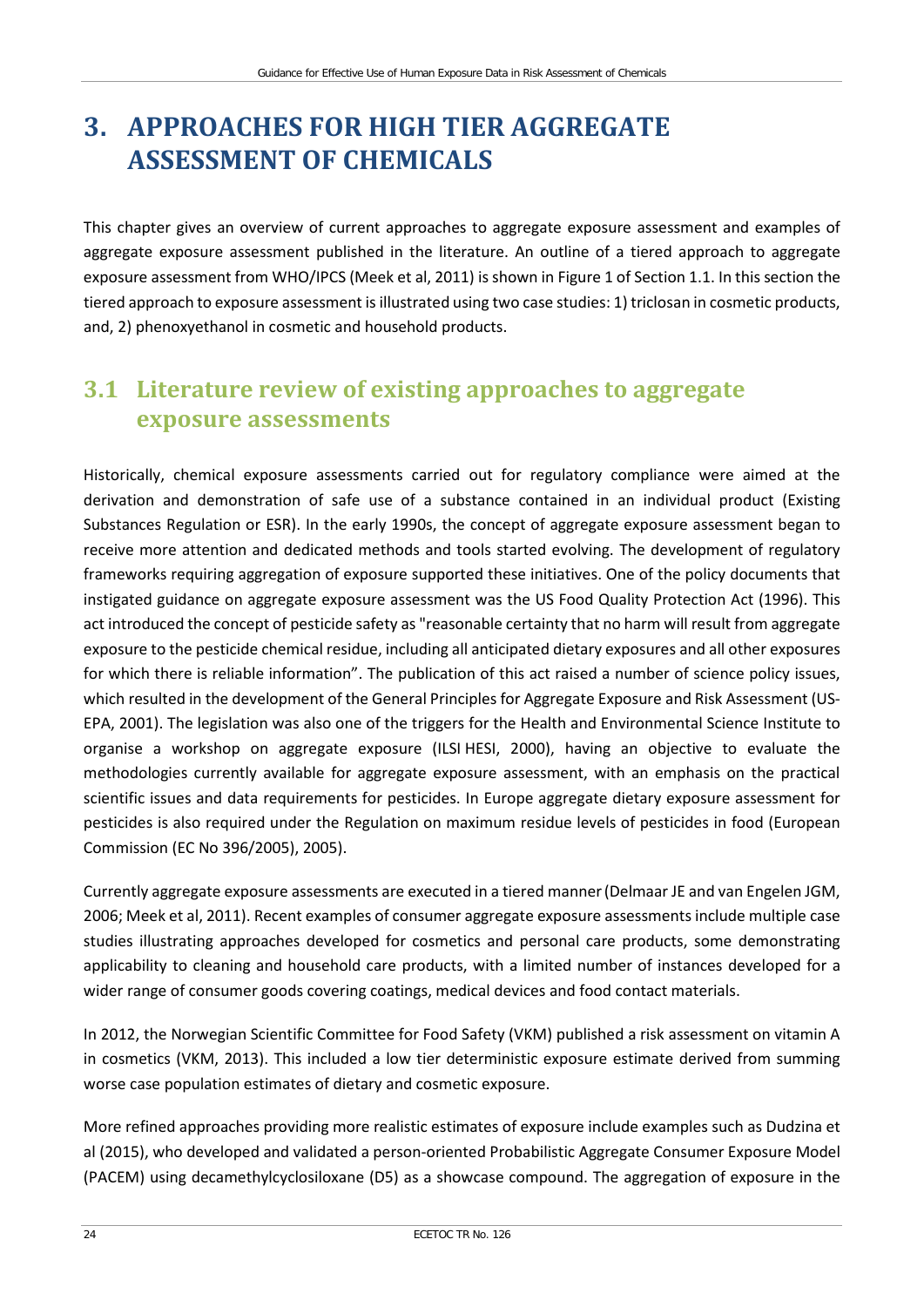model was performed at the individual level, making use of the detailed consumer exposure factor databases on product use and co-use and biometric details for 516 Dutch adults. The model allows estimation of product contributions to total internal dose as well as stratification of aggregate exposure by route, gender and age. By comparing the doses derived in different modelling tiers with relevant human biomonitoring data (Biesterbos et al, 2015) the authors could verify the applicability of the developed probabilistic model for risk assessment. The higher tier estimates were more realistic, but still reasonably conservative than those obtained following the deterministic worst-case approach. A pilot version of PACEM has been also tested by Gosens et al (2013) who estimated aggregate exposure to four parabens from baby care products for Dutch children between 0 and 3 years old. Additional validation of the PACEM tool was performed by Delmaar et al (2014) in a diethyl phthalate case study. It is worth noting that only the baseline end-exhaled air monitoring data for D5 acquired by Biesterbos et al (2015) provided a 'true' snapshot of aggregate exposure, since the measurements reflected the total systemic doses received collectively via all sources and pathways. Contrariwise, the modelling case studies focused on specific categories of consumer products overlooking other potentially relevant exposure pathways (e.g. via drinking water, ingestion of dust) that may contribute to aggregate exposure.

Manová et al (2015) also evaluated aggregate consumer exposure to ethylhexyl methoxycinnamate (EHMC) via the use of personal care products (PCP). The authors adopted a probabilistic approach to modelling aggregate exposure at an individual level. The products use data for 1196 adults and children in Germanspeaking part of Switzerland was fed into the model together with the analytical concentration data on EHMC in PCPs. The internal aggregate exposure estimates for the studied population were below the Derived No Effect Level (DNEL) for EHMC. However, it was shown that the predicted aggregate exposure may exceed the DNEL for thyroid-disrupting effects for children aged ≤4years, when an intense short-term exposure via sunscreen during a sunbathing day is accounted for. Considering the paucity of quantitative data on transdermal penetration of EHMC and the long-term effects of endocrine disruptors, comprehensive risk assessment could not be performed. The finding of the study highlighted the need for an alignment between advances in exposure modelling and the development of reference dose values for accurate risk evaluation.

Tozer et al, (2015) developed a probabilistic aggregate exposure model, using Creme Global software, to estimate consumer exposure from several rinse off personal cleansing products containing the anti-dandruff preservative zinc pyrithione. The model incorporates large habits and practices surveys from Europe and North America, containing data on frequency of use, amount applied, co-use along with market share, and combines these data at the level of the individual based on subject demographics to better estimate exposure.

The developed models for aggregate consumer exposure assessment are also being used in skin sensitisation risk assessment, as demonstrated by Nijkamp et al (2015) who investigated the fragrance ingredient, geraniol, in cosmetics and household cleaners using the PACEM model. The survey data, underpinning the model, allowed predicting body part specific aggregate dermal external exposure at an individual level and deriving the percentage of general population at risk. The authors, however, acknowledge that ideally the risk to sensitising agents should be assessed based on the internal exposure (e.g. the amount of substance that enters the epidermis and becomes available for recognition by Langerhans cells) rather than the external dermal load. Also, the timeframe of aggregation of exposures relevant for skin sensitisation is not known and may be longer than 24 hours assumed in this study, since the available test data are highly uncertain and suggest the induction phase may occur during both the acute/peak and chronic time periods.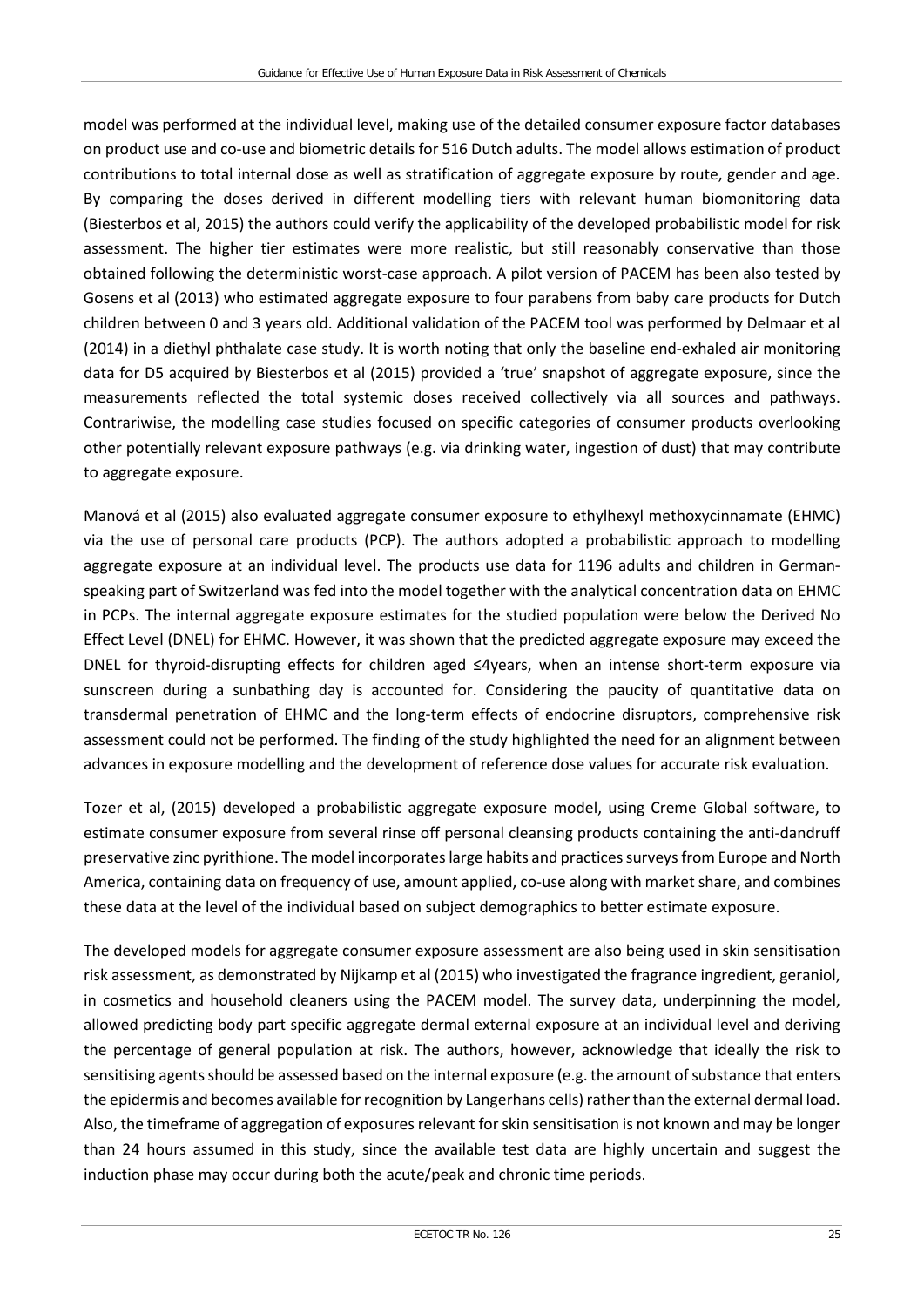Along the lines of this study, Safford et al (2015) also used a probabilistic aggregate exposure model to estimate consumer exposure to fragrance materials in personal care and cosmetic products using the Creme Global software Creme Care & Cosmetics. The model is described in detail in this report in the case studies for triclosan and phenoxyethanol and so will not be described in further detail here. However, it is worth noting that the model is now used as the standard approach in the safety assessment of fragrances, which is performed routinely by the Research Institute of Fragrance Materials (RIFM) when combined with surveys of use levels gathered in collaboration with the institute's member companies.

More recently, Dimitroulopoulou et al (2015a) have estimated aggregate exposure for a range of VOCs (formaldehyde, benzene, acrolein, d-limonene, a-pinene) being emitted from cleaning and surface treatment products including all-purpose cleaners, kitchen cleaners, floor cleaners, glass and window cleaners, furniture and floor polish products, combustible products, sprays, electric and passive air fresheners, coating products for leather and textiles, hair styling products, spray deodorants and perfumes. The modelling was carried out using CONC-CPM microenvironmental (ME) model. The simulations of indoor air concentrations and calculations of inhalation exposure were predicted from a single product use as well as from simultaneous use of multiple products that were documented in the form of 'most representative worst-case scenarios'. The predictions of aggregate exposure took into account product co-use profiles developed for over 4,000 adults split into two specific consumer groups: housekeepers and retired people in different European regions (Dimitroulopoulou et al, 2015b). The questions considered for the development of these scenarios were related to the use of consumer products in the domestic environment resulted in acquisition of the information on frequency, the amount, the time and location of product use for every single individual.

With regards to chemicals occurring in products other than cosmetics and cleaning products, Koontz et al (2006) conducted a study on modelling occupational aggregate exposure for ethylene glycol butyl ether(EGBE) and dipropylene glycol methyl ether (DPGME) from sequential application of floor stripper, floor cleaning agent and floor protective finish using PROMISE and MCCEM exposure modelling tools. Although the models were run for professional use, the input parameters used were also valid for consumer applications (e.g. AER=1/hour, the applied amount relative to treated surface area). Aggregation of internal exposure was done over all routes and across products (where applicable) by simple summation. The paper also includes basic uncertainty analysis (for DPGME exposure only) and some validation. The toxicological endpoints of both compounds were not discussed; thus, it is not clear whether aggregation of exposure across compounds (potentially acting through a common MOA) would have been beneficial. Despite its limitations, the study exemplifies nicely considerations and the level of detail required for input data to model appropriately use scenarios for aggregate exposure. One of the conclusions that can be made is that the exposure may be aggregated across consumer products that are intended for use within a specific activity (e.g. wall painting, carpet installation, house cleaning).

Overall, most aggregate assessments published to date focus on specific substances and specific types of use (food, cosmetics, etc.). These are consistent with the current state of modelling tools, availability of exposure factors data, and understanding of data correlations needed to support higher tier predictions of aggregate exposure.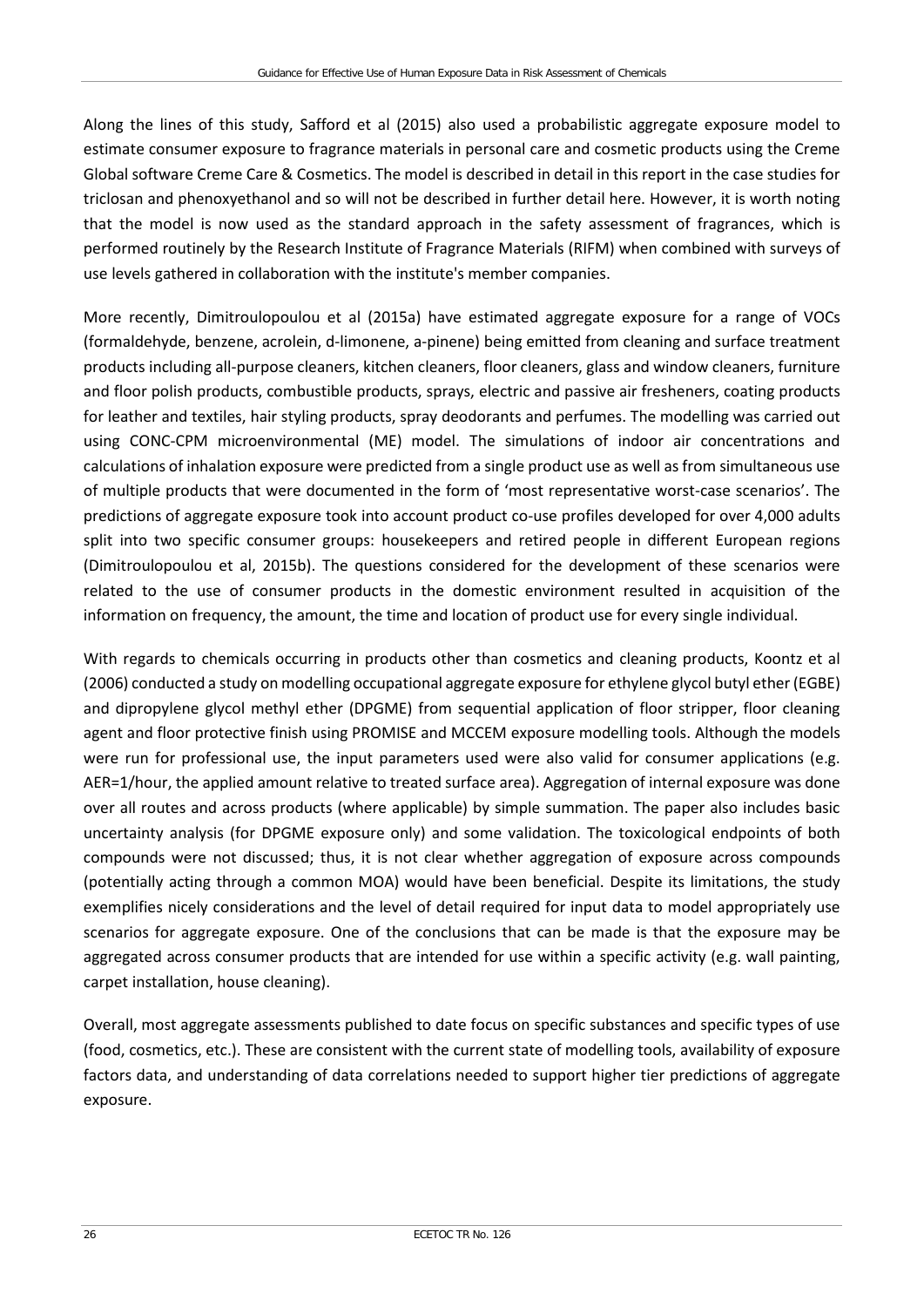### **Recommended approaches for High Tier Aggregate Assessment of Chemicals**

### **Background**

Aggregate exposure should be estimated using a tiered approach (Delmaar JE and van Engelen JGM, 2006; Meek et al, 2011), which begins with a rough deterministic estimation of exposure and evolves, as needed, to a more complex person-orientated probabilistic approach. This is recently described, and applied to the exposure assessment of D5 and triclosan in CEFIC-LRI project ETHZ-B7 (Bakker 2014). This report introduces the concept that data can be refined where necessary at the highest tier, by incorporating data on chemical occurrence and product market share, to give a population-based aggregate exposure estimate to an ingredient that incorporates the best available data.

Aggregate exposure assessment is becoming a consideration in safety assessments in some sectors, whereas in other consumer product categories it is deemed to be less relevant. In the food sector, it is normal practice to look at a person's daily exposure to a nutrient or food ingredient by considering their total exposure from the diet, which is in effect the daily aggregate exposure from all food sources, though it is not referred to as aggregate exposure. In other consumer products categories, such as household products, aggregate exposure is not considered, which may be because exposure to products is low, as many products are not directly applied to the skin, or because the products are not frequent, daily use products, for example household cleaning products that are used only on a weekly basis or less.

Aggregate exposure assessment is becoming an area of interest in the sector of cosmetics and personal care products in Europe. For example, in the SCCS Notes of Guidance for the Testing of Cosmetic Ingredients and their Safety Evaluation, the aggregate exposure assessment of preservatives is estimated using a simplistic approach of adding deterministic exposures from all the individual product types in which the chemical might be present (SCCS, 2012). In addition, the SCCS has requested the consideration for aggregate exposure for a number of chemicals including citral, farnesol, and phenylacetaldehyde, silver (SCCS, 2008), ethyl lauroyl arginate (SCCS, 2014), cetyl pyridinium chloride (SCCS, 2015) and decamethylcyclopentasiloxane (D5). Furthermore, in the European Cosmetics Regulation (EC 2009), substances classed as carcinogenic, mutagenic or toxic to reproduction (aka CMR) class 1A/1B should be assessed for total (aggregate) exposure, considering their simultaneous presence in cosmetics, foods, medicines, and in products legislated under REACH (i.e., Registration, Evaluation, Authorisation and Restriction of Chemicals). Therefore, there is a requirement to assess aggregate exposure across consumer product categories, although no published guidance is available.

There are no standard methods recognised for aggregate exposure assessments, although it is recommended to estimate it using a tiered approach (Delmaar JE and van Engelen JGM, 2006; Meek et al, 2011), which begins with a rough deterministic estimation of exposure and evolves to a more complex person-orientated probabilistic approach. Deterministic additive methods, such as the SCCS preservative method (SCCS, 2012), assume that everybody in the population uses all the products each day, and that all of the products contain the chemical of interest, which is not a realistic scenario. This technique may be sufficient for a low tier screening level assessment, or for chemicals with a wide margin of safety, but as it does grossly exaggerate the aggregate exposure, a more refined approach will be needed for some risk assessments. An approach has been described for refining a deterministic aggregate exposure assessment to the paraben preservatives (i.e., methy-, ethyl- and isopropyl paraben) in personal care products by incorporating data on co-use and non-use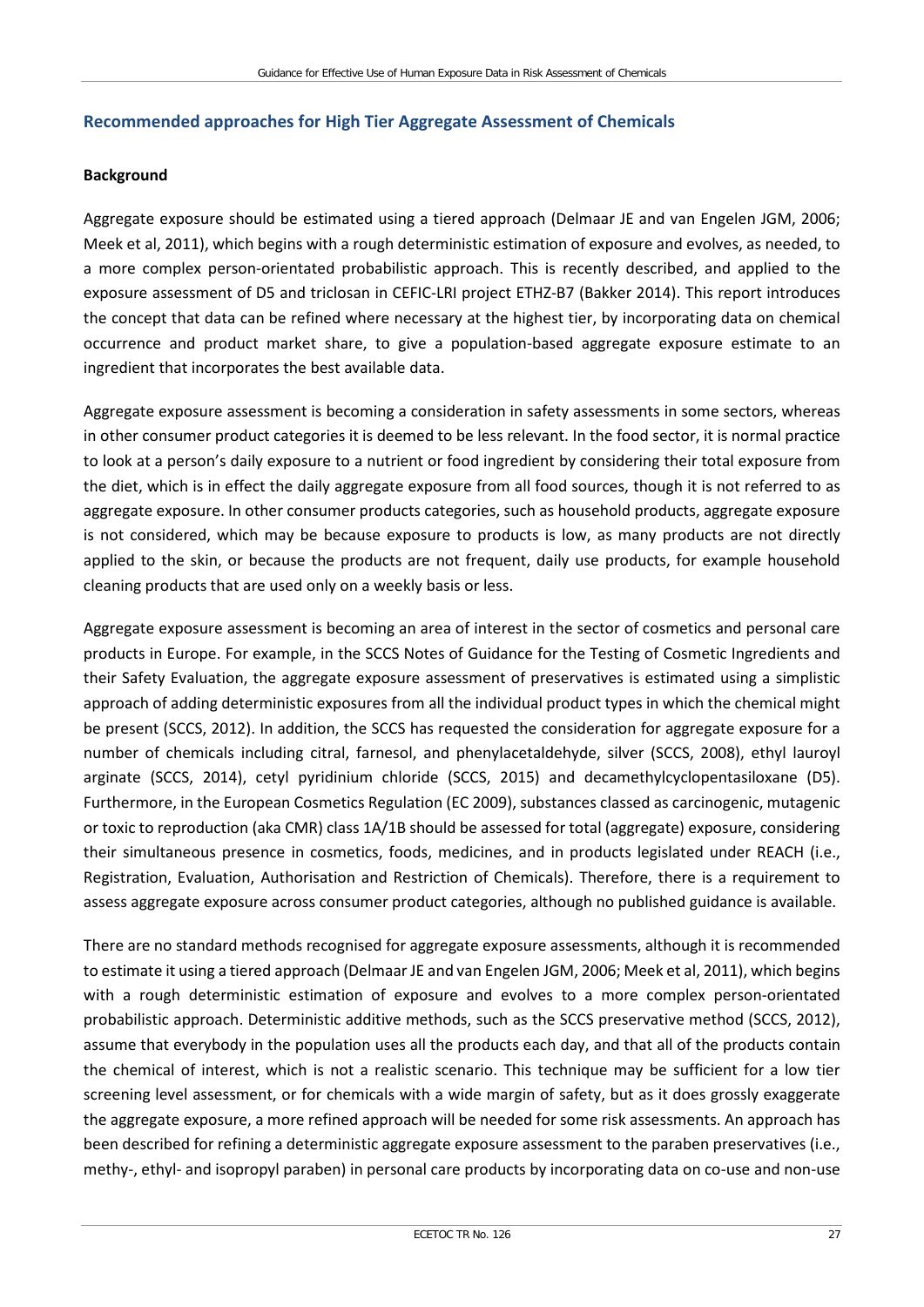patterns of product usage, and the occurrence of the ingredient (Cowan-Ellsberry and Robison, 2009). This has led to considerable refinement in exposure (51-92%). Co-use is the term describing the combination of products used by the same subject and by applying the co-use statistics, a more refined aggregate exposure model can be developed that better reflects population exposure. Since product use data are readily available for many cosmetic products (Hall et al, 2007, 2011; Loretz et al, 2005, 2006, 2008) the co-use approach offers a practical method to refine aggregate exposure assessments.

Recently co-use data from European and US subjects has been incorporated into high tier exposure estimates for chemicals in consumer products using subject-oriented probabilistic models with Creme Global software (Tozer et al, 2015, Comiskey et al, 2015, Safford et al, 2015).

Another refinement to more accurately reflect aggregate exposure estimations in populations is the incorporation of chemical occurrence data or market share data, which describe the likelihood the chemical is present in a product, since only the consumers using products containing the ingredient will be exposed. This factor (usually expressed as a value between zero and one or a percentage) can be used in probabilistic modelling to estimate the likelihood of co-exposure to a given substance that is potentially present in a given category. Incorporation of chemical occurrence data into exposure assessments is being done already in the area of food safety (Mistura et al, 2013). To give a cosmetics example, consumers using only "fragrance/perfume free" cosmetics would not be exposed to perfume raw materials through the use of these products. When chemical occurrence data is combined with reliable market share data for the products it can be used to determine the probability of exposure, which can be incorporated to refine the exposure assessment. Incorporation of chemical occurrence data including non-use data into exposure modelling brings refinement by discounting exposures where the chemical is not present in the product of interest. In Tozer et al, (2015) the exposure of zinc pyrithione was modelled by incorporating chemical occurrence data on the proportion of the population who are users of antidandruff shampoos, as zinc pyrithione is only present in anti-dandruff shampoos. For infrequently used substances, what is often the most conservative assumption in an assessment is that a substance is always present in every product category it can be used in. For aggregate exposure assessments, this assumption has an additive effect giving rise to a very conservative estimate of exposure.

As there is little guidance on how to refine high tier exposure assessments using chemical occurrence data and more realistic data on the concentrations of chemicals in product, two case studies are presented to demonstrate the technique, using triclosan and phenoxyethanol, where the exposure assessments are conducted at tier 0, 1 and 2. As tier 3 requires very detailed exposure input data, such as raw data sets on specific product use including ingredient concentration and presence in product, which can be difficult to attain, these examples will only be taken to Tier 2:

#### **Tier 0 Qualitative Exposure Assessment**

The purpose of the tier 0 exposure assessment is to provide a preliminary overview of all possible exposure sources, pathways and routes for the chemical of interest, in order to determine whether an aggregate exposure assessment is appropriate.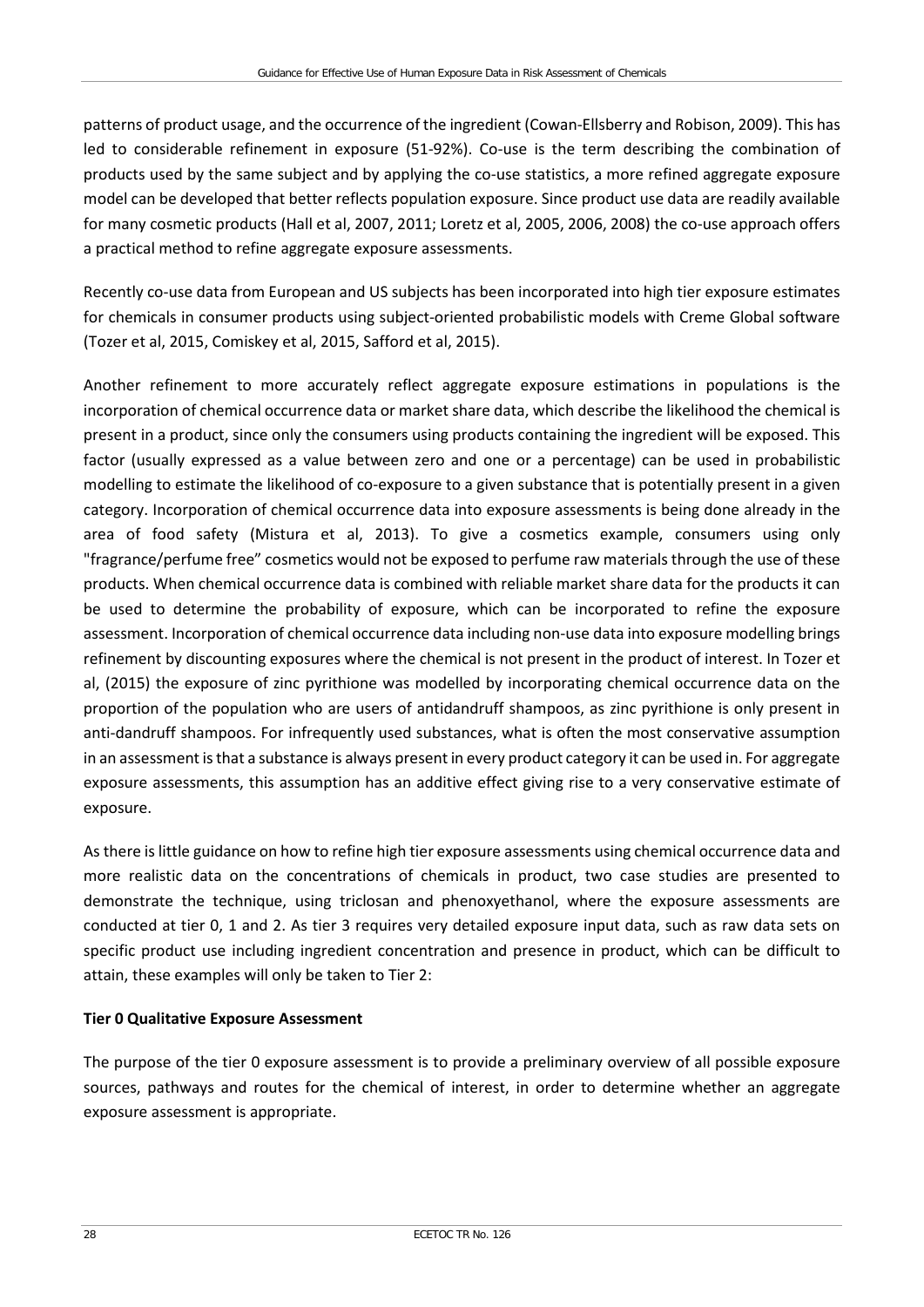#### **Tier 1 Worst-Case Scenario Assessment**

The aim of the tier 1 assessment is to determine a realistic upper bound of the aggregate consumer exposure to the chemical in a population.

#### **Tier 2 probabilistic assessment**

The aim of the tier 2 assessment is to determine more realistic estimates of aggregate consumer exposure to the chemical, by increased use of measured data, using probabilistic methods.

To note that these case studies are not intended to provide definitive exposure assessments for these chemicals, but rather have been selected for illustrative purposes to demonstrate the refinement techniques.

## <span id="page-34-0"></span>**3.2 Case Study 1: Triclosan in Personal Care Products and Cosmetics**

Consumer exposure to triclosan was studied in considerable detail in a previous CEFIC-LRI B7 report (Bakker et al, 2014). The goal in this case study is not to duplicate this work or to present alternative estimates of consumer exposure to triclosan; rather it is a study of how to systemically refine exposure estimates to arrive at a high tier estimate of exposure, starting from a conservative estimate and then introducing more data and analysis techniques in order to improve the estimate of exposure.

The starting point is an opinion on the safety of triclosan by the Scientific Committee on Consumer Safety (SCCS), which uses a tier 1 type assessment of consumer exposure by deterministically summing exposure from individual products (SCCS, 2012). In order to refine the estimate in this opinion, a number of different data sources and models are introduced in a systematic manner. This is with a view to both providing guidance on how to perform a higher-tier exposure assessment when required, and also how to best use available data in order to estimate exposure for a given purpose.

### <span id="page-34-1"></span>**3.2.1 Substance profile**

The properties and characteristics of triclosan were presented in detail in the previous CEFIC-LRI B7 report, and so rather than duplicate the same material here the principal points will instead be summarised.

#### **Physiochemical Properties**

CAS: 3380-34-5 Molecular Weight: 289.54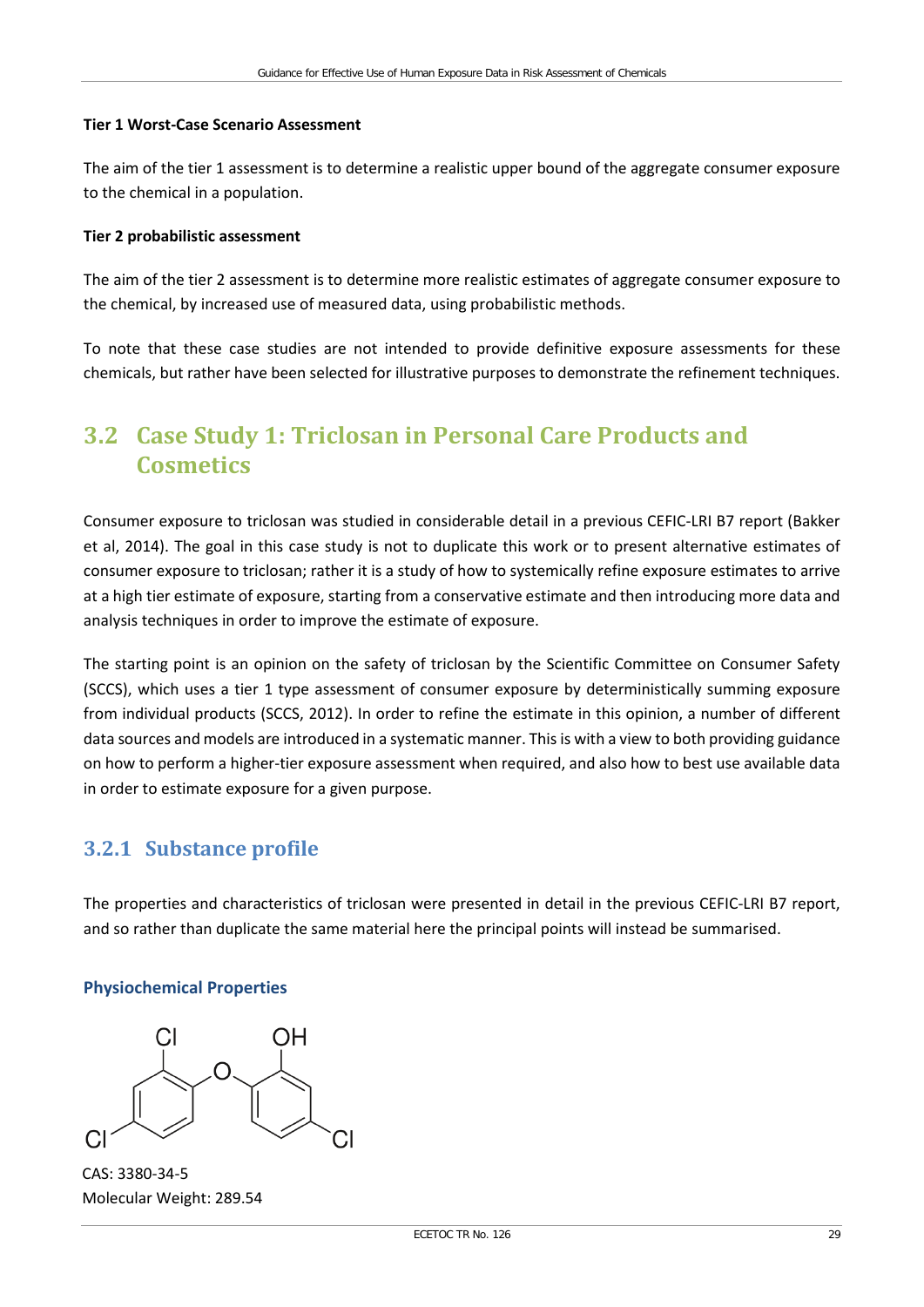Triclosan is a chlorinated aromatic compound that has functional groups of both phenols and ethers. It has a vapour pressure of 5.33 x 10<sup>-4</sup> mm Hg at 20°C and a Log Kow of 4.67. Other key physiochemical properties of the compound are described in Table 2, Appendix 4 of the CEFRIC-LRI B7 report.

#### **Kinetics**

The kinetics of triclosan have been described in detail previously (Bakker et al, 2014). The key points are that the buccal absorption of triclosan is around 7.3% from 0.03% mouthwash (Lin, 2000), and the principal route of excretion are the in urine and faeces where, it is found primarily in the form of conjugates (Moss et al 2000). Mean percutaneous absorption in humans calculated from urinary excretion was 5.9% of the dose after a 12 hour application (Queckenberg et al, 2010), and triclosan has a half-life of about 11 hours (Sandborgh-Englund, 2006).

#### **Toxicity**

Triclosan is a skin and eye irritant when used in the neat form, but it is virtually nontoxic after single ingestion or single skin contact. The substance does not cause skin sensitisation, is not mutagenic or a reproductive toxicant. Several live-time studies were conducted in mice, rats and hamsters that can serve as points of departure for a risk assessment. In mice, a species-specific, receptor-mediated mechanism of action leads to peroxisome proliferation with concomitant liver hypertrophy which eventually results in the formation of liver tumours. In rats, liver toxicity is also the most prominent effect, however, peroxisome proliferation was not observed in this species and liver tumours did not occur. The hamster is the species most similar to humans in terms of distribution, metabolism and excretion of triclosan. Whereas mice and rats exhibit enterohepatic recirculation of triclosan and excrete it via the faeces, hamsters and humans do not exhibit re-circulation and excrete via the urine. This may explain why in hamsters, triclosan toxicity is not observed in the liver but in kidneys. Based on benchmark dose modelling, nephrotoxicity in hamsters occurs at a slightly lower dose level than liver toxicity in rats and can therefore also be regarded as the most sensitive endpoint for human risk assessment.

### <span id="page-35-0"></span>**3.2.2 Exposure Assessment**

#### **Tier 0**

#### **Exposure Sources**

Triclosan is commonly used as an antibacterial and antifungal agent in a variety of applications in personal and medical care products. It generally comes in the form of a white powdered solid with a slight aromatic odour and is only slightly soluble in water. Common uses of triclosan in and personal products include antibacterial soap, mouthwashes, toothpastes, deodorants, shampoos, and it is also used as a preservative in cosmetics. Other uses include cleaning supplies, toys, bedding, socks, bin liners, textiles, carpets, and plastics.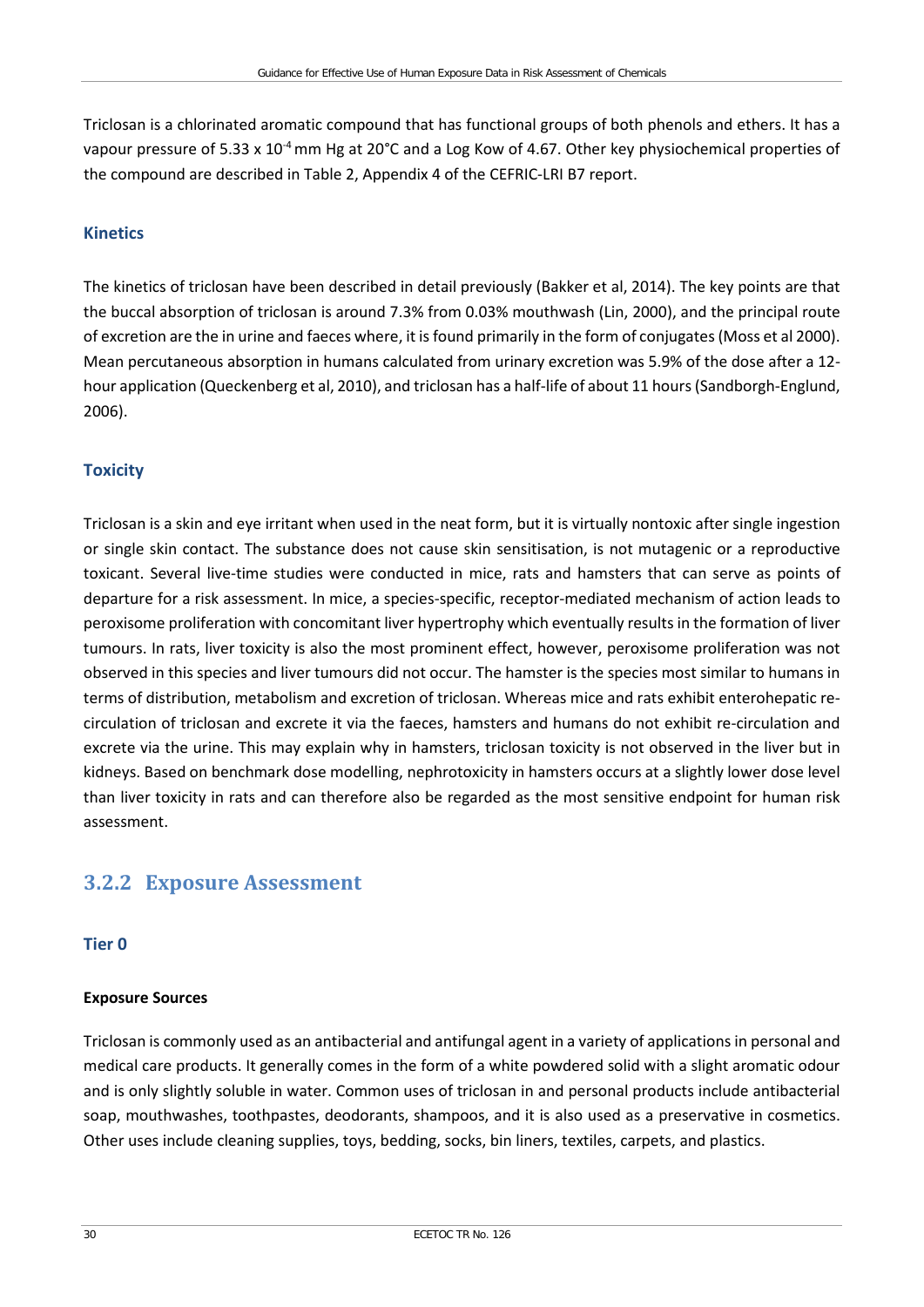Triclosan has been added to the surface of cutting boards, food storage containers and other kitchen utensils to stop microorganisms growing on them. However, since March 2010, triclosan cannot be used in the EU in food contact materials or as an additive in plastics that come into contact with food. Triclosan is not used as a disinfectant in food and feed production and it is not approved as a food preservative in Europe. It is also used in biocidal products for veterinary hygiene but it is banned as a preservative in animal food.

Owing to its uses, the primary routes of exposure to triclosan in consumers are via the oral (e.g. toothpaste and mouth wash) and dermal routes (e.g. personal care products and cosmetics), which will be the focus of the subsequent analysis.

#### **Tier 1**

The starting point for the exposure assessment is based upon an SCCS opinion on triclosan, which uses the exposure scenarios in the SCCS notes of guidance for consumer exposure assessment to personal care products and cosmetics (SCCS, 2012), and assumes two concentration levels:

- A maximum EU regulatory use level of 0.3% in all categories
- A combination of the maximum use level at 0.3% and typical use levels of 0.15% and 0.2% in different categories

In accordance with the SCCS notes of guidance, the assessment uses standard exposure scenarios, and aggregation across products is performed via deterministic summing of individual product exposures. These amounts are upper estimates of product use, based upon the 90<sup>th</sup> percentile of product use in each individual category using values derived from previous studies performed by the cosmetic trade association, which at the time was called Colipa, but is now called Cosmetics Europe (Hall et al, 2007, 2011). The product categories considered are listed in Table 3, along with the relevant exposure parameters relating to retention factor and dermal absorption:

| <b>SCCS Product</b>      | <b>Retention Factor</b> | Dermal Absorption (%) |
|--------------------------|-------------------------|-----------------------|
| Toothpaste               | 0.17                    | 100                   |
| Mouthwash                | 0.1                     | 100                   |
| Deodorant Stick          | 1                       | 7.7                   |
| <b>Body Lotion</b>       | 1                       | 13.3                  |
| Hand Soap                | 1                       | 7.2                   |
| Shower Gel/Body Soap     | 1                       | 7.2                   |
| Face Powder              | 1                       | 11.3                  |
| <b>Blemish Concealer</b> | 1                       | 11.3                  |

#### *Table 3: SCCS Exposure Values and Dermal Absorption Estimates for Triclosan*

In the original study, the dermal penetration value is calculated using a value of flux for a given concentration, measured in µg/cm<sup>2</sup>. This was used to estimate the percentage dermal penetration, reported in the above table. Aggregate exposure was calculated by deterministically summing the individual product exposures for assumed exposure amounts, giving rise to the following estimates of systemic exposure (Table 4):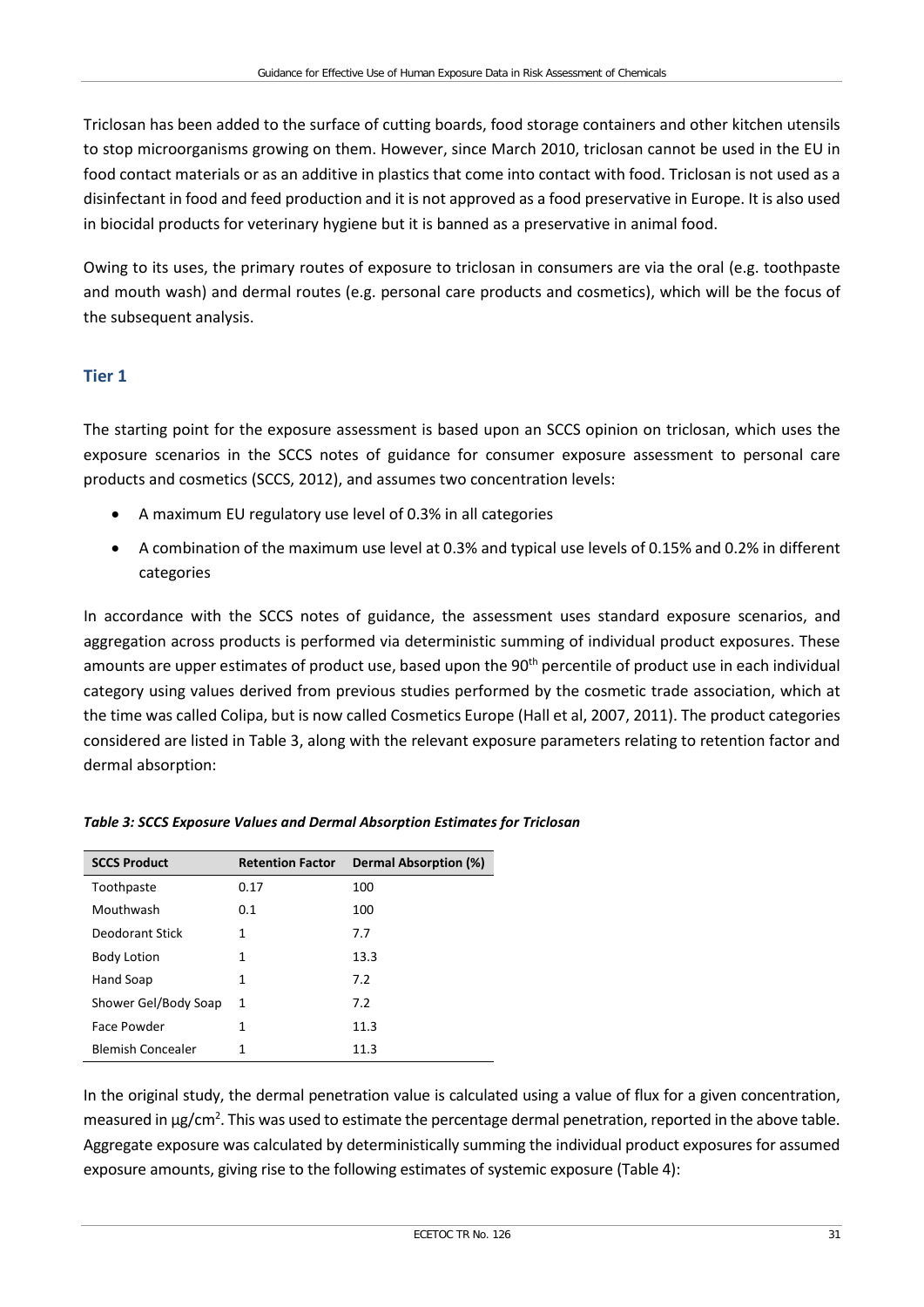| <b>SCCS Product</b>             | <b>Estimated Absorbed Dose</b> |
|---------------------------------|--------------------------------|
|                                 | (mg/kg bw/day)                 |
| Toothpaste                      | 0.0234                         |
| Mouthwash                       | 0.15                           |
| Deodorant Stick                 | 0.0015                         |
| <b>Body Lotion</b>              | 0.1646                         |
| Hand Soap                       | 0.0066                         |
| Shower Gel/Body Soap            | 0.0268                         |
| Face Powder                     | 0.0060                         |
| <b>Blemish Concealer</b>        | 0.0006                         |
| <b>Total Aggregate Exposure</b> | 0.3795                         |

Table 4: Total aggregate exposure estimates to triclosan in European consumers calculated assuming a maximum EU regulatory use level of 0.3% in all categories

A similar assessment was performed, where marginal-use products (mouthwash, body lotion, face powder, and stick concealer) were assigned concentrations ranging from 0.15-0.2%, giving rise to the values shown in Table 5.

Table 5: Total aggregate exposure estimates to triclosan in European consumers calculated assuming a combination of the maximum use level at 0.3% and typical use levels of 0.15% and 0.2% in different categories

| <b>SCCS Product</b>             | <b>Estimated Absorbed Dose</b> |
|---------------------------------|--------------------------------|
|                                 | (mg/kg bw/day)                 |
| Toothpaste                      | 0.0234                         |
| Mouthwash                       | 0.1000                         |
| Deodorant Stick                 | 0.0015                         |
| <b>Body Lotion</b>              | 0.0823                         |
| Hand Soap                       | 0.0066                         |
| Shower Gel/Body Soap            | 0.0268                         |
| Face Powder                     | 0.0040                         |
| <b>Blemish Concealer</b>        | 0.0003                         |
| <b>Total Aggregate Exposure</b> | 0.2449                         |

The assumptions in this method of exposure assessment, whether implicit or explicit, are:

- Triclosan is present in every product category all the time
- Triclosan is present at a maximum or combination of maximum and usual use levels (therefore no variability in concentrations are considered)
- Every consumer uses every product category at a high use level
- Exposure (and therefore risk) is the same for every subpopulation of consumers

The exposure assessment is conservative by design, and offers many advantages such as allowing a quick and simple assessment of risk to be determined. However, in the event that exposure is considered to be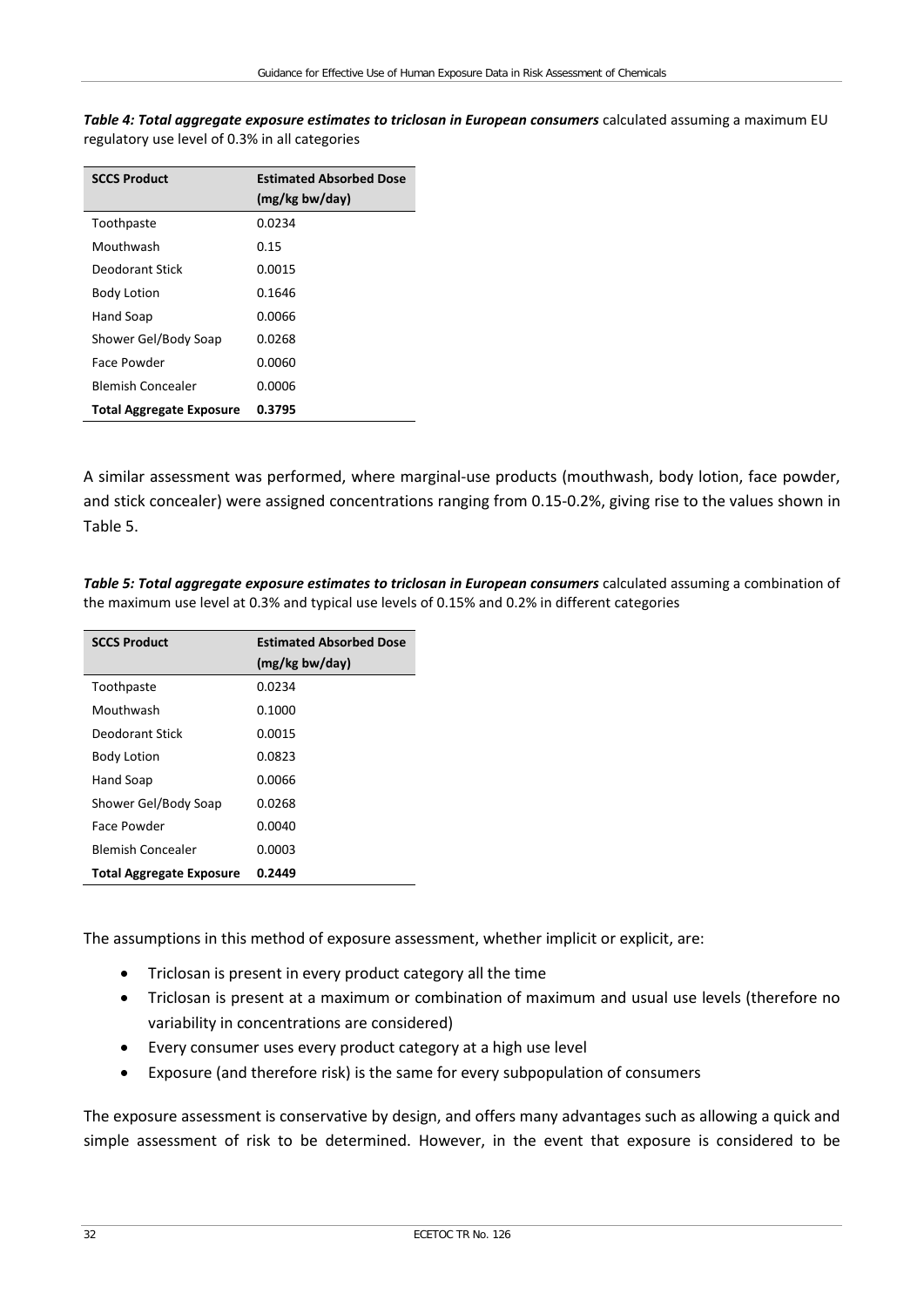unacceptably high, a refined assessment exposure (rather than a risk management measure) is the next logical step in order to provide a more accurate determination of aggregate consumer exposure.

#### **Tier 2**

A number of refinements are possible when performing a higher-tier exposure assessment, by examining the various factors driving the conservative nature of a screening level type exposure assessment. Given that a number of refinements are possible and that time and resources are often scarce for the risk assessor, a logical question to ask is what are the relative impacts of the different refinements that can be achieved? Having an idea of this can in turn help with deciding where to focus resources when performing a refined exposure assessment.

#### **Creme Care & Cosmetics**

Aggregate exposure assessments were calculated with the Creme Care & Cosmetics model. This is a probabilistic exposure model and software for determining high-tier estimates of aggregate exposure to substances in personal care products and cosmetics. It is built upon a habits and practices database of over 36,000 consumers from a product use survey developed by Kantar Worldpanel for Europe and the United States, detailing frequency of product use, co-use and site of application for 25 product categories over a seven-day period. Amount per application data is based upon clinical studies for the same products, which are in the form of statistical distributions. Additional required parameters for exposure estimates such as bodyweight, height and skin surface areas are also included in the form of statistical distributions from published sources (e.g. NHANES) and standard calculations (e.g. the Dubois formula). The model calculates aggregate exposure to a chemical via the dermal, inhalation and oral routes, with systemic exposure expressed on an absolute or per unit bodyweight basis and dermal exposure as per unit of skin surface area by site of application.

The model works by combining data on the concentration of a substance within each product category with the data in the habits and practices database. Concentration values can be point estimates or statistical distributions, described empirically or parametrically, and with or without presence probabilities (i.e. the likely occurrence in each product category). Daily exposures are simulated for each individual consumer based on selected inputs, which are used to calculate distributions of chronic or acute exposure in the population being assessed, which can be stratified by age, gender, or geography. The calculated exposure distribution (described using the appropriate measure to compare with the reference dose in question) is in turn described using appropriate statistics, and can be broken down to assess the relative contribution of each product category to exposure, or alternatively to assess the relative magnitude of the exposure at each application site.

The model is accessed via a secure cloud computing software application, which allows for computation on the large accompanying data sets and multiple iterations of Monte Carlo simulations as required.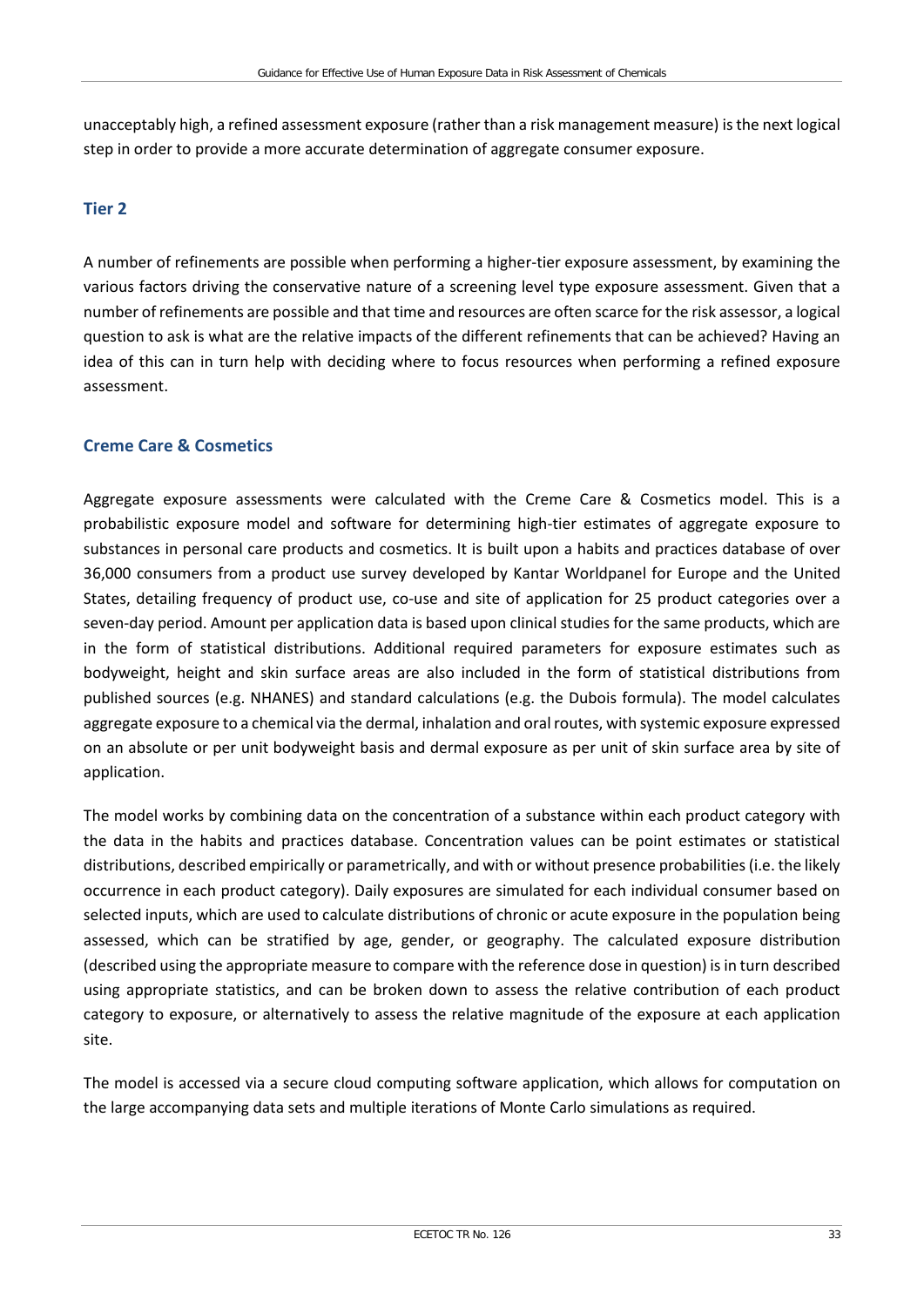#### **Three scenarios were considered:**

- 1. Triclosan always present, concentration = 0.3% (max authorised)
- 2. Using triclosan presence probabilities, concentration = 0.3% (max authorised)
- 3. Using triclosan presence probabilities, concentration at current use (0.15% 0.3 %)

In order to have a like-with-like comparison with the SCCS notes of guidance and to examine the impact of various refinements, retention and penetration factors were kept consistent with the original assessment. The product categories in the SCCS assessment were in turn matched with the product categories in the Creme Care & Cosmetics model, which are based upon those that were in the original Kantar Worldpanel survey.

### **3.2.3 Presence Probabilities**

For this study, presence probabilities were derived from an online available database called Codecheck.info (Table 6), which lists the labelling information for a large number of products in a number of cosmetic categories, gathered from crowd-sourced data. While the representativeness and uncertainty associated with using such a database is open to debate, the goal in this assessment is to understand the impact of using chemical occurrence data in a probabilistic exposure assessment to account for instances when a substance is not present in a given product category a certain portion of the time.

To derive the likely presence of triclosan in the products used in this assessment, the total number of products in each category was counted, and the proportion of these that contain triclosan based on whether it was listed on the label or not was used to estimate the chemical occurrence. Note that this approach therefore assumes equal market shares; if a product that does or does not contain triclosan has a large market share then the chemical occurrence in reality will be reduced or increased accordingly. However, for simplicity an equal market share approach is used initially as market shares or sales volumes are not readily available. To reduce uncertainty and err on the side of conservatism, presence probabilities were rounded to the nearest upper 10%.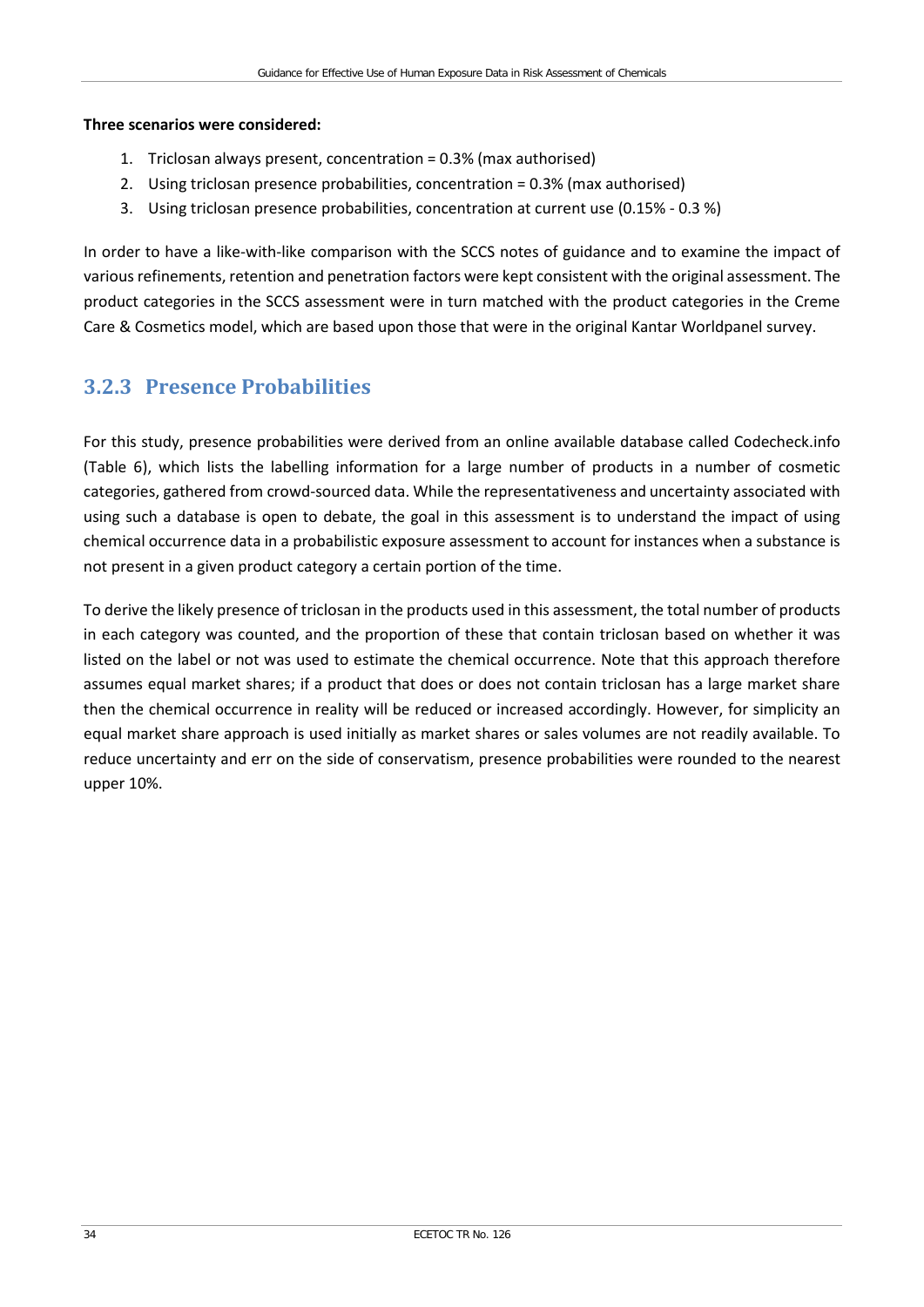| <b>Product Type</b>     | <b>Total Number of</b><br><b>Products</b> | <b>Number of Products</b><br>with Triclosan | <b>Original Chemical Occurrence</b><br>(between 0 and 1) | <b>Chemical Occurrence</b><br>(between 0 and 1) |
|-------------------------|-------------------------------------------|---------------------------------------------|----------------------------------------------------------|-------------------------------------------------|
| Toothpaste              | 552                                       | 35                                          | 0.063405797                                              | 0.1                                             |
| Mouthwash               | 328                                       | 3                                           | 0.009146341                                              | 0.1                                             |
| Deodorant Stick         | 284                                       | 19                                          | 0.066901408                                              | 0.1                                             |
| <b>Body Lotion</b>      | 1710                                      | 8                                           | 0.004678363                                              | 0.1                                             |
| Face Powder             | 835                                       | $\overline{2}$                              | 0.00239521                                               | 0.1                                             |
| Blemish<br>Concealer    | 435                                       | 3                                           | 0.006896552                                              | 0.1                                             |
| Hand Soap               | 171                                       | 5                                           | 0.029239766                                              | 0.1                                             |
| Shower Gel/Body<br>Soap | 4000                                      | 7                                           | 0.00175                                                  | 0.1                                             |

#### *Table 6: Chemical occurrence values for triclosan derived from Codecheck.info database*

Finally, only European consumers, both male and female, were selected for the assessments. This gave rise to a population sample size of n = 26,209.

As a distribution of exposure is the resulting output of the assessment, characterising this distribution can be done in a number of ways. In the following, two exposure statistics are presented. The first is the arithmetic mean of exposure to represent the average exposure, and the other is the 95th percentile of exposure is used to represent the upper exposure in the population. Additionally, when using real habits and practices data, exposure statistics can be calculated over two populations. The first is the Total Population, i.e. all subjects in the survey, and the other is the Exposed Population, i.e. all those consumers who are exposed to the substance.

Given that there are two potential populations that can be used to characterise exposure, an immediate question posed is to determine which one is most appropriate. One guiding principle is that for aggregate exposure resulting from multiple sources that are used by the majority of the population (e.g. all categories of cosmetics and personal care products or most foods in the diet), then exposure is well represented by the Total Population. However, if exposure is due to a small number of products or is due to an infrequently occurring substance, then the Exposed Population is likely the more appropriate set to use. This is so that there is not inappropriate dilution of exposure statistics by the inclusion of large number of zeroes in their calculation. The initial problem formulation step of the assessment should consider this aspect by defining if a general population exposure or the exposures to the population of product users is the assessment goal.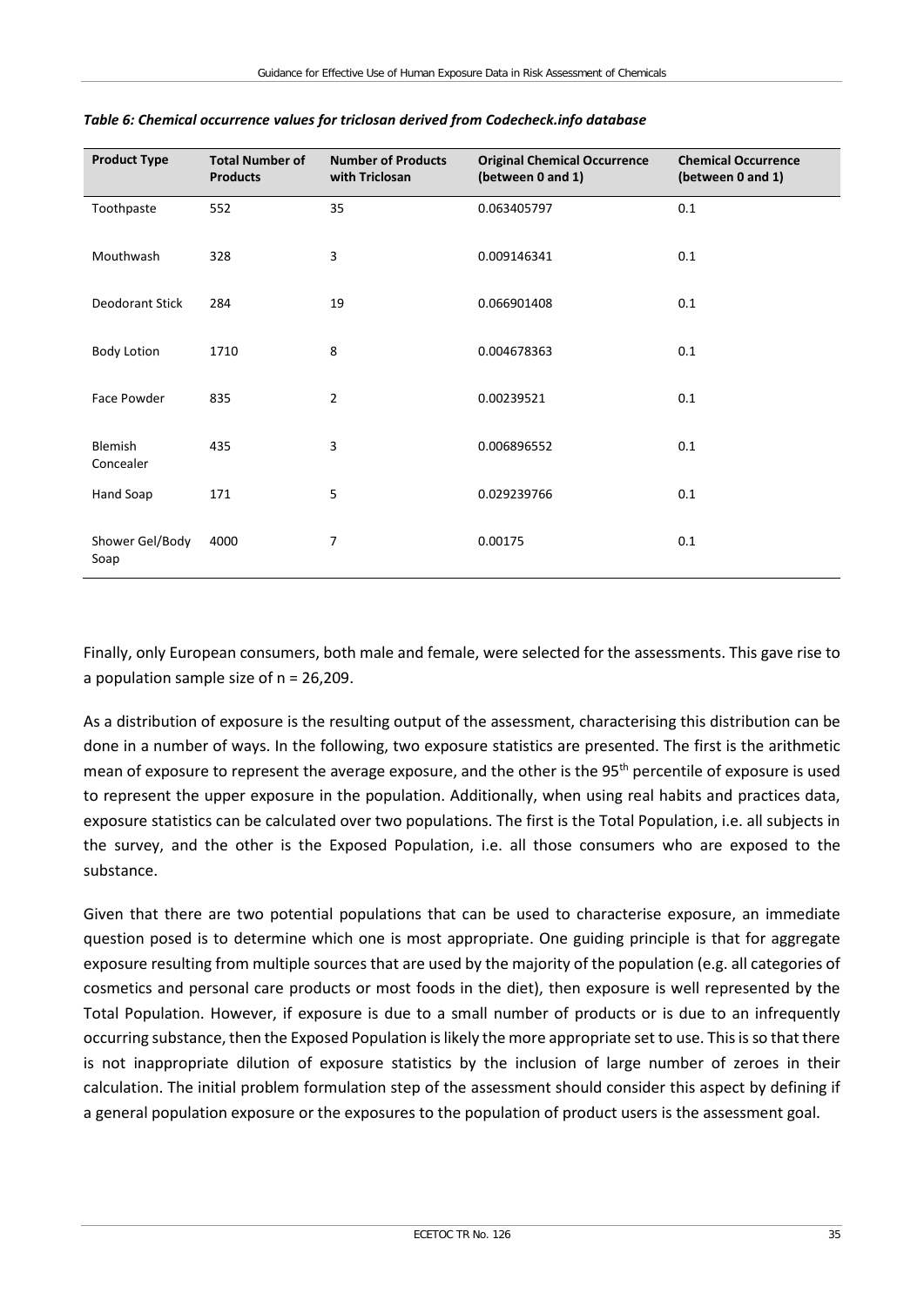### **3.2.4 Summary of Results**

#### **Scenario 1 – Triclosan Always Present at Max Use Levels**

The only refinement introduced at this point is the use of a probabilistic model with which to assess consumer exposure that is based on real consumer habits and practices, as opposed to deterministically summing the contribution from each product category. All other assumptions regarding substance presence, concentration, product retention and penetration remain consistent as in the first case Tier 1 assessment (results in Table 4).

Moving to a probabilistic and subject oriented model can provide refinement of the estimates of exposure (although not always), but also offers a framework with which to introduce further inputs that can be used to improve estimates of exposure. In general, a probabilistic modelling methodology allows:

- The use of statistical distributions to characterise substance concentrations
- The use of presence probabilities to account for occurrence of chemicals
- The ability to stratify exposure by subpopulation
- The ability to examine the relative contribution of different sources to the overall exposure

Some of these refinements are examined in scenarios two (Table 7) and three (Table 8).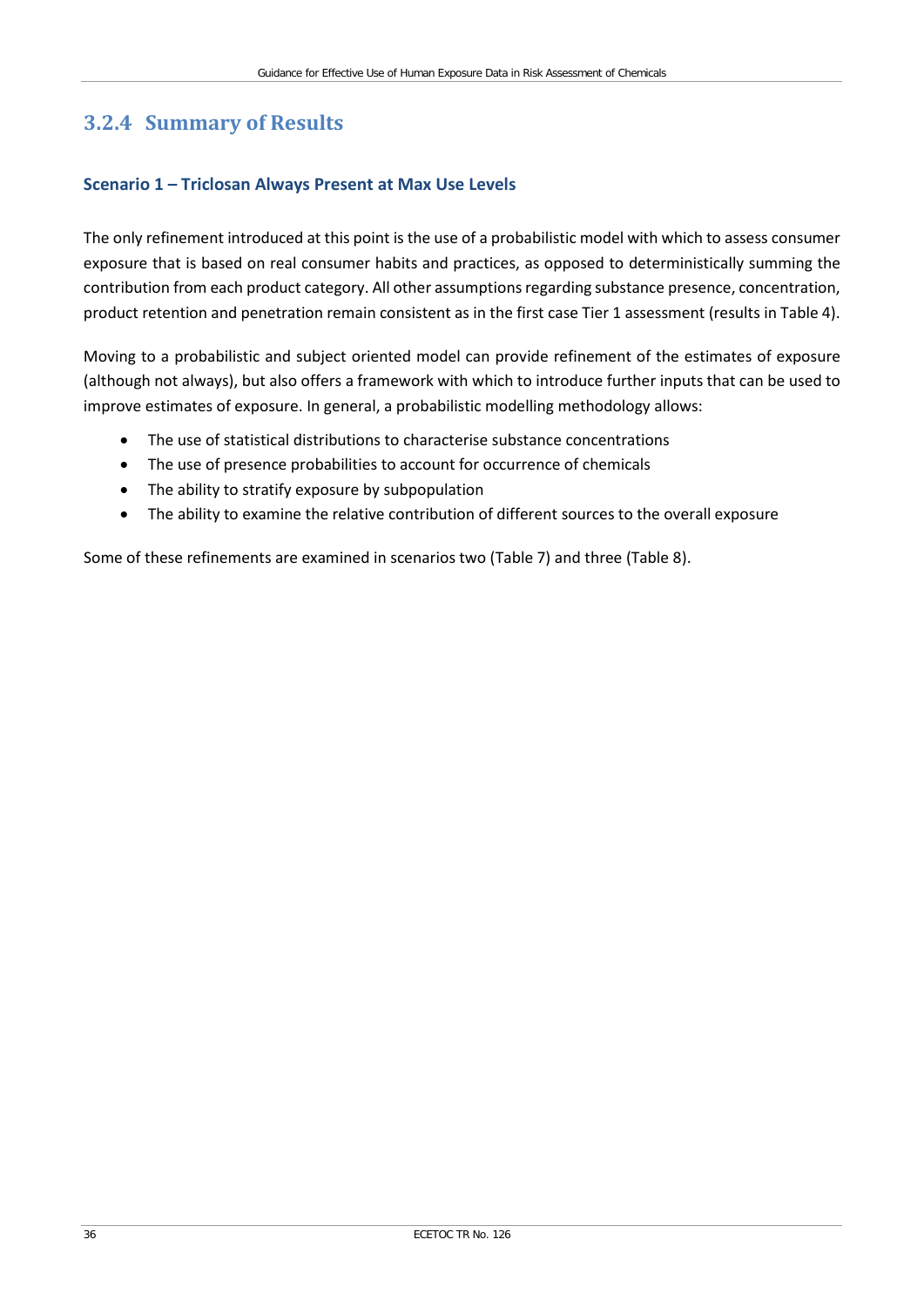| Product                  | Mean $(\mu g/kg)$ | P95 ( $\mu$ g/kg) |
|--------------------------|-------------------|-------------------|
| Toothpaste               | 9.272             | 24.498            |
| Mouthwash                | 20.555            | 104.629           |
| Shower Gel               | 10.984            | 44.547            |
| Face Powder              | 2.878             | 7.535             |
| <b>Blemish Concealer</b> | 0.288             | 0.754             |
| <b>Body Lotion</b>       | 0.865             | 3.211             |
| Deo/AP non-spray         | 0.662             | 3.227             |
| Soaps                    | 27.040            | 71.258            |
| All Assessed Products    | 72.556            | 184.224           |

#### *Table 7: Estimated exposure levels (absorbed dose) – Total Population*

#### *Table 8: Estimated exposure levels (absorbed dose) – Exposed Population*

| Product                  | Mean $(\mu g/kg)$ | P95 ( $\mu$ g/kg) |
|--------------------------|-------------------|-------------------|
| Toothpaste               | 10.621            | 25.353            |
| Mouthwash                | 53.339            | 155.883           |
| Shower Gel               | 19.944            | 56.214            |
| Face Powder              | 5.681             | 8.163             |
| <b>Blemish Concealer</b> | 0.568             | 0.816             |
| <b>Body Lotion</b>       | 11.330            | 38.661            |
| Deo/AP non-spray         | 1.469             | 4.370             |
| Soaps                    | 28.397            | 72.271            |
| All Assessed Products    | 72.590            | 184.344           |

In this instance aggregate exposure results are very similar for the total and exposed population. In addition, aggregate estimates at the P95 level are similar to the maximum individual scenario Tier 1 value in Table 2 (164 ug/kg); the mean aggregate estimate is about a factor of 2 lower than this value.

#### **Scenario 2 – Triclosan Present at Max Use Levels and Including Presence Probabilities**

Here, it is no longer assumed that triclosan is always present in each product category, but rather it is assumed to be present with a probability of 10%. When the model runs and a subject in the database records using a given product category that can contain triclosan, then the presence of the substance is simulated with a probability of 10%. This means that on average, the subject will be exposed 10% of the time. Thus, the mean exposure is reduced by a factor of 10, which is not necessarily the case for higher percentiles as these will be driven by consumers exposed to triclosan with a higher frequency.

Note that for certain product categories in the Total Population, a P95 of zero is observed while the mean is non-zero. This is due to a combination of both a low proportion of product users and a low chemical occurrence giving rise to less than five percent of the population being exposure to the substance. This is not the case for the Exposed Population, where statistics are only calculated over the non-zero results. Such behaviour is not unusual in population based studies of exposure; however, care is required when communicating such results.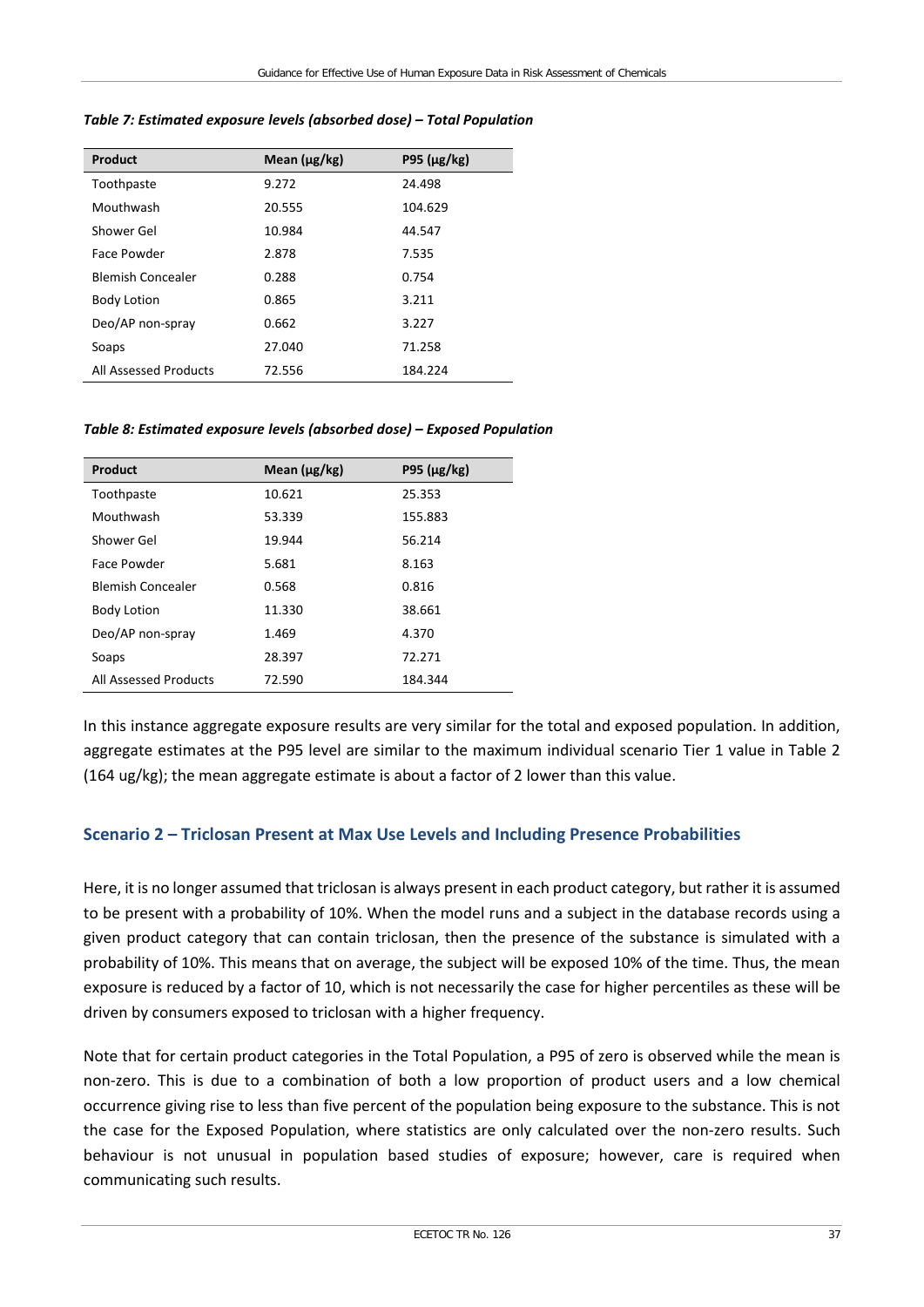| Product                  | Mean $(\mu g/kg)$ | P95 ( $\mu$ g/kg) |
|--------------------------|-------------------|-------------------|
| Toothpaste               | 0.959             | 7.964             |
| Mouthwash                | 1.962             | 0.000             |
| Shower Gel               | 1.115             | 3.655             |
| Face Powder              | 0.279             | 0.000             |
| <b>Blemish Concealer</b> | 0.030             | 0.340             |
| <b>Body Lotion</b>       | 0.101             | 0.000             |
| Deo/AP non-spray         | 0.067             | 0.000             |
| Soaps                    | 2.845             | 19.722            |
| All Assessed Products    | 7.366             | 38.443            |

#### *Table 9: Estimated exposure levels (absorbed dose) – Total Population*

#### *Table 10: Estimated exposure levels (absorbed dose) – Exposed Population*

| Product                  | Mean (µg/kg) | P95 ( $\mu$ g/kg) |
|--------------------------|--------------|-------------------|
| Toothpaste               | 10.560       | 25.623            |
| Mouthwash                | 49.476       | 138.437           |
| Shower Gel               | 20.080       | 53.193            |
| Face Powder              | 5.605        | 7.925             |
| <b>Blemish Concealer</b> | 0.570        | 0.815             |
| <b>Body Lotion</b>       | 13.065       | 51.932            |
| Deo/AP non-spray         | 1.451        | 4.521             |
| Soaps                    | 19.956       | 56.948            |
| All Assessed Products    | 18.626       | 65.591            |

Table 9 & 10 show the results for the total population and the exposed population respectively. In this case the exposed population estimate is about twice that of the general population. The exposed population value at the P95 level is less than half of the maximal single use exposure predicted in Tier 1.

#### **Scenario 3 – Triclosan Present at Max and Usual Use Levels and Including Presence Probabilities**

In scenario 3 usual use levels of triclosan are modelled, so the only difference between scenarios two and three are a refinement of concentration levels. Results are shown in Table 11 and Table 12 for the total population and the exposed population respectively.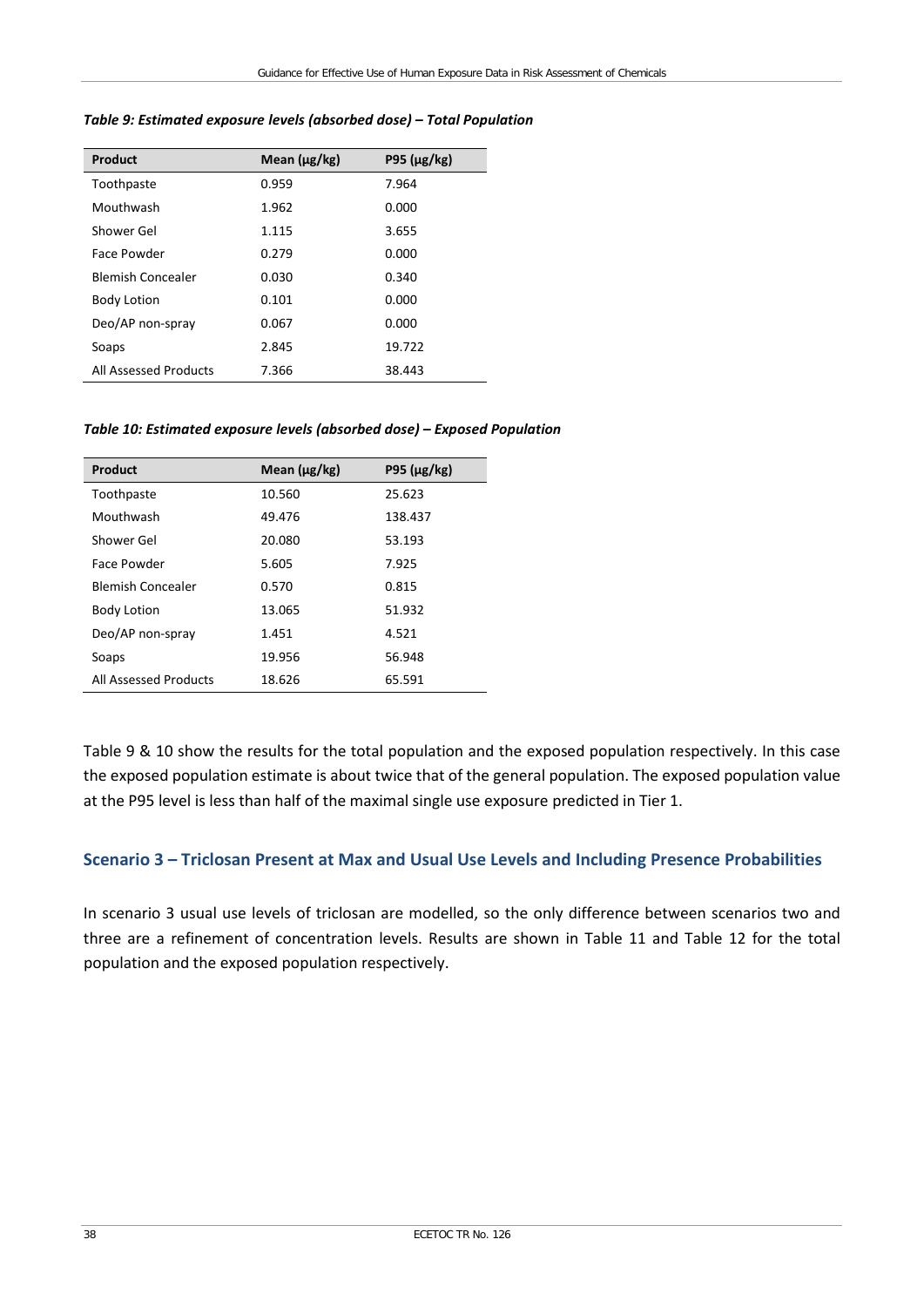| Product                  | Mean $(\mu$ g/kg) | P95 $(\mu$ g/kg) |
|--------------------------|-------------------|------------------|
| Toothpaste               | 0.912             | 7.473            |
| Mouthwash                | 1.323             | 0.000            |
| Shower Gel               | 1.188             | 3.868            |
| Face Powder              | 0.186             | 0.000            |
| <b>Blemish Concealer</b> | 0.014             | 0.162            |
| <b>Body Lotion</b>       | 0.043             | 0.000            |
| Deo/AP non-spray         | 0.066             | 0.000            |
| Soaps                    | 2.734             | 18.882           |
| All Assessed Products    | 6.470             | 34.736           |

*Table 11: Estimated exposure levels (absorbed dose) – Total Population*

*Table 12: Estimated exposure levels (absorbed dose) – Exposed Population*

| Product                  | Mean $(\mu g/kg)$ | P95 ( $\mu$ g/kg) |
|--------------------------|-------------------|-------------------|
| Toothpaste               | 10.578            | 24.964            |
| Mouthwash                | 35.471            | 105.851           |
| Shower Gel               | 20.882            | 58.624            |
| Face Powder              | 3.744             | 5.419             |
| <b>Blemish Concealer</b> | 0.280             | 0.401             |
| <b>Body Lotion</b>       | 5.730             | 21.306            |
| Deo/AP non-spray         | 1.449             | 4.306             |
| Soaps                    | 19.499            | 57.111            |
| All Assessed Products    | 16.536            | 58.986            |

In this case, it is interesting to note that the exposed population P95 and mean values associated with a single product (mouthwash) exceed the aggregate exposures. This suggests that this single product, when used dominates total exposure. At the same time, it also suggests that its use is less frequent than many other products examined in the assessment. The Tier 1 value for this product (150 ug/kg) would have been conservative both for the exposed population at a higher tier, and also for the exposed population at an aggregate exposure level.

### **3.2.5 Conclusion**

When performing any safety assessment, the first step is generally to perform a screening type exposure assessment to establish a margin of safety. Should the established margin of safety prove inadequate, the next step is to perform a more refined exposure assessment. A number of possible refinements are available, such as improving habits and practices data, refining concentration data, and the inclusion of presence probabilities. Bringing such refinements into an assessment has varying impacts and requires a probabilistic modelling framework in order to do so. In this specific example of triclosan in cosmetics and personal care products, it can be seen that the greatest refinements result from better habits and practices data with product co-use, and the use of presence probabilities. The refinement of concentration values has less impact on predicted exposure, which makes sense in light of the fact that refinement in concentration is directly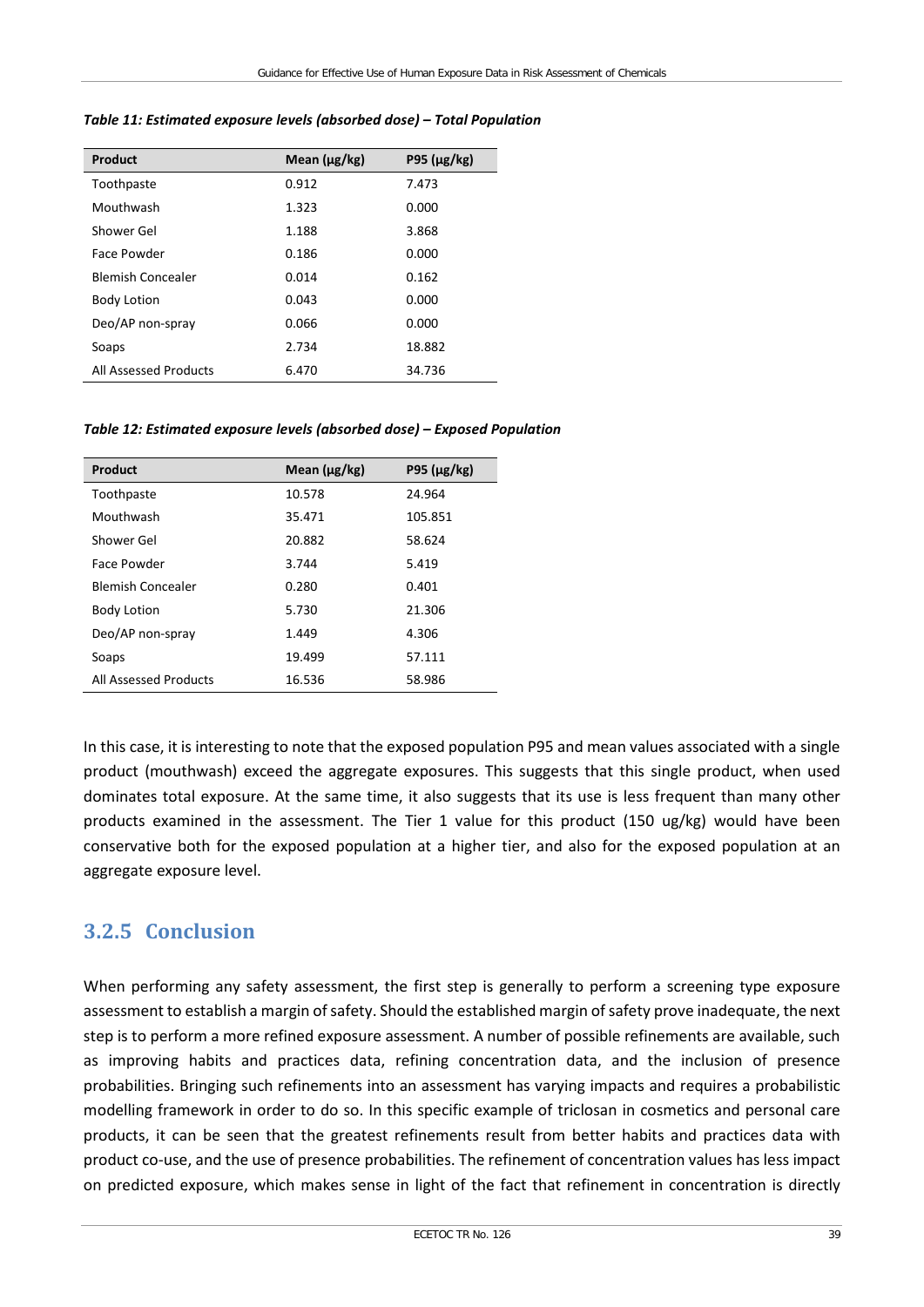proportional to the resulting exposure, whereas refining product co-use and the frequency of occurrence can reduce the estimated exposure by several orders of magnitude. In addition, for this example the higher tier 2 aggregate exposure assessment was similar to or lower than the maximal exposure predicted for a single use in the Tier 1 assessment.

## **3.3 Case Study 2: Phenoxyethanol Exposure Assessment**

### **3.3.1 Substance profile**

#### **Physicochemical properties**

O H O

CAS: 122-99-6 Molecular Weight: 138.16

Phenoxyethanol is an oily colourless organic aromatic ether, that is freely soluble in alcohol, ether, and sodium hydroxide. It exists as a liquid at room temperature, and has a vapour pressure of 0.01 mm Hg (20 °C), and is lipophilic (log kOW 1.16).

#### **Kinetics**

Following dermal application phenoxyethanol penetrates the skin well and estimates of 80% dermal penetration are suggested for risk assessment (ANSM 2009, 2012).

Following oral administration the pharmacokinetics of phenoxyethanol has been well characterised. Studies in rats indicated that phenoxyethanol is rapidly and near completely absorbed after oral administration and > 90% of the administered dose is excreted in urine within 24 hr post-dosing (BASF, 2007). Phenoxyacetic acid (PhAA) is a major metabolite following oral and dermal routes of exposure to phenoxyethanol in rodents and humans, including preterm infants (BASF, 2007; Bührer, 2002; Howes, 1991). With a plasma half-life of 20–30 min, phenoxyethanol is rapidly and extensively metabolised in the organism by means of alcohol dehydrogenase and aldehyde dehydrogenase via acetaldehyde to PhAA (Johnson and Johnsson, 1990; Gross et al, 2009).

#### **Toxicity**

This report focuses on exposure, therefore, a detailed review of the toxicological data on phenoxyethanol and choice of critical study for the risk assessment is beyond the scope of this report. However, a brief review of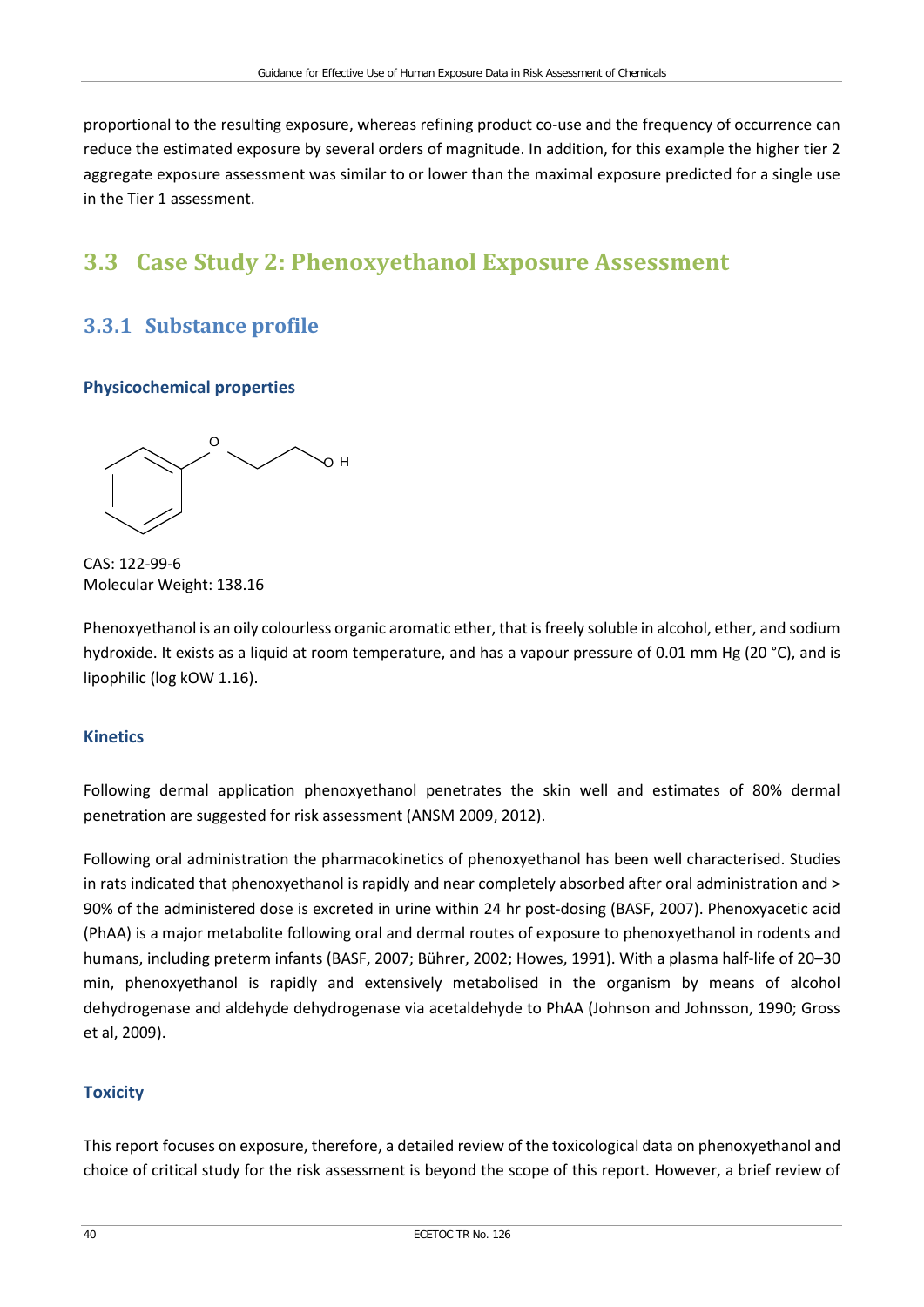the key toxicity data is provided in order to provide an example of the risk assessment using the different exposure scenarios.

Phenoxyethanol has low acute toxicity. Numerous repeated dose toxicity studies in laboratory animals have been conducted on phenoxyethanol (briefly described in Troutman et al, (2015)). Based on these studies the target organs for toxicity are the hematopoietic system, liver and kidneys. From the entire data set of subchronic and chronic studies for phenoxyethanol, the lowest reported LOAEL is 400 mg/kg/day based on renal changes observed in a subchronic rat oral gavage study. The highest oral NOAEL below this oral LOAEL in the same species is the NOAEL of 369 mg/kg/day from a subchronic rat drinking water study, which is a suitable point of departure for the hazard assessment.

Phenoxyethanol was negative for genotoxicity in several *in vitro* (bacterial reverse mutation, mammalian cell cytogenetics, and gene mutation assays) and *in vivo* (chromosomal aberration (cytogenicity) and mouse micronucleus assay) studies. Two drinking water carcinogenicity studies in rats and mice demonstrated no increased incidence of tumours resulting from chronic exposures to PhE in rats and mice. A dermal developmental toxicity study in rabbits resulted in no teratogenic or developmental effects when administered at doses of up to 600 mg/kg bw/day. In addition, a two generation oral feeding study in mice revealed a parental NOAEL of 1875 mg/kg bw/day and an offspring NOAEL of 375 mg/kg/day.

### **3.3.2 Exposure Assessment**

#### **Tier 0 Assessment**

#### **Exposure Sources**

Phenoxyethanol has several functions as an ingredient in consumer products, including as a preservative, antibacterial, solvent and fixative. Due to its multiple functions, it can be found in a number of consumer products, such as cosmetics and personal care products, pharmaceuticals and household care products.

In a project for the Consumer Product Safety Commission (CPSC), The American Chemistry Council Ethylene and Propylene Glycol Ethers Panel has tabulated uses of various ethylene glycol ethers in consumer products, suggesting common use in paints, coatings, dyes and cleaners (OECD SIDS, 2004), as shown in Table 13:

|  |  | Table 13: Percentage of Phenoxyethanol Production used For Consumer Products. From OECD SIDS, 2004 |
|--|--|----------------------------------------------------------------------------------------------------|
|  |  |                                                                                                    |

| <b>Types of Consumer</b><br><b>End Products</b> | <b>Consumer Products Vol</b><br>metric tons) | <b>Consumer Products</b><br>% Production | <b>Consumer Products</b><br>Approx. Weight | Percent<br><b>Industrial/Consumer Use</b> |
|-------------------------------------------------|----------------------------------------------|------------------------------------------|--------------------------------------------|-------------------------------------------|
| Paint/coatings                                  | < 4.500                                      | 37.5%                                    | 37-15%                                     |                                           |
| <b>Cleaners</b>                                 | < 2.300                                      | 19.0%                                    | 5-15%                                      | 37/63                                     |
| <b>Dyes</b>                                     | < 450                                        | 6.5%                                     | 5-15%                                      |                                           |

The highest human exposure to phenoxyethanol comes from nearfield exposure scenarios that have direct skin contact, and aggregate exposure will be greatest for products containing phenoxyethanol that are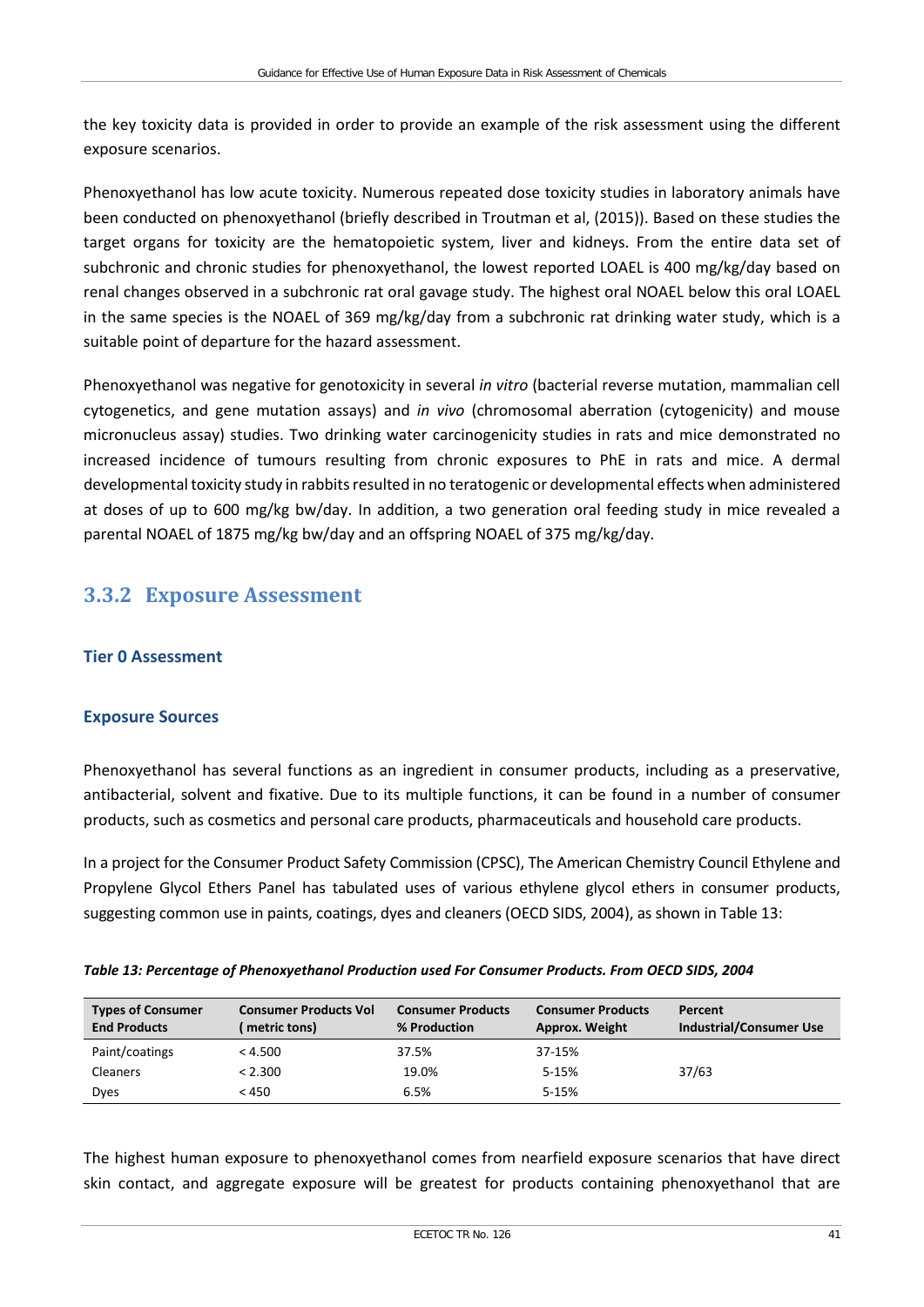frequently used, particularly if used in combination with other phenoxyethanol-containing products. According to the Danish EPA, phenoxyethanol is the most commonly used preservative in cosmetic and personal care products, and a recent survey reported that phenoxyethanol was present in 40.7% of 629 products. In addition, the US Department of Health and Human Services Household Products Database, which is available online at [http://householdproducts.nlm.nih.gov/cgi-bin/household/brands?tbl=chem&id=745,](http://householdproducts.nlm.nih.gov/cgi-bin/household/brands?tbl=chem&id=745) shows that phenoxyethanol is present in several household products were direct skin contact is expected, such as hand dishwashing liquids, general purpose cleaners and laundry liquids.

#### **Exposure Pathways**

Consumer use of phenoxyethanol may result in dermal and inhalation exposures. However, due to its low vapour pressure, inhalation exposure is much lower than dermal exposure. Inhalation exposure is also limited by its relatively rapid degradation in the atmosphere. Occasional systemic exposure may occur via vaccines containing phenoxyethanol as a preservative. Therefore, as inhalation is considered not to be the major route it is not selected for further study here. In reality, phenoxyethanol, will evaporate to some extent during the application of a product, reducing the amount remaining on the skin. Accounting for the evaporation could conceivably lead to a further reduction of the dermal exposure estimate, but with some additional inhalation exposure.

#### **Tier 1 Assessment**

The products selected are the daily use of cosmetics and personal care products and household care products, which have direct skin contact on a frequent basis.

#### **Cosmetic and Personal Care Products**

The tier 1 assessment was based on exposure data from the SCCS Notes of Guidance 8th Revision SCCS/1501/12 (SCCS, 2012), shown in Table 14, using the conservative assumption that all of the products contain phenoxyethanol at a maximum concentration of 1% in product (worse case), which is the maximum level permitted under EU regulation. Dermal penetration of 80% was assumed for the dermally exposed products and 90% oral bioavailability was assumed for products that might be consumed orally. The output of the tier 1 assessment is shown in Table 15. In order to estimate the aggregate exposure, the phenoxyethanol exposures from the individual products were summed.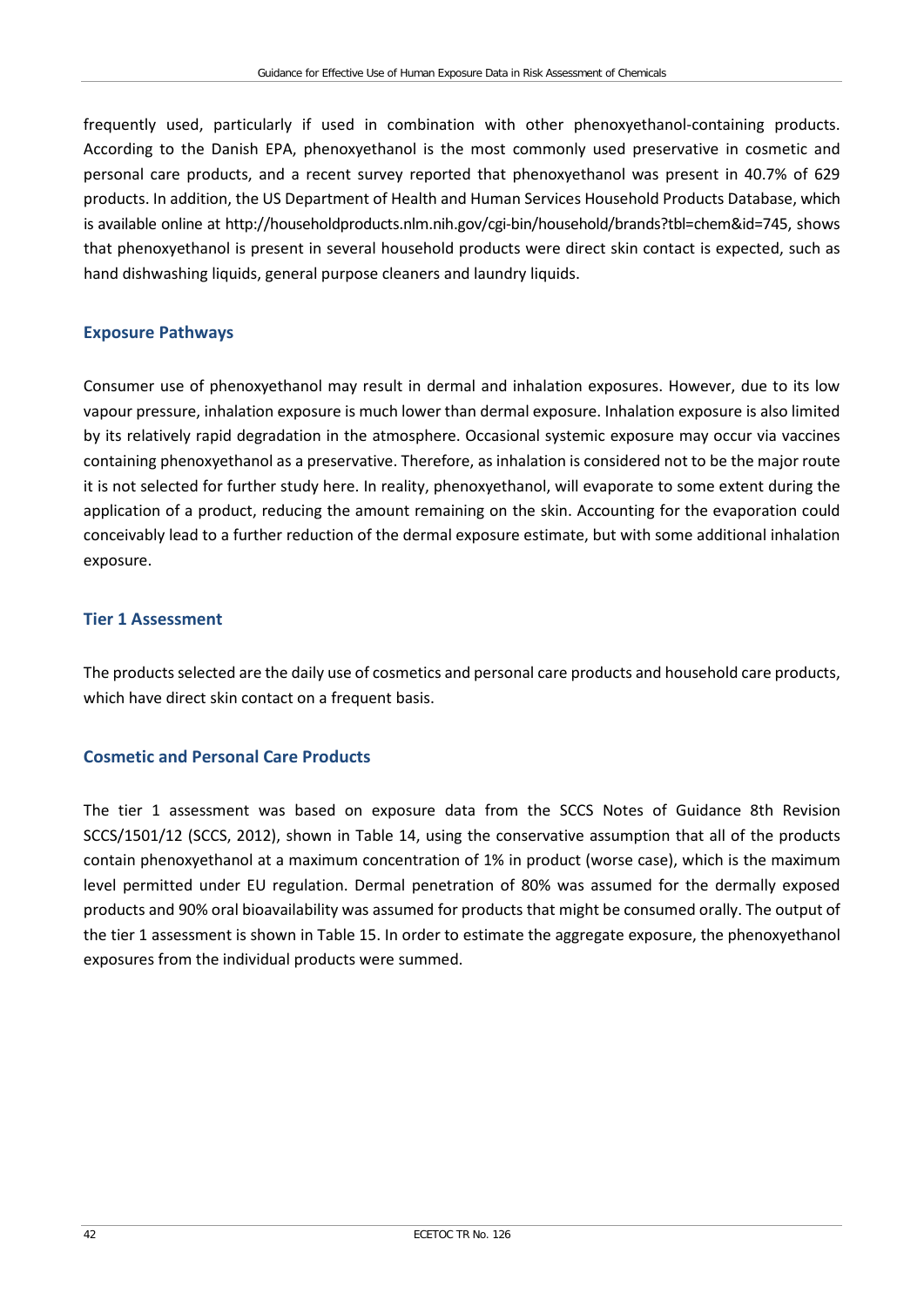| <b>Product</b>      | <b>External Product</b><br>Exposure g/day | <b>External Product</b><br><b>Exposure</b><br>mg/kg/day | <b>Retention Factor</b> | <b>Calculated daily</b><br>exposure (g/day) | <b>Calculated</b><br>relative daily<br>exposure<br>(mg/kg/day) |
|---------------------|-------------------------------------------|---------------------------------------------------------|-------------------------|---------------------------------------------|----------------------------------------------------------------|
| Shower Gel          | 18.67                                     | 279.20                                                  | 0.01                    | 0.19                                        | 2.79                                                           |
| Shampoo             | 10.46                                     | 150.49                                                  | 0.01                    | 0.11                                        | 1.51                                                           |
| Hair Conditioner*   | 3.92                                      | $\overline{\phantom{0}}$                                | 0.01                    | 0.04                                        | 0.67                                                           |
| <b>Hair Styling</b> | 4,00                                      | 57.40                                                   |                         | 0.40                                        | 5.74                                                           |
| Liquid Foundation   | 0.51                                      | 7.90                                                    | 1.0                     | 0.51                                        | 7.90                                                           |
| Makeup Remover*     | 5.00                                      | Ξ.                                                      | 0.1                     | 0.50                                        | 8.33                                                           |
| Hand Wash soap*     | 20.00                                     |                                                         | 0.01                    | 0.20                                        | 3.33                                                           |
| <b>Body Lotion</b>  | 7.82                                      | 123.20                                                  | $1.0\,$                 | 7.82                                        | 123.20                                                         |
| Face Cream          | 1.54                                      | 24.14                                                   | 1.0                     | 1.54                                        | 24.14                                                          |
| Hand Cream          | 2.16                                      | 32.70                                                   | $1.0\,$                 | 2.16                                        | 32.70                                                          |
| Deo non-spray       | 1.5                                       | 22.08                                                   | $1.0\,$                 | 1.50                                        | 22.08                                                          |
| Eye makeup*         | 0.02                                      | Ξ.                                                      | 1.0                     | 0.02                                        | 0.33                                                           |
| Mascara*            | 0.025                                     |                                                         | 1.0                     | 0.03                                        | 0.42                                                           |
| lipstick            | 0.057                                     | 0.90                                                    | $1.0\,$                 | 0.06                                        | 0.90                                                           |
| Eyeliner*           | 0.005                                     |                                                         | $1.0\,$                 | 0.01                                        | 0.08                                                           |
| Toothpaste          | 2.75                                      | 43.29                                                   | 0.05                    | 0.14                                        | 2.16                                                           |
| Mouthwash           | 21.62                                     | 325.40                                                  | 0.1                     | 2.16                                        | 32.54                                                          |

#### *Table 14: Estimated daily exposure levels for different cosmetic product types according to Colipa data [SCCNFP/0321/02; Hall* et al *2007, 2011]*

\*Product types not covered by the Colipa studies: existing daily application amounts are divided by the mean human body weight of 60 kg.

The assessment assumes chronic (average, [mg/kg bw/day]) aggregate external exposure, and the results are shown in the table below.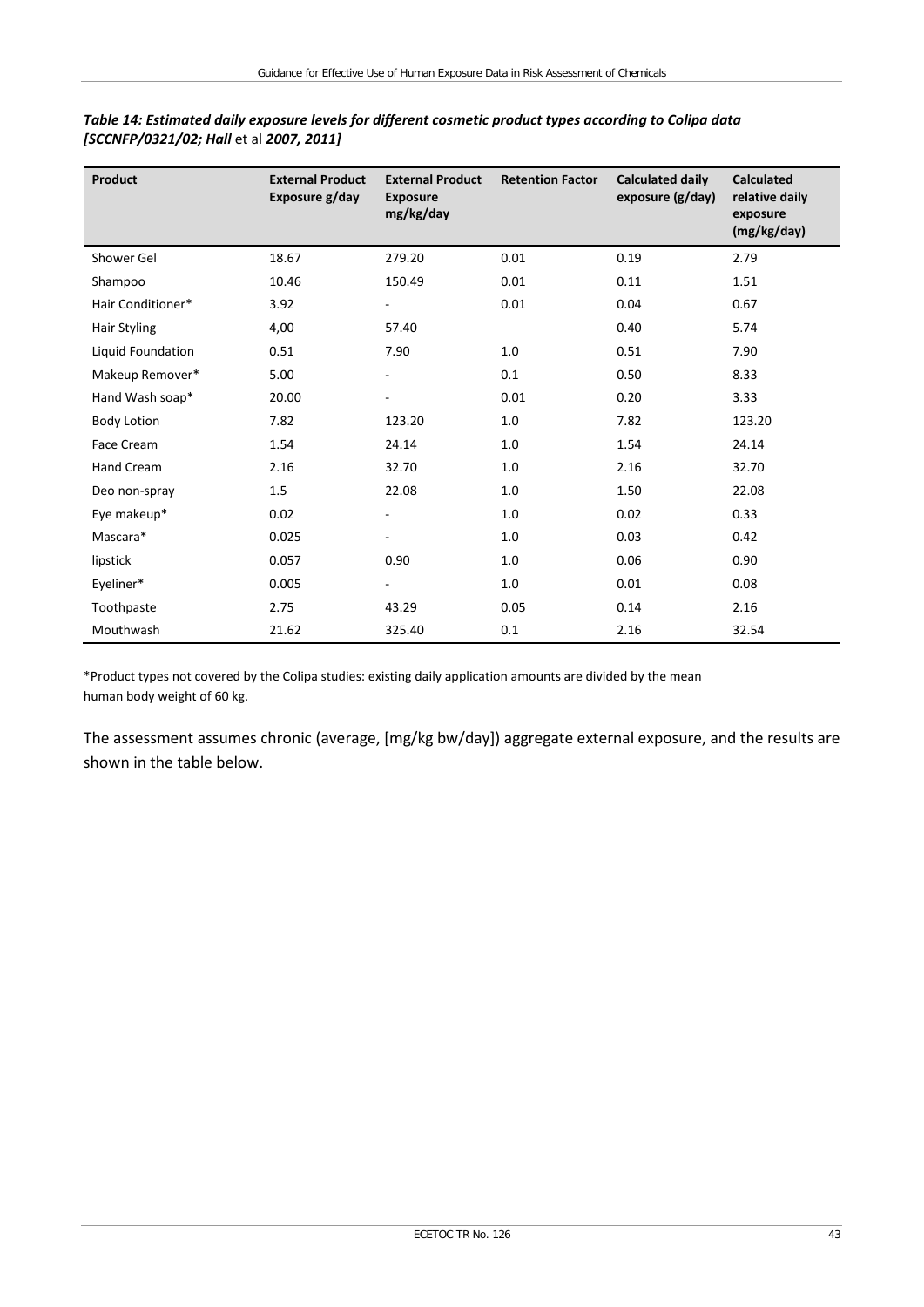| <b>Product</b>    | <b>External</b><br><b>Product</b><br><b>Exposure</b><br>g/day | <b>External</b><br><b>Product</b><br><b>Exposure</b><br>mg/kg/day | <b>Fraction of</b><br>Phenoxyethanol<br>in Product | <b>External</b><br>Phenoxyethanol<br><b>Exposure</b><br>(mg/kg/day) | <b>Estimated Absorbed</b><br>Dose of Phenoxyethanol<br><b>Assuming 80% Dermal</b><br>Penetration, or 90%<br>Oral Bioavailability*<br>(mg/kg/day) |
|-------------------|---------------------------------------------------------------|-------------------------------------------------------------------|----------------------------------------------------|---------------------------------------------------------------------|--------------------------------------------------------------------------------------------------------------------------------------------------|
| Shower gel        | 0.19                                                          | 2.79                                                              | 0.01                                               | 0.03                                                                | 0.02                                                                                                                                             |
| Shampoo           | 0.11                                                          | 1.51                                                              | 0.01                                               | 0.02                                                                | 0.01                                                                                                                                             |
| Hair conditioner  | 0.04                                                          | 0.67                                                              | 0.01                                               | 0.01                                                                | 0.01                                                                                                                                             |
| Hair styling      | 0.40                                                          | 5.74                                                              | 0.01                                               | 0.06                                                                | 0.05                                                                                                                                             |
| Liquid foundation | 0.51                                                          | 7.90                                                              | 0.01                                               | 0.08                                                                | 0.06                                                                                                                                             |
| makeup remover    | 0.50                                                          | 8.33                                                              | 0.01                                               | 0.08                                                                | 0.07                                                                                                                                             |
| Hand wash soap    | 0.20                                                          | 3.33                                                              | 0.01                                               | 0.03                                                                | 0.03                                                                                                                                             |
| Body lotion       | 7.82                                                          | 123.20                                                            | 0.01                                               | 1.23                                                                | 0.99                                                                                                                                             |
| Face cream        | 1.54                                                          | 24.14                                                             | 0.01                                               | 0.24                                                                | 0.19                                                                                                                                             |
| Hand cream        | 2.16                                                          | 32.70                                                             | 0.01                                               | 0.33                                                                | 0.26                                                                                                                                             |
| Deo non-spray     | 1.50                                                          | 22.08                                                             | 0.01                                               | 0.22                                                                | 0.18                                                                                                                                             |
| Eye makeup        | 0.02                                                          | 0.33                                                              | 0.01                                               | 0.00                                                                | 0.00                                                                                                                                             |
| Mascara           | 0.03                                                          | 0.42                                                              | 0.01                                               | 0.00                                                                | 0.00                                                                                                                                             |
| lipstick          | 0.06                                                          | 0.90                                                              | 0.01                                               | 0.01                                                                | $0.01*$                                                                                                                                          |
| Eyeliner          | 0.01                                                          | 0.08                                                              | 0.01                                               | 0.00                                                                | 0.00                                                                                                                                             |
| Toothpaste        | 0.14                                                          | 2.16                                                              | 0.01                                               | 0.02                                                                | $0.02*$                                                                                                                                          |
| Mouthwash         | 2.16                                                          | 32.54                                                             | 0.01                                               | 0.33                                                                | $0.29*$                                                                                                                                          |
| <b>Total</b>      | 17.38                                                         | 268.82                                                            |                                                    | 2.69                                                                | 2.19                                                                                                                                             |

| Table 15: Tier 1 exposure data to cosmetic products. External exposures are calculated from SCCS 2012 |  |  |
|-------------------------------------------------------------------------------------------------------|--|--|
|-------------------------------------------------------------------------------------------------------|--|--|

The key contributors to aggregate chronic exposure to phenoxyethanol in this tier 1 estimate are the leave-on (non-rinse) products including body lotion, hand cream, face cream and non-spray deodorant (Deo) and also mouthwash, which has a high product exposure due to the fact that the habits and practices data suggest that a high amount of product, 21.62g/day, is applied with each use and it is assumed that 10% is swallowed (SCCS, 2012).

#### **Household Products**

The tier 1 assessment for household products was conducted using the REACH Exposure Assessment Consumer Tool (REACT) developed by The International Association for Soaps, Detergents and Maintenance Products (AISE) to specifically address washing and cleaning product exposure assessment. The tool was used to calculate Phenoxyethanol exposure via dermal and oral routes separately. Both direct dermal (i.e. during product use) and indirect dermal and oral (i.e. skin contact with residues in laundry and ingestion of residues from contact with crockery and cutlery) exposure was calculated.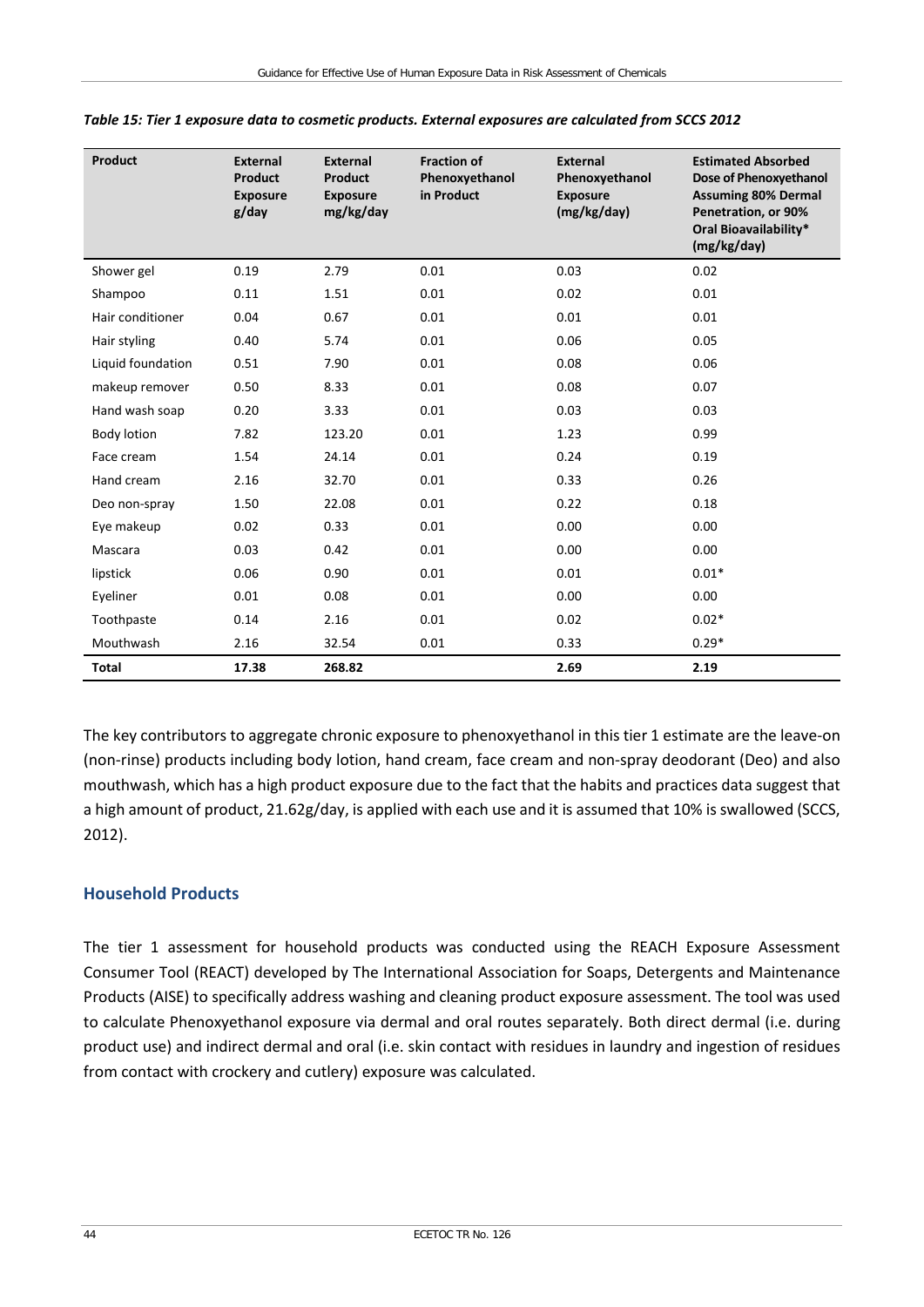\_\_\_\_\_\_\_\_\_\_\_\_\_\_\_\_\_\_\_\_\_\_\_\_\_\_\_\_\_\_\_\_\_\_\_\_\_\_\_\_\_\_\_\_\_\_\_\_\_\_\_\_\_\_\_\_\_\_\_\_\_\_\_\_\_\_\_\_\_\_\_\_\_\_\_\_\_\_\_\_\_\_

The algorithms within AISE REACT for calculating the external exposure are as follows:

#### **Direct dermal exposure in mg/kg/day**

Expsys =  $F1 x C x Tder x F2 x F3 x F4 x Sder x n / BW$ 

Where, F1: ingredient fraction by weight, C: concentration in wash solution (mg/cm<sup>3</sup>), Tder: thickness of product in contact with skin (cm), F2: fraction transferred from solution to skin, F3: fraction remaining on skin, F4: fraction absorbed through skin, Sder: dermal surface area (cm<sup>2</sup>), n: product use frequency (tasks/day) and BW: body weight (kg).

#### **Indirect dermal exposure from clothes in mg/kg/day**

Expsys = F1 x (M x (F'/W) x FD x FL) x Sder x F2 x F3 x F4 / BW

Where, F1: Ingredient fraction by weight, M: amount of undiluted product used (grams), F: fraction remaining in final liquor before spinning, W: total fabric weight (grams), FD: fabric density (mg/cm<sup>2</sup>), Sder: dermal surface area (cm<sup>2</sup>), F2: fraction transferred from solution to skin, F3: fraction remaining on skin, F4: fraction absorbed through skin and BW: body weight (kg).

#### **Oral exposure from residues in mg/kg/day**

 $Exp_{sys} = F1 \times C \times Ta \times SA / BW$ 

Where, F1: Ingredient fraction by weight, C: concentration in product (mg/ml), Ta: amount of water left on dishes after rinsing (ml/cm<sup>2</sup>), SA: area of dishes in daily contact with food (cm<sup>2</sup>) and BW: body weight (kg).

\_\_\_\_\_\_\_\_\_\_\_\_\_\_\_\_\_\_\_\_\_\_\_\_\_\_\_\_\_\_\_\_\_\_\_\_\_\_\_\_\_\_\_\_\_\_\_\_\_\_\_\_\_\_\_\_\_\_\_\_\_\_\_\_\_\_\_\_\_\_\_\_\_\_\_\_\_\_\_\_\_\_

The REACT tool was run using the defaults in the tool and assuming a maximum use concentration of 15% phenoxyethanol (OECD SIDS, 2004), a dermal penetration value of 80% and an oral bioavailability value of 90%. The default values in the REACT tool are largely based on habits and practices data developed by AISE within the Human and Environmental Risk Assessment (HERA) project. The approach assumes that consumers use all products simultaneously and that the substance is present in each product category. The results are shown in Table 16. As with the personal care product assessment, the aggregate exposure to Phenoxyethanol was estimated by summing the exposures of the individual products.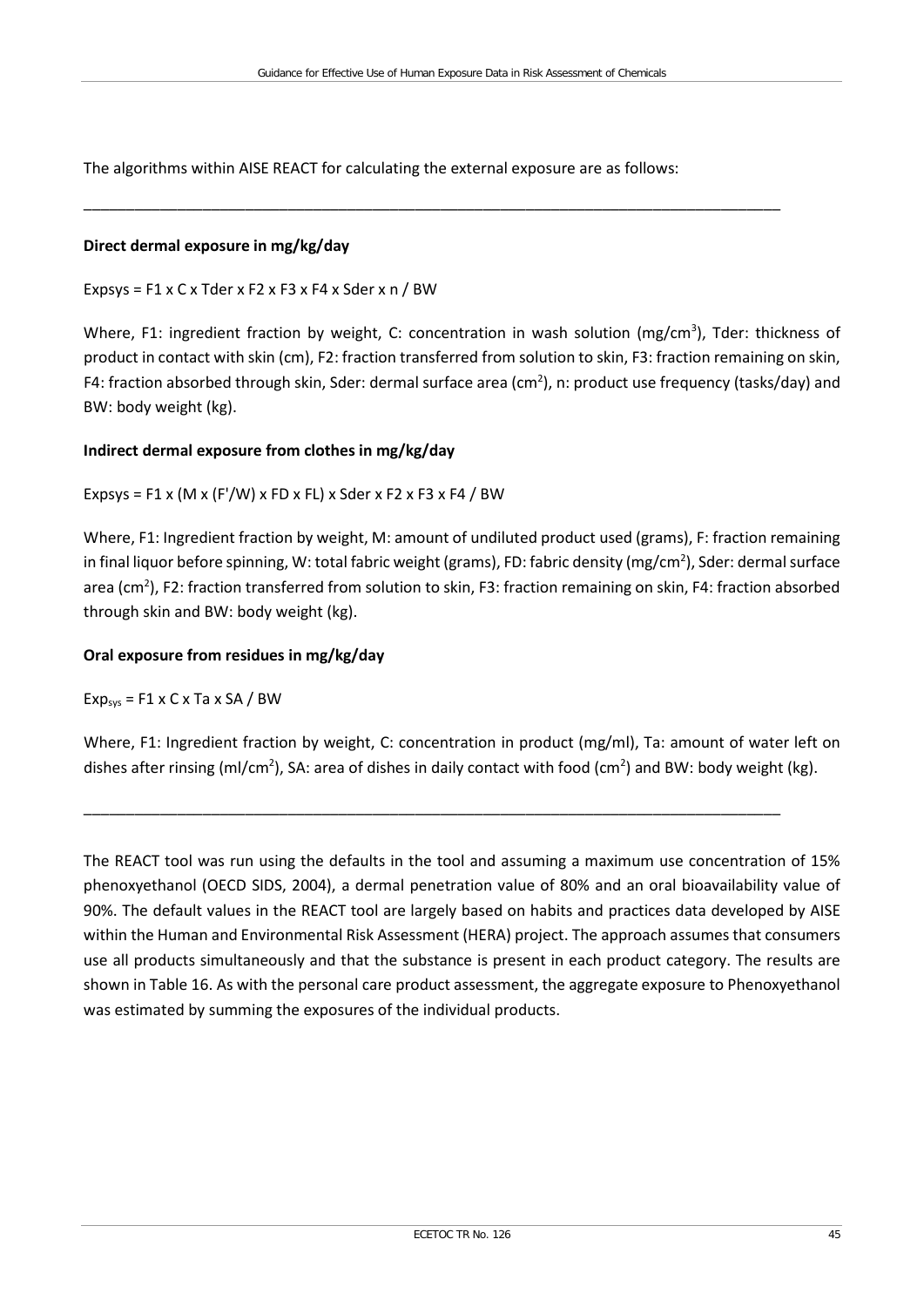| Product                 | <b>Exposure Scenario</b>                  | <b>Fraction of</b><br>Phenoxyethanol in<br><b>Product</b> | <b>Absorbed Dose</b><br>(mg/kg/day) |
|-------------------------|-------------------------------------------|-----------------------------------------------------------|-------------------------------------|
| Laundry liquid          | Direct skin contact hand wash laundry     | 0.15                                                      | 0.583                               |
|                         | Direct skin contact pre-treatment laundry | 0.15                                                      | 8.580                               |
|                         | Indirect skin contact wearing clothes     | 0.15                                                      | 0.002                               |
|                         |                                           |                                                           |                                     |
| Hand dish wash          | Direct skin contact dishwashing           | 0.15                                                      | 0.125                               |
|                         | Indirect oral exposure to residues        | 0.15                                                      | 0.001                               |
| General Purpose Cleaner | Direct skin contact cleaning surfaces     | 0.15                                                      | 0.377                               |
| Total                   |                                           |                                                           | 9.67                                |

#### *Table 16: Tier 1 assessment of consumer exposure to phenoxyethanol from household products*

In this Tier 1 assessment the key contributor to the aggregate exposure to phenoxyethanol from household products is laundry liquid. The estimate could be refined through the application of specific consumer exposure determinants (SCEDs). The SCEDs were not specifically developed for the purposes of aggregate exposure but could reduce the conservatism related to consumer habits and practices (for example, amount used, frequency of use and skin surface area).

#### **Tier 2 Assessment**

For this example, no tool or data were readily identified that could be used to assess aggregate exposure at tier 2 for the household products. Therefore, the cosmetics, personal care products were assessed using Creme Care and Cosmetics and PACEM, but the household care assessment was not further refined, and remain a tier 1 assessment. Note however, work is underway for both models to be expanded to include household products at a higher tier, by integrating data at the individual subject level.

#### **Cosmetic and Personal Care Products**

In tier 2, exposure assessment is refined in two respects. Firstly, realistic data on use and co-use of cosmetics in the population is considered. The use of this information accounts for the fact that not all products are used by all consumers to the same extend. Secondly, more realistic information on the concentration of phenoxyethanol in the products was considered.

The assessment of exposure from a particular use of a single product itself was not further refined. As in the first tier assessment, product dermal retention factors are taken as suggested in the SCCS Notes of Guidance for the Testing of Cosmetic Ingredients and their Safety Evaluation (SCCS, 2012). In addition, the same dermal and oral absorption fractions as used in the tier 1 assessment are assumed (i.e. 80% dermal absorption and 90% oral absorption).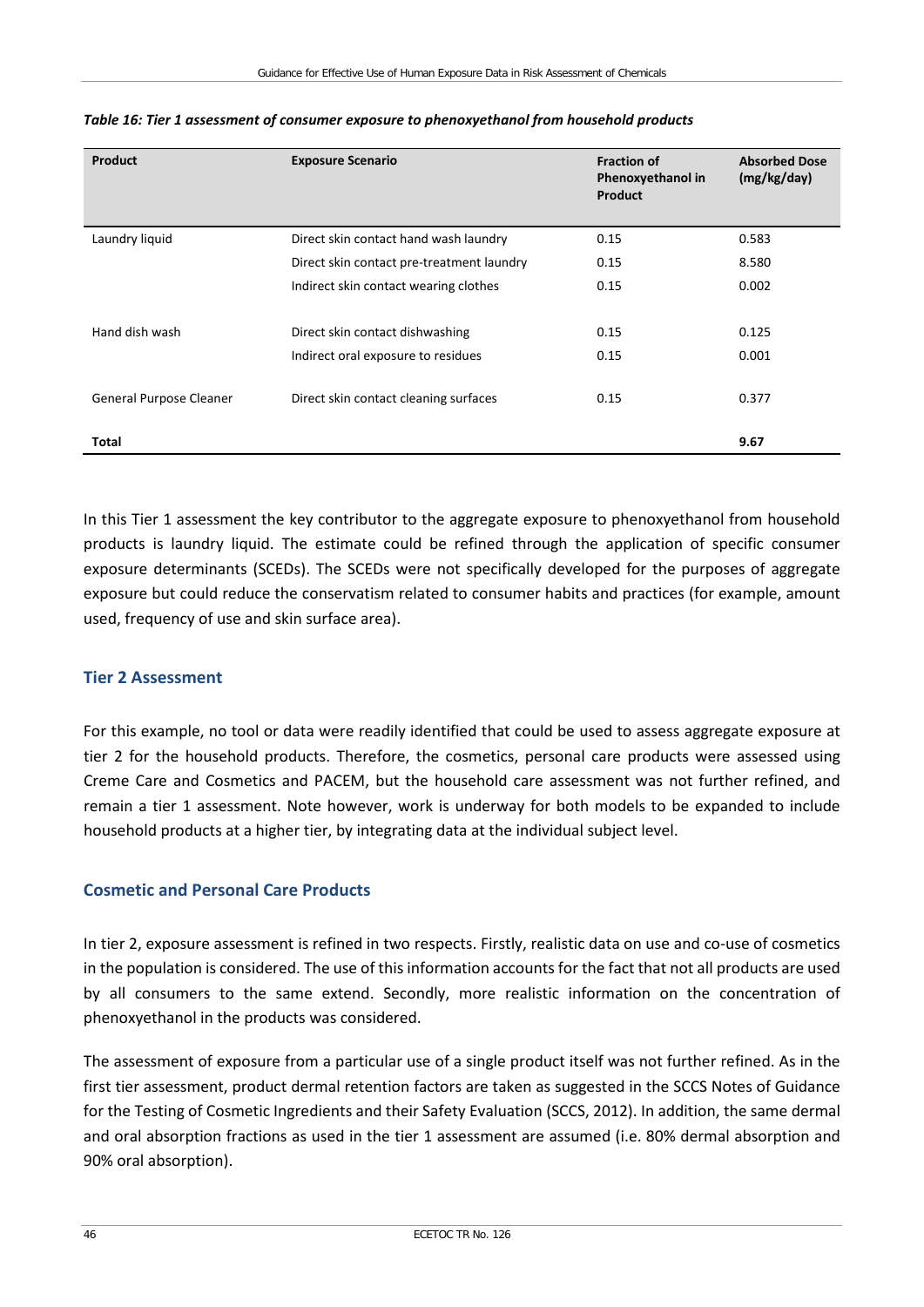The same personal care and cosmetic product types were included as used in the Tier 1 assessment, to allow consistency in approaches, and to enable the refinement of exposure by incorporating chemical occurrence values to be measured.

The higher tier models considered in this refinement are population based models, which means that they assess the distribution of exposure in a population. For comparison with the first tier approach, the 95th percentile was chosen as representative of population exposure in both the Creme and PACEM analyses.

#### **Phenoxyethanol Concentration**

Two exposure inputs were varied. Firstly, considering the concentration of phenoxyethanol in the products, in the more conservative estimates a maximum concentration of 1% was assumed in all personal care and cosmetics products (worse case), and in the more realistic scenario Danish EPA data, where the phenoxyethanol concentration was measured in a number of marketed formulations, was assumed (Danish EPA, 2015), as shown in Table 17.

| Table 17: Danish EPA data on the analytical results of phenoxyethanol measurement in cosmetic and personal care |  |
|-----------------------------------------------------------------------------------------------------------------|--|
| products.                                                                                                       |  |

| Product             | Concentration of Phenoxyethanol in<br>Cosmetic Formulations (%) |
|---------------------|-----------------------------------------------------------------|
| Shower gel          | $1.00*$                                                         |
| Shampoo             | $1.00*$                                                         |
| Hair conditioner    | $1.00*$                                                         |
| Hair styling        | $1.00*$                                                         |
| Liquid foundation   | 0.69                                                            |
| makeup remover      | 0.80                                                            |
| Hand wash soap      | 0.50                                                            |
| Body lotion         | 0.85                                                            |
| Face cream          | 0.84                                                            |
| Hand cream          | 0.40                                                            |
| Deodorant non-spray | 0.51                                                            |
| Eye makeup          | 0.89                                                            |
| Mascara             | $1.00*$                                                         |
| lipstick            | $1.00*$                                                         |
| Eyeliner            | $1.00*$                                                         |
| Toothpaste          | $1.00*$                                                         |
| Mouthwash           | 0.30                                                            |

\*For product types that weren't included a concentration of 1% phenoxyethanol was assumed.

Secondly, the chemical occurrence of phenoxyethanol was considered, and in the more conservative case all products were assumed to contain phenoxyethanol, where as in the more realistic scenario chemical occurrence data obtained from the Mintel GNPD database was assumed.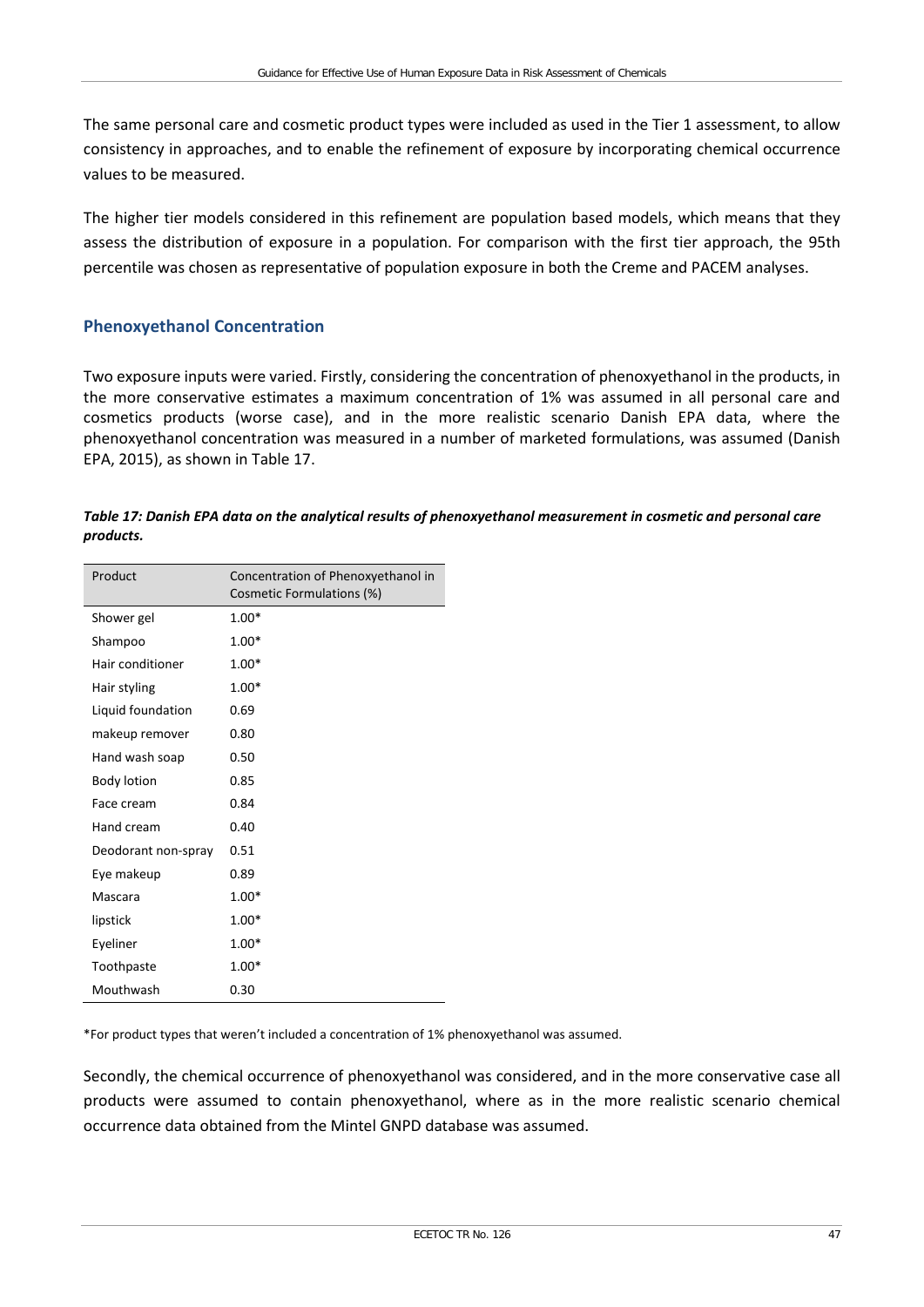#### **Chemical Occurrence**

Chemical occurrence data was used to infer the proportion of formulations on the market that contained phenoxyethanol. Mintel GNPD [\(http://portal.mintel.com/\)](http://portal.mintel.com/) is an online database that tracks consumer product launches across the globe. The Global New Products Database monitors product innovation and retail success in consumer packaged goods markets worldwide. More than 20,000 new products are added every month from 50 countries worldwide, ensuring GNPD users have access to comprehensive coverage, reliable data and robust reporting on products on the market.

The database is divided into categories such as Face/Neck Care, Body Care, Eye Care, and Lip Care. Using the site's search function returns the total number of products in that category. Adding the ingredient name (phenoxyethanol) gives the subset of those products containing this ingredient. By determining the number of SKUs within a product category that contain phenoxyethanol relative to the total number of SKUs, the chemical occurrence can be derived, which in this model is assumed to be the likelihood that a product phenoxyethanol.

This simple method was used to derive the presence probabilities for phenoxyethanol in the cosmetic categories. The presence probabilities for phenoxyethanol in Europe (EU) and North America (NA) were calculated using the method described, and the highest value was assumed for each product and then these values were rounded up to the nearest 10 to remain conservative as there is no understanding for relative market share of those products identified which could have an impact on likelihood for consumer use. The rounded up presence probabilities that were used in the tier 2 assessment are shown in Table 18.

| <b>Product</b>      | <b>Mintel Chemical Occurrence (%)</b> |
|---------------------|---------------------------------------|
| Shower gel          | 20                                    |
| Shampoo             | 20                                    |
| Hair conditioner    | 40                                    |
| Hair styling        | 30                                    |
| Liquid foundation   | 50                                    |
| makeup remover      | 40                                    |
| Hand wash soap      | 20                                    |
| Body lotion         | 50                                    |
| Face cream          | 50                                    |
| Hand cream          | 50                                    |
| Deodorant non-spray | 10                                    |
| Eye makeup          | 40                                    |
| Mascara             | 40                                    |
| Lipstick            | 10                                    |
| Eyeliner            | 20                                    |
| Toothpaste          | 10                                    |
| Mouthwash           | 20                                    |

*Table 18: A summary of chemical occurrence data obtained from Mintel GNPD for Europe and the US. Calculated percentages are rounded up to the nearest 10%.*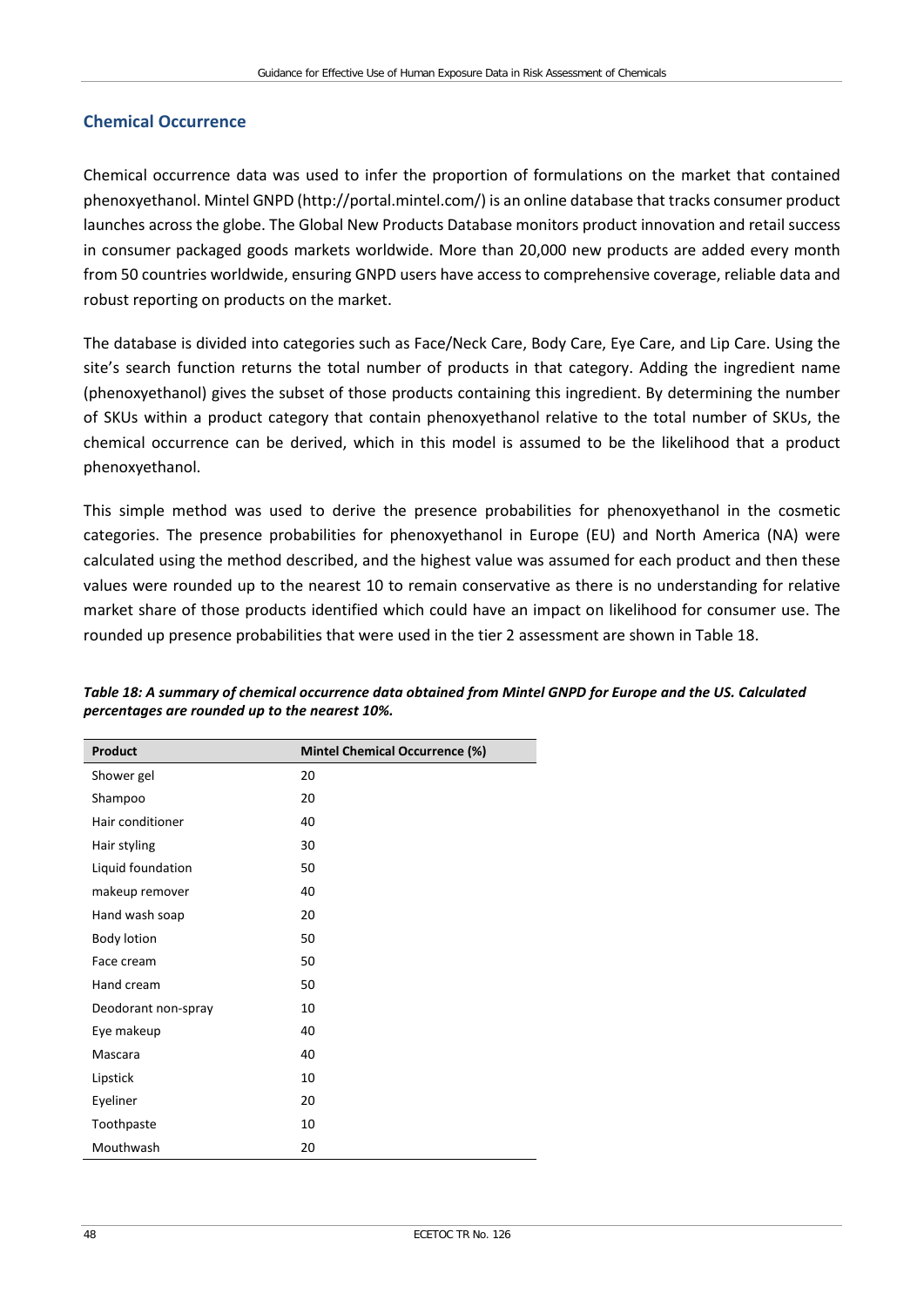#### **Creme Care & Cosmetics Model**

The Creme Care and Cosmetics model is described on page 32, in the triclosan case study section.

#### **The Probabilistic Aggregate Consumer Exposure Model (PACEM)**

PACEM is a probabilistic exposure model based on product usage data collected in a survey on cosmetics use in the Dutch population. The survey included 512 adults (210 male and 302 female). PACEM contains information on use frequency and amounts used for 32 PCPs. Information on gender, age and body weight is available and linked with the product usage information for each individual in the model's database.

To run the model input is required on:

- the subpopulation to be considered (e.g. gender, age cohort to be considered);
- the products that are to be included in the assessment;
- the concentration of the substance in the product. These can be single values for each product or distributions of values to account for variability or uncertainty in the concentration data;
- the exposure per product use. This is to be expressed as an exposure fraction: the fraction of substance that is applied per use that the person is actually exposed to (e.g. is absorbed, inhaled, or is retained on the skin). Exposure fractions are specified for each product separately and can either be single values or distributions.

To assess aggregate exposure, PACEM simulates daily product use for a population based on the realistic product usage data. Next, this daily product use is combined with the product concentration data to assess daily total exposures for each individual in the model population. Chronic exposures are assessed by simulating exposures over multiple days and determining the daily average over this period.

PACEM can be used to simulate acute (single day) and chronic (daily average) exposure. Metrics included external exposure, absorbed dose and dermal load (for the risk assessment of sensitising materials).

#### **Aggregate exposure assessment in the second Tier:**

In the second tier refinements in the assessment are made in two respects. First, realistic use and co-use data of cosmetic products is taken into account. Second, more realistic information on product concentrations of phenoxyethanol, including presence probabilities are considered. The Creme Global and PACEM models, that are used in this second Tier include realistic product use information. Product concentration refinements are included in four different scenarios:

- 1. Phenoxyethanol always present in products at a concentration of 1%;
- 2. Phenoxyethanol always present in all products, concentrations assumed from the Danish EPA report (see concentrations in Table 7);
- 3. Assumed Mintel chemical occurrence rounded up to the nearest 10% (see chemical occurrence in Table 17) concentration is 1%;
- 4. Assumed Mintel chemical occurrence rounded up to the nearest 10%, concentrations assumed from the Danish EPA report (see concentrations in Table 17.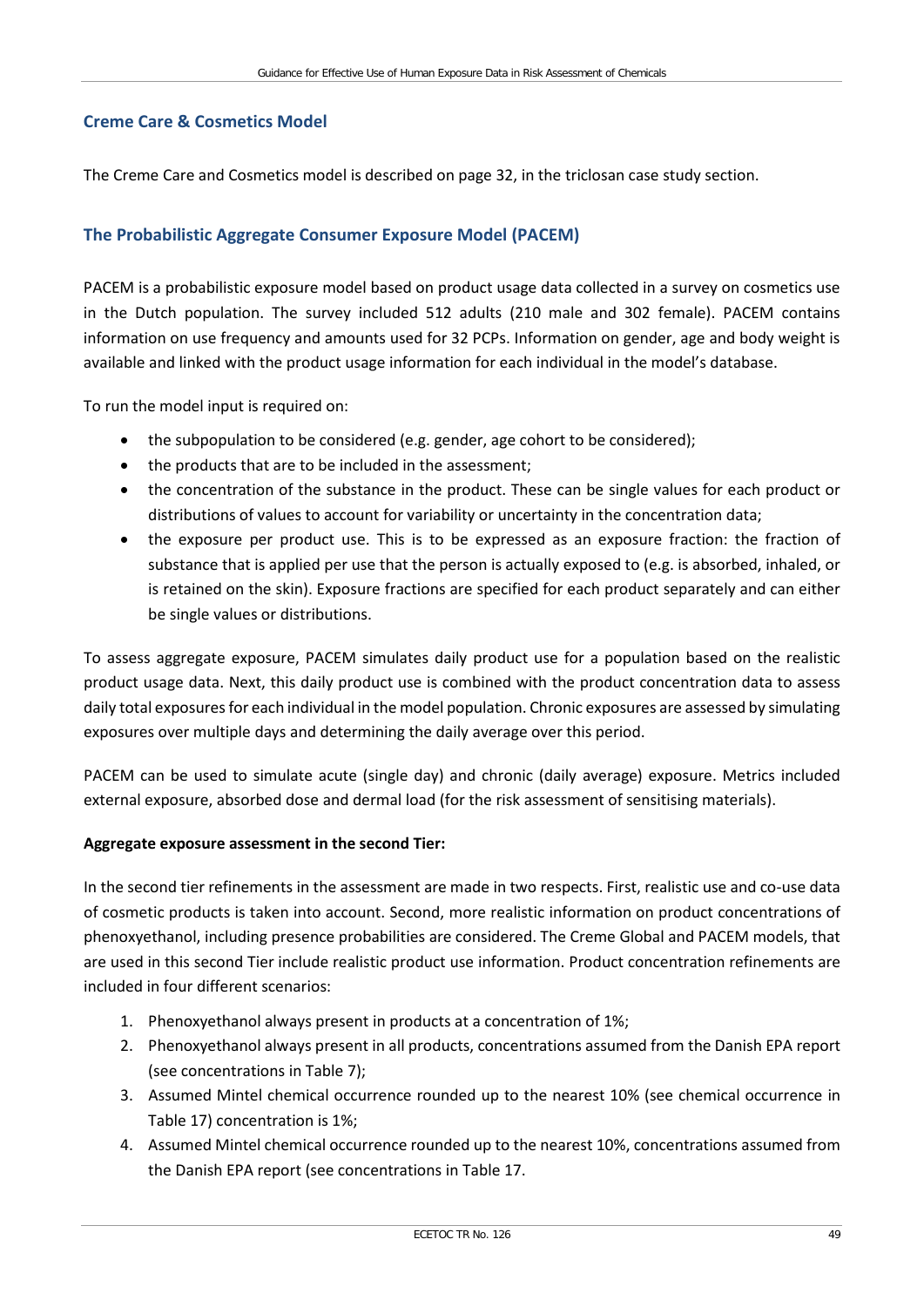#### **Assessment using PACEM**

In the PACEM assessments the following inputs were used:

- The subpopulation of female, adult consumers was selected. the same list of products as used in the first tier was selected;
- Exposure amounts were calculated based on the retention factors given in (SCCS, 2012) and the assumptions on the absorption fractions of 80% for the dermal route and 90% of the oral route;
- Concentrations of the substance in the product varied among the four scenarios considered. For each scenario, a set of products was simulated based on the scenario assumptions. This was done as follows: in scenarios in which a chemical occurrence of less than 100% was considered, the product set was constructed by adding products with zero concentration in the proportion specified in the Mintel database. For the other (non-zero concentration) products, the concentration was set to the level assumed in the scenario. This assures that when products are sampled at random from this set the correct proportion of products considered in the daily product use contain phenoxyethanol.

Using these inputs, chronic absorbed doses from cosmetics use were modelled by simulating daily exposures for a period of 28 days and averaging over this period.

Assessment using Creme Care & Cosmetics:

- the subpopulation of female, adult consumers from the EU and the US were selected. The same list of products as used in the first tier was selected;
- exposure amounts were calculated based on the retention factors given in (SCCS, 2012) and the assumptions on the absorption fractions of 80% for the dermal route and 90% of the oral route;
- concentrations of the substance in the product varied among the four scenarios considered. For each scenario, the model iterates through each subject in the habits and practices survey and simulates a daily exposure resulting from the products selected for inclusion. By iterating through each day of product use for each subject, total daily exposure is calculated for each individual, to give their sevenday average or chronic exposure and their one-day maximum or acute exposure. For concentrations that are in the form of statistical distributions and/or with presence probabilities, these are simulated at each exposure event using random sampling to reflect the concentration and presence parameters inputted.

Using these inputs, chronic absorbed doses from cosmetics use were modelled by simulating daily exposures for a period of 7 days and averaging over this period.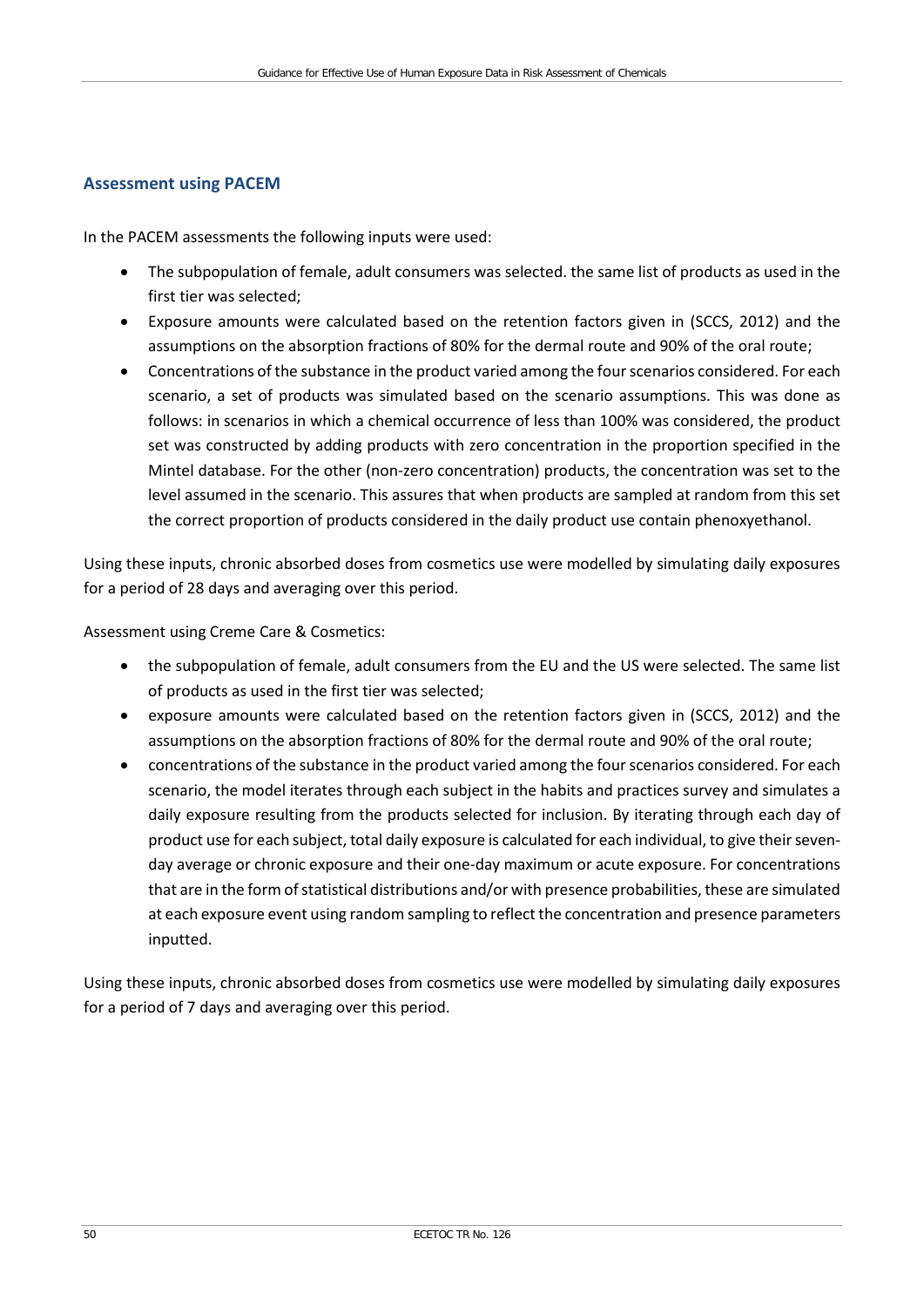#### **Summary of Selected Results**

#### **Assessment in PACEM**

The daily average absorbed dose of phenoxyethanol was assessed in each of the four refinement scenarios defined above. The 95th percentiles of the population for each scenario are shown in Table 19.

| Table 19: Internal exposure estimates to phenoxyethanol generated in PACEM |  |  |
|----------------------------------------------------------------------------|--|--|
|----------------------------------------------------------------------------|--|--|

| <b>Scenario</b>                                                                      | <b>Statistic</b> | <b>Estimated Average Daily Absorbed Dose in Total</b><br>Population of Adult Females (mg/kg/day) |
|--------------------------------------------------------------------------------------|------------------|--------------------------------------------------------------------------------------------------|
| Phenoxyethanol always present at 1%                                                  | P95              | 2.7                                                                                              |
| Phenoxyethanol always present at Danish EPA use<br>concentrations                    | P95              | 2.3                                                                                              |
| Refined with phenoxyethanol chemical occurrence,<br>when present 1% assumed          | P95              | 1.5                                                                                              |
| Refined with phenoxyethanol chemical occurrence and<br>Danish EPA use concentrations | P95              | 1.3                                                                                              |

The results show that by progressively incorporating more realistic information on the product composition and chemical occurrence of phenoxyethanol, the aggregate exposure estimate is reduced. In scenario 1, which assumes that phenoxyethanol is present in every product used by the subjects, the mean internal aggregate exposure is 2.7 mg/kg/day, and by incorporating both the specific concentration data and the chemical occurrence data, exposure is refined. Indeed, in scenario 4 where both factors are considered in the model, the P95 internal exposure (absorbed dose) is reduced by a factor of two to 1.3 mg/kg/day.

#### **Assessment in Creme Care & Cosmetics**

The output of the Creme aggregate exposure model is the internal exposure to phenoxethanol shown in Table 20.

#### *Table 20: Internal exposure estimates to phenoxyethanol generated in Creme Care and Cosmetics*

| <b>Scenario</b>                                                                          | <b>Statistic</b> | <b>Estimated Average Daily</b><br><b>Absorbed Dose in Total</b><br><b>Population of Adult</b><br>Females (mg/kg/day) |
|------------------------------------------------------------------------------------------|------------------|----------------------------------------------------------------------------------------------------------------------|
| Phenoxyethanol always present at 1%                                                      | P95              | 1.14                                                                                                                 |
| Phenoxyethanol always present at Danish EPA use concentrations                           | <b>P95</b>       | 0.78                                                                                                                 |
| Refined with phenoxyethanol chemical occurrence, when present 1%<br>assumed              | <b>P95</b>       | 0.50                                                                                                                 |
| RCR Refined with phenoxyethanol chemical occurrence and Danish EPA use<br>concentrations | <b>P95</b>       | 0.38                                                                                                                 |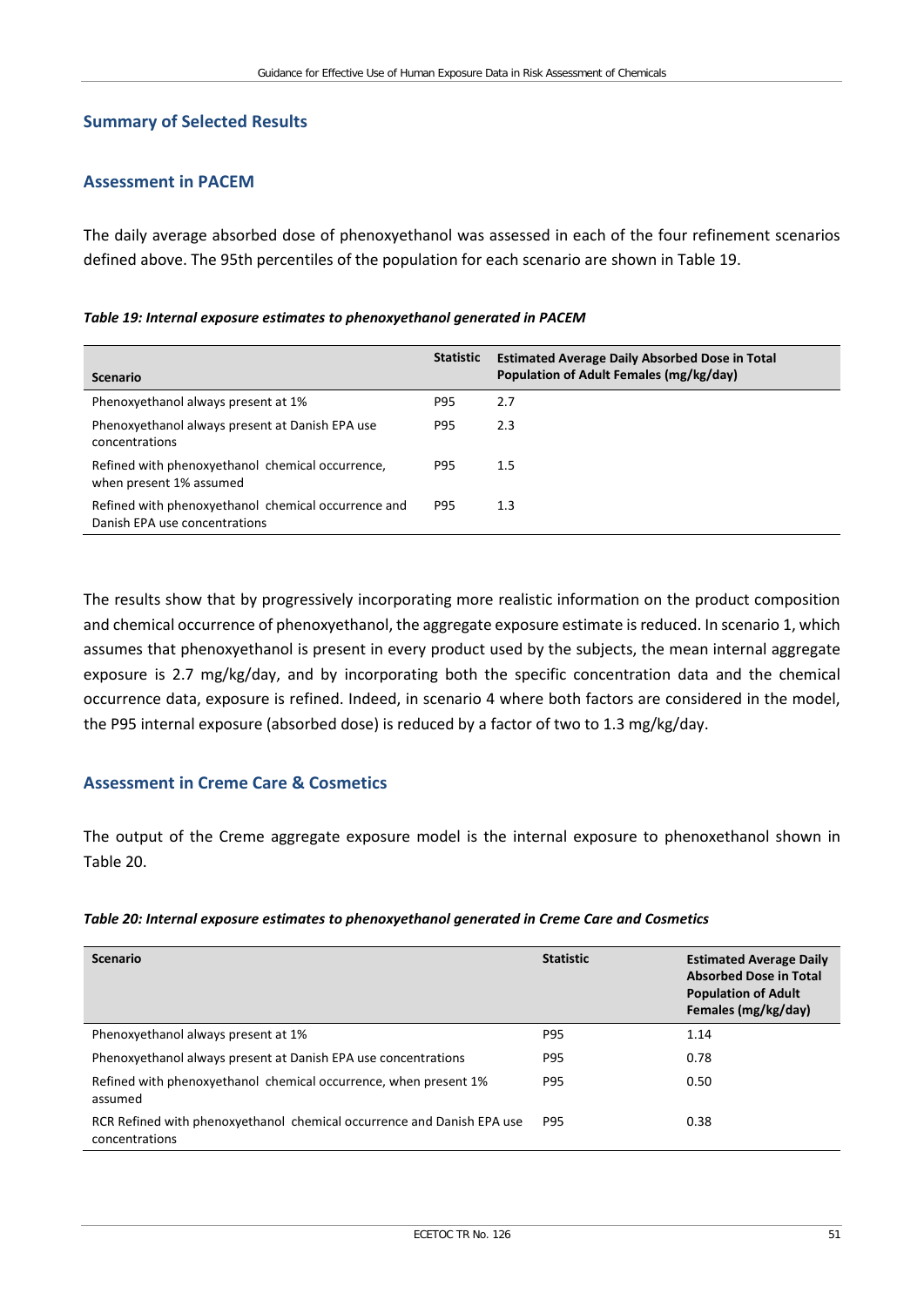The results show a comparison of the P95 summary statistics for Creme scenarios 1 through 4.

From scenario 1, which assumes that phenoxyethanol is present in every product used by the subjects, the mean internal aggregate exposure is 1.14 mg/kg/day. When the exposure estimate is refined with the more specific product use concentrations for phenoxyethanol, the mean internal exposure is refined by about 30% to 0.78 mg/kg/day. Similarly, when chemical occurrence is incorporated, to take into account that not all cosmetic and personal care products on the market contain phenoxyethanol, the P95 internal exposure is refined by as 56% to 0.5 mg/kg/day compared to scenario 1. The greatest refinement is achieved by incorporating both the specific concentration data and the chemical occurrence data in scenario 4, where the P95 internal exposure is 0.38 mg/kg/day, which is a reduction of 67% as compared to scenario 1, and a reduction of 82% as compared to the deterministic tier 1 assessment.

Key summary statistics for the Creme scenarios are presented in Table 21 showing the distribution of exposure. In this case when the chemical occurrence data is included (in scenario 3 & 4) the P5 exposures become zero owing, to a portion of the population not using certain products in the aggregate scenario.

|   | <b>Product</b>                                                                 | <b>P5</b> | <b>P25</b> | <b>P50</b> | <b>Mean</b> | <b>P75</b> | <b>P95</b> |
|---|--------------------------------------------------------------------------------|-----------|------------|------------|-------------|------------|------------|
| 1 | Phenoxyethanol always present                                                  | 43.75     | 120.54     | 247.95     | 377.93      | 459.36     | 1140.78    |
|   | at 1%                                                                          | $\pm$     | Ŧ          | Ŧ          | Ŧ           | Ŧ          | Ŧ.         |
|   |                                                                                | 2.04      | 1.47       | 2.11       | 5.10        | 5.52       | 26.06      |
| 2 | Phenoxyethanol always present                                                  | 20.10     | 63.05      | 152.04     | 243.72      | 300.99     | 777.72     |
|   | at Danish EPA use                                                              | Ŧ         | Ŧ          | Ŧ          | Ŧ.          | Ŧ          | Ŧ          |
|   | concentrations                                                                 | 0.58      | 0.86       | 2.31       | 2.40        | 3.69       | 10.62      |
| 3 | Refined with phenoxyethanol<br>chemical occurrence, when<br>present 1% assumed | 0.00      | 2.18       | 22.51      | 116.06      | 124.32     | 499.25     |
|   |                                                                                | $\pm$     | Ŧ          | Ŧ          | Ŧ           | Ŧ          | Ŧ          |
|   |                                                                                | 0.00      | 0.21       | 1.04       | 1.85        | 3.16       | 13.70      |
| 4 | Refined with phenoxyethanol                                                    | 0.00      | 1.36       | 17.21      | 91.23       | 90.76      | 378.05     |
|   | chemical occurrence and Danish                                                 | $\ddot{}$ | Ŧ.         | Ŧ          | Ŧ           | Ŧ          | Ŧ          |
|   | EPA use concentrations                                                         | 0.00      | 0.12       | 0.75       | 1.75        | 4.75       | 9.93       |

| Table 21 Summary percentile statistics of aggregate exposure showing estimated average daily absorbed dose in |
|---------------------------------------------------------------------------------------------------------------|
| total population (ug/kg/day)                                                                                  |

#### **Discussion**

In this exposure estimate for phenoxyethanol in cosmetic and personal care products, a tiered aggregate exposure assessment was conducted. At tier 1: simple deterministic addition of individual product exposures using the SCCS 2012 exposure values for the individual products in the EU population, and tier 2: a probabilistic person-orientated method incorporating product specific phenoxyethanol concentration and chemical occurrence data in the female population, using 2 models: Creme Care and Cosmetics, and PACEM. The female population was chosen at this more refined tier 2 in this instance to ensure that the exposure estimate was relevant for the population of cosmetic and personal care users, as it is known that females are higher users of these products. This study demonstrated the advantages of refining the exposure using subject-level probabilistic analysis, and specifically by incorporating chemical occurrence data. Using the deterministic simple addition with basic aggregation (tier 1) the P95 internal exposure is 2.19 mg/kg/day. By utilising the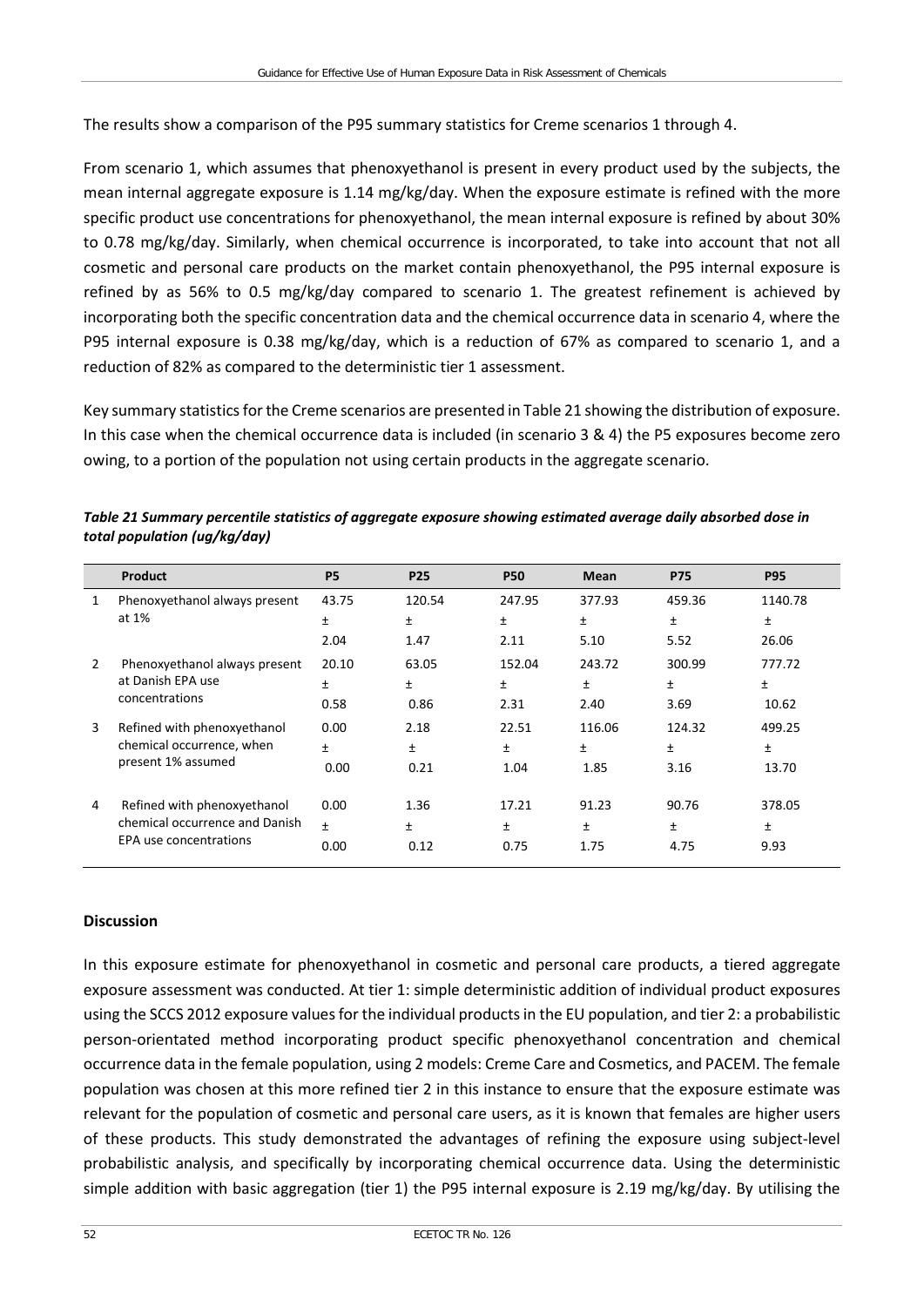tier 2 approach the P95 internal exposure is refined to 1.38 in PACEM and 0.38 mg/kg/day in Creme Care and Cosmetics.

Comparing the outcomes of the higher tier aggregate exposure models with the first tier method for aggregate exposure should demonstrate that the incorporation of realistic information on use and co-use and the chemical occurrence of the substance lead to a reduction of the exposure estimate. Indeed, the higher tier Creme aggregate results at the P95 level range from about 40 – 114% of the highest screening level prediction for a single use (0.99 mg/kg/day, Table 6).

However, in the case of the PACEM assessment, the reduction is less than was observed in previous applications (Gosens et al, 2013, Dudzina et al, 2015) where the estimated exposure in proceeding from a low tier to a more realistic assessment was typically in the order of a factor 100. This could be due to the fact that this phenoxyethanol study looked at only a female population from the Netherlands, where exposure is mainly driven by the exposure to body lotion, (which accounts for about half of the total exposure estimated in the tier 1 assessment) and is not as much the result of a total aggregate assessment contributions from different sources of the aggregate exposure estimate.

In the case of PACEM, the first two refinement scenarios in the tier 2 assessment even lead to comparable estimate (even somewhat higher) as the SCCS approach used in Tier 1. There are several different reasons for this. The source of the exposure data in the two approaches is completely different; The SCCS data is based on European wide probabilistic exposure studies from the male and female population (Hall et al, 2007 & 2011), as compared to the PACEM input data which is from a survey in the Dutch population (Biesterbos et al, 2015).

In the case of the Creme Care and Cosmetics Tier 2 assessment, the exposure input data includes the same European data on amounts per use for the products, derived from Hall et al, (2007, 2011), but also included in the tier 2 assessment is the product co-use data at the subject level (is true for PACEM product use database), explaining why the exposure output is refined – through the use of a probabilistic model with which to assess consumer exposure that is based on real consumer habits and practices, as opposed to deterministically summing the contribution from each product category. All other assumptions regarding substance presence, concentration, product retention and penetration remain consistent.

In both the PACEM and Creme probabilistic exposure assessments the inclusion of product-specific concentration estimates and chemical occurrence data have considerable impact on refining the exposure estimate.

#### **Household Products**

To advance to a tier 2 estimation of aggregate exposure to phenoxyethanol from household products further data are required. The realism in the assessment can be increased by incorporating data on co-use patterns of product usage and the chemical occurrence of the ingredient. Some publicly available databases do exist that contain substance-specific information such as prevalence in products however this information is usually limited and important data required for the aggregation of exposure are missing for example, co-use data at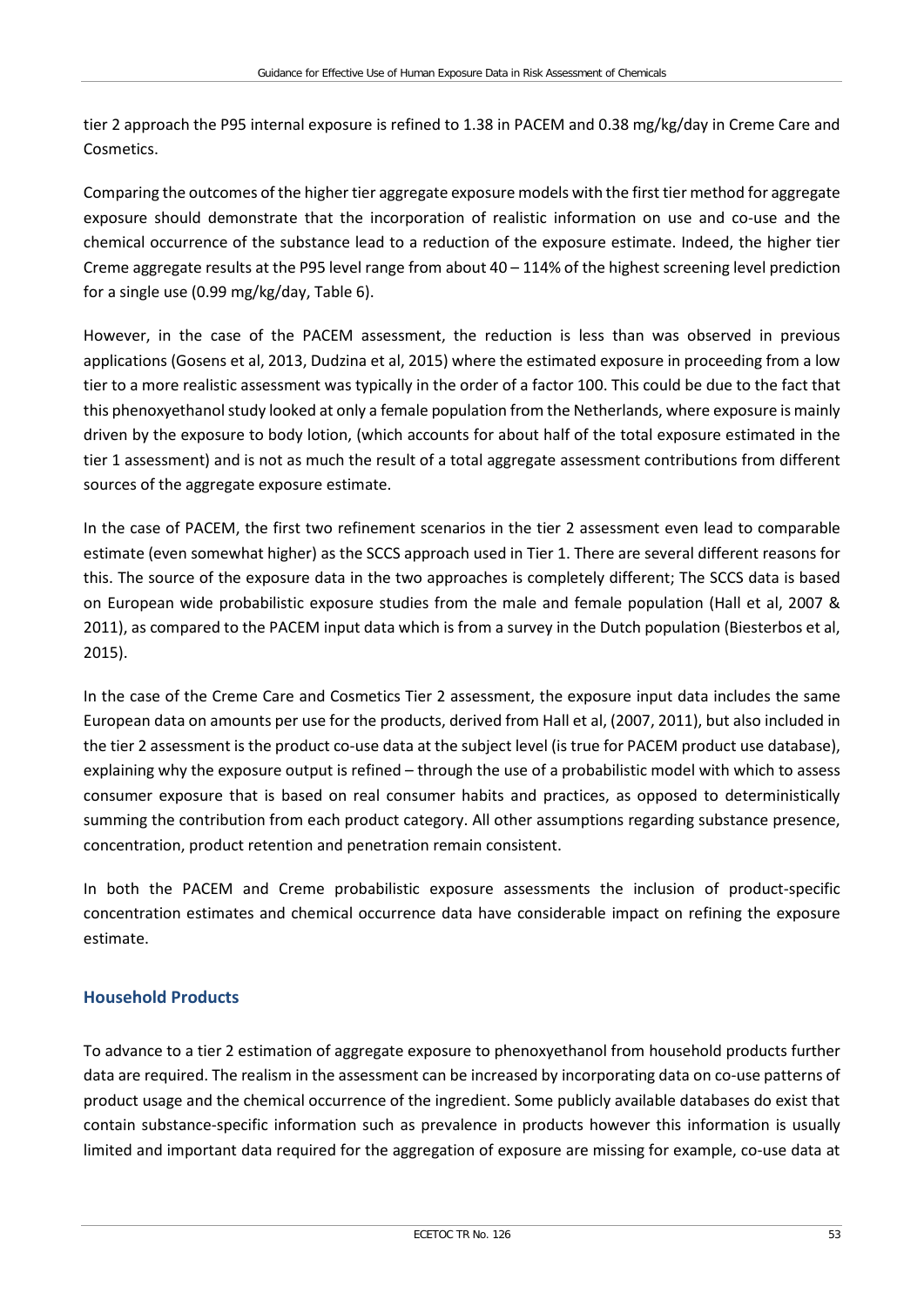an individual user level. Recently work completed under the CEFIC-LRI-B7 project has highlighted the paucity of co-use data for household products.

### **3.3.3 Conclusion**

As this case study shows, aggregate exposure assessments can be quite complex, particularly if the material of interest is ubiquitous, being present for example in several consumer products, foods and the environment.

Such assessments are, by necessity, an iterative process, which should be conducted using a tiered strategy, where the lowest tier (0) consists of a rough sum of exposure to each product, the mid-tier (1) tends to be a semi quantitative estimate, such as a deterministic estimate with conservative assumptions, and the higher tier (2) is a more realistic estimation of population exposure that is modelled using probabilistic methods and a person-orientated approach. The rough or low tier estimates can be calculated quickly yielding conservative exposure values, and if this approach is lower than the "safe" toxicological exposure dose, then it may not be necessary to move to a higher tier. While exposure assessments at tier 2, using person orientated probabilistic approaches to estimate exposure in populations, can be data-intensive and time consuming, they produce more refined and accurate estimates of population exposure, enabling the risk assessor to feel confident that the risk assessment is applicable to the population of interest.

The estimated refined internal exposures can be compared with the experimental biomonitoring data estimated from urine excretion. As discussed in Troutman et al, 2015, three human biomonitoring studies (Fromme et al, 2013; Goeen et al, 2001; Garlantézec et al, 2012) that include a total of 637 subjects report levels of the major metabolite of phenoxyethanol, PhAA, in urine ranging from 0.12 to 47.4 mg/L, with the highest values reported by Fromme et al (2013). In the Fromme study, the measured concentration of PhAA in urine collected from 44 subjects was 0.80 mg/L (median), 23.6 mg/L (95th percentile) and 47.4 mg/L (maximum). From this the corresponding external dose level of phenoxyethanol was estimated at 0.015 (median), 0.43 (P95) and 0.86 (maximum) mg /kg/day by assuming that the urine samples were collected under steady-state conditions from the general population with corresponding body weight and urine output values of 70 kg and 1.4 L urine/day, respectively (Davies and Morris, 1993). This estimated P95 internal exposure value of 0.43 mg/kg/day from biomonitoring data, can be compared to the tier 2 P95 internal exposure estimates from the PACEM and Creme Care and Cosmetics assessment tools (1.3 mg/kg/day and 0.38 mg/kg/day) and are similar. However, aggregation of the exposure from household products yields an internal exposure value of 9.67 mg/kg/day. Comparison of this value with the internal exposure value from biomonitoring data demonstrates that the lower tier tools do not provide a realistic estimate of general population exposure that can be aggregated with other exposures. Investment is needed in the collation/generation of data (e.g. co-use and chemical occurrence data) for household products to facilitate the development of higher tier more realistic aggregate exposure estimates across consumer product categories.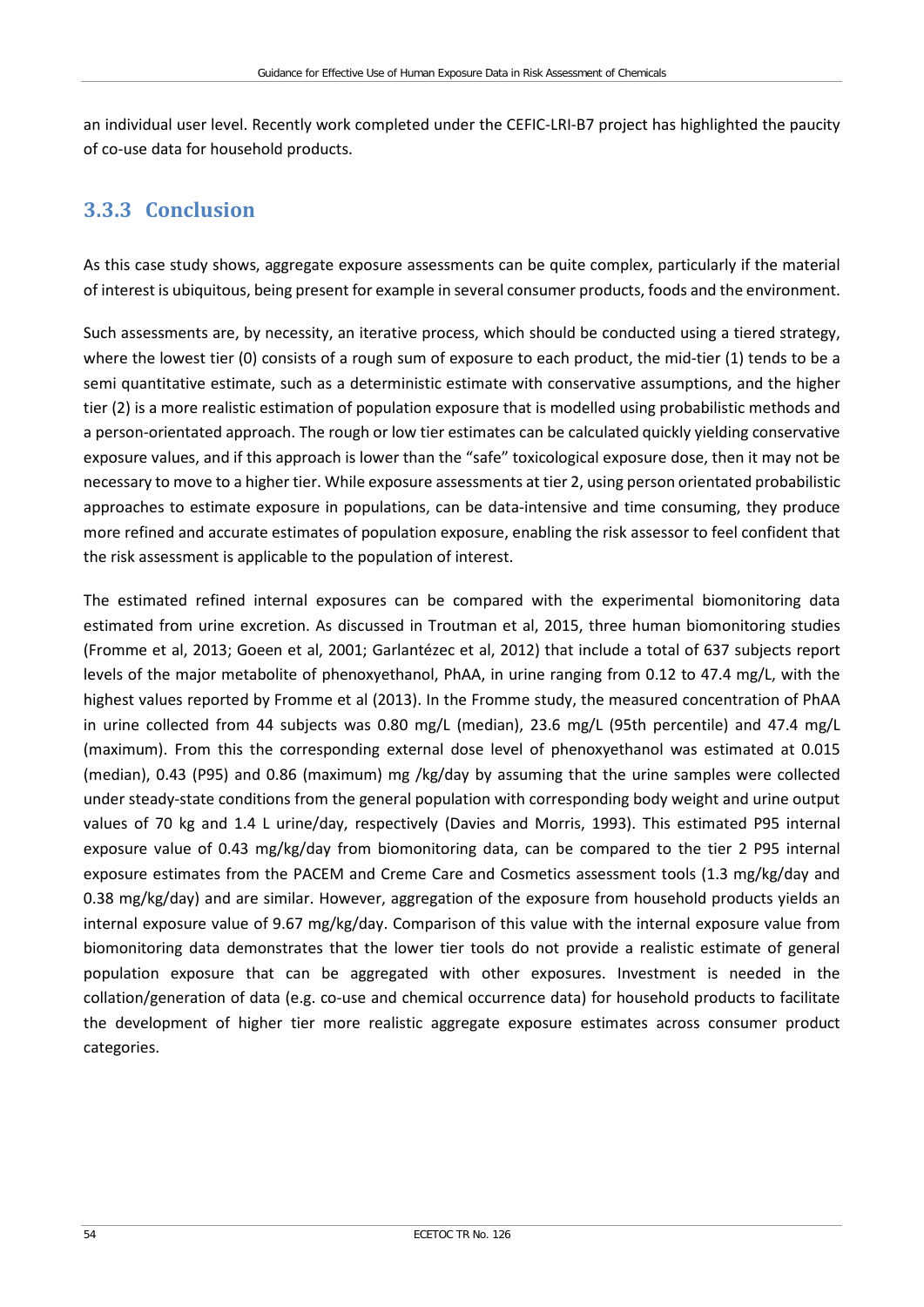# **4. DISCUSSION AND CONCLUSION**

The landscaping exercise demonstrated that tools and data exist to estimate exposures from consumer products but the amount of data and tools available varies per applicability domain and tier of exposure assessment. The tabulated information provides a useful resource for individuals seeking to perform consumer exposure estimation. An evergreen version of this or a similar reference resource would be useful for the exposure assessment community in general.

In practice, the purpose of the exposure assessment and the required level of detail define the framework and algorithm of exposure modelling and, in particular, the strategy of aggregation of exposure (e.g. sum of worstcases, or consideration of more refined data like products co-use and chemical occurrence of the chemical). This information should be borne in mind at all points in an exposure assessment, in turn informing what tools and data are best used for a given purpose. Different models and data are best suited for specific purposes, and knowing what tier given tools can to be used for is a vital consideration when performing exposure estimations. Said otherwise, the exposure assessment should be fit-for-purpose.

At lower tiers, for chemicals with a large margin of exposure, it may be sufficient to simply sum worse case consumer exposures, bearing in mind that the output will not be realistic. Lower tier models are purposefully designed estimates of exposure considered to be conservative, that is a high estimate of exposure potential so that they can quickly prioritise where more detailed exposure estimation may be useful. Thus, adding individual low tier estimates will provide a quantitative value that is not likely to reflect an actual exposure, but rather an inflated exposure estimate. At higher tiers, aggregation ideally should adhere to a personoriented approach (Delmaar et al, 2006) to maintain consistency and to avoid unreasonable overestimation of exposure. If exposure potentially occurs via different sources/pathways, the combination of the pathways considered in the assessment should represent a realistic situation for the considered individual. Sources/pathways that in reality would never co-occur should not be combined (for example, the occupational exposure of an industrial worker should not be combined with the hand-mouth contact exposure of an infant).

Another important aspect for consideration when aggregating exposure is the toxicity of the chemical under study. The timescale on which the exposure is assessed should be consistent with the exposure durations for which health effects are observed. If acute toxicity is a critical endpoint, the assessment should estimate exposures on acute timescales (e.g. one day). Here, details on the temporal and spatial correlations of single exposure events become important, since e.g. two or more exposures occurring simultaneously along different pathways may in combination lead to a peak exposure exceeding some tolerable level, although each exposure event individually may remain below this level. If longer (e.g. one year) timescales are considered, adding the average exposures from different pathways without explicit reference to the temporal correlations between the exposure events can be acceptable. However, in the case of a highly variable profile, the timeaveraged value may not only depend on the length of the averaging interval but also on the commencement and termination of this interval (e.g. a weekly average from Monday to Monday or from Sunday to Sunday).

Besides the timescale, the aggregation strategy is very much determined by exposure route(s), which in turn is also governed by the chemical toxicity profile. Generally, when the health effects differ among exposure routes, aggregation should be performed for each individual route separately (ECHA, 2016), followed by the integration of the commonly expressed route-specific aggregate exposures into a 'collective aggregate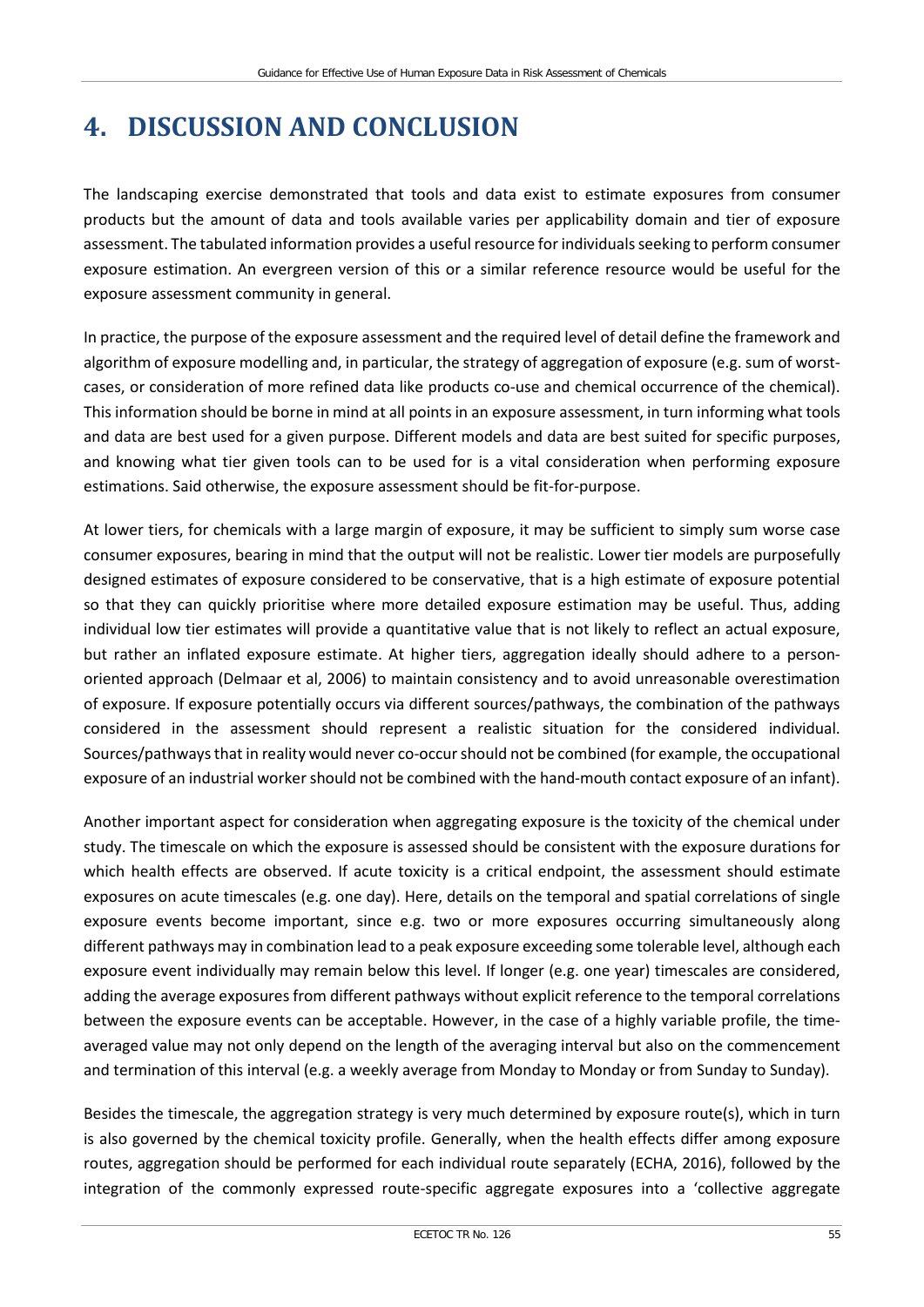exposure'. To accurately aggregate the route-specific doses e.g. to derive the total systemic dose, one needs to calculate the uptake, i.e. the amount of substance that can penetrate the outer barrier of the body (such as skin, lung or gut). Therefore, it is essential to distinguish between the exposure that describes the situation when the human body gets in contact with a chemical and the (internal) dose that actually describes the amount of chemical taken up into the human body as a result of exposure event. The route-specific uptake rates, which are usually measured by means of *in vitro* or *in vivo* animal studies, may not necessarily reflect the true absorption or penetration, since realistic exposure scenarios typically differ from the experimental conditions of these studies. The differences may arise due to studying of the pure substance instead of product mixtures, application of high/infinite doses, translating *in vitro* results to *in vivo* situations (Blaauboer, 2010; Yoon et al, 2012).

In conclusion, doing aggregate exposure in a meaningful way, using higher tier approaches, requires a high level of detail, in both exposure and hazard aspects, to support the development of realistic summed estimates of exposure via multiple sources. This level of information can be resource intensive to collect. The literature examples provide cases where this has been done for select product categories. Few studies provide aggregation on a total level from all sources, which would require an even greater level of information on coexposure patterns and likelihood of those patterns, covering the entire range of possible exposure sources for a substance.

This evaluation of the state of science suggests that a most useful first effort might be further development of guidelines for understanding when the additional information provided by an aggregate estimate is most warranted. For example, if population level biomonitoring data are available for a substance and that substance is shown to have low risk potential, that substance may be a lower priority for directing resources to obtain detailed information needed to support aggregate modelling. If, however that substance is considered to have a risk potential that suggests exposure reductions may be appropriate and a specific exposure source is not recognised to be dominant, then it may be appropriate to perform an aggregate assessment to identify key source contributions that could be acted upon. Other types of criteria, such as those mentioned earlier, could be considered for inclusion in a systematic approach to identifying when the level of resources needed to perform aggregate exposure estimation will provide information needed to adequately characterise risk or safety potential, depending upon the purposes of the assessment being performed.

# **4.1 Areas of Opportunity for Exposure Science in the next 2-5 years**

Exposure science is an ebullient and ever-developing area of research driven in part by the number and volume of chemicals being produced. Advances in analytical capabilities, increased public awareness and access to information on chemical hazard and exposure, as well as consumer market development also warrant continuous advancement of research in exposure assessment. With respect to cosmetic and personal care products in Europe, the regulatory bans on animal testing has resulted in exposure becoming more important, as it is increasingly recognised exposure and toxicokinetics are far more discriminating determinants of risk than is hazard. Scientists routinely work to develop *in vitro, in silico* and modelling approaches as alternatives to more traditional toxicology methods for use in safety assessments. Good exposure modelling is essential so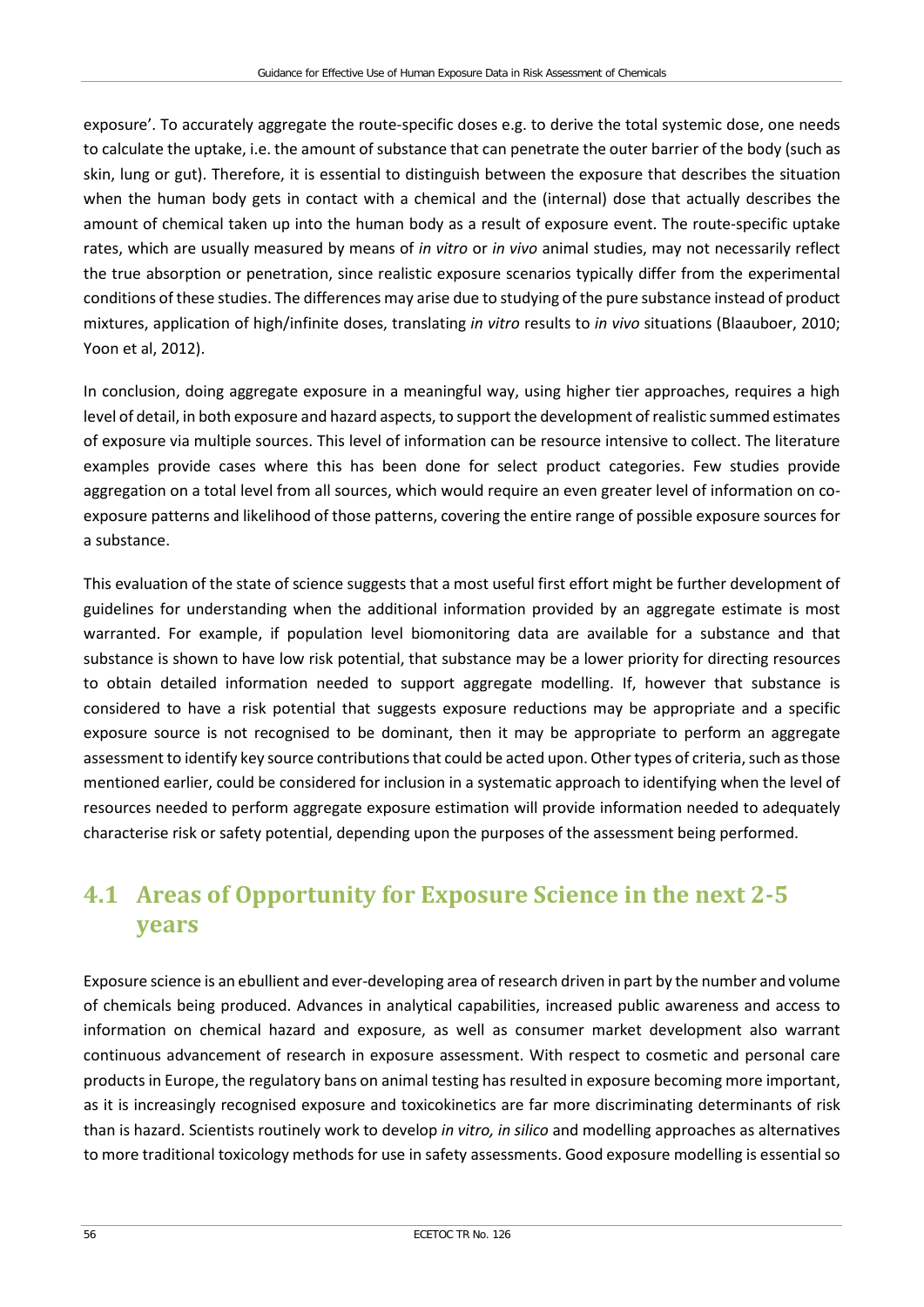that *in vitro* doses can be translated to realistic exposure scenarios in consumers, and in reverse to allow safety assessments going forward in the new paradigm.

Attempts have been made by the scientific community to prioritise chemicals based on *in vitro* highthroughput screening assays and focus research on those substances that need to be further tested for potential toxicity [\(http://www2.epa.gov/chemical-research/toxicity-forecasting\)](http://www2.epa.gov/chemical-research/toxicity-forecasting). Alongside chemical hazard characterisation, developing companion methods for high-throughput exposure assessment is also receiving much attention [\(http://www2.epa.gov/chemical-research/rapid-chemical-exposure-and-dose-research\)](http://www2.epa.gov/chemical-research/rapid-chemical-exposure-and-dose-research). Models like SHEDS-HT, developed and used under ExpoCast framework by the U.S. EPA, provide estimates of multi-source and multi-route exposure for thousands of chemicals. Combining large-scale exposure estimations with high-throughput hazard predictions provides the capability to develop rapid risk-based screening for chemicals, which are most in need of additional testing. However, the improvement of modelling tools for realistic exposure assessment is still an ongoing process, which attempts to identify and address existing challenges.

For refined/sophisticated exposure modelling, detailed knowledge about the actual sources of chemical exposure, related pathways and uptake mechanisms is essential. Assessment of aggregate exposure, i.e. exposure occurring via multiple (equally important) sources/routes, requires a systematic approach. Numerous research efforts have been directed towards accumulating raw input data for comprehensive exposure modelling in residential and consumer settings, as well as towards the development of validated modelling approaches for realistic exposure predictions (PACEM, Merlin-Expo, INTEGRA, CARES, Creme Care & Cosmetics). The first aspect encompasses data collection, e.g. information on products composition and couse, chemical concentrations in consumer products and contact media, activity records and product use patterns, population biometric details, etc. It is also important to account for the ingredient's prevalence or frequency of occurrence (chemical occurrence) in a specific product category. Should reliable data on the market fraction of a specific product category containing the substance of interest be available, the exposure predictions could be much more accurate compared to the estimates obtained assuming 100% prevalence. To date, the exposure input data are only available for certain types of consumer products (e.g. cosmetics and personal care, cleaning products) and are scattered across various consumer product databases and scientific literature. It would be useful to develop a narrative for each exposure assessment to indicate when obtaining additional information would be of greatest use. For example, in some cases where the lower tier exposure estimate associated with a single source are very conservative, they might exceed higher tier aggregate estimates (for multiple sources) that use more realistic data. In such instances the lowest tier single source value might be sufficient to account for aggregate sources as well, due to the conservative assumptions. In these cases, the narrative should detail areas of conservatism in the exposure assumptions enabling the assessor to focus refinement efforts on areas that would have the greatest impact, if required. Wider engagement of industry, public and regulators into generation, harmonising and management of input data related to consumer exposure will foster the advances and predictive power of aggregate exposure models. One example where this has been successfully carried out is the ongoing effort by the Research Institute for Fragrance Materials (RIFM), who routinely gather fragrance use levels of fragrance materials in a variety of personal care products and cosmetics using an online data portal, ultimately for integration into the Creme RIFM aggregate exposure model.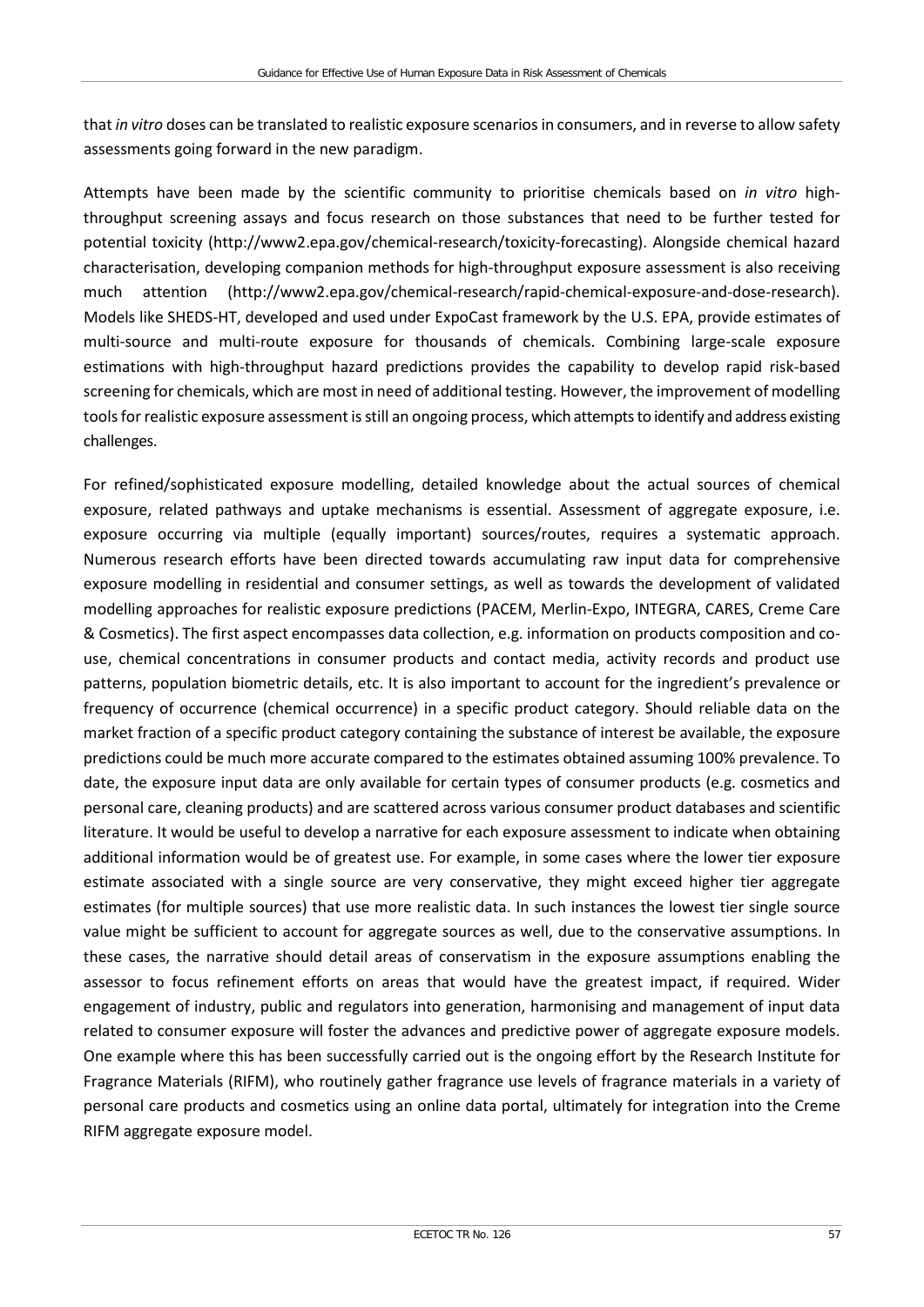Validation of predicted exposure is another important aspect to be considered while developing and advancing exposure tools. Validation normally involves the verification of the modelling assumptions and the input parameters ('model verification'), as well as the evaluation of the magnitude and ranges of the estimated exposure against real world values ('assessment verification'). The validity of the individual models with regard to their applicability for modelling exposure scenarios should be checked along with the verification of the integrated system of separate models. Addressing verification issues throughout the whole modelling chain from source to dose and for various building blocks of the model guarantees that coincidental correspondence between predictions and measurements at the end of the chain is avoided.

Validation of human exposure predictions normally includes quantitative relation and comparison of the modelling results (i.e. 'target dataset') to independent measurements (i.e. 'verification dataset') with a specific care given to the verification dataset coming from a representative and comparable population. The exposure estimates can be compared e.g. to human biomonitoring (HBM) data or chemical concentrations measured in different microenvironments (e.g. residential indoor air, house dust), provided that these measurements were collected under similar conditions, i.e. the conditions reflected in exposure model. A physiologically based pharmacokinetic (PBPK) or mechanistic multi-media fate models can then be used to convert/bridge the exposure predictions to either body tissues and fluids or environmental media concentrations, respectively. Thus, it may be worth looking at collecting relevant measurement data in order to substantiate models' validity in their application risk management purposes. To date, biomonitoring studies have greatly improved understanding of population level exposures, but their usefulness for evaluating exposure model predictions remains limited due to lack of contextual information. The incremental effort of including surveys to help understand exposure sources of biomonitoring participants would enable this information to be better used for exposure model validation and development. Ideally these surveys would include information on dietary patterns, activity patterns, locations, and consumer product use so that total exposures estimated from biomonitoring data could then be compared to the sum of model predictions across all sources.

Further directions for improvement of aggregate exposure models are foreseen from the perspective of model validation with spot sample biomonitoring data. It is deemed appropriate to increase temporal resolution of the consumer exposure model and calculate aggregate individual exposures not on a daily basis but within shorter time intervals (e.g. 6 hours). This approach would be primarily advantageous for validation of aggregate exposure predictions for those compounds that have very short elimination half-lives relative to inbetween exposure intervals (e.g. parabens, phthalates), as many of these compounds demonstrated substantial intra-individual, within-day variation in biomarker concentration (Preau et al, 2010). For such analytes direct use of the spot samples from an individual over a single day in reverse dosimetry approaches may result in up to three orders of magnitude variation of the external dose estimates for the same day and individual (Aylward et al, 2012). A highly-resolved consumer exposure model could significantly facilitate interpretation of observed variability in cross-sectional epidemiological studies and assist in design of studies utilising biomonitoring data as markers for exposure.

Linking external dose-based exposure models to biomonitoring data requires the use of physiologically-based pharmacokinetic (PBPK) models, in order to establish the link between the externally applied dose and the resulting concentration measured in a bodily fluid. Additionally, with the advent of alternative non-animal based methods in toxicology, it is likely that PBPK models again will be vital in linking safe-levels derived from *in vitro* cell systems to doses from external exposure. This is also the case in reverse dosimetry. Therefore,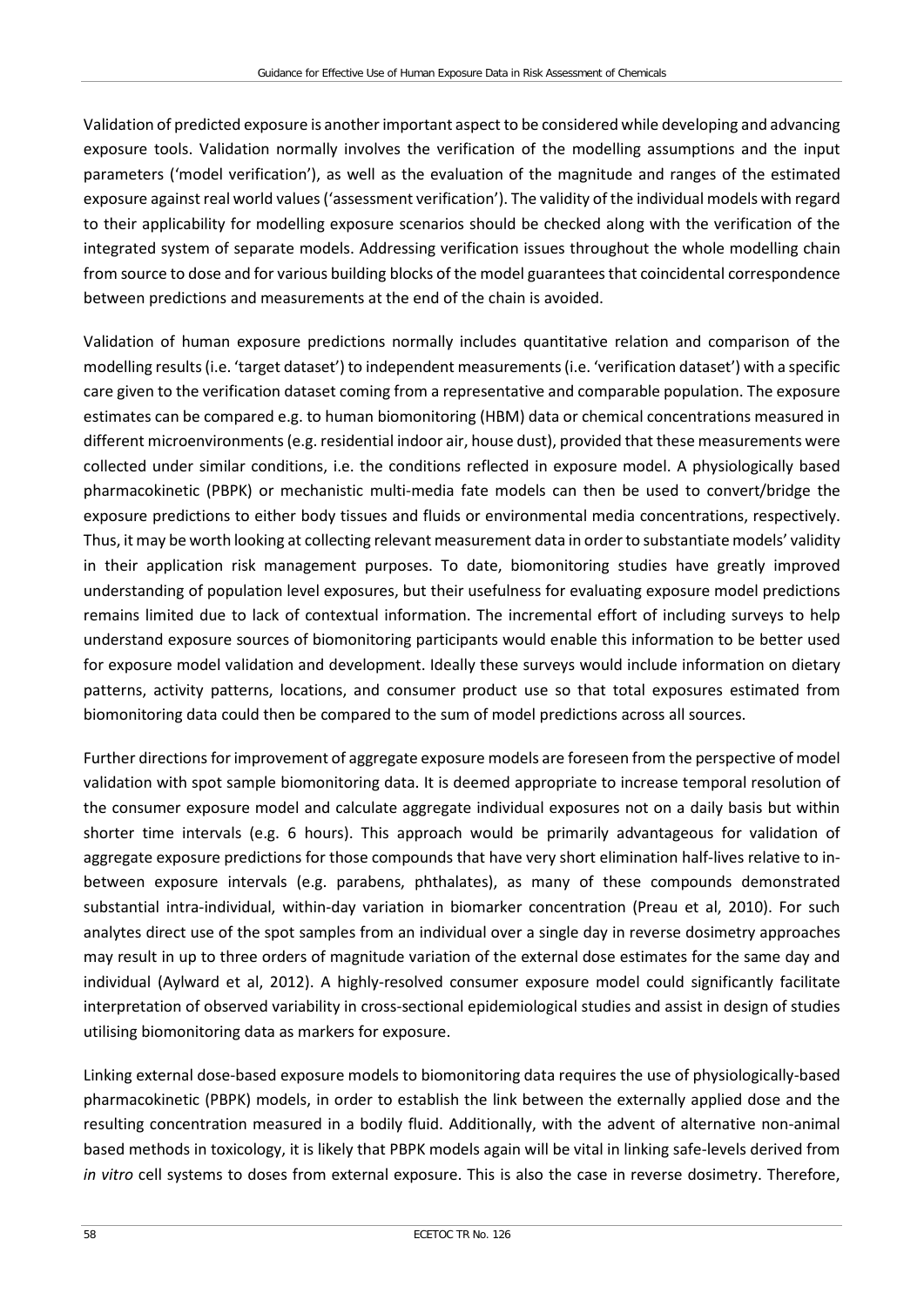greater effort needs to be placed upon linking PBPK models with more "conventional" exposure models to facilitate better risk assessment in the future.

The probabilistic person-oriented approaches to aggregate consumer exposure modelling can also improve chemical risk assessments. It is, however, challenging to implement probabilistic models when input data are scarce or not available, and the generation of required inputs is both laborious and expensive. It might therefore be worth exploring modern statistical tools that can help in the situations of data paucity, for instance the Bayesian approach (Herring and Savitz, 2005; Crépet and Tressou, 2011). The concept is based on Bayes' theorem and provides a sound mathematical framework for incorporating prior statistical knowledge (in the form of a probability distribution) about model parameters and updating this knowledge with new data (likelihood). Bayesian analysis could be useful if e.g. one would want to estimate the blood concentration distribution of a specific biomarker in a given population having only few data points (likelihoods). Consideration of a large monitoring dataset available for a similar population (prior distribution) makes it possible to derive a posterior distribution for the former population assuming that the exposure circumstances in both populations are comparable. Such an assumption should be a subject to additional verification utilising (cross-sectional) socioeconomic data, time activity patterns, consumer behavioural information to allow conclusions on exposure similarity. The derived posterior distribution can then be used as an approximation of the "true" concentration distribution of the investigated substance in the population of interest, enabling rigorous validation of exposure modelling. Additionally, and as mentioned previously, approaches should be considered or developed that address whether aggregate exposure assessment is in fact necessary or of use, such as by considering an analogy to the Maximum Cumulative Ratio used in mixture assessment (Price and Han, 2011).

Additionally, there is a potential to enhance predictive power of aggregate exposure models by reducing the model uncertainty due to inappropriate or incomplete reflection of true exposure mechanisms. For example, the potential adsorption of airborne chemicals to interior surfaces can be included, should the information on chemical's air: surface partitioning be available (Hodgson et al, 2003). Failure to include these additional sinks and potential secondary emission sources may result in inaccurate estimation of the population inhalation exposure. Furthermore, the development and implementation of computational algorithms for aggregate dermal exposure and risk assessments of the product ingredients identified as potential contact allergens/sensitisers is needed. Here, potency is defined as the relative ability of a chemical to induce sensitisation, which is determined by the quantity of a chemical per unit surface area required for the acquisition of skin sensitisation in a previously immunologically naive individual (induction phase) (van Loveren et al, 2008). Nevertheless, the question remains whether and under which circumstances using external dermal load is the correct way to proceed in a quantitative risk assessment (QRA) of sensitisers, as dermal absorption may be a crucial step in skin sensitisation. There are some, not yet quantifiable, exposure factors that may influence the internal exposure, among others being e.g. the concentration of Langerhans cells (at specific skin sites) that transport the allergen (as hapten) to regional lymph nodes, where it is presented to responsive T-lymphocytes inducing an immune response (sensitisation) (Api et al, 2008). A subsequent exposure will provoke a dermal inflammatory (allergic) reaction. The challenge is therefore to mechanistically model the internal process of sensitisation, including dermal absorption, hapten formation, Langerhans cell transport to the lymph nodes, repeated aggregate exposures from application of multiple consumer products under different scenarios and apply this in QRA.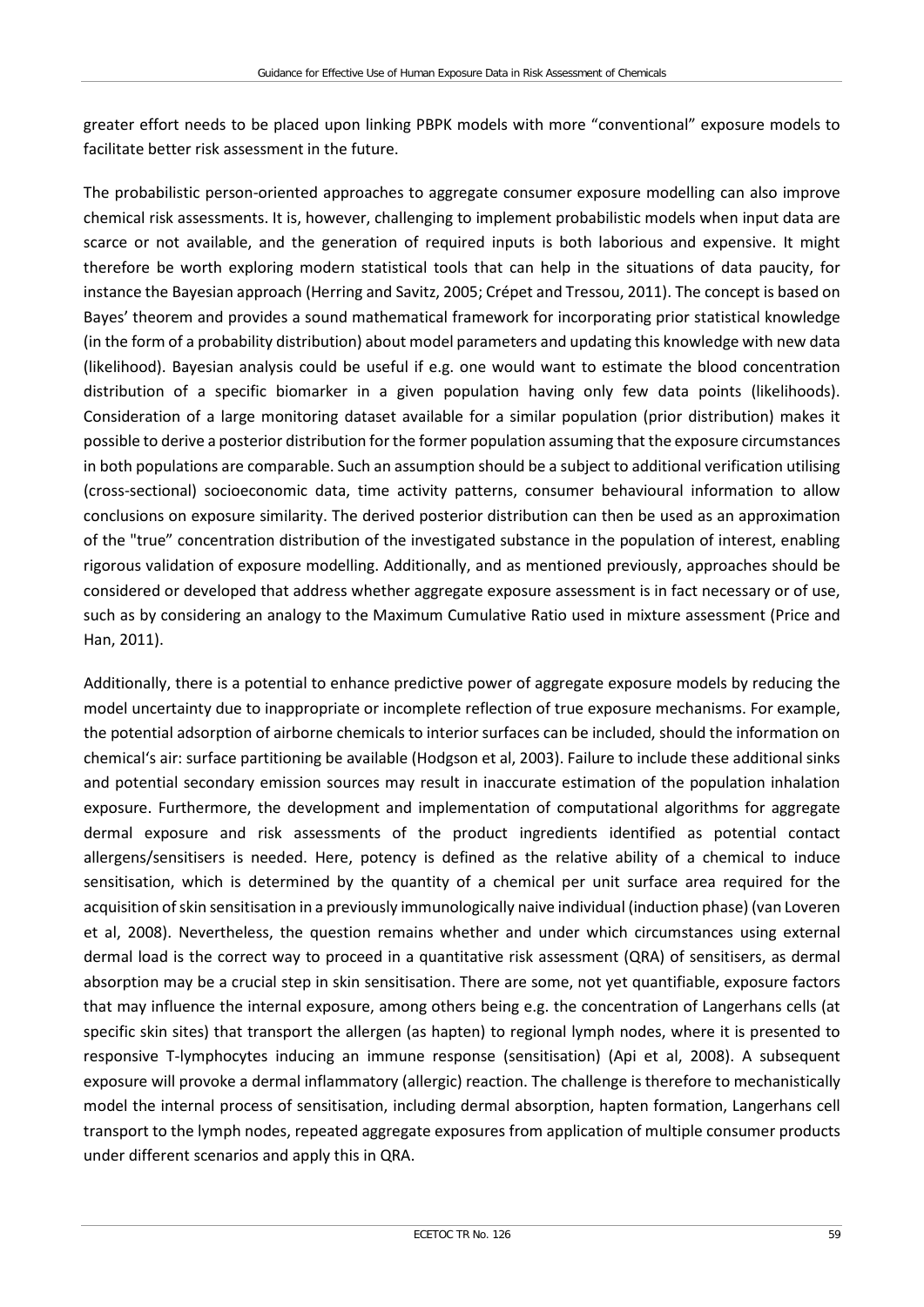Another area of opportunity for exposure science is the plethora of devices that are being used to monitor consumer health. On the consumer side, there are a large number of self-reporting smartphone apps and wearable technologies that monitor key exposure determinants such as activity, diet and other health parameters that are relevant to consumer health and potentially exposure. On the more scientific side, there sensor technologies have improved in quality and reduced in size, enabling a greater volume of data to be generated and gathered in order to monitor and assess consumer exposure via controlled studies, by e.g. examining inhaled air in various locations and scenarios. The volume of data generated from either approach is potentially huge, and would require computational platforms capable of handling what is now commonly termed Big Data.

### **4.2 Conclusions**

While being a well-established component of risk assessment, exposure assessment is still an oftenoverlooked step in establishing the safety of a chemical. Greater emphasis needs to be placed upon exposure assessment if purely hazard-driven approaches are to be avoided in the safety assessment of chemicals. This is particularly the case in light of the current trend that considers alternative techniques like *in vitro* assays and *in silico* models for establishing a safe dose of a chemical for humans, which are becoming more and more common place as we move towards alternatives to animal testing. Such methods are used as both screening techniques for the prioritisation of chemicals for risk assessment and as a complete alternative to animal testing to establish safe doses protective of human health. Also, it should always be borne in mind that once a safe level or health based guidance value is established for a chemical, the exposure aspect is often the only avenue available to the risk assessor and risk manager in terms of analysing and affecting human exposure and therefore safety.

Despite the importance of exposure assessment, challenges still remain and have been highlighted in this report. The first is access to the appropriate tools and data for conducting consumer exposure assessment. While many sources of information are available, no centralised repository exists where all sources are catalogued for use, detailing domain of applicability and the nature of the data. Additionally, it is not always clear what level of detail or what tier of exposure assessment various data sources and tools are appropriate for. Some efforts have been made to create a resource providing an overview of available tools and data sources for consumer exposure assessment, as well as detailing the nature of the data and tools. While this represents an important first step, it should be recognised that the resource is not exhaustive. A resource of available tools and data sources for consumer exposure assessment should always be a dynamic resource that is continually updated, ideally housed in a web-based platform that can be interactively accessed and refreshed as new tools and data sources become available.

In terms of gaps identified for data sources and tools, key amongst these were a lack of a database on the chemical composition of consumer products based on actual use levels. Such a resource is important for developing realistic exposure estimates, as it is often the first port of call when refining an exposure assessment which is often based on maximum authorised use levels. Such a database often raises the issue of access to proprietary data; however specific use levels are not always required as ranges or estimates of statistical distributions of concentration are often all that is required. Similarly, resources that determine the frequency of occurrence of a chemical in consumer products or the chemical occurrence (often derived from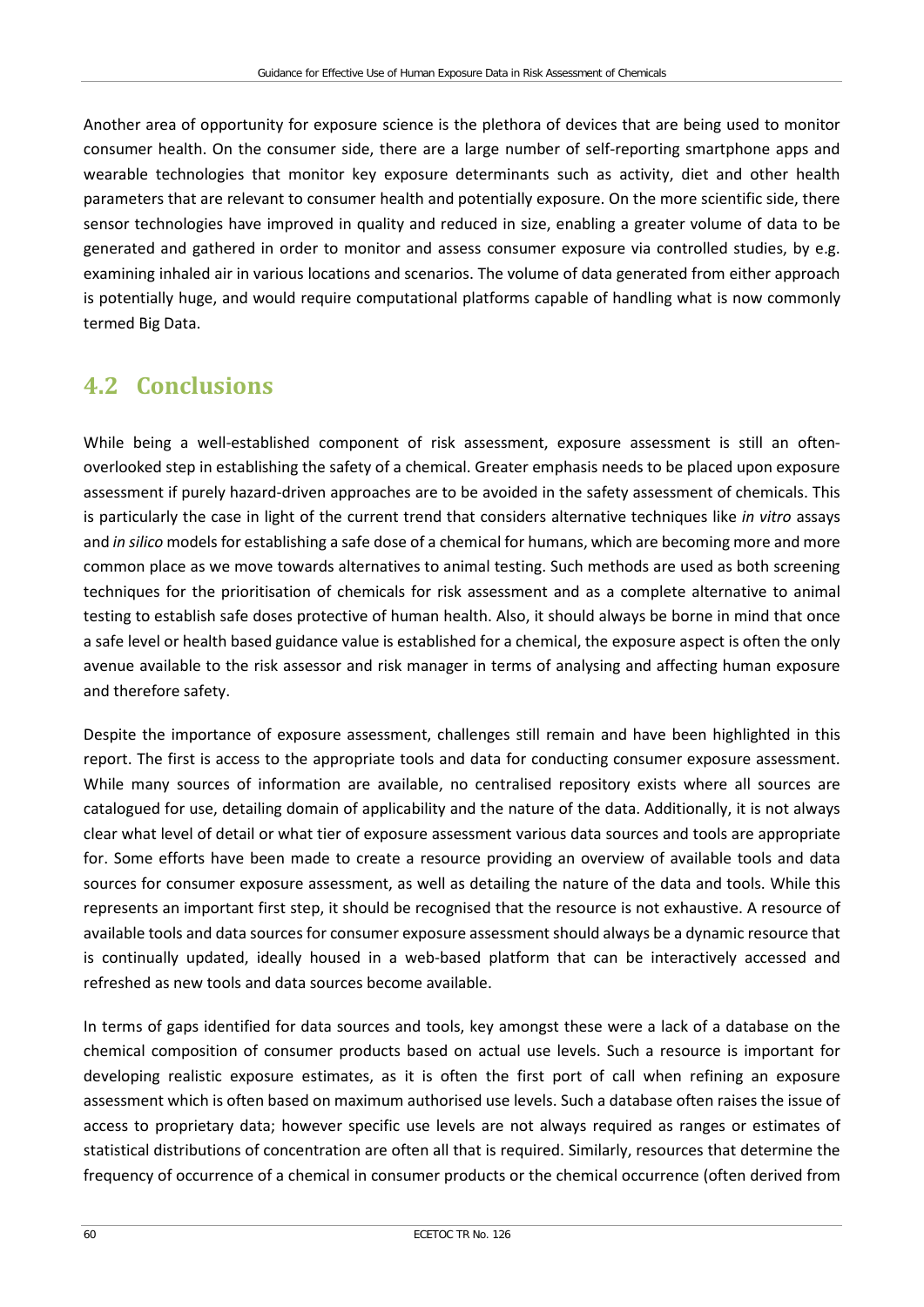market survey databases) are a key resource that should be greater developed owing to the refinement they offer in an exposure assessment.

Knowing then what data and tools are available, an immediate question posed is what is the appropriate use of different data for different types of exposure assessments? This question was addressed by examining the nature of different types of data and tools and via two case studies in aggregate exposure. It was established that low tier tools are not appropriate for determining aggregate exposure, due to their inherent conservatism. This is particularly true for tools and data sources for industrial chemicals in consumer products outside of the cosmetics and personal care products domain. Should aggregate exposure be required for that area, greater work and effort is required to gather the appropriate data on product co-use. What may be of greater benefit is to place resources into techniques that establish whether aggregate exposure is required at all. For example, the case studies indicated that the additional resources dedicated to aggregate exposure predictions could result in exposures similar to maximum screening level predictions for single products. For domains where higher-tier tools are available (namely cosmetics), the considerable refinements that can be introduced by data on consumer habits and practices, product co-use, refined concentration values and presence probabilities was demonstrated using the examples of triclosan and phenoxyethanol. These case studies re-establish an important point; if the margin of safety initially established in a screening level exposure assessment is unacceptable, the next steps could be either a more refined exposure assessment or a risk management measure. Factors such as uncertainty, variability, and initial skew or bias in the original estimation should be considered to assist in decision making as to which of these steps is appropriate.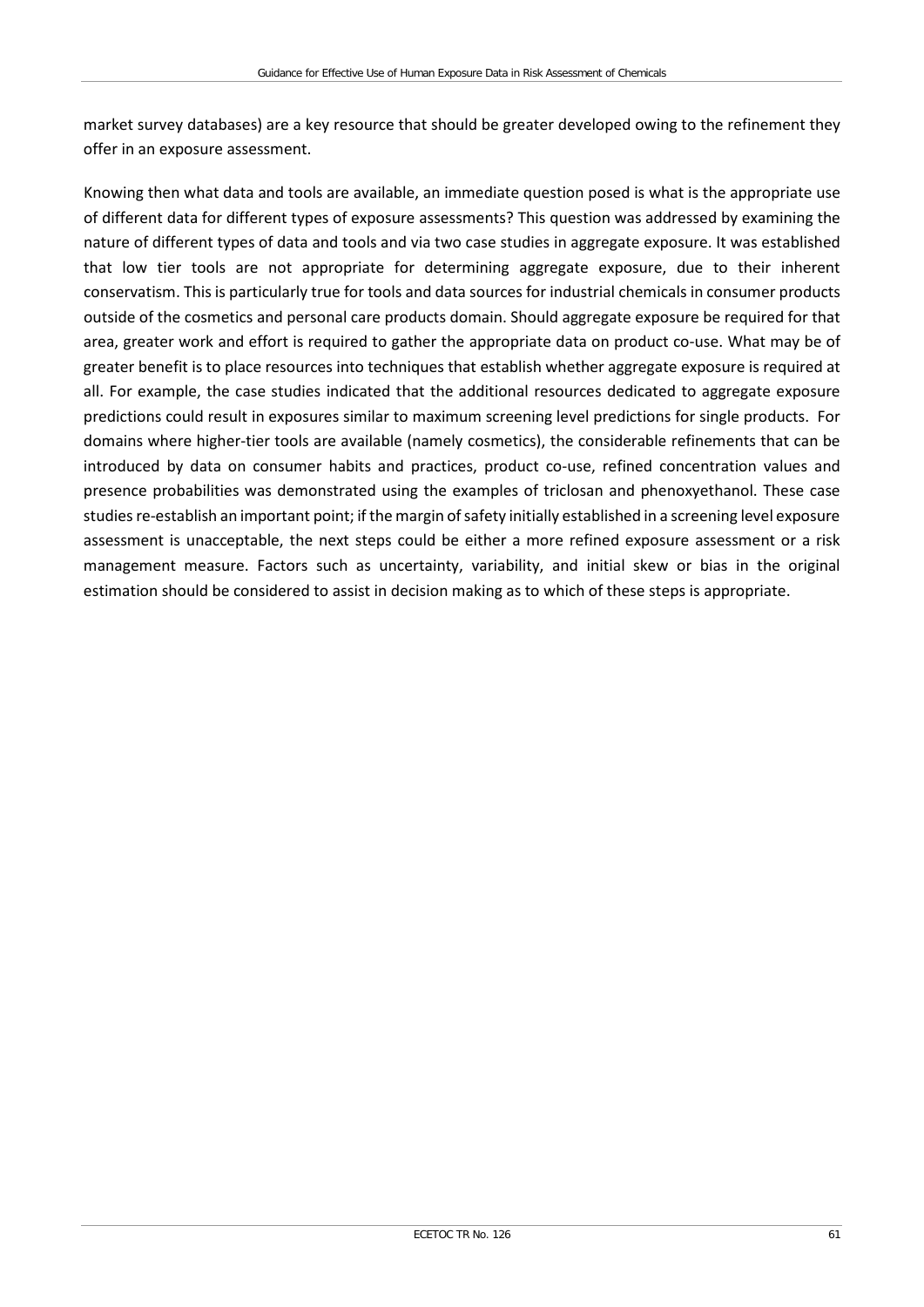# **ABBREVIATIONS**

| <b>AISE</b>    | International Association for Soaps, Detergents and Maintenance Products       |
|----------------|--------------------------------------------------------------------------------|
| C&PCPs         | Cosmetics and personal care products                                           |
| Cefic          | <b>European Chemical Industry Council</b>                                      |
| Cefic-LRI      | Cefic Long-range Research Initiative                                           |
| <b>COLIPA</b>  | Cosmetic trade association now called Cosmetics Europe                         |
| CONCAWE        | European Oil Company Organisation for Environment, Health and Safety           |
| <b>CPCat</b>   | EPA Chemical/Product Categories Database                                       |
| <b>CPSC</b>    | (US) Consumer Product Safety Commission                                        |
| D <sub>5</sub> | Decamethylcyclopentasiloxane                                                   |
| Danish EPA     | Danish Environmental Protection Agency                                         |
| <b>DIY</b>     | Do-it-yourself                                                                 |
| <b>DNEL</b>    | Derived no effect level                                                        |
| <b>DPGME</b>   | Dipropylene glycol methyl ether                                                |
| <b>DUCC</b>    | Downstream Users of Chemicals Co-ordination Group                              |
| <b>EFSA</b>    | European Food Safety Authority                                                 |
| <b>EGBE</b>    | Ethylene glycol butyl ether                                                    |
| <b>EGRET</b>   | The European Solvents Industry Group (ESIG) Generic Exposure. Scenario         |
|                | (GES) Risk and Exposure Tool                                                   |
| <b>EHMC</b>    | Ethylhexyl methoxycinnamate                                                    |
| <b>EPHECT</b>  | European collaborative action: Emissions, Exposure Patterns and Health Effects |
|                | of Consumer Products in the EU                                                 |
| <b>ESR</b>     | Existing substances regulation                                                 |
| <b>GES</b>     | <b>Generic Exposure Scenarios</b>                                              |
| <b>GNPD</b>    | Global new products database                                                   |
| HBM            | Human biomonitoring                                                            |
| <b>HERA</b>    | (AISE) Human and environmental risk assessment project                         |
| <b>INTEGRA</b> | Integrated external and internal exposure modelling platform                   |
| <b>IPCS</b>    | International Programme on Chemical Safety                                     |
| <b>LPG</b>     | Liquid petroleum gas                                                           |
| LOAEL          | Lowest observed effect level                                                   |
| <b>MAR</b>     | Maximum aggregate ratio                                                        |
| <b>MCR</b>     | Maximum cumulative ratio                                                       |
| <b>ME</b>      | Microenvironmental                                                             |
| Merlin         | Modelling exposure to chemicals for Risk assessment: a comprehensive           |
|                | Library of multimedia and PBPK models for Integration, Prediction,             |
|                | uNcertainty and Sensitivity analysis Expo tool                                 |
| MOA            | Mode of action                                                                 |
| <b>NHANES</b>  | (US) National health and nutrition examination survey                          |
| <b>NOAEL</b>   | No observed adverse effect level                                               |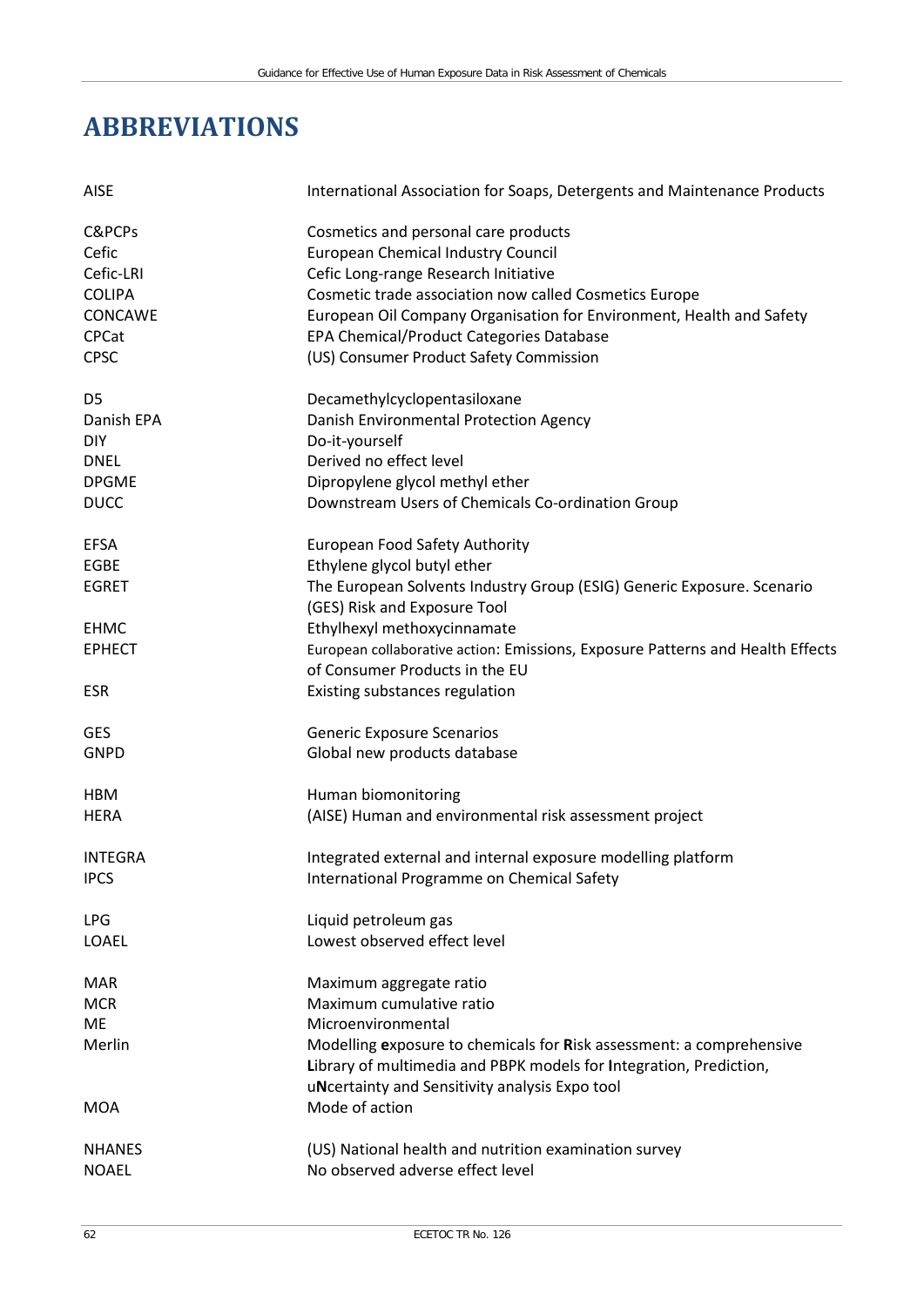| <b>PACEM</b> | Probabilistic aggregate consumer exposure model                             |
|--------------|-----------------------------------------------------------------------------|
| <b>PBPK</b>  | Physiologically based pharmacokinetic                                       |
| PC.          | Product category                                                            |
| PCP          | Personal care products                                                      |
| PhAA         | Phenoxyacetic acid                                                          |
| <b>PHE</b>   | Phenoxyethanol                                                              |
| QRA          | Quantitative risk assessment                                                |
| <b>RCR</b>   | Risk characterisation ratio                                                 |
| <b>REACH</b> | Registration, Evaluation, Authorisation and Restriction of Chemicals        |
| <b>REACT</b> | REACH Exposure assessment consumer tool                                     |
| <b>RIFM</b>  | Research Institute of Fragrance Materials                                   |
| <b>RIVM</b>  | National Institute for Public Health and the Environment in the Netherlands |
| <b>SCCS</b>  | (EU) Scientific Committee on Consumer Safety                                |
| <b>SCEDs</b> | Specific consumer exposure determinants                                     |
| SKU          | <b>Stock Keeping Unit</b>                                                   |
| <b>TRA</b>   | (ECETOC) Targeted risk assessment tool                                      |
| <b>WHO</b>   | World Health Organization                                                   |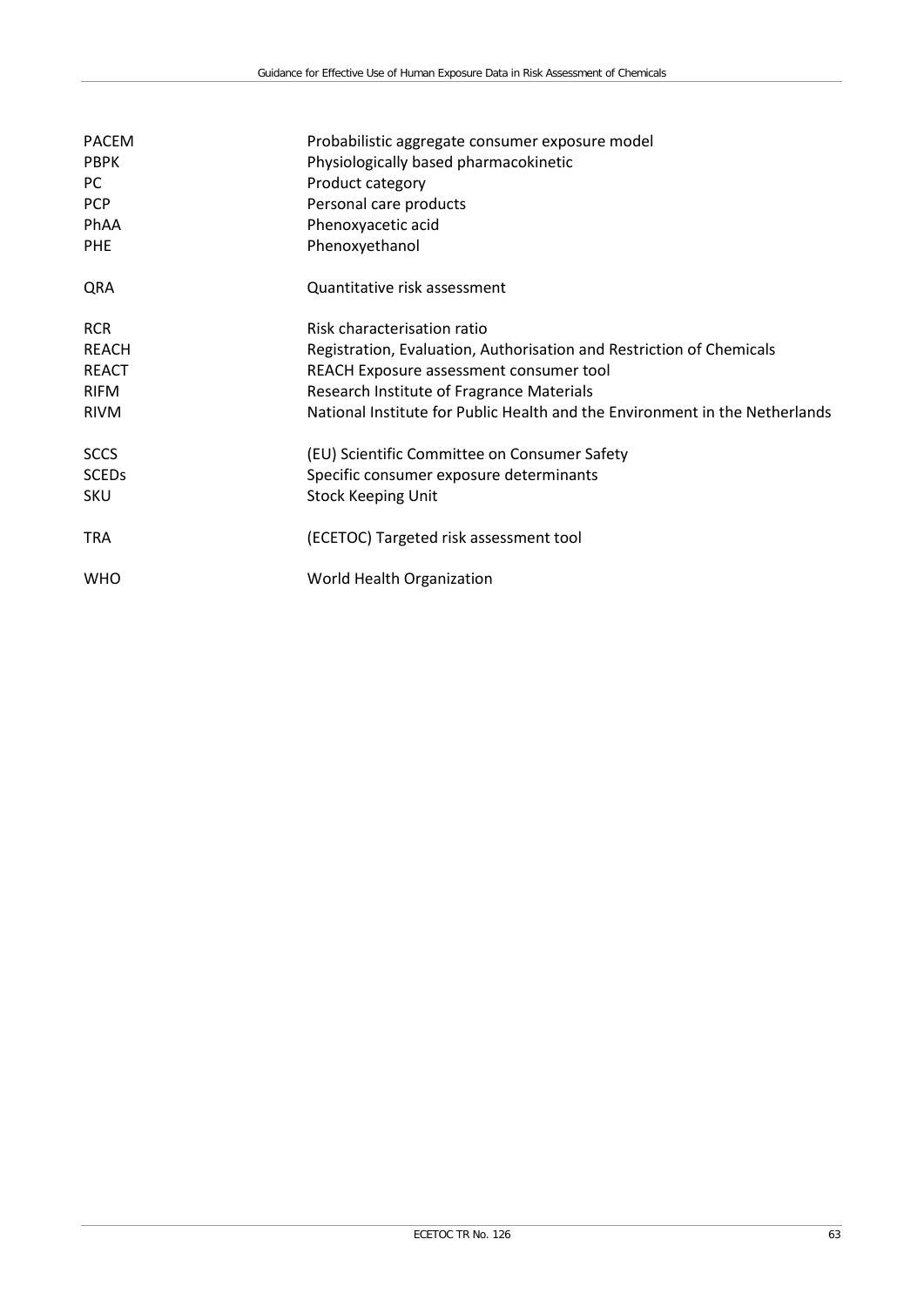# **BIBLIOGRAPHY**

ANSM. 2009. Evaluation du risque lie a l'utilisation du phenoxyethanol dans les produits Cosmetiques. ANSM (Agence nationale de securite du medicament et des produit de sante) France.

ANSM. 2012. Phenoxyethanol: the French ANSM questions its safety for young children. ANSM (Agence nationale de securite du medicament et des produit de sante) France.

Api AM, Basketter DA, Cadby PA, Cano M-F, Ellis G, Gerberick GF, Griem P, McNamee PM, Ryan CA, Safford R. 2008. Dermal sensitization quantitative risk assessment (QRA) for fragrance ingredients. *Regul Toxicol Pharmacol* 52(1):3-23.

Aylward LL, Kirman CR, Adgate JL, McKenzie LM, Hays SM. 2012. Interpreting variability in population biomonitoring data: Role of elimination kinetics. *J Expo Sci Environ Epidemiol* 22(4):398-408.

Bakker M, Biesterbos JWH, Bokkers B, Delmaar C, Dudzina T, Roeleveld N, Scheepers PTJ, van Engelen JGM, von Goetz N. 2014. Estimation of realistic consumer exposure to substances from multiple sources and approaches to validation of exposure models. Final report of the Cefic LRI project ETHZ-B7 available online: [http://cefic-lri.org/wp-content/uploads/2014/03/B7\\_Final-report.pdf](http://cefic-lri.org/wp-content/uploads/2014/03/B7_Final-report.pdf) [last accessed 01.08.2016]

BASF. 2007. 14C-Protectol PE (phenoxyethnaol) – Study on the biokinetics in rats. Unpublished report. BASF SE and The Dow Chemical Company.

Biesterbos JWH, Beckmann G, van Wel L, Anzion RBM, von Goetz N, Dudzina T, Roeleveld N, Ragas AMJ, Russel FGM, Scheepers PTJ. 2015. Aggregate dermal exposure to cyclic siloxanes in personal care products: Implications for risk assessment. *Environ Int* 74:231-239.

Biesterbos JWH, Dudzina T, Delmaar CJE, Bakker MI, Russel FGM, Von Götz N, Scheepers PTJ, Roeleveld N. 2013. Usage patterns of personal care products: Important factors for exposure assessment. *Food Chem Toxicol* 55:8-17.

Blaauboer BJ. 2010. Biokinetic modeling and in vitro-in vivo extrapolations. *J Toxicol Environ Health* - Part B: Critical Reviews 13(2-4):242-252.

Bührer C, Bahr S, Siebert J, Wettstein R, Geffers C, Obladen M. 2002. Use of 2% 2-phenoxyethanol and 0.1% octenidine as antiseptic in premature newborn infants of 23–26 weeks gestation. *J Hosp Infect* 51:305–307.

CEFIC/ESIG GES, v.2012 Final report. Available online: <http://www.esig.org/en/regulatory-information/reach/ges-library> [last accessed 01.08.2016]

Comiskey D, Api AM, Barratt C, Daly EJ, Ellis G, McNamara C, O'Mahony C, Robison SH, Safford B, Smith B, Tozer S. 2015. Novel database for exposure to fragrance ingredients in cosmetics and personal care products. *Regul Toxicol Pharmacol* 72(3):660-72.

Cowan-Ellsberry CE, Robison SH. 2009. Refining aggregate exposure: example using parabens. *Regul Toxicol Pharmacol* 55(3):321-329.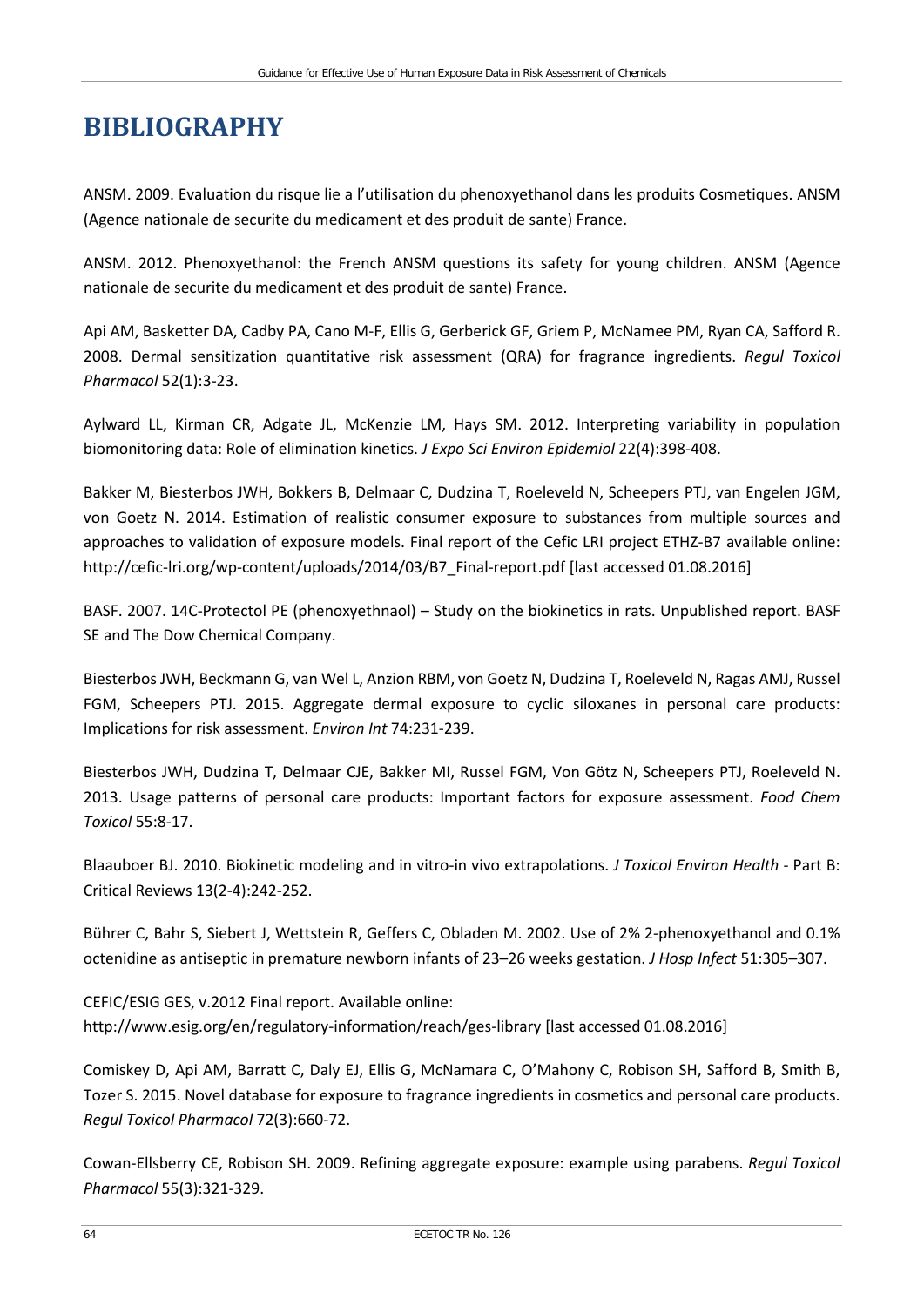Crépet A, Tressou J. 2011. Bayesian nonparametric model for clustering individual co-exposure to pesticides found in the French diet. *Bayesian Anal* 6(1):127-144.

Danish Ministry of the Environment (Environmental Protection Agency (Danish EPA)). 2015. Survey and health and environmental assessment of preservatives in cosmetic products. Survey of chemical substances in consumer products No. 138, 2015. The Danish Environmental Protection Agency,Copenhagen, Denmark. Available online: <http://www2.mst.dk/Udgiv/publications/2015/05/978-87-93352-19-3.pdf> [last accessed 01.08.2016]

Davies B, Morris T. 1993. Physiological parameters in laboratory animals and humans. *Pharm Res* 10:1093-1095.

Delmaar JE, Park MVDZ, van Engelen JGM. 2005. RIVM report 320104004/2005. ConsExpo 4.0 Consumer Exposure and Uptake Models. Program Manual. Available online: <http://rivm.openrepository.com/rivm/bitstream/10029/7307/1/320104004.pdf> [last accessed 14.11.2016]

Delmaar C, Bokkers B, ter Burg W, Schuur G. 2014. Validation of an aggregate exposure model for substances in consumer products: a case study of diethyl phthalate in personal care products. *J Expo Sci Environ Epidemiol* 25:317–323.

Delmaar JE, Park MVDZ, van Engelen JGM. 2005. RIVM report 320104004/2005. ConsExpo 4.0 Consumer Exposure and Uptake Models. Program Manual. Available online: <http://rivm.openrepository.com/rivm/bitstream/10029/7307/1/320104004.pdf> [last accessed 14.11.2016]

Delmaar JE, van Engelen JGM. 2006. Aggregating Human Exposure to Chemicals an Overview of Tools and Methodologies. RIVM report 630700001/2006. RIVM, Bilthoven, The Netherlands.

Dimitroulopoulou C, Lucica E, Johnson A, Ashmore MR, Sakellaris I, Stranger M, Goelen E. 2015a. EPHECT I: European household survey on domestic use of consumer products and development of worst-case scenarios for daily use. *Sci Total Environ* 536:880-889.

Dimitroulopoulou C, Trantallidi M, Carrer P, Efthimiou GC, Bartzis JG. 2015b. EPHECT II: Exposure assessment to household consumer products. *Sci Total Environ* 536:890-902.

DUCC/Concawe. 2014. Available online:

[http://www.ducc.eu/documents/20140423\\_SCEDs\\_Template\\_Final.pdf](http://www.ducc.eu/documents/20140423_SCEDs_Template_Final.pdf) [last accessed 01.08.2016]

Dudzina T, Delmaar CJE, Biesterbos JWH, Bakker MI, Bokkers BGH, Scheepers PTJ, van Engelen JGM, Hungerbuehler K, von Goetz N. 2015. The probabilistic aggregate consumer exposure model (PACEM): validation and comparison to a lower-tier assessment for the cyclic siloxane D5. *Environ Int* 79:8-16.

European Chemicals Agency (ECHA). 2016. Guidance on Information Requirements and Chemical Safety Assessment Chapter R.15: Consumer exposure assessment. Version 3.0 - July 2016. European Commission, Brussels, Belgium. Available online:

https://echa.europa.eu/documents/10162/13632/information requirements r15 en.pdf [last accessed 01.08.2016]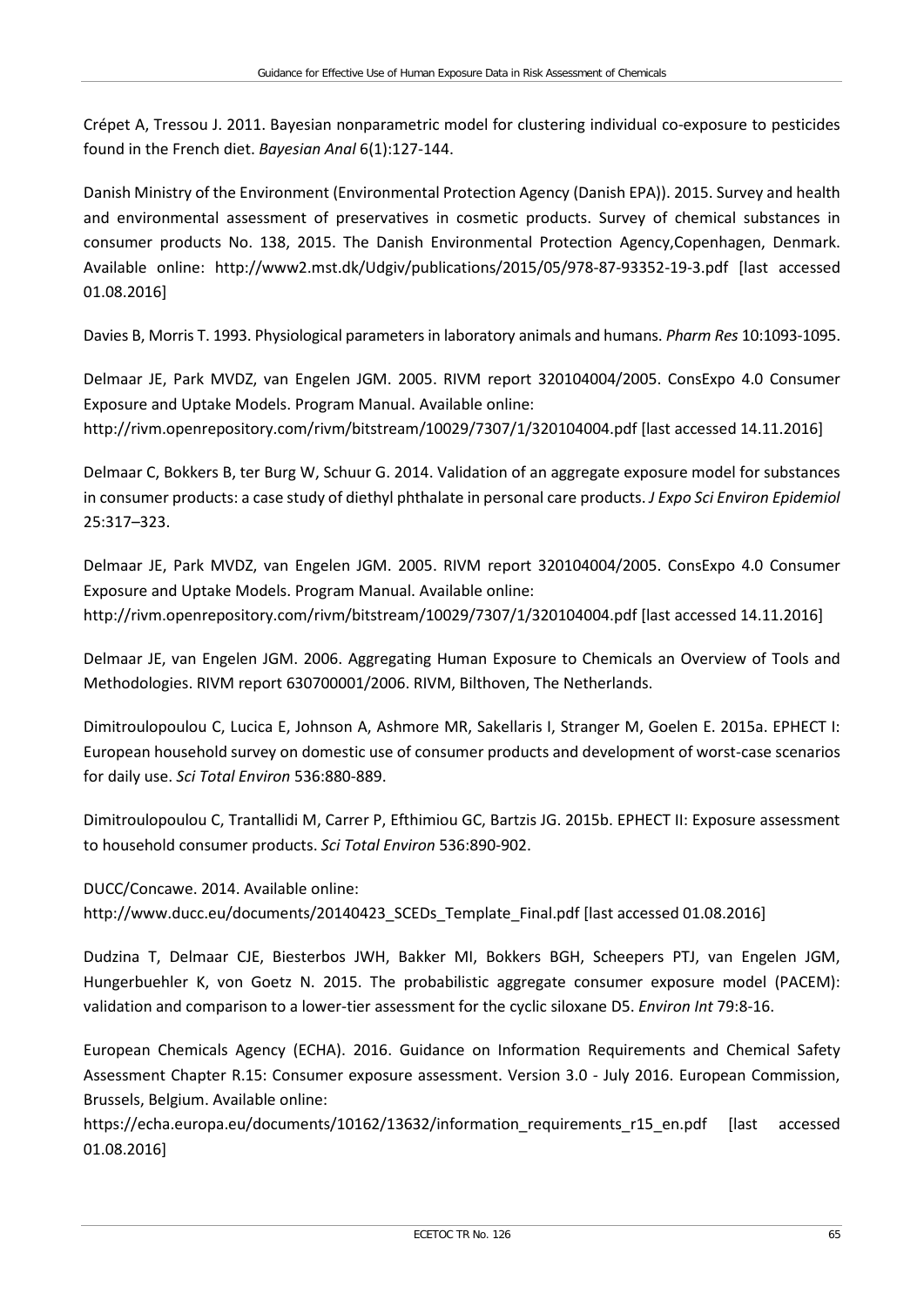EC. 2005. Regulation (EC) No 396/2005 of the European Parliament and of the Council of 23 February 2005 on maximum residue levels of pesticides in or on food and feed of plant and animal origin and amending Council Directive 91/414/EEC. European Commission, Council of the European Union, Brussels, Belgium. Available online:<http://eur-lex.europa.eu/legal-content/EN/TXT/PDF/?uri=CELEX:32005R0396&from=en> [last accessed 07.11.2016]

EC. 2009. Regulation (EC) No 1223/2009 of the European Parliament and of the Council of 30 November 2009 on cosmetic products. European Commission, Brussels, Belgium. Available online: <http://eurlex.europa.eu/LexUriServ/LexUriServ.do?uri=OJ:L:2009:342:0059:0209:en:PDF> [last accessed 01.08.2016]

Fromme H, Nitschke L, Boehmer S, Kiranoglu M, Göen T, HBMnet. 2013. Exposure of German residents to ethylene and propylene glycol ethers in general and after cleaning scenarios. *Chemosphere* 90(11):2714-2721.

Garlantézec R, Multigner L, Labat L, Bonvallot N, Pulkkinen J, Dananché B, Monfort C, Rouget F, Cordier S. 2012. Urinary biomarkers of exposure to glycol ethers and chlorinated solvents during pregnancy: determinants of exposure and comparison with indirect methods of exposure assessment. *Occup Environ Med* 69(1):62-70.

Goeen Th, Dewes P, Aretz J, Lakemeyer M. 2001. Internal exposure of the general population to phenoxyethanol. *Int J Hyg Environ Health* 204(4):277.

Gosens I, Delmaar CJE, ter Burg W, de Heer C, Schuur AG. 2013. Aggregate exposure approaches for parabens in personal care products: a case assessment for children between 0 and 3 years old. *J Expo Sci Environ Epidemiol* 24:208-214.

Gross A, Ong TR, Grant R, Hoffmann T, Gregory DD, Sreerama L. 2009. Human aldehyde dehydrogenasecatalyzed oxidation of ethylene glycol ether aldehydes. *Chem Biol Interact* 178(1-3):56-63.

Hall B, Steiling W, Safford B, Coroama M, Tozer S, Firmani C, McNamara C, Gibney M. 2011. European consumer exposure to cosmetic products, a framework for conducting population exposure assessments part 2. *Food Chem Toxicol* 49:408-422.

Hall B, Tozer S, Safford B, Coroama M, Steiling W, Leneveu-Duchemin MC, McNamara C, Gibney M. 2007. European consumer exposure to cosmetic products, a framework for conducting population exposure assessments. *Food Chem Toxicol* 45:2097-2108.

Herring AH, Savitz DA. 2005. Bayesian Methods for Characterizing Complex Multivariate Exposures. US EPA, Annual Progress Report. Available online:

[http://cfpub.epa.gov/ncer\\_abstracts/index.cfm/fuseaction/display.abstractDetail/abstract/7565/report/2005](http://cfpub.epa.gov/ncer_abstracts/index.cfm/fuseaction/display.abstractDetail/abstract/7565/report/2005) [last accessed on 01.08.2016]

Hodgson AT, Faulkner D, Sullivan DP, DiBartolomeo DL, Russell ML, Fisk WJ. 2003. Effect of outside air ventilation rate on volatile organic compound concentrations in a call center. *Atmos Environ* 37:5517-5527.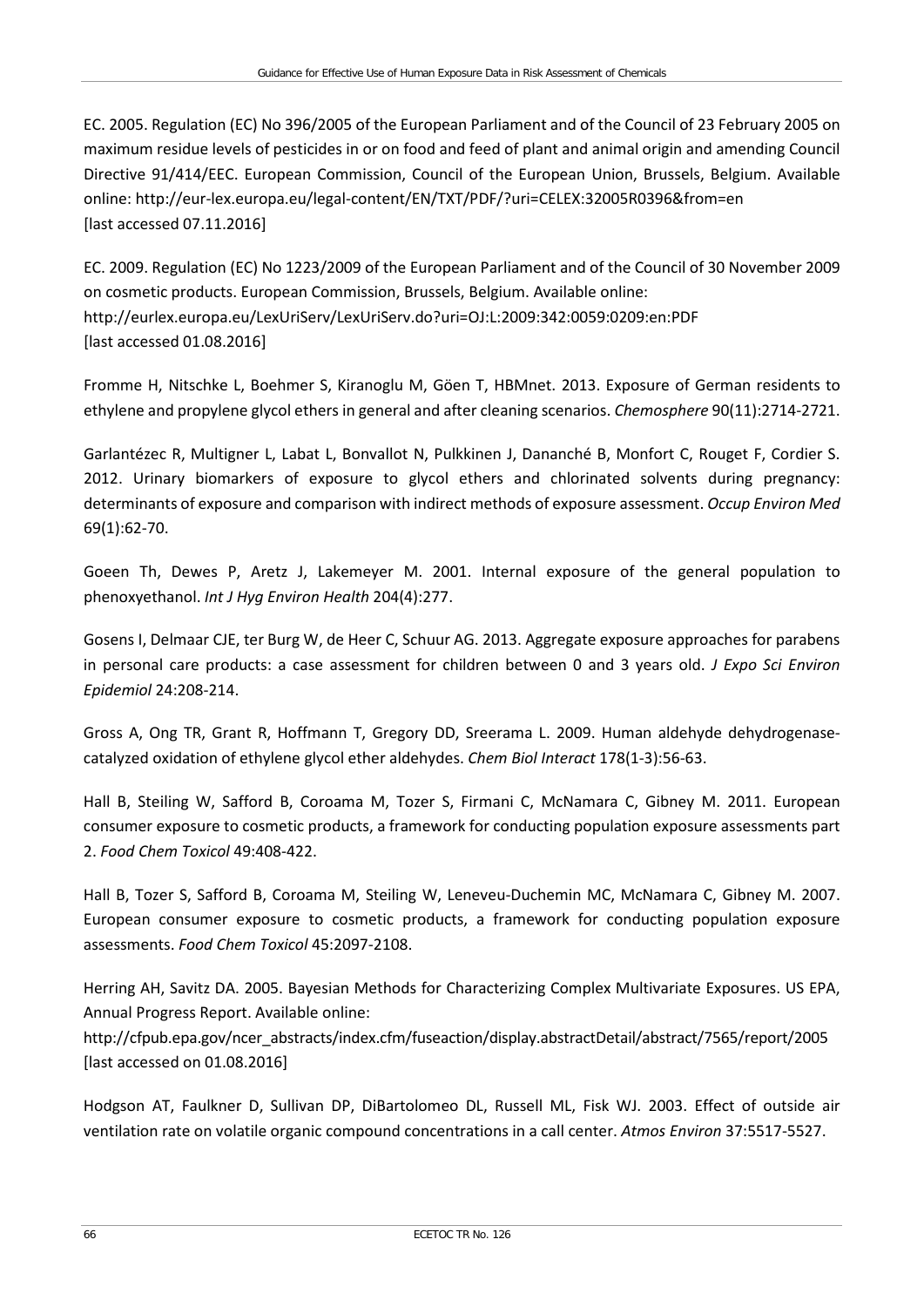Howes D. 1991. Absorption and metabolism of 2-phenoxyethanol in rat and man. 15th IFSCC International Congress on Cosmetic Science 26-29 September 1988.

ILSI Health and Environmental Sciences Institute. 2000. Aggregate exposure assessment: Model evaluation and refinement workshop report. HESI, Washington, DC, USA.

Johnson RF, Johnson AK. 1990. Light-dark cycle modulates drinking to homeostatic challenges. *Am J Physiol*  259(5Pt2):R1035-1042.

Koontz M, Price P, Hamilton J, Daggett D, Sielken R, Bretzlaff R, Tyler T. 2006. Modeling aggregate exposures to glycol ethers from use of commercial floor products. *Int J Toxicol* 25(2):95-107.

Lin Y-J. 2000. Buccal absorption of triclosan following topical mouthrinse application. *Am J Dent* 13(4):215-217.

Loretz LJ, Api AM, Babcock L, Barraj LM, Burdick J, Cater KC, Jarrett G, Mann S, Pan YHL, Re TA, Renskers KJ, Scrafford CG. 2008. Exposure data for cosmetic products: Facial cleanser, hair conditioner, and eye shadow. *Food Chem Toxicol* 46(5):1516-1524.

Loretz L1, Api AM, Barraj LM, Burdick J, Davis de A, Dressler W, Gilberti E, Jarrett G, Mann S, Laurie Pan YH, Re T, Renskers K, Scrafford C, Vater S. 2006. Exposure data for personal care products: hairspray, spray perfume, liquid foundation, shampoo, body wash, and solid antiperspirant. *Food Chem Toxicol* 44(12):2008-2018.

Loretz LJ, Api AM, Barraj LM, Burdick J, Dressler WE, Gettings SD, Han Hsu H, Pan YH, Re TA, Renskers KJ, Rothenstein A, Scrafford CG, Sewall C. 2005. Exposure data for cosmetic products: lipstick, body lotion, and face cream. *Food Chem Toxicol* 43(2):279-91.

Manová E, von Goetz N, Hungerbuehler K. 2015. Aggregate consumer exposure to UV filter ethylhexyl methoxycinnamate via personal care products. *Environ Int* 74:249-257.

Meek M, Boobis A, Crofton K, Heinemeyer G, Van Raaij M, Vickers C. 2011. Risk assessment of combined exposure to multiple chemicals: a WHO/IPCS framework. *Regul Toxicol Pharmacol* 60(2) Supplement 1, Risk Assessment of Combined Exposure to Multiple Chemicals: A WHO/IPCS framework - WHO Supplement, 1 July 2011, Pages S1-S14.

Mistura L, Sette S, O'Mahony C, Engel KH, Mehegan J, Leclercq C. 2013. Modelling framework for assessment of dietary exposure to added flavouring substances within the FACET (Flavours, Additives, and Food Contact MaterialExposure Task) project. *Food Chem Toxicol* 58236-241.

Moss T, Howes D, Williams FM. 2000. Percutaneous penetration and dermal metabolism of triclosan (2,4,4' trichloro-2'-hydroxydiphenyl ether). *Food Chem Toxicol* 38(4):361-370.

Nijkamp MM, Bokkers BGH, Bakker MI, Ezendam J, Delmaar JE. 2015. Quantitative risk assessment of the aggregate dermal exposure to the sensitizing fragrance geraniol in personal care products and household cleaning agents. *Regul Toxicol Pharmacol* 73(1):9-18.

OECD SIDS. 2004. Initial Assessment Report for SIAM 18 for Ethylene Glycol Phenyl Ether CAS No: 122-99-6. Paris, France 20-23.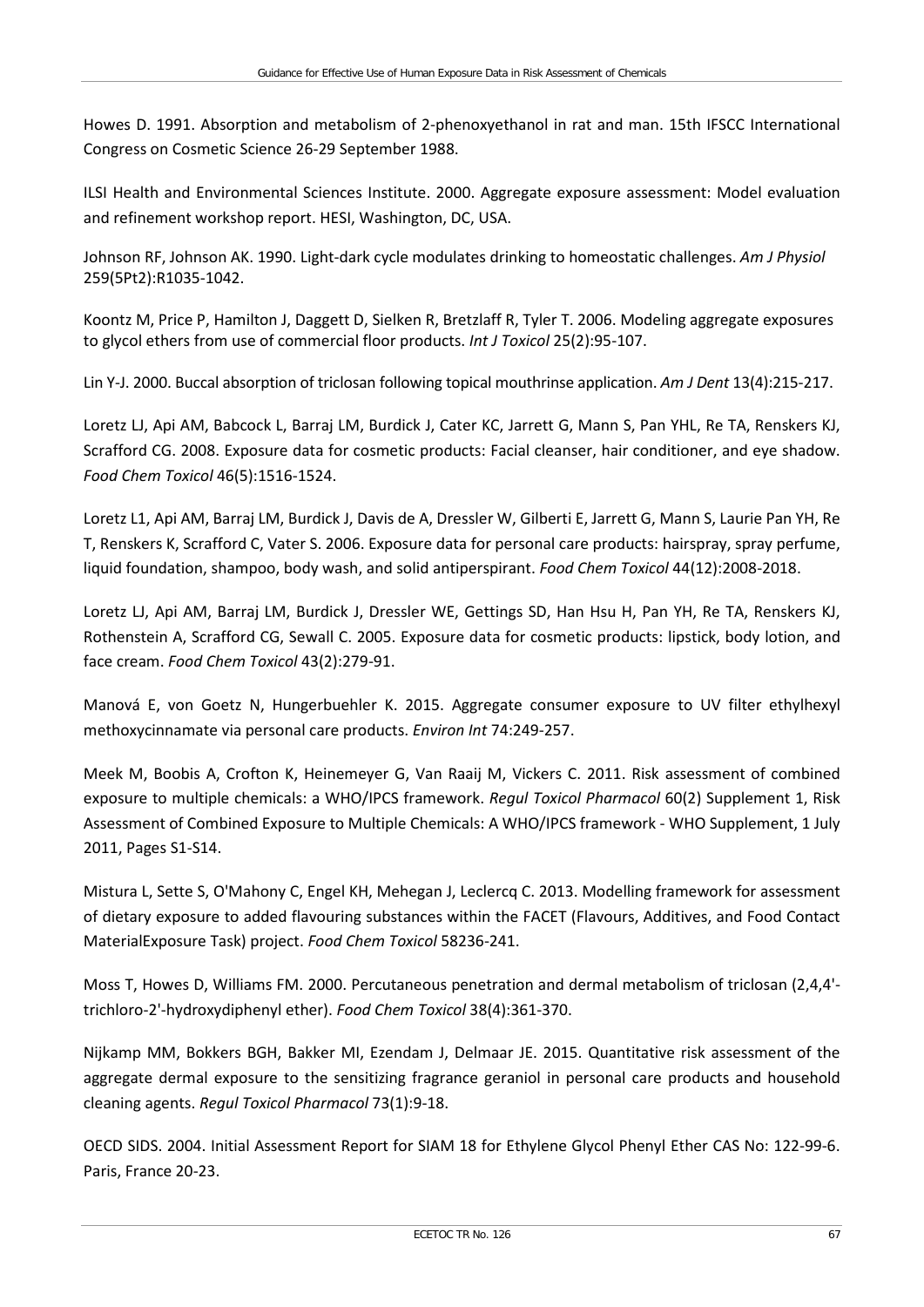Preau JL, Wong L-Y, Silva MJ, Needham LL, Calafat AM. 2010. Variability over 1 week in the urinary concentrations of metabolites of diethyl phthalate and di(2-ethylhexyl) phthalate among eight adults: An observational study. *Environ Health Perspect* 118(12):1748-1754.

Price PS, Han X. 2011. Maximum Cumulative Ratio (MCR) as a tool for assessing the value of performing a cumulative risk assessment. *Int J Environ Res Public Health* 8(6):2212-25.

Prud'homme de Lodder LCH, Bremmer HJ, van Engelen JGM. 2006. RIVM report 320104003/2006. Cleaning Products Fact Sheet to assess the risks for the consumer. RIVM, Bilthoven, The Netherlands.

Queckenberg C, Meins J, Wachall B, Doroshyenko O, Tomalik-Scharte D, Bastian B, Abdel-Tawab M, Fuhr U. 2010. Absorption, pharmacokinetics, and safety of triclosan after dermal administration. *Antimicrob Agents Chemother* 54(1):570-572.

Safford B, Api AM, Barratt C, Comiskey D, Daly EJ, Ellis G, McNamara C, O'Mahony C, Robison S, Smith B, Thomas R, Tozer S. 2015. Use of an aggregate exposure model to estimate consumer exposure to fragrance ingredients in personal care and cosmetic products. *Regul Toxicol Pharmacol* 72(3):673-82.

Sandborgh-Englund G, Adolfsson-Erici M, Odham G, Ekstrand J. 2006. Pharmacokinetics of triclosan following oral ingestion in humans. *J Toxicol Environ Health* A 69(20):1861-1873.

SCCS. 2008. Opinion of the Scientific Committee on Consumer Products on Dermal Sensitisation Quantitative Risk Assessment (Citral, Farnesol and Phenylacetaldehyde). Scientific Committee on Consumer Safety, European Commission, Brussels, Belgium.

SCCS. 2012. The SCCS Notes of Guidance for the Testing of Cosmetic Ingredients and their Safety Evaluation, 6th revision. Scientific Committee on Consumer Safety, European Commission, Brussels, Belgium.

SCCS. 2014. Addendum to the Opinion on Ethyl Lauroyl Arginate HCl (P95). SCCS/1543/14, 16 December 2014. Scientific Committee on Consumer Safety, European Commission, Brussels, Belgium.

SCCS. 2015. Opinion on Cetylpyridinium chloride - Submission II. SCCS/1548/15, Revised version of 15 December 2015. Scientific Committee on Consumer Safety, European Commission, Brussels, Belgium.

te Biesebeek JD, Nijkamp MM, Bokkers BGH, Wijnhoven SWP. 2014. RIVM Report 090013003. General Fact Sheet : General default parameters for estimating consumer exposure - Updated version 2014. RIVM, Bilthoven, The Netherlands.

Tozer SA, Kelly S, O'Mahony C, Daly EJ, Nash JF. 2015. Aggregate exposure modelling of zinc pyrithione in rinseoff personal cleansing products using a person-oriented approach with market share refinement. *Food Chem Toxicol* 83:103-110.

Troutman JA, Rick DL, Stuard SB, Fisher J, Bartels MJ. 2015. Development of a physiologically-based pharmacokinetic model of 2-phenoxyethanol and its metabolite phenoxyacetic acid in rats and humans to address toxicokinetic uncertainty in risk assessment. *Regul Toxicol Pharmacol* 73(2):530-543.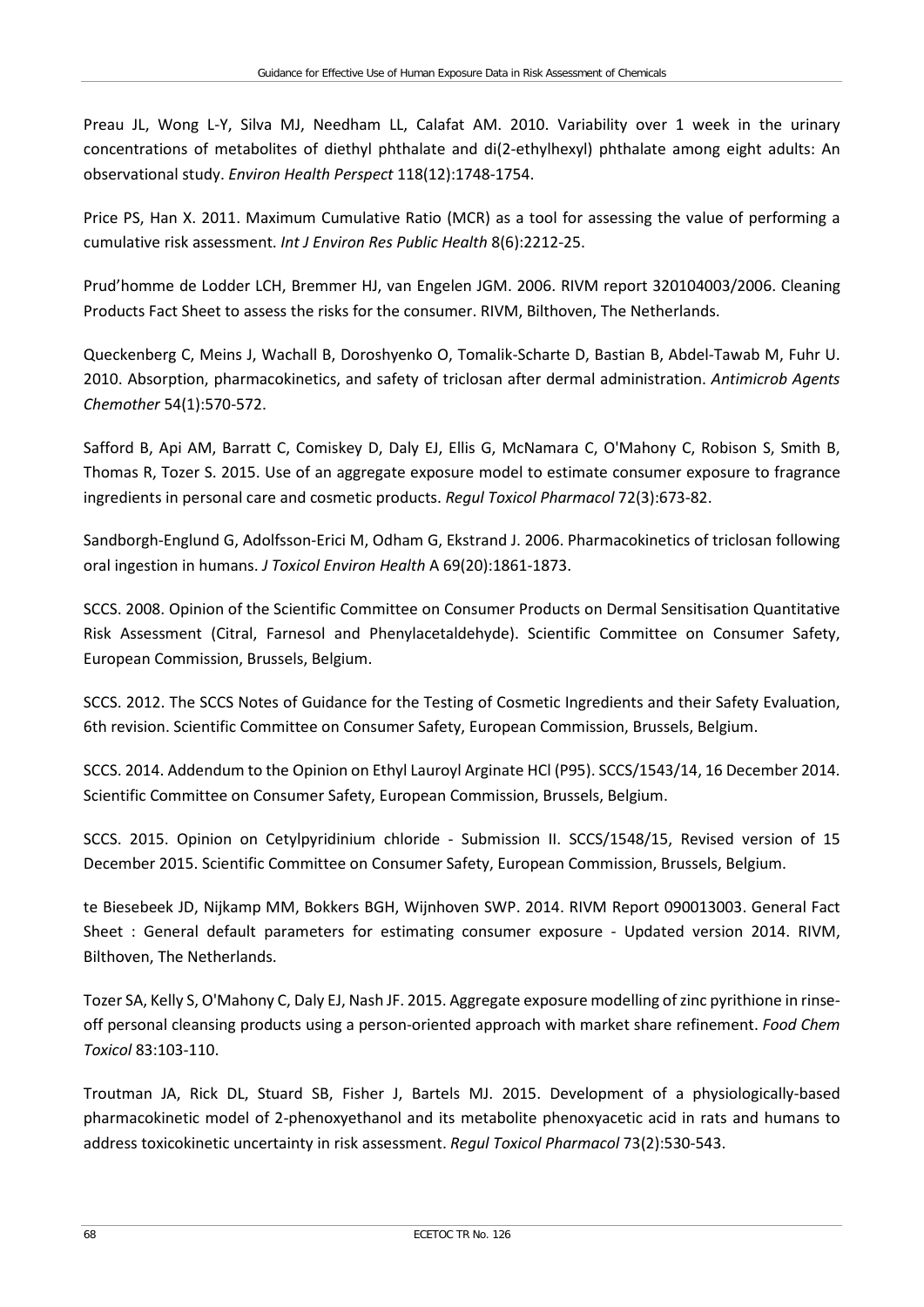US Environmental Protection Agency Office of Pesticide Programs. 2001. General Principles For Performing Aggregate Exposure And Risk Assessments. US Environmental Protection Agency Office of Pesticide Programs, Washington, DC, USA. Available online:

<https://www.epa.gov/sites/production/files/2015-07/documents/aggregate.pdf> [last accessed 01.08.2016]

US Food Quality Protection Act (FQPA) (P.L. 104-170, formerly known as H.R. 1627). 1996. The Food Quality Protection Act was passed unanimously by US Congress in 1996 and was signed into law by President Bill Clinton on August 3, 1996.

van Loveren H, Cockshott A, Gebel T, Gundert-Remy U, de Jong WH, Matheson J, McGarry H, Musset L, Selgrade MK, Vickers C. 2008. Skin sensitization in chemical risk assessment: Report of a WHO/IPCS international workshop focusing on dose-response assessment. *Regul Toxicol Pharmacol* 50(2):155-199.

VKM Norwegian Scientific Committee for Food Safety. Date: 10 January 2013. Doc. no.: 11-701-final. ISBN: 978-82-8259-067-9. Assessment of vitamin A and D in food suplements. Norwegian Scientific Committee for Food Safety, Oslo, Norway.

Westat. 1987. National Household Survey of Interior Painters: Final Report, Contributors: Donna L. Eisenhower, Stephen K. Dietz, Paul Flyer, Mary Frankenberry, Mary Stroup, Joseph S. Carra, Karen Hammerstrom, Westat, Inc, United States. Environmental Protection Agency. Office of Pesticides and Toxic Substances. Exposure Evaluation Division. Publisher: Westat, Rockville, MD, USA.

Yoon M, Campbell JL, Andersen ME, Clewell HJ. 2012. Quantitative in vitro to in vivo extrapolation of cell-based toxicity assay results. *Crit Rev Toxicol* 42(8):633-652.

Zaleski RT. 2011. Research considerations for REACH, 2011. Presentation at the U.S. EPA workshop on SVOCs in the indoor environment: mechanistic insights to Support Sustainable Product Design, Safe Use and Improved Public Health Workshop. Available online:

[http://www.indair.org/index\\_files/publications/svocworkshopiisummary.pdf](http://www.indair.org/index_files/publications/svocworkshopiisummary.pdf) [last accessed 01.08.2016]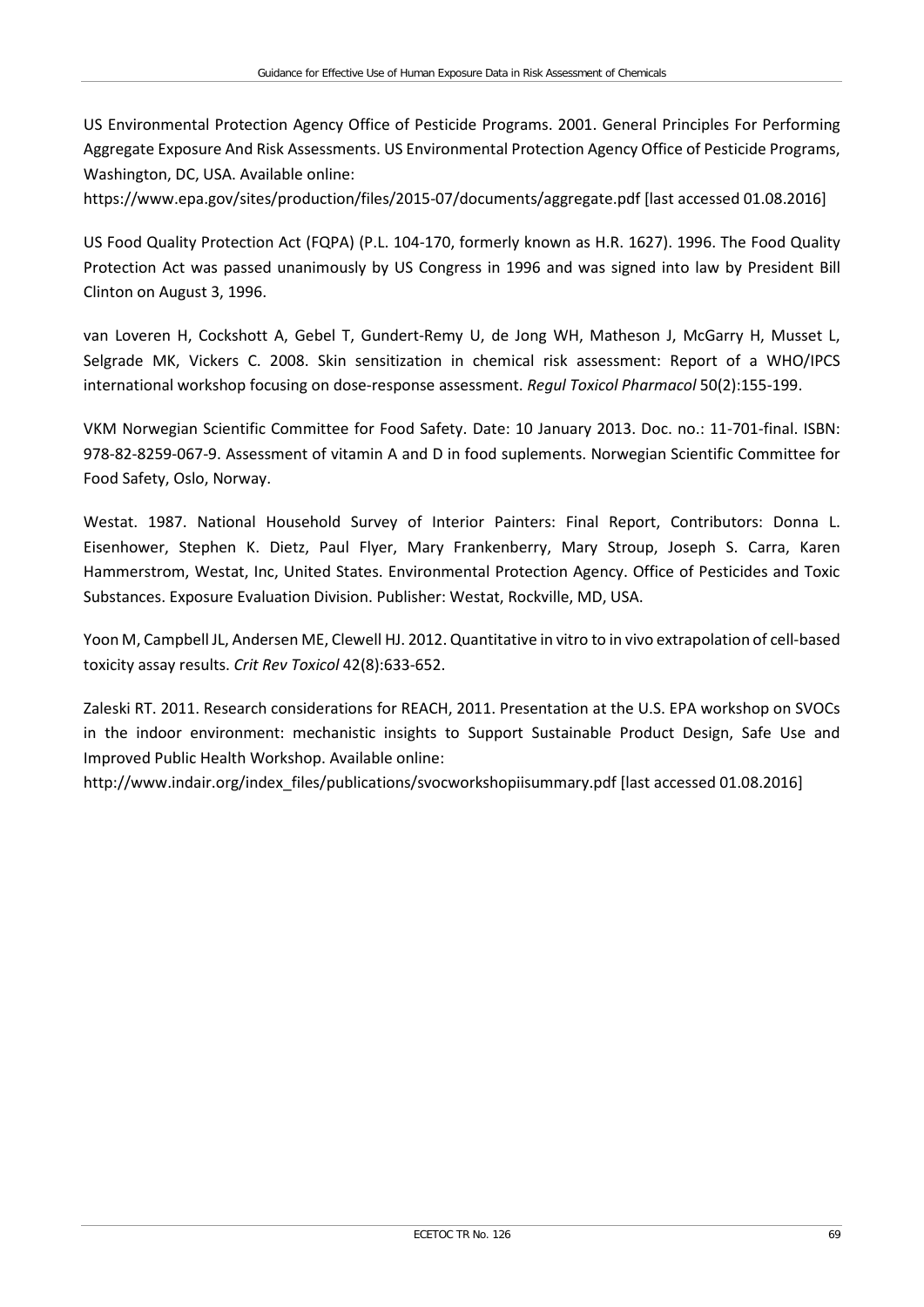## **MEMBERS OF THE TASK FORCE**

| C. O'Mahony (Co-Chair) | <b>Creme Global</b><br>le. - Dublin   |
|------------------------|---------------------------------------|
| S. Tozer (Co-Chair)    | Procter & Gamble<br>UK - Egham        |
| C. Davies              | <b>Unilever SEAC</b><br>UK - Bedford  |
| T. Dudzina             | ExxonMobil<br><b>B</b> - Machelen     |
| R. Finking             | <b>BASF</b><br>D - Ludwigshafen       |
| T. Meijster            | <b>Shell Health</b><br>NL - The Hague |
| G. Pizzella            | ENI<br>I - Rome                       |
| R. Zaleski             | ExxonMobil<br>USA - Annandale, NJ     |
| M. Laffont             | <b>ECETOC</b><br><b>B</b> - Brussels  |
| A. Poole               | <b>ECETOC</b><br><b>B</b> - Brussels  |

The Task Force are indebted to Christiaan Delmaar of RIVM for his contributions to this initiative.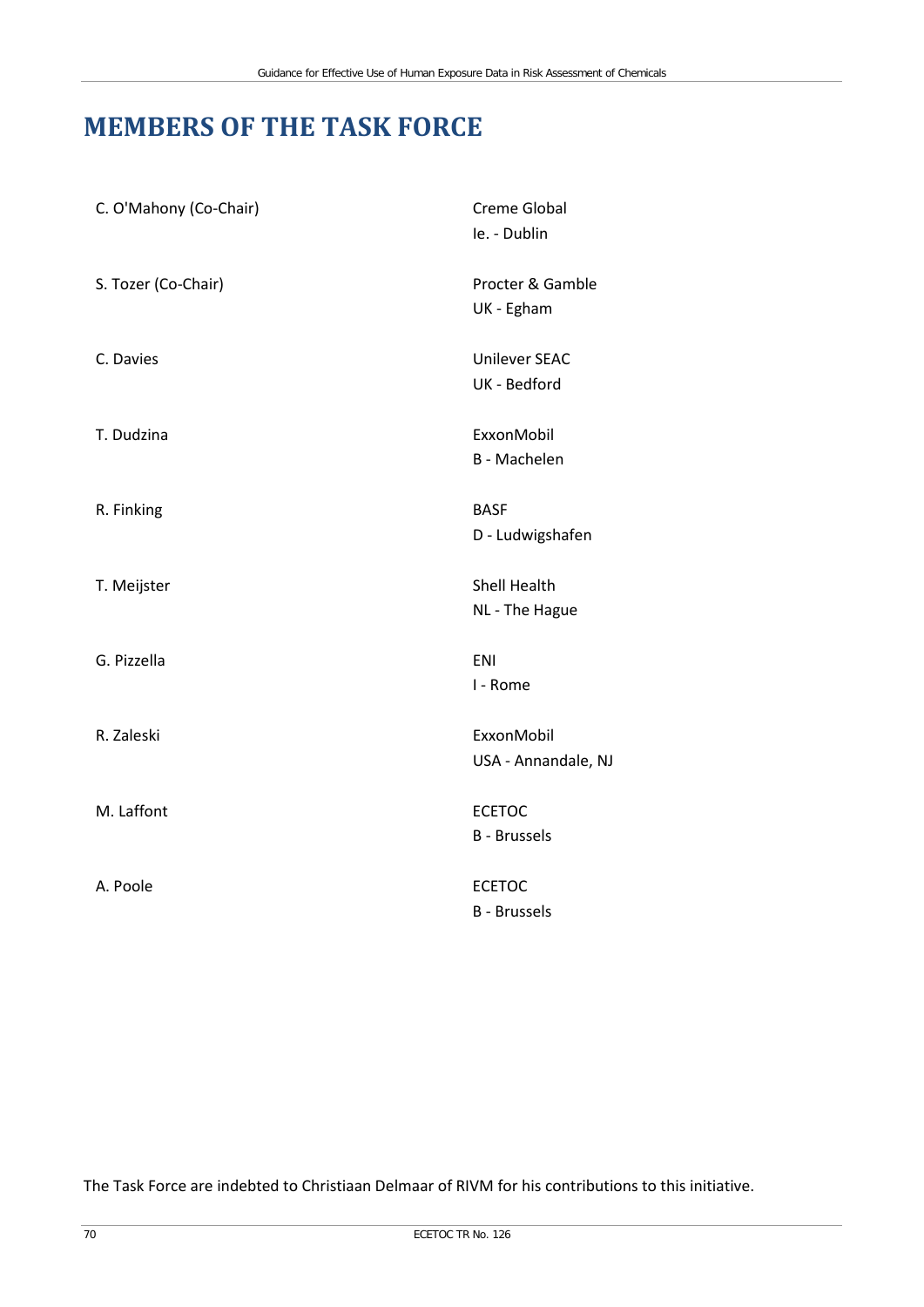## **MEMBERS OF THE SCIENTIFIC COMMITTEE**

(Peer Review Committee)

B. van Ravenzwaay (Chairman) BASF Senior Vice President - Experimental Toxicology **D** - Ludwigshafen

R. Bars Bayer CropScience Team Leader, Toxicology Research F - Sophia Antipolis

P. Boogaard Shell Health Senior Toxicologist **NL** -The Hague

A. Flückiger **F. Hoffmann - La Roche** Chief Occupational Health Officer CH - Basel

H. Greim Technical University München Institute of Toxicology and Environmental Hygiene D – München

H. Hollnagel Dow EUROTOX Registered Toxicologist, DABT CH – Horgen

F. Lewis Syngenta Global Platform Lead UK - Bracknell

G. Malinverno Solvay National Association of the Solvay Solvay Solvay Solvay Global Governmental and Regulatory Affairs **I - Milano** 

L. Maltby University of Sheffield Professor of Environmental Biology North Control UK - Sheffield

S. Marshall **S. Marshall** S. Marshall **Unilever SEAC** Environmental Science Leader National Science Leader National Science Leader National Science Leader

M.L. Meisters **DuPont de Nemours** Manager Health and Environmental Sciences EMEA B - Mechelen

M. Pemberton<sup>[∗](#page-76-0)</sup> Systox Director UK - Wilmslow

l

C. Rodriguez<sup>\*</sup> Procter and Gamble Principal Toxicologist, Corporate Central Product Safety B - Strombeek-Bever

<span id="page-76-0"></span><sup>∗</sup> Responsible for primary peer review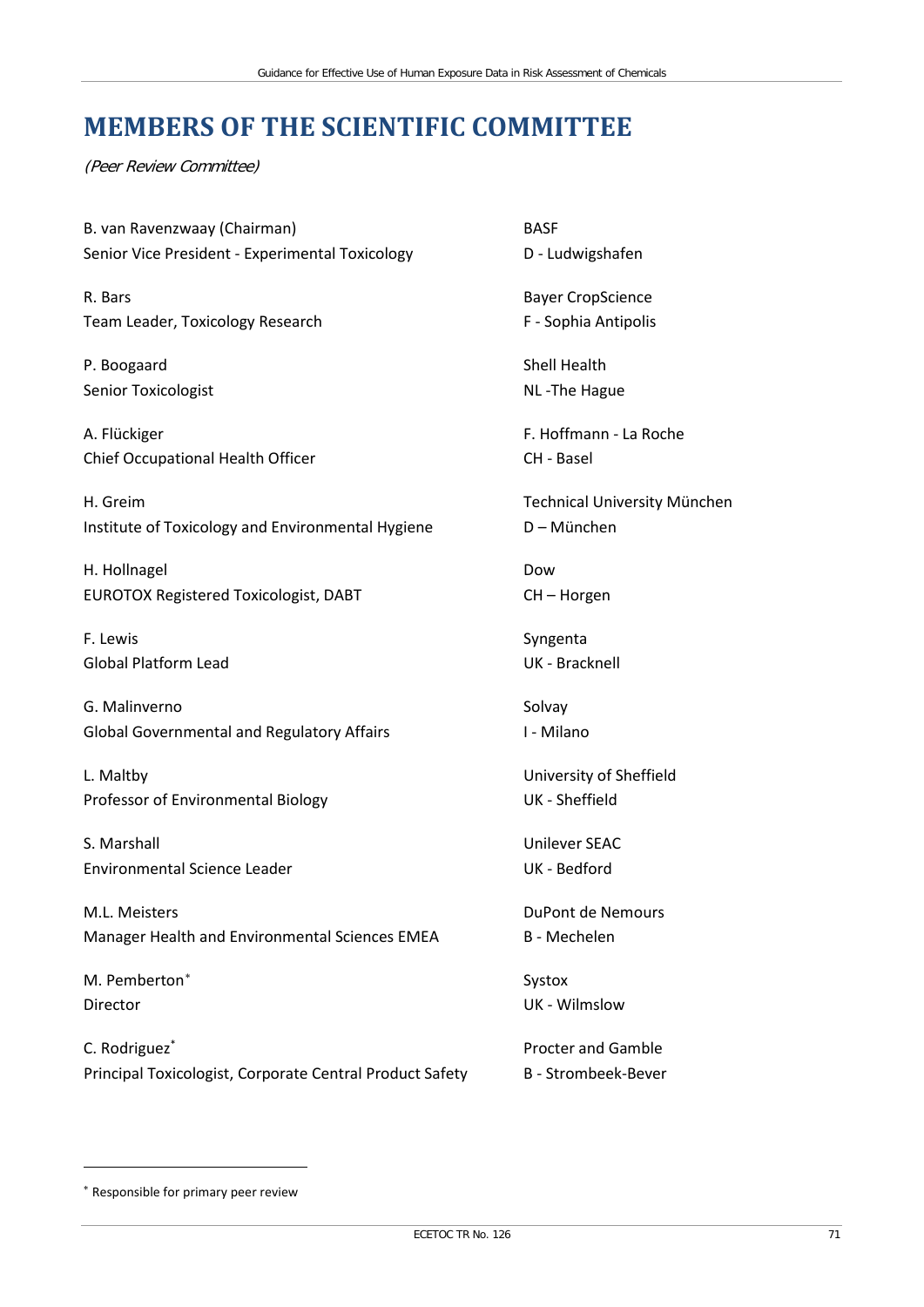# **MEMBERS OF THE SCIENTIFIC COMMITTEE (cont'd)**

D. Salvito \*\* RIFM Vice President, Environmental Sciences USA - Woodcliff Lake, NJ

J. Tolls Henkel Director Environmental Safety Assessment D - Düsseldorf

Professor of Biochemistry NL - Amsterdam

Principal Scientist **NL - Nieuwegein** 

R. Zaleski ExxonMobil Exposure Sciences Section Head USA - Annandale, NJ

S. van der Vies VU University Medical Center

C.J. van Leeuwen KWR Watercycle Research Institute

\_\_\_\_\_\_\_\_\_\_\_\_\_\_\_\_\_\_\_\_\_\_\_\_ \*\* Resigned from the SC in June 2016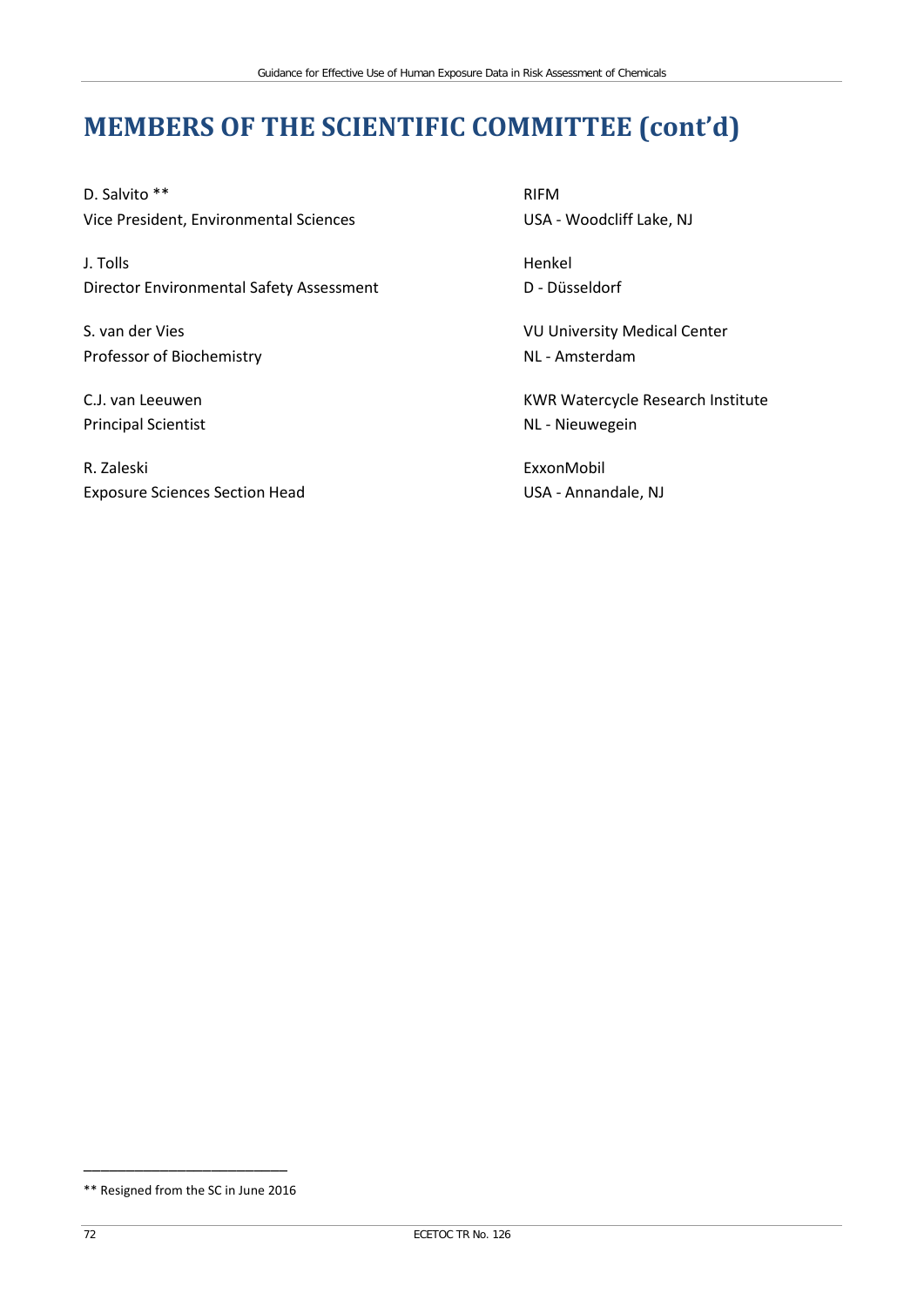# **ECETOC PUBLISHED REPORTS**

The full catalogue of ECETOC publications can be found on the ECETOC website: <http://www.ecetoc.org/publications>